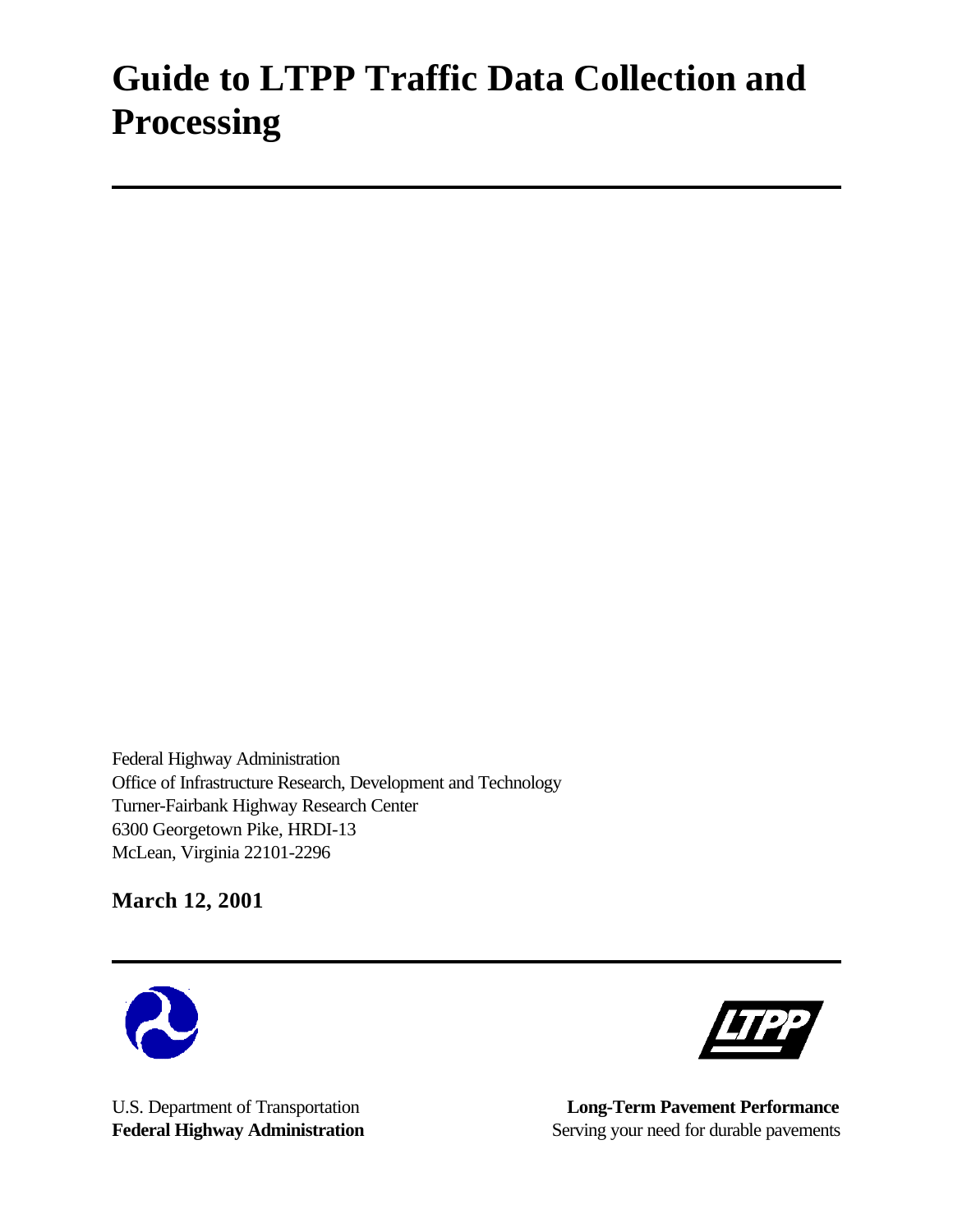# **Table of Contents**

| 4.4.1 Steps For Checking Equipment Calibration  24 |  |
|----------------------------------------------------|--|
|                                                    |  |
|                                                    |  |
|                                                    |  |
|                                                    |  |
|                                                    |  |
|                                                    |  |
|                                                    |  |
|                                                    |  |
|                                                    |  |
|                                                    |  |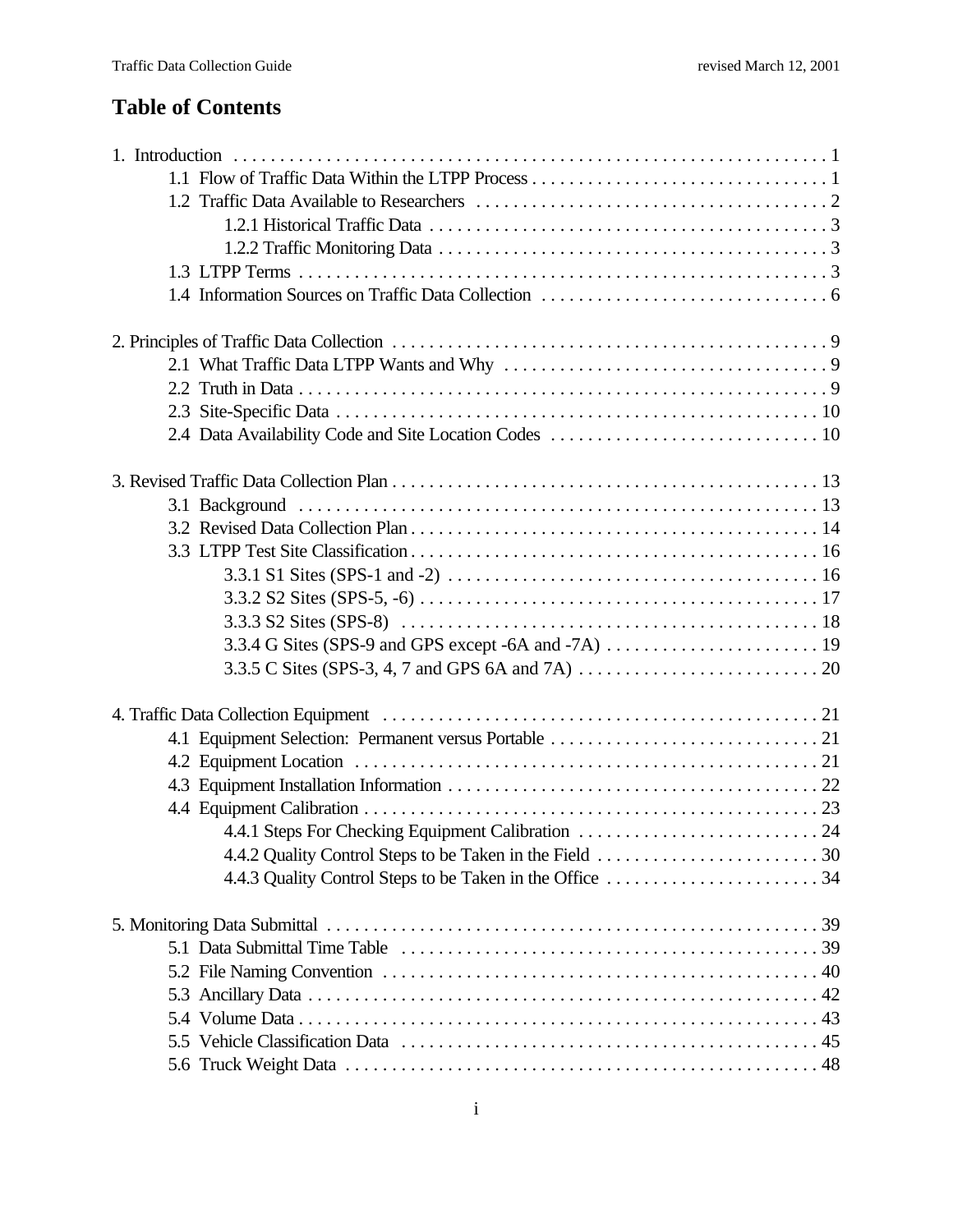| 6.6 Log of changes At Test Locations With Permanent AVC or WIM (Sheet 15)  68 |  |
|-------------------------------------------------------------------------------|--|
|                                                                               |  |
|                                                                               |  |

# **Figures**

|--|--|--|--|--|

# **Tables**

| Table 2. Summary of Expected Errors for Selected Sampling Plans  14      |
|--------------------------------------------------------------------------|
| Table 3. Summary of Recommended Minimum Data Collection Plans  15        |
|                                                                          |
|                                                                          |
|                                                                          |
|                                                                          |
|                                                                          |
| Table 9. Vehicle classification record (Card 4) - TMG 2nd edition  46    |
| Table 10. Vehicle classification record ("C-Card") - TMG 3rd edition  47 |
|                                                                          |
|                                                                          |
|                                                                          |
|                                                                          |
|                                                                          |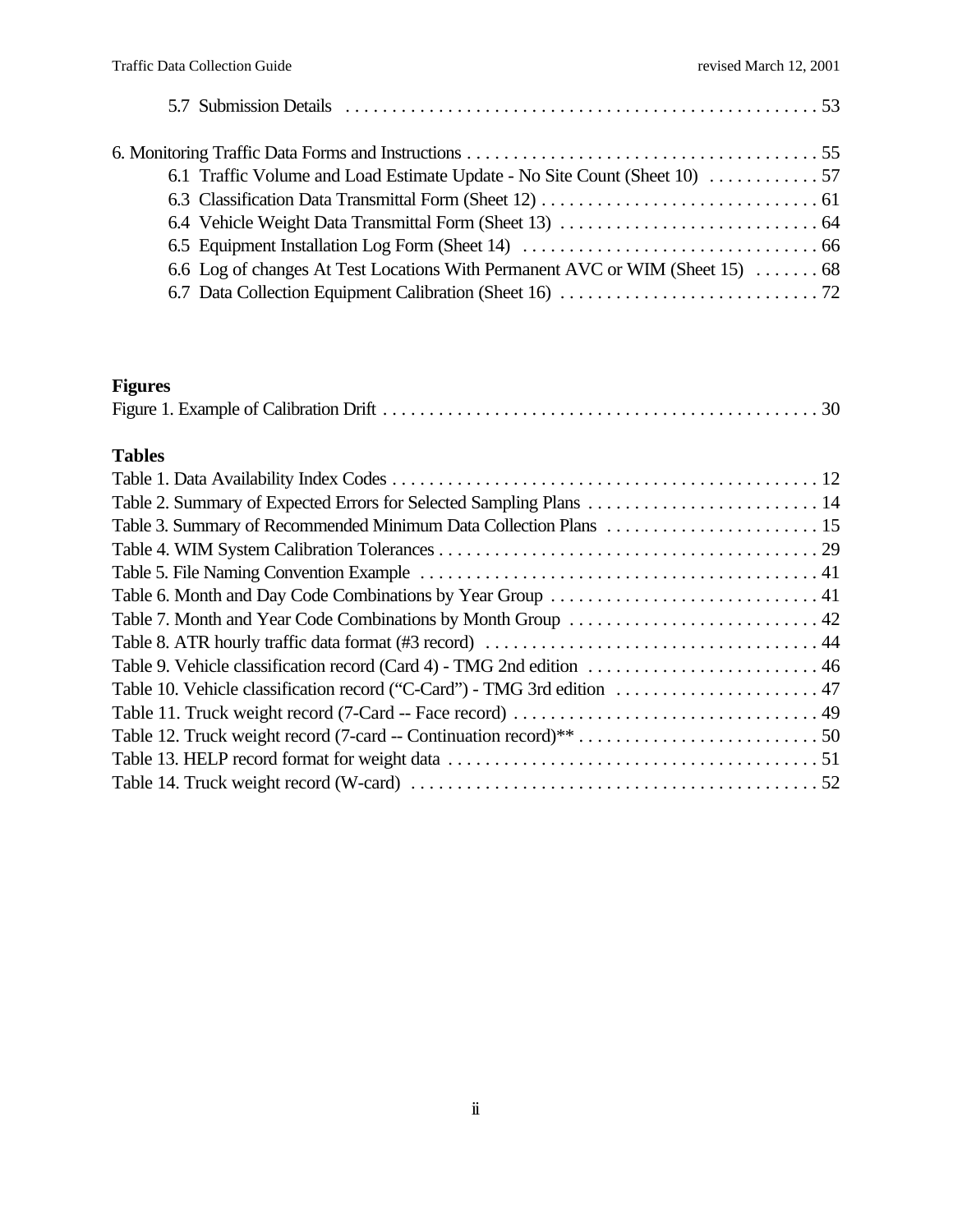| APPENDIX A. HISTORICAL TRAFFIC DATA COLLECTION  A-1                         |  |
|-----------------------------------------------------------------------------|--|
|                                                                             |  |
|                                                                             |  |
|                                                                             |  |
|                                                                             |  |
|                                                                             |  |
| 3.3 Procedures for Estimating Annual Average Volumes and Total Annual ESALs |  |
|                                                                             |  |
|                                                                             |  |
|                                                                             |  |
| 3.5 Vehicle Classification Data FHWA 13-Class System (Sheet 5)  A-14        |  |
| 3.6 Vehicle Classification Data Agency Defined Classes (Sheet 6)  A-18      |  |
| 3.7 Vehicle Classification Conversion Chart (Sheet 7)  A-20                 |  |
| 3.8 Truck Weight Session Information (Sheet 8)  A-23                        |  |
| 3.9 Truck Axle Load Measurements by Vehicle Classification (Sheet 9) A-26   |  |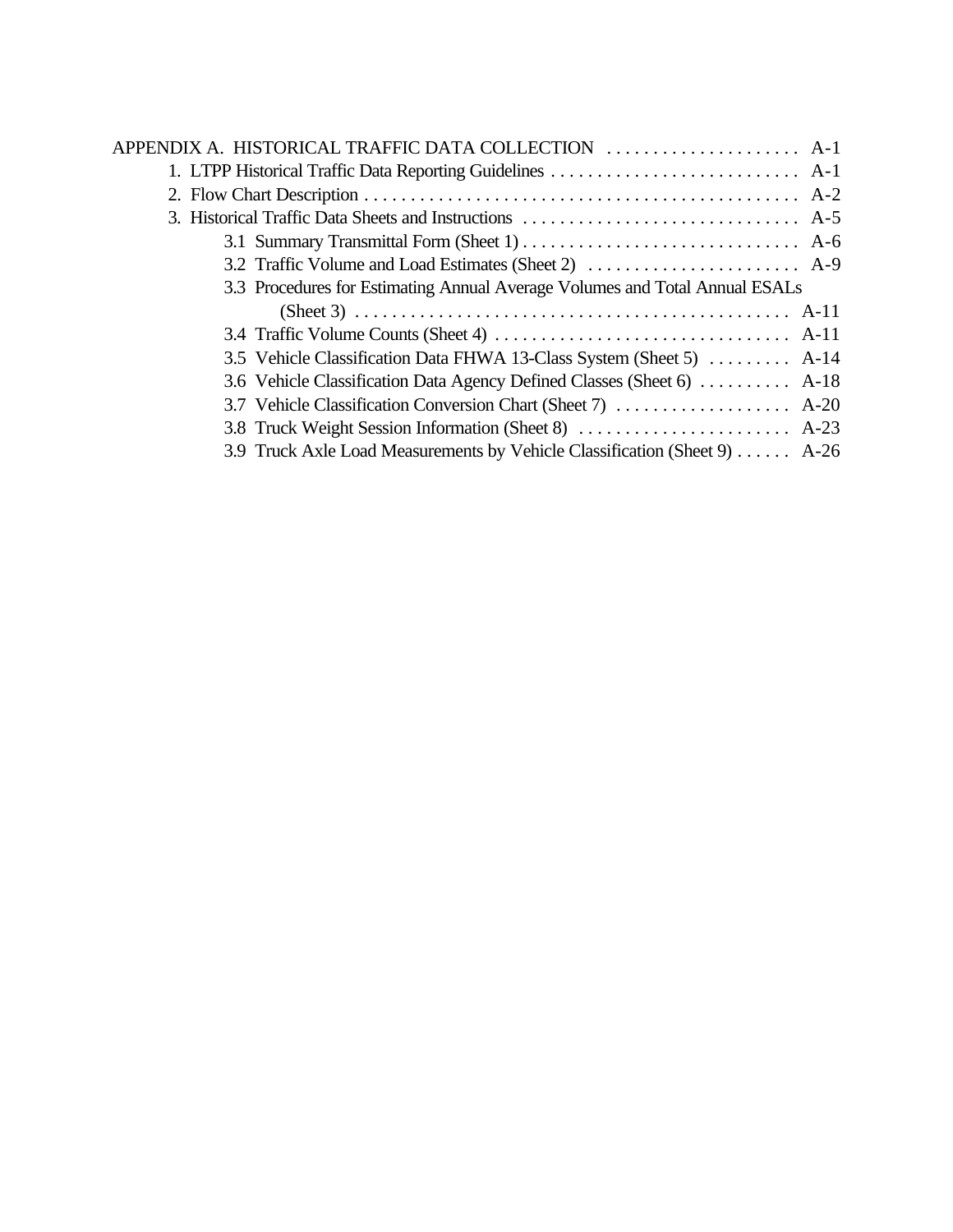# *1. INTRODUCTION*

This document supersedes Chapter 4: Traffic Data Collection of the Data Collection Guide<sup>1</sup> developed by the Strategic Highway Research Program (SHRP). Data sheets and instructions for submitting traffic data for test sections, as well as the protocols for calibrating traffic data collection equipment, are included in this document. These guidelines reflect the revised traffic data collection plan developed for the Long Term Pavement Performance (LTPP) project, as well as other minor changes that have occurred since Chapter 4 was last produced in 1993.

Traffic data is required within the LTPP study in order to provide an independent measure of the loads that are applied to the individual pavement sections being studied. The basic goal of the data collection effort is to provide researchers with axle load distributions that represent the loading history for each test section. This means actively measuring loads being applied to test section pavements, while also providing the best possible estimates of loads that these pavements experienced prior to the start of the LTPP traffic monitoring efforts.

The goal of this report is to document the process and procedures used by LTPP to collect and store the traffic data used to estimate pavement loadings. This first section of this report provides introductory material on the traffic data collection process, including an outline of how data flows through the system and an introduction to terms used throughout this report. Section 2 covers the principles of traffic data collection regarding data manipulation, site-specific data, and codes for data availability and site location. The traffic data collection plan is presented in Section 3. Section 4 presents LTPP's instructions for the selection, location, installation and calibration of traffic data collection equipment. Section 5 details the submittal formats for traffic monitoring data. Section 6 presents the forms and instructions for submitting monitored traffic data. Appendix A discusses the submittal of historical traffic data.

# *1.1 FLOW OF TRAFFIC DATA WITHIN THE LTPP PROCESS*

In the LTPP program, state and provincial highway agencies are tasked with collecting and submitting all requested traffic data. Their responsibilities include the selection of the data collection equipment (including both automatic vehicle classification and weigh-in-motion equipment), and the placement, calibration, and operation of that equipment. The Agency is also responsible for the initial quality control effort regarding the collected data. (The highway agency should examine the data to make sure the equipment worked as intended.) The highway agency is also responsible for formatting the data as defined in later sections of this report, and then transmitting that data to the appropriate Regional LTPP office.

Once the data are received at the Regional LTPP office, the required back up copies are created, and the data are then entered into the regional traffic database. At this point the initial LTPP quality control

Data Collection Guide for Long-Term Pavement Performance Studies, Operational Guide Number SHRP-LTPP-OG-001, Strategic Highway research Program (SHRP), Washington, D.C. January 1990. (Revised October 1993, Federal Highway Administration, LTPP Division.)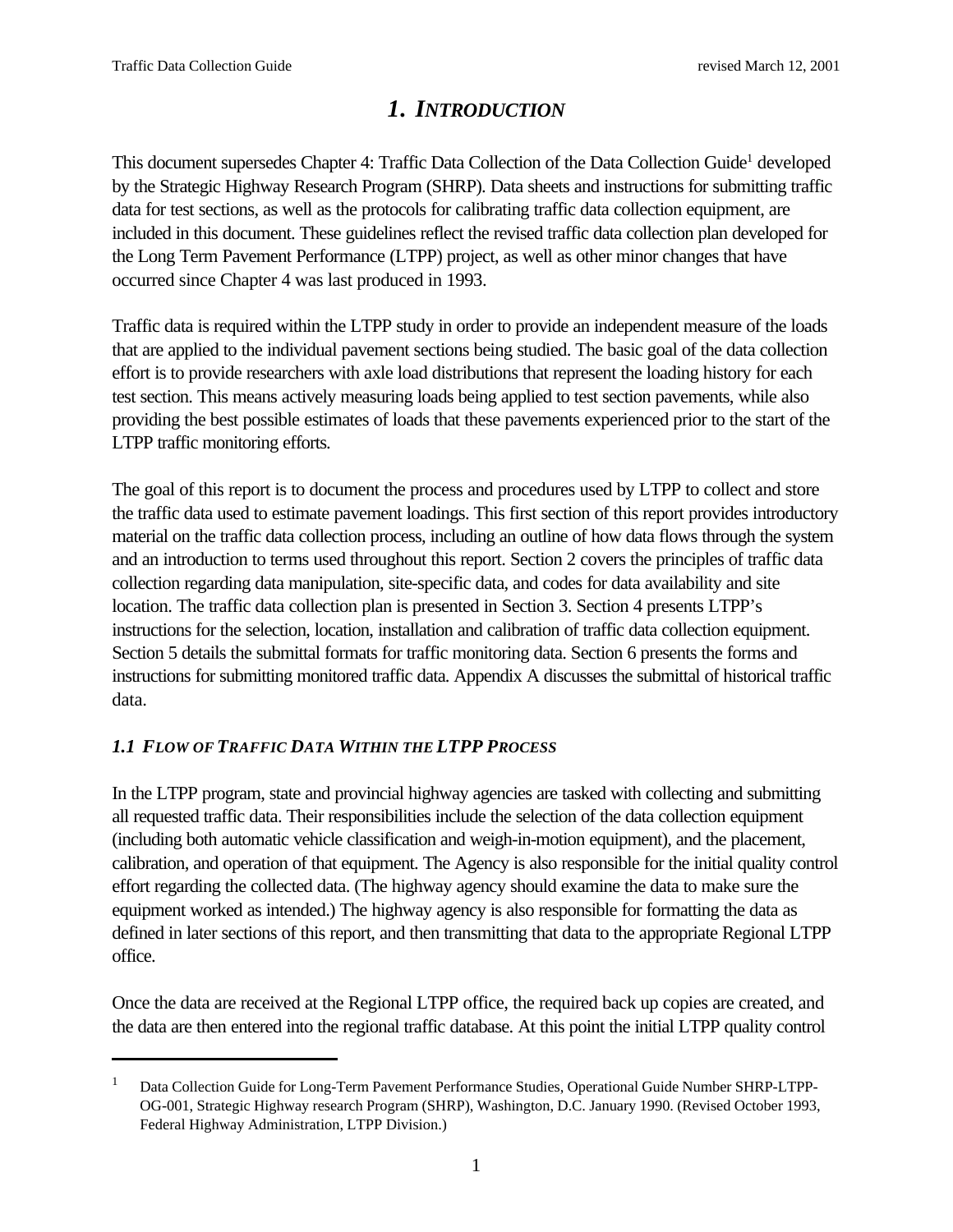process is performed. The end product of this process is a written report that is sent by the Regional Office to the Agency describing potential problems in the submitted data. The report consists of a memo, the list of irregular data (the flag list), the QC results and any other material that would assist the agency in reviewing the processed data submission. In addition, the questionable data records are identified to prevent their possible use in LTPP estimations and aggregations.

The highway agency is responsible for responding to this written report. Based on the Agency's responses, the Regional Office reviews the flagged data records. The flags are either left in place, (questionable data are removed from further processing because they are in fact bad data points), or the flags are removed (the Agency indicates that the data are correct measures of the traffic experienced at that location.)

Once the traffic data have passed through the QC process, the Regional Office is responsible for the remainder of the traffic data processing. This includes the aggregation of the data into daily estimates of traffic volume and load (by class of vehicle), and the creation of two forms of annual loading table (a loading table by vehicle class and a table for all classes combined.) All data submitted to the Regional Offices are stored in the LTPP Central Traffic Database (CTDB). In addition, the annual axle load table for all classes combined and the summary volume data are uploaded from the CTDB to the LTPP Information Management System (IMS.)

# *1.2 TRAFFIC DATA AVAILABLE TO RESEARCHERS*

Researchers can access LTPP traffic data contained in both the CTDB and the IMS. In general, the CTDB contains all traffic data submitted by the agencies, including all levels of aggregation created as part of the annual load estimation process. The IMS contains the annual load tables, and specific computed parameter tables for specific experimental sections. A more complete explanation of the data available to researchers through the IMS and the best methods for obtaining that data can be found in the LTPP Researcher's Guide<sup>2</sup>. Access to the disaggregated and more voluminous data in the CTDB can be obtained by contacting the FHWA LTPP staff or the Customer Support Services Center of LTPP at **httppinfo@fhwa.dot.gov**.

It is important to recognize that all traffic estimates in the CTDB and the IMS are not equivalent. In particular, there is a significant difference in the reliability of loading estimates made from data collected at the site of an LTPP test section, and estimates made based on data collected elsewhere in the state or province. To help researchers differentiate between loading estimates made from these different sources, two separate steps have been taken. The first differentiates between estimates made prior to the start of LTPP monitoring (Historical Data) when little site specific data is available and those made after the start of those monitoring efforts (Monitoring Data). The second separates the monitoring period estimates into those years when data was actually collected versus those years when estimates made by extrapolating from previously collected LTPP data.

<sup>3</sup>

SAIC, "Researcher's Guide to the Long-Term Pavement Performance Traffic Data", DRAFT, Federal Highway Administration, Pavement Performance Division, LTPP Team, June 1997.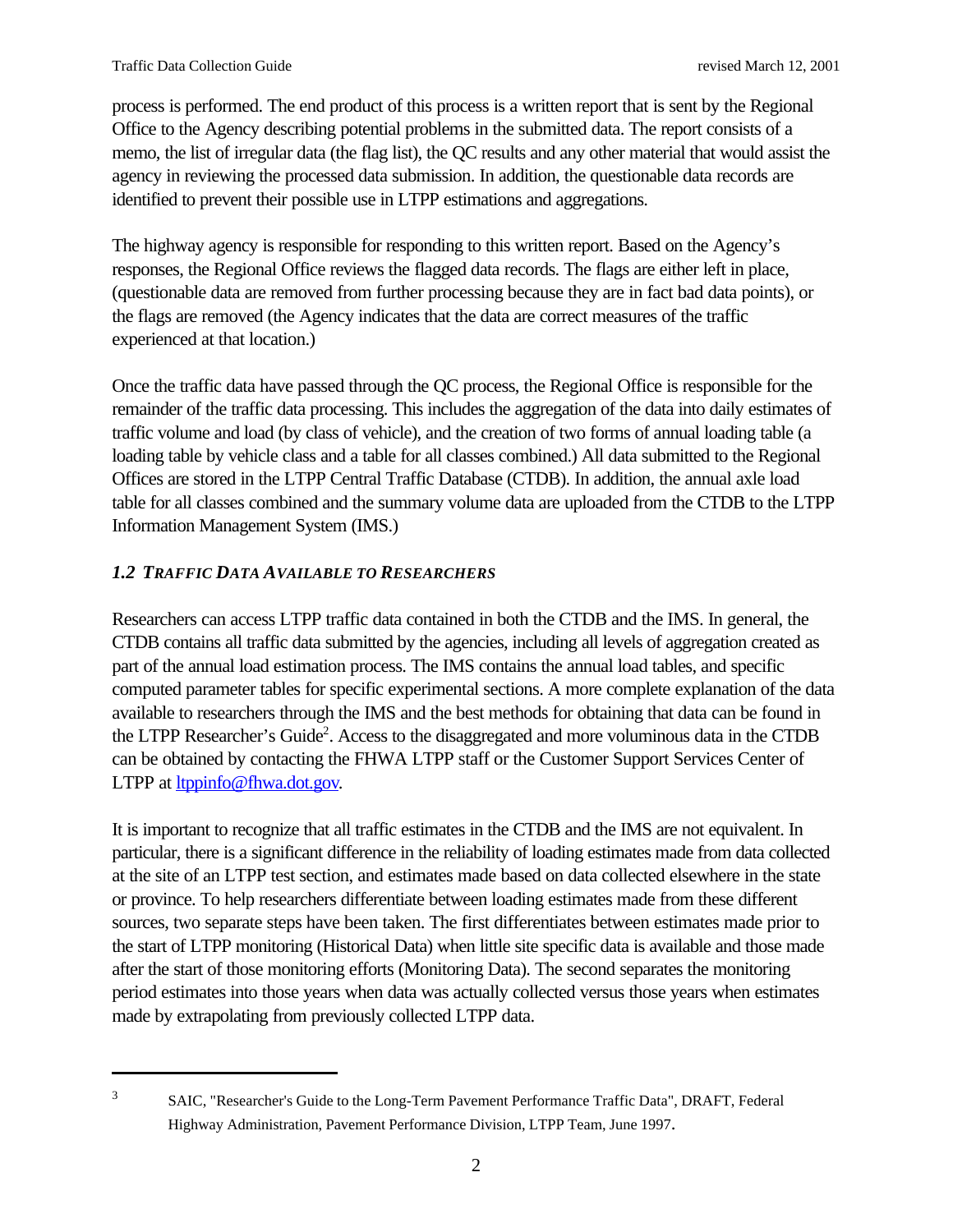### *1.2.1 Historical Traffic Data*

For LTPP purposes, historical traffic data are defined to cover the period from the dates the pavement sections were initially opened to traffic (or from the date of the most recent overlay or rehabilitation project) until traffic monitoring activities began. The historical data include both estimates and actual measurements of traffic volumes, vehicle classification, and axle loadings. To submit historical data, nine data sheets are submitted for each site to the Regional office. Historical traffic data reporting guidelines can be found in Appendix A.

## *1.2.2 Traffic Monitoring Data*

Data collection for traffic monitoring purposes for SHRP began in 1990. Only traffic data collected after 1989 are considered "traffic monitoring data" for LTPP purposes. Traffic monitoring data are sitespecific and are intended to include actual measures of traffic over each 152 meter (500 foot) long LTPP test section. They are intended to be collected from equipment placed immediately up- or downstream from the LTPP site. The formats and instructions for submitting these site-specific measurements of vehicle volume, vehicle classification, and truck axle weight data are provided in this guide. The majority of this report describes the collection and reporting of the traffic monitoring data.

## *1.3 LTPP TERMS*

The following terms are commonly used with the LTPP program. Understanding their meaning within the LTPP process is important for individuals working with LTPP traffic data.

**Additional Traffic Loading Information** - All data regarding traffic loading that is submitted by Agencies but is not recorded within the Submitted Traffic Loading Records (see below) is maintained in the Regional Offices as part of the Central Traffic Database. These miscellaneous pieces of information include transmittal correspondence and "meta data" that effect how traffic loading records should be used and interpreted and were originally referred to as Sheet 5 data.

**Annual Loads By Vehicle Class Records** - This is the second highest level of data aggregation in the Central Traffic Database (CTDB). Formerly called Level 2 it contains an estimated, annual, axle load distribution table by vehicle classification (i.e., one axle load distribution table for each class of vehicles weighed by Agencies) for each year and site for which traffic monitoring data are collected.

**Annual Load/Count Summary Records** - The highest level of data aggregation in the Central Traffic Database (CTDB). A record exists in the CTDB for each LTPP test site for each year during which monitoring data was submitted to the LTPP Regional Offices. These records contain the total estimated number of axle loads by axle type and load range for the test lane. Also contained on these records are the total estimated vehicle volume, by classification of vehicle. These were previously referred to as Level 1 records.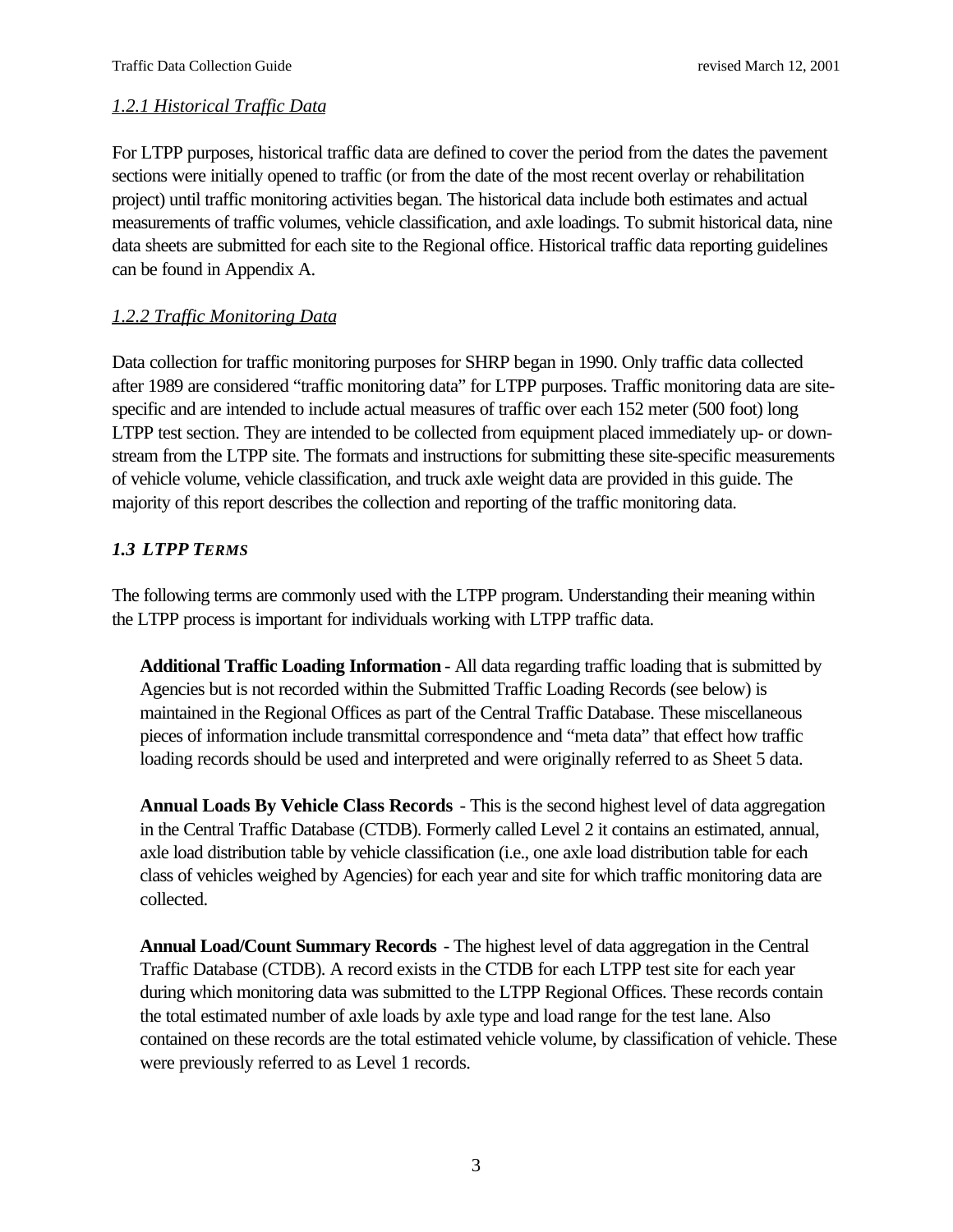**Computed Quantities** - A number of measures stored in the IMS for use as independent variables in the evaluation of pavement performance are not directly measured, nor are they simple aggregations of measured quantities. Instead these variables are the result of analytical procedures that transform one or more other measurements into a new "computed quantity." For example the creation of ESALs reflects a computed quantity.

**CTDB** - Central Traffic Database. The database system maintained by LTPP in order to store all submitted traffic records for the LTPP experiment. Summaries of the CTDB are uploaded to the IMS. The CTDB contains data at a variety of different levels of aggregation. These different levels of aggregation, ranging from individual vehicle weight records to annual summaries of axle load distributions. The term RTDB (Regional Traffic Database) is occasionally used to identify the portion of the CTDB located at each regional office.

**Daily Summary Traffic Records** - A middle level of data aggregation within the CTDB. This group of records, formerly called Level 3, contains three types of records. It contains daily total volumes by class of vehicle, daily total volumes for each class, and a daily total axle load distribution table for each vehicle class. Data are present at this level of the CTDB whenever a complete day of data of the relevant type has been submitted by an Agency. No data are interpolated at this level of the database.

**Historical Traffic Data** - Independent traffic loading estimates that are the "best possible" estimate of annual loads on a test section that took place prior to the start of LTPP traffic monitoring. These loading estimates are based on whatever data were available to the Agency.

**IMS** - The LTPP Information Management System. The primary LTPP database. It contains both traffic and non-traffic variables.

Level 1 - In the CTDB, this set of records includes annual summary load information. It has been renamed "Annual Load/Count Summary Records." It includes both total vehicles in the LTPP test lane, and the axle load distributions estimated to occur in the test lane during a given year. The axle load distributions are by weight range and axle type (i.e., single, tandem, tridem, and quad). This information is also transferred to, and stored in, the IMS.

**Level 2** - In the CTDB, this set of records provides annual axle load distributions by vehicle type. This level of the CTDB has been renamed "Annual Loads By Vehicle Class." It is similar in structure to the Level 1 record, except that a set of axle load distributions is presented for each of the 10 FHWA truck types. (FHWA vehicle classes 4 through 13.)

**Level 3** - In the CTDB, this set of records (now called Daily Summary Traffic Records) contains daily summaries of loading information. Level 3 consists of three different types of records; daily volume totals, daily volume totals by vehicle class, and daily axle load distributions by vehicle class if the relevant type of raw data was submitted by the region.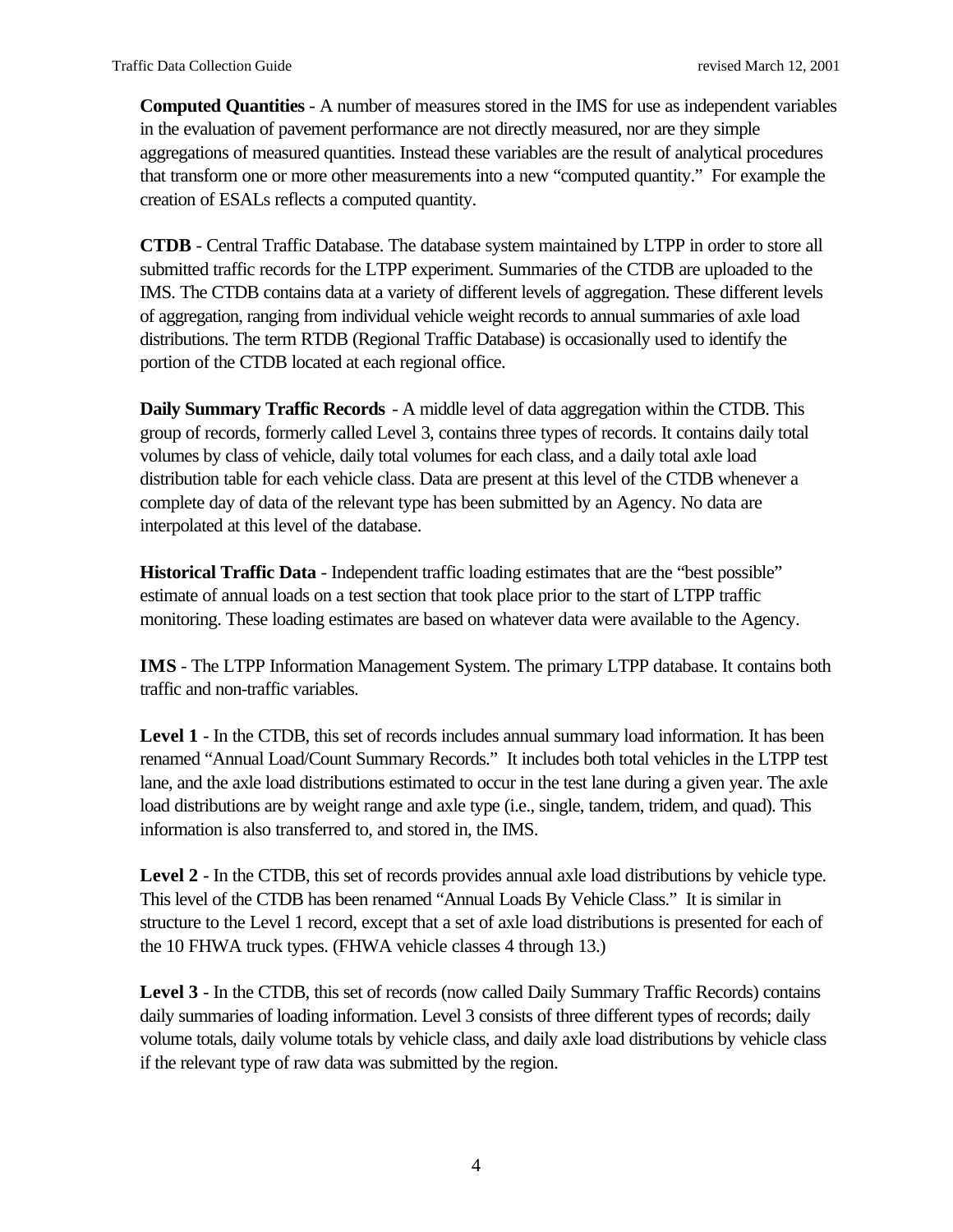**Level 4** - In the CTDB, this set of records (now called "Submitted Traffic Loading Records") contains the "raw" data submitted by the Agencies, but stored in a common format. There are three different types of records at this level of aggregation; individual vehicle weight records, hourly volume records, and hourly volume records by vehicle classification.

**Level 5** - In the CTDB, this set of records includes all traffic information submitted by an Agency, but that is not incorporated in Level 4 of the CTDB. This includes all data incorporated on the transmittal sheets and transmittal letters sent by Agencies to their respective RCOCs. This portion of the CTDB is now called "Additional Traffic Loading Information."

**Location** - A general reference to a place on a roadway. This term is often used in place of "section" or "site."

**LTPP Region** - A group of states for which an LTPP contractor charged with data collection is responsible. Data collection activities include agency coordination for field work done by the LTPP contractor and processing of data collected by individual highway agencies. There are four LTPP Regions, North Atlantic, North Central, Southern and Western.

**Monitored Traffic Data** - Independent variables of traffic loading that are the direct result of field measurements performed in accordance with LTPP data collection instructions. Monitored traffic data includes aggregations of these field measurements. The aggregation procedures include steps that account for missing data.

**Project** - A group of SPS test sections located contiguously on a roadway. (Many SPS projects are designed with several different pavement structures. In general, these test sections are placed sequentially on the roadway, separated by short buffer zones to ensure that distress caused in one test section does not effect the following test section.)

**RCOC** - Regional Contractor's Office Coordinator. The principal investigator in the Regional office responsible for direct state contact and liaison on data collection for LTPP.

**Regional Office** - A contractor working directly for the LTPP program to collect data, review it and load the information into the IMS. Pavement performance monitoring data are collected by personnel form the regional offices. Regional office processing of traffic data begins after its field collection and submission by an SHA.

**Section** - See Test Section

**SHA** - State and Provincial Highway Agency. Those (non-federal) agencies in the United States and Canada that are participating in the LTPP experiment by supplying roadway test sections for either the GPS or SPS experiments.

**Sheet** - A form used to submit data. There are currently 16 sheets used to transmit data related to traffic from the SHAs to the Regional Offices.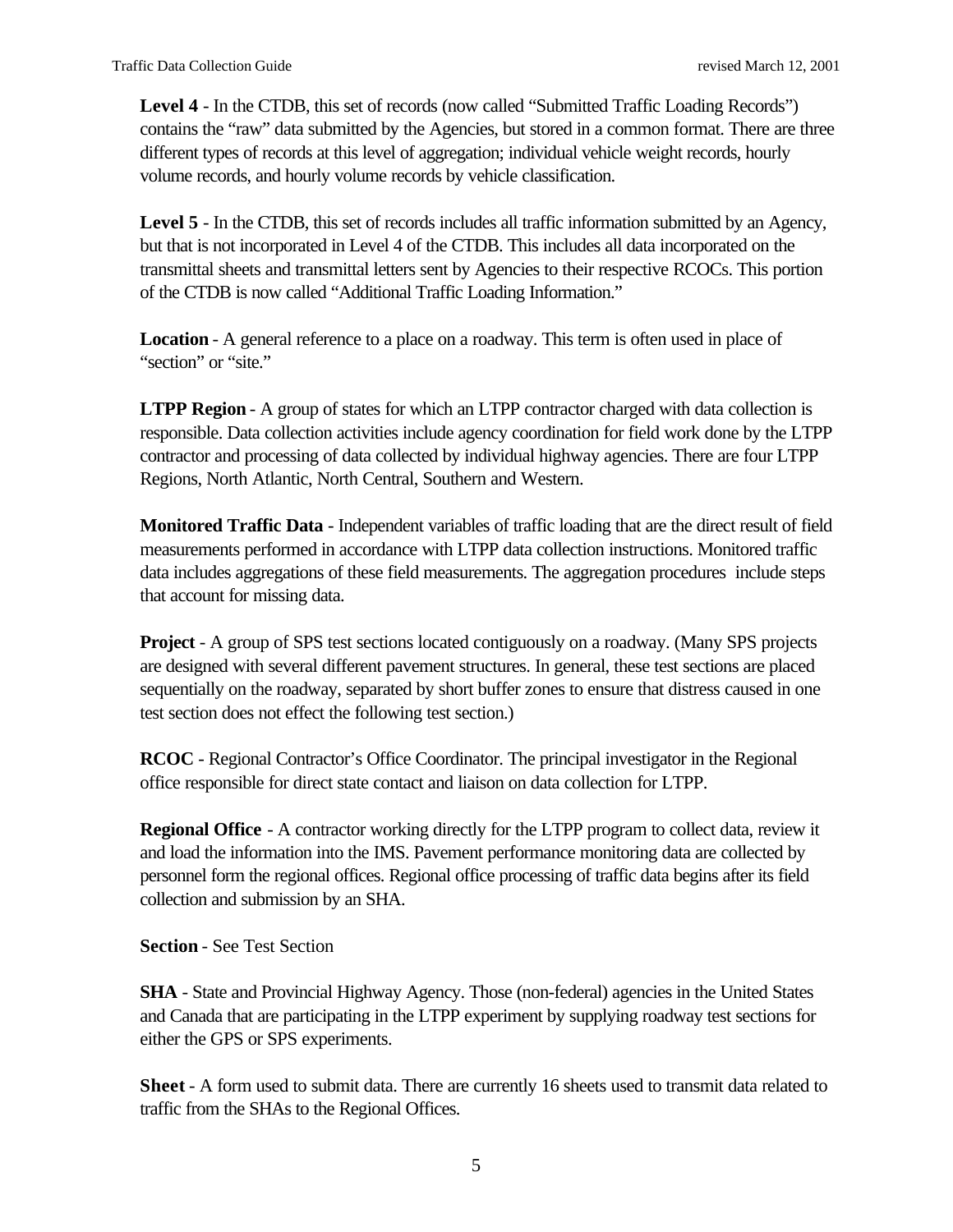**Sheet 10 Data** - Annual ESAL estimates provided by a highway agency for years in the monitoring period in which no weight data was collected. Also included is an annual truck volume which may or may not be based on classification data obtained during the year for which an ESAL estimate is being provided.

**SHRP** - The Strategic Highway Research Program. The precursor to LTPP.

**SHRP ID** - The ID code used by LTPP to reference a specific test section within a state.

**Site** - A term used as a general location reference. It often is used to mean "a test section." However, for SPS experiments with more than one test section, the term "site" usually refers to all test sections within that project.

**Submitted Traffic Loading Records** - This is the lowest level of data aggregation in the CTDB. The CTDB contains three types of record at this level of the database; hourly traffic volume records, hourly traffic volume records by vehicle classification, and individual vehicle weight records. All traffic data submitted by Agencies are retained by the LTPP in this level of the CTDB, formerly called Level 4. When Agencies submit data in S.I. units both the original data set and the data in U.S. customary units (and associated format) is stored in the database.

**Test Section** - Refers to the 152-meter (500-foot) long piece of pavement that is physically being monitored for deterioration as part of the LTPP project. For SPS experiments, where multiple test sections are placed in series (one following another), each separate experimental pavement is considered a test section, and there can be as many as 20 "sections" within a given project (see "Project"). In most cases for these SPS experiments, traffic data is collected in one location and that loading rate is assumed to apply to all test sections within that SPS project.

**Traffic Site** - The specific location at which traffic load data is being collected. This may or may not correspond directly to an LTPP test section. Ideally, it is located either immediately up- or down-stream of the LTPP test section. For most SPS experiments, data from one traffic site is applicable to more than one test section.

### *1.4 INFORMATION SOURCES ON TRAFFIC DATA COLLECTION*

Additional background information on the traffic data collection process for LTPP pavement performance test sections can be obtained through the documents listed below. Each of these reports can be obtained from the Customer Support Services Center of LTPP (ltppinfo@fhwa.dot.gov).

SAIC, "Researcher's Guide to the Long-Term Pavement Performance Traffic Data", DRAFT, Federal Highway Administration, Pavement Performance Division, LTPP Team, June 1997.

Hallenbeck, Mark, "An Overview of Traffic Data Requirements and Options for the General Pavement Studies Test Sections," Strategic Highway Research Program, April 1990.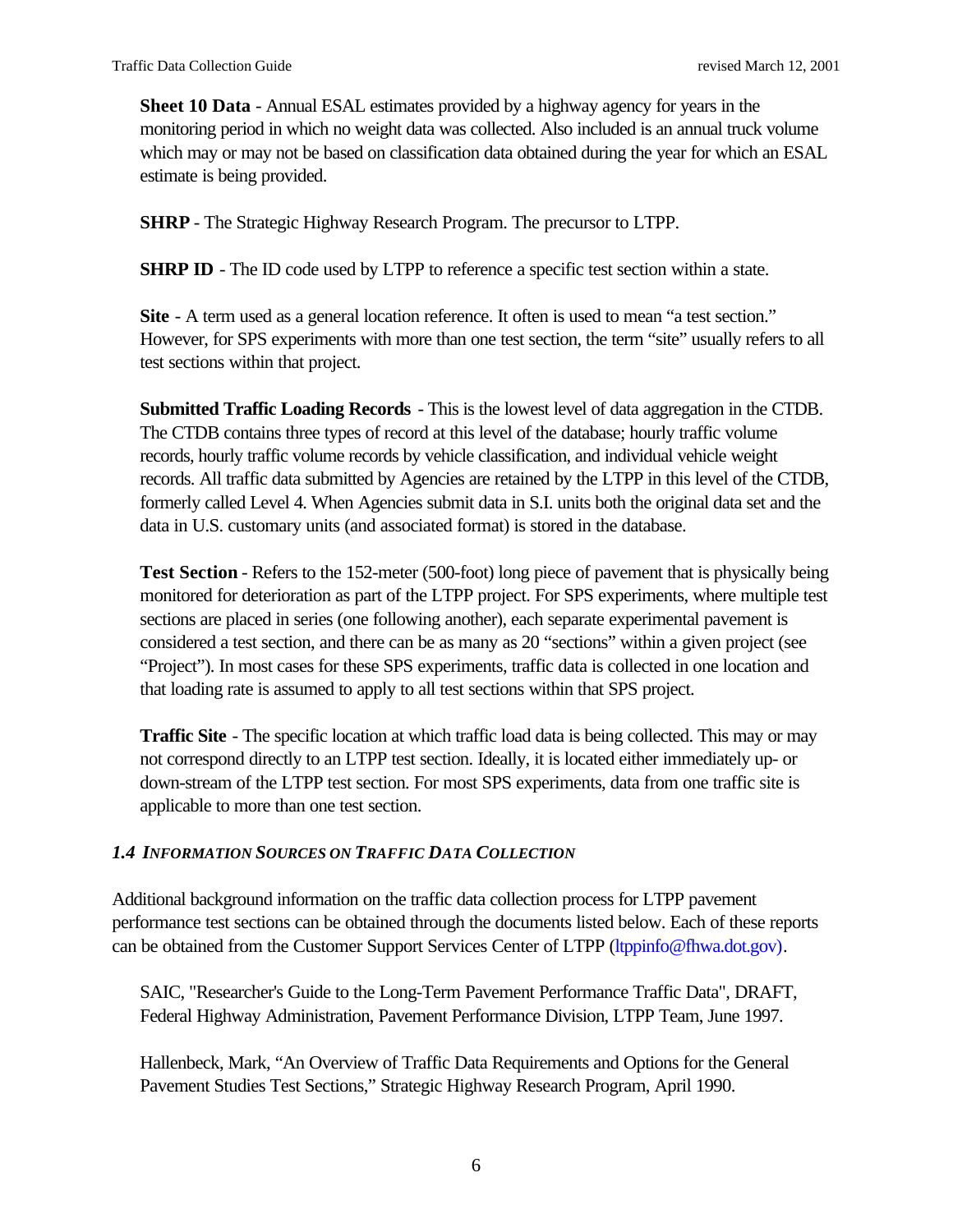Hallenbeck, Mark, "Procedures for Manipulating SHRP LTPP Traffic Data," Strategic Highway Research Program, April 1990.

Hallenbeck, Mark, "SHRP LTPP Traffic Database Design," Strategic Highway Research Program, April 1990.

Hallenbeck, Mark, "SHRP National Traffic Database, Description of the Required Computer System," Strategic Highway Research Program, August 1990.

"Traffic Data Summary Statistics in the SHRP CTDB," TRDF Technical Memorandum EC-43, May 1990.

Hallenbeck, Mark, "Directive TDP-10: Revised Traffic Monitoring Protocol For LTPP Test Sites," April 30, 1998.

Cornell-Martinez, Cindy, "Directive TDP-15: Basic Steps for Processing Monitored Traffic Data," November 30, 1998.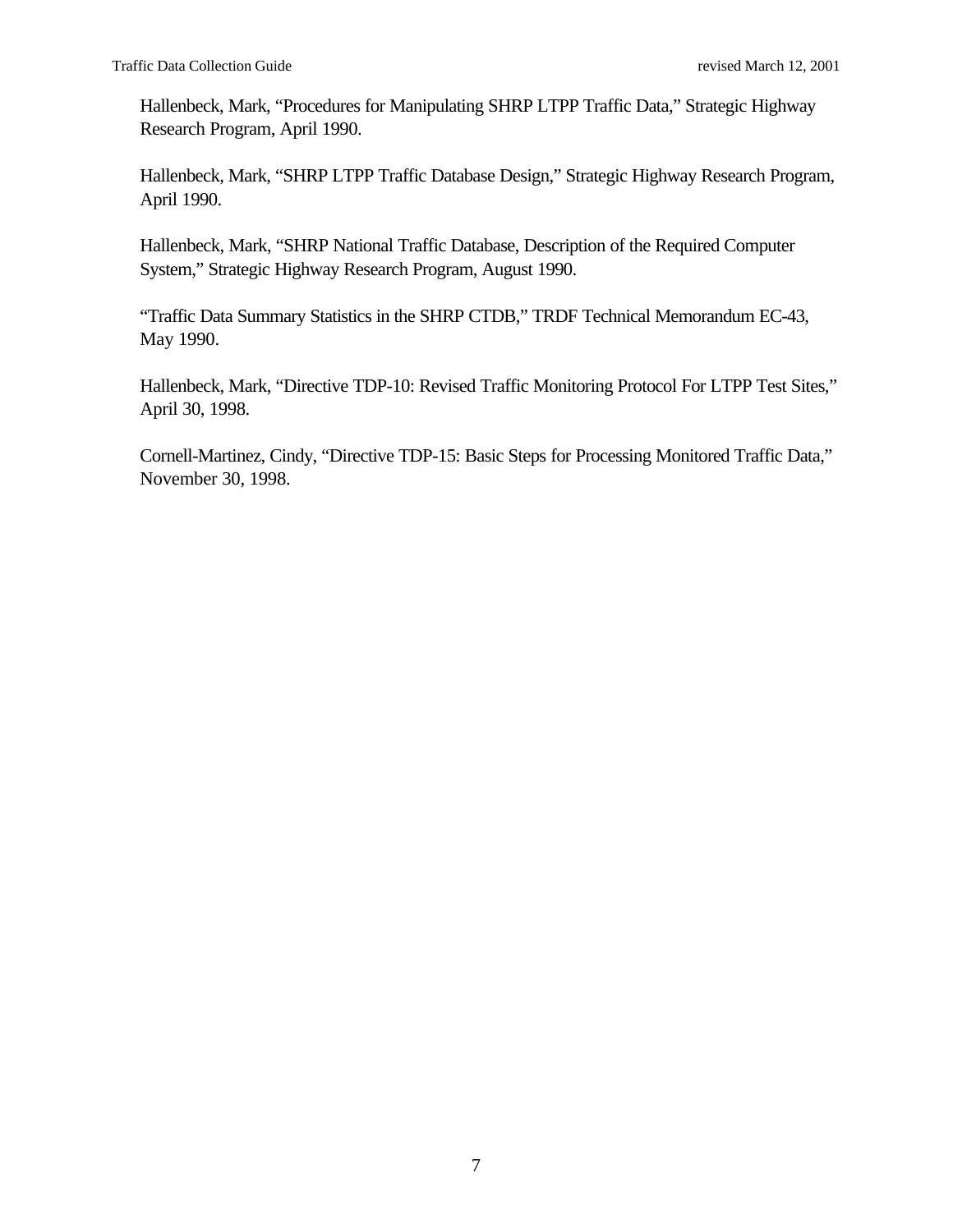This page intentionally left blank.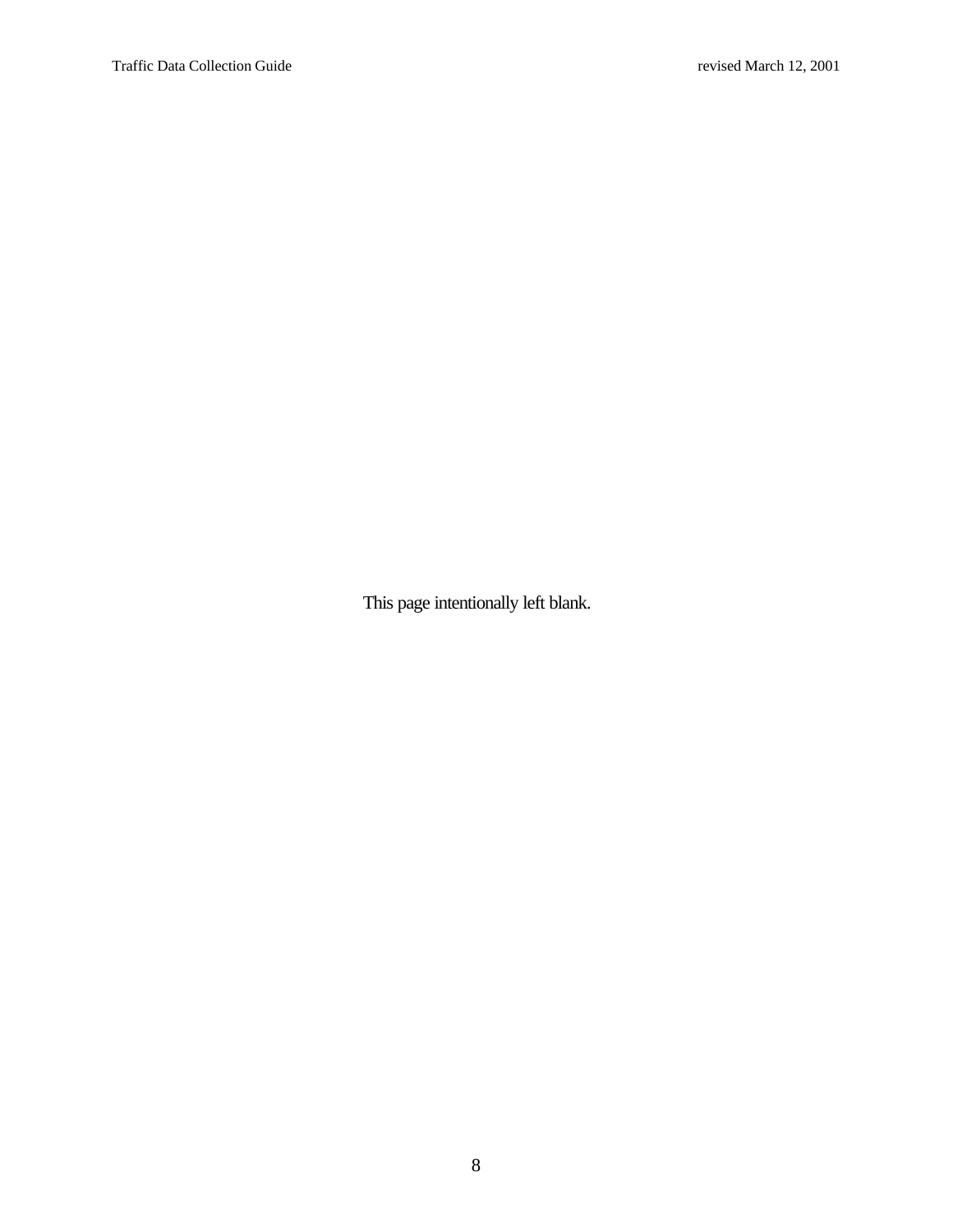# *2. PRINCIPLES OF TRAFFIC DATA COLLECTION*

SHRP adopted a set of principles that govern traffic data collection, electronic processing, and summarization for the LTPP Information Management System (IMS). These principles are presented here as a reference to people who are participating in any aspect of LTPP research involving traffic data. They remain in force as part of the ongoing LTPP experiment.

#### *2.1 WHAT TRAFFIC DATA LTPP WANTS AND WHY*

To estimate traffic loading LTPP (based on initial recommendations by the SHRP Expert Task Group on Traffic Data Collection) requires the collection of vehicle volumes by classification and axle weights for vehicles. The specifics of the LTPP traffic data requirements are discussed later in this chapter. In general terms, the LTPP approach is to use vehicle volume by classification data to determine the number of heavy and light vehicles using a roadway, as well as the variability in those volumes during different time periods (time-of-day, day-of-week, and time-of-year.) Individual vehicle weight data is summarized to determine the distribution of axle weights by class of vehicle. When combined, these data sets provide all of the necessary information to estimate vehicle loads at LTPP test sites.

#### *2.2 TRUTH IN DATA*

A guiding principle of the traffic data collection program is the AASHTO adopted concept of "truth-indata." That is, a complete audit trail of all data collected and submitted to the LTPP program will be maintained. Consequently, traffic data collected will never be destroyed, discarded, or changed. In some agencies, these types of changes are referred to as "smoothing" the data. LTPP does not want any traffic data to be altered, revised, or smoothed. LTPP wants the actual traffic data collected in the field. If editing demonstrates that machine errors or failures have occurred, (and subsequently, that invalid data have been removed from the submittal), that fact should be noted when the data are transmitted to the Regional office. No changes should be made at any time to the data, other than the removal of invalid data. However, if known calibration errors occur (that is, if the data collected are biased by a known amount), this information should be submitted along with the monitoring data, and this information will be incorporated when annual load estimates are computed in the IMS.

The Regional office is required to summarize and aggregate traffic monitoring data to determine the estimated number of equivalent 18,000-pound single axle loads (ESALs) per year in the test lane and other summary statistics. The manipulation of traffic data is accomplished on the basis of a report prepared by Mark Hallenbeck, and upon operational manuals developed by SHRP. The procedures used for this task can be found in the LTPP document, "Procedures for Manipulating SHRP LTPP Traffic Data," by Mark Hallenbeck, April 1990, as refined to conform to the *AASHTO Guidelines for Traffic Data Programs*.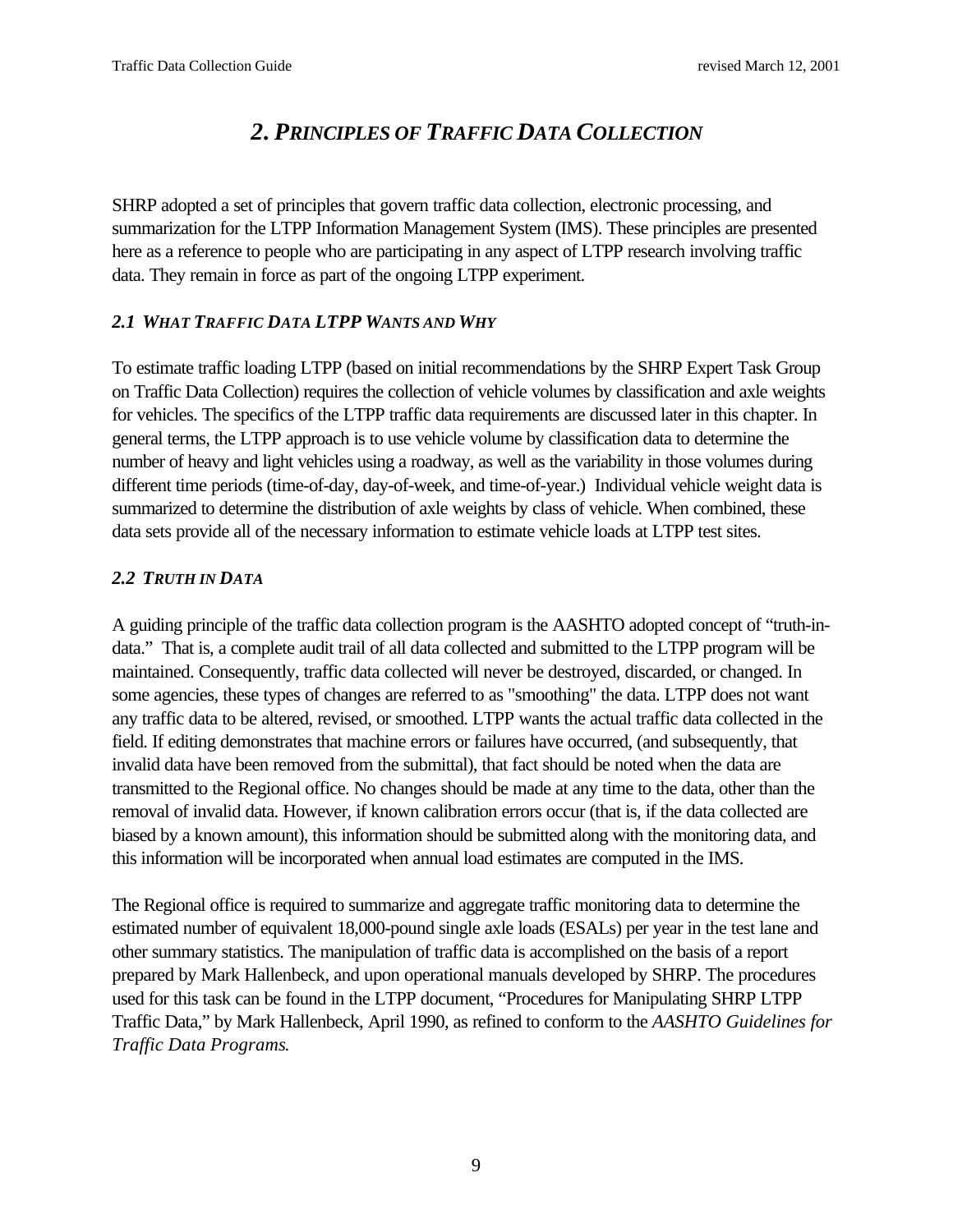#### *2.3 SITE-SPECIFIC DATA*

LTPP requires that traffic data be collected at or near the LTPP test section, in the same direction of travel. Wherever possible, historical data should also be derived from volume counts or classification and weight studies conducted at or near the test section.

Although an exact definition of "near the test section" cannot be written, the intent is to measure the same traffic (the exact same vehicles) that cross over the test section. "Near" could be several miles on an interstate highway with widely spaced interchanges in remote areas of a state or province. On the other hand, it may be less than 1,000 feet on an arterial highway in a highly populated urban area. Each state or province must make a judgment for each test section. The selection of a count location for a particular test section is reviewed by LTPP as part of the Traffic Data Collection Plan submitted by each state or province for each LTPP test site.

Data from parallel roadways or from roadways with similar volumes and similar functional classification is useful to the highway agency for estimating the AADT and ESALs per year for historical purposes, but such data do not meet the traffic data requirements during the monitoring phase of LTPP.

### *2.4 DATA AVAILABILITY CODE AND SITE LOCATION CODES*

SHRP developed a Data Availability Code to be assigned to traffic summary statistics derived from each test section. The code is still used by LTPP, and is initially assigned by the Regional office on an annual basis to denote the completeness of data supporting the summary statistics for that site for the year. This measure is descriptive of the type of data collection equipment in place at each site, the amount of data expected (measured in days), and the type of data collected (WIM/AVC/ATR). Recent LTPP research allows the development of a crude estimate of the reliability (e.g., bias and confidence interval) of annual ESAL estimates included in the IMS database. The reliability estimate is based on the amount of classification and weight data that pass the LTPP Quality Control procedures for a given year.

The Data Availability Code defines the level of data collected on the basis of these specific factors:

- C The type of weighing, classification, or counting equipment used to collect the data, and the type of WIM sensor used.
- C The frequency of data acquisition.
- C The number and duration of portable WIM measurements
- C The availability of seasonal data for weight and classification data.
- C Whether both weekday and weekend weight studies are made.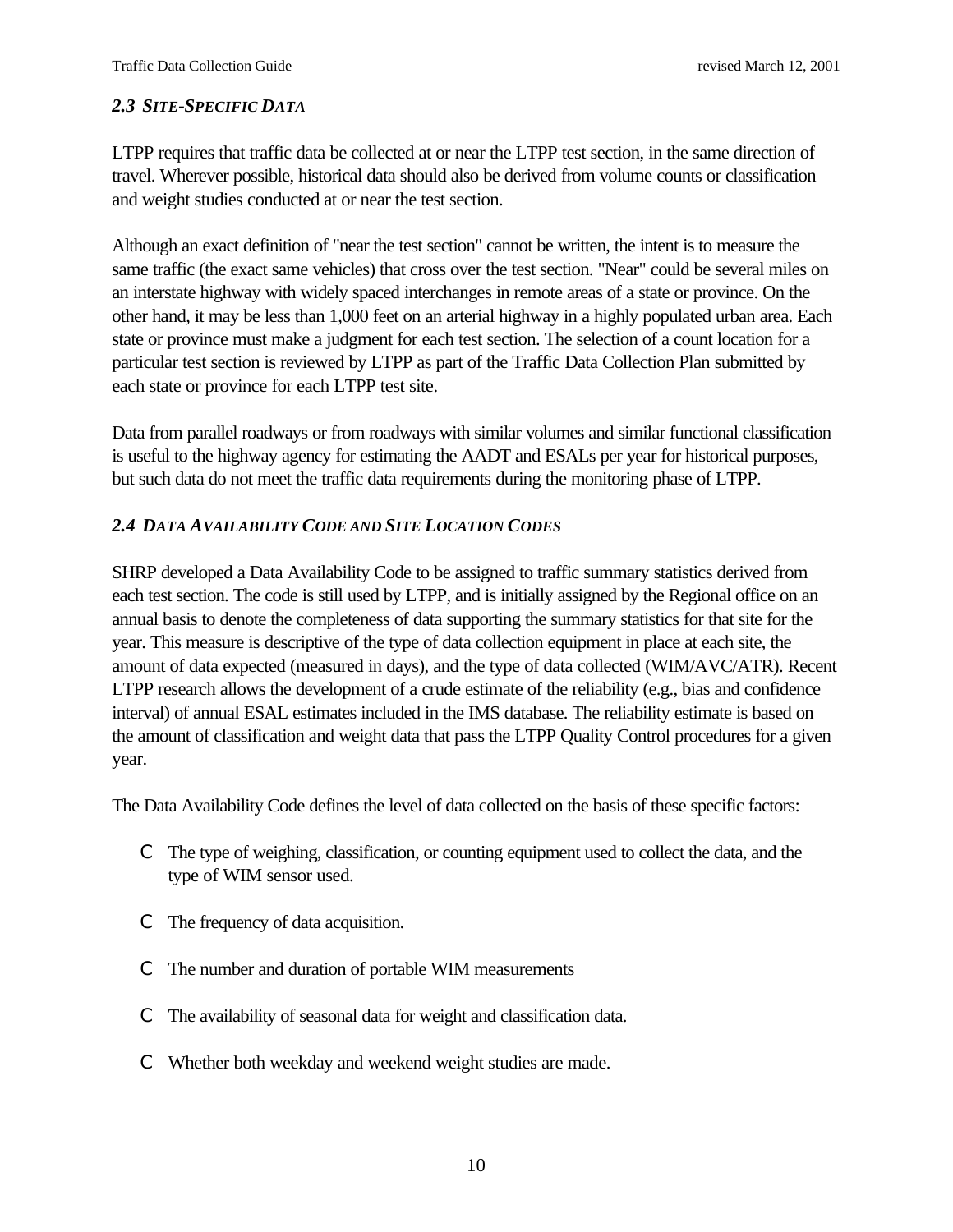The Data Availability Code has three digits. The first two digits describe the location of the automatic vehicle classification (AVC) equipment and the weigh-in-motion (WIM) equipment used to collect the data for that site. These digits are determined from the relative location of the traffic data collection device and the LTPP test section. If the traffic data equipment is installed at or near the test section so that no change in traffic occurs between the traffic data collection point (measured by lane) and the LTPP test section, the data collection is considered 'Site Specific' and given a value of 'S.' If the traffic data collection equipment is on the same highway but some distance upstream or downstream of the test site such that some minor change in truck volumes may occur between the traffic data collection point and the LTPP test section, the code is set to 'R' for 'Site Related.' Finally, if the traffic data collection equipment is located at a point where it is not measuring the same traffic stream (i.e., it is at a non-related site), the code is set to 'O' for Other. Because of the code letters, this site location code is also known as the S, R, O code. The third digit of the code describes the type of equipment being used and whether that equipment is permanently installed and operated.

As stated earlier, the Regional office is responsible for entering these codes into the traffic database for each site. The Data Availability Code is written in this order (see Table 1 for the list of Data Availability Codes):

S, R, O Code for AVC

S, R, O Code for WIM

Data Availability Code

For example, if a permanent, continuously operating AVC device is located at the site, but the portable WIM device is set up at a location downstream of the GPS test location, the code would be S-R-7 and would be defined as follows:

- S Site Specific AVC
- R Site Related WIM
- 7 Continuous operating, permanent AVC with portable WIM for all seasons and weekday/weekend time periods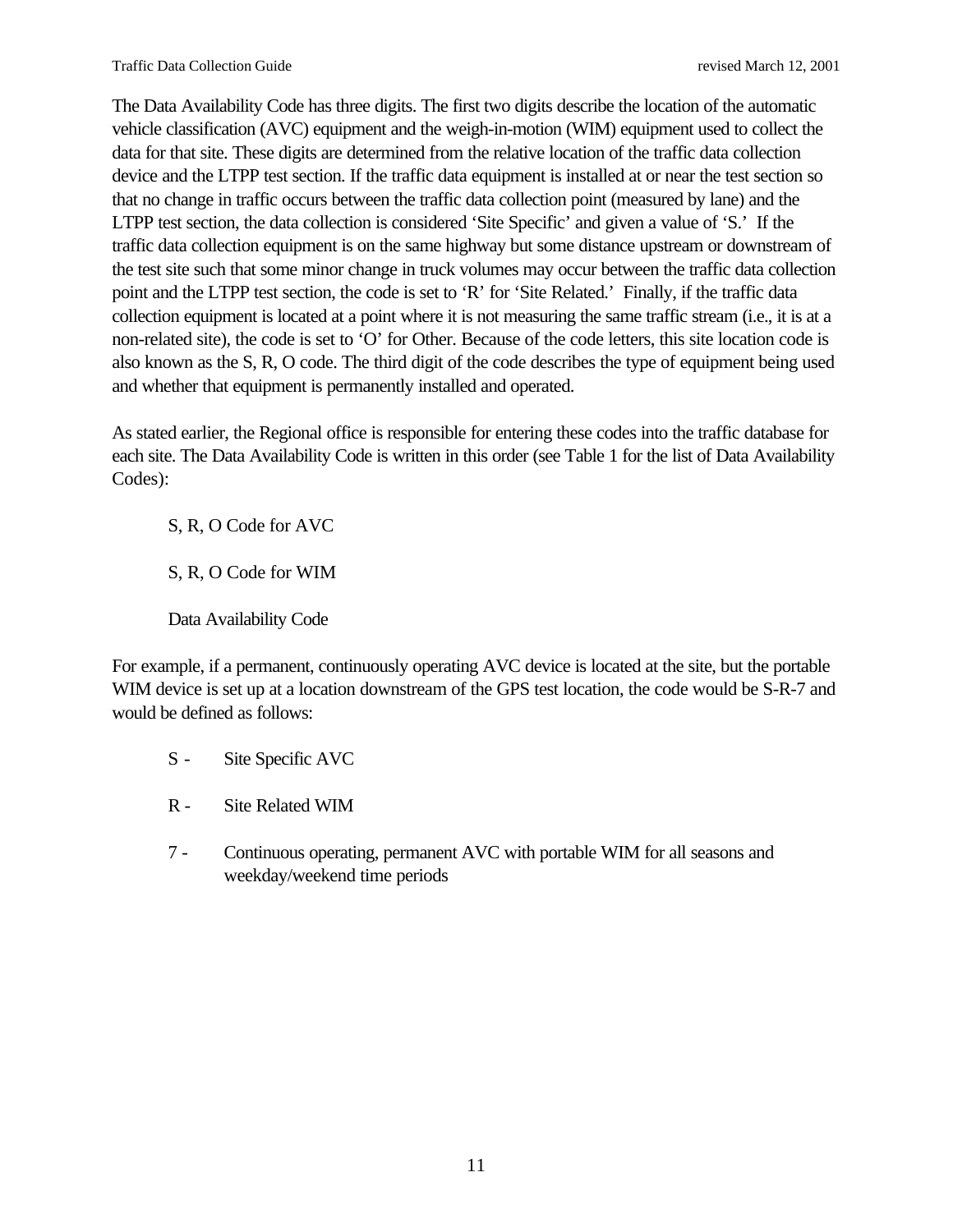# Table 1. Data Availability Index Codes

| 0 to 9 Code (Amount of Data Collected) |                                                                                                                                                         |  |  |
|----------------------------------------|---------------------------------------------------------------------------------------------------------------------------------------------------------|--|--|
| 9                                      | Continuous WIM meeting the ASTM standard.                                                                                                               |  |  |
| 8                                      | Continuous WIM that does not meet the ASTM standard (or hasn't been tested<br>against the ASTM standard).                                               |  |  |
| $\tau$                                 | Permanent classifier operating continuously, with portable WIM for all seasons<br>and weekday/weekend time periods.                                     |  |  |
| 6                                      | Continuous vehicle classification with some seasonal WIM.                                                                                               |  |  |
| 5                                      | Continuous vehicle classification with limited WIM.                                                                                                     |  |  |
| 4                                      | Continuous AVC with no WIM data.                                                                                                                        |  |  |
| 3                                      | Continuous ATR volume station, with limited vehicle classification and truck<br>weight data, and a measurement of truck seasonality.                    |  |  |
| $\overline{2}$                         | Vehicle classification and WIM data with some measure of seasonality.                                                                                   |  |  |
| $\mathbf{1}$                           | Limited data (only short duration counts) for either vehicle classification or truck<br>weights.                                                        |  |  |
| $\overline{0}$                         | Data collected on a different roadway that the LTPP site, including system level<br>estimates.                                                          |  |  |
|                                        | S/R/O Code (Location of Class and Weight)                                                                                                               |  |  |
| S                                      | Site specific data collection (data collected immediately up- or down-stream<br>from the LTPP site).                                                    |  |  |
| $\mathbf{R}$                           | Site related data collection (data collected on the same road as the LTPP test<br>section, but separated from the test site by some traffic generator). |  |  |
| O                                      | Other (data collected on another highway, or at a location which does not<br>experience the same traffic stream as the LTPP test section.)              |  |  |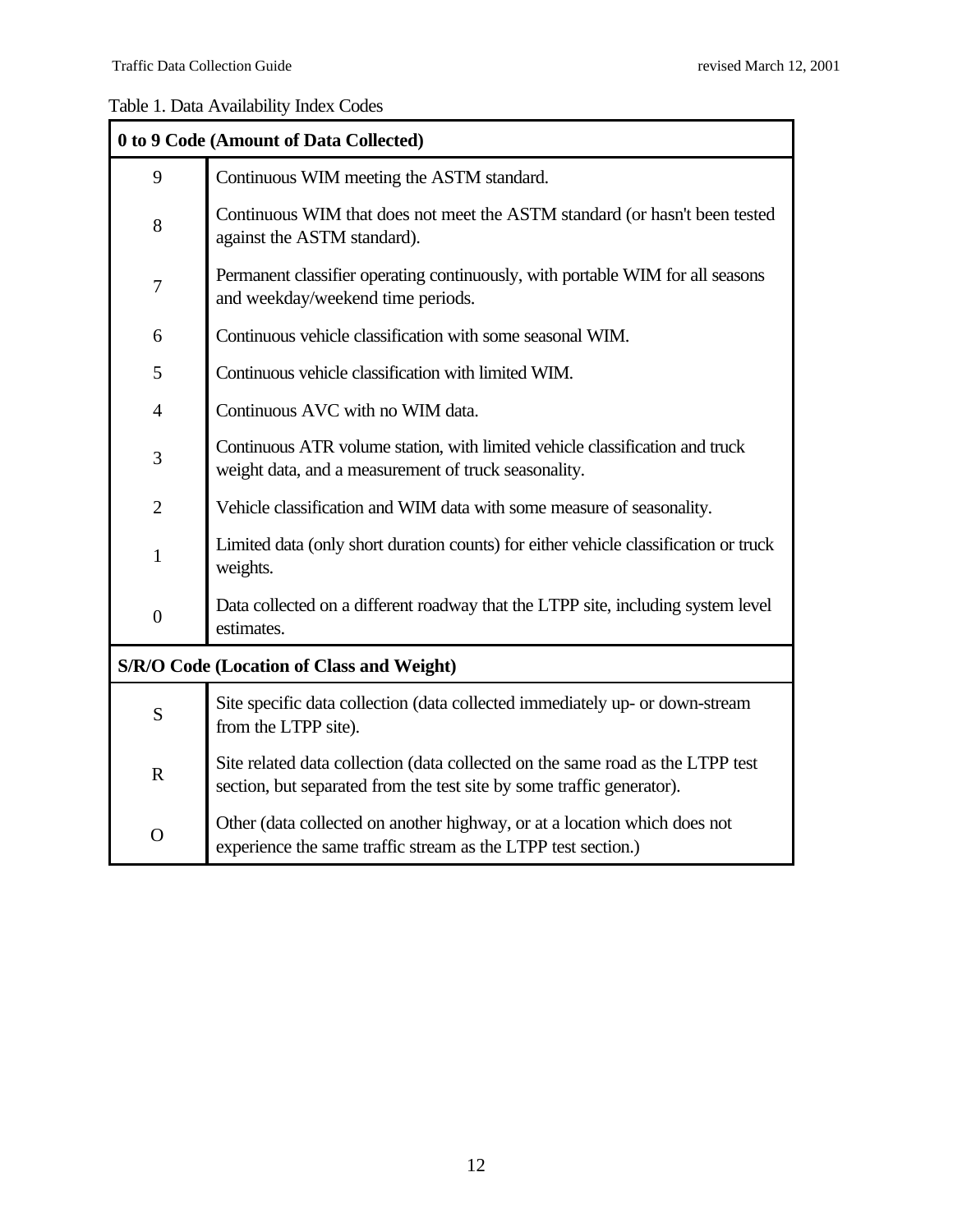# *3. REVISED TRAFFIC DATA COLLECTION PLAN*

The revised traffic monitoring proposal for LTPP test sites contained in this Section was originally published as LTPP Program Directive TDP-10. The intent of the revised plan is to improve the overall quality of the LTPP traffic loading estimates by shifting emphasis from collecting many days of data to collecting higher quality data. The new data collection plan prescribes the collection of large amounts of traffic data only at those sites at which other detailed data (on pavement deterioration, environmental issues, materials, etc.) needed for model development and validation have been collected. Larger amounts (more days) of traffic data are needed at these sites in order to provide a higher level of accuracy and precision in the available traffic load estimates. At other LTPP test sites, less accuracy and detail are required from traffic load estimates, and therefore, the number of days of traffic data requested is significantly smaller than that requested by the original traffic monitoring plan.

#### *3.1 BACKGROUND*

Analysis of the traffic load data that have already been submitted to LTPP has allowed LTPP to better understand the effects of different sampling plans on the accuracy of annual load statistics. The recommended plan resulted from that analysis and is intended to provide LTPP with the best possible analytical results from the least costly data collection effort. The analysis results show that reasonably accurate estimates of annual loadings can be computed from fairly small samples of data (see Table 2), given two provisions:

- C The data accurately measure the traffic using the roadway at the time of the data collection effort (that is, accurate results can be obtained if the equipment is well calibrated and operating properly) and
- C The road in question does not experience unusually high levels of traffic or loading variation.

Because of these findings, the new traffic data collection plan differs from the initial LTPP plan in that it requires considerably fewer days of monitored traffic data from most sites, but places more emphasis on the quality of those data. Particular emphasis is placed on the calibration of the equipment, including manual review of equipment performance at the data collection site. Section 4 of this document provides more specific guidance on the installation, calibration, and use of automatic vehicle classification and weigh-in-motion equipment.

The data collection plans described below are to be followed at each LTPP site until those sites stop being monitored as part of the LTPP tests or until permanent data collection equipment at the site fails. If the equipment installed at the site fails, discussions with the appropriate LTPP representative will be necessary to determine whether, for that particular site, the cost of repairing or re-installing traffic data collection equipment is warranted. This decision will vary from site to site, depending on the importance of a site to the overall LTPP experiment, the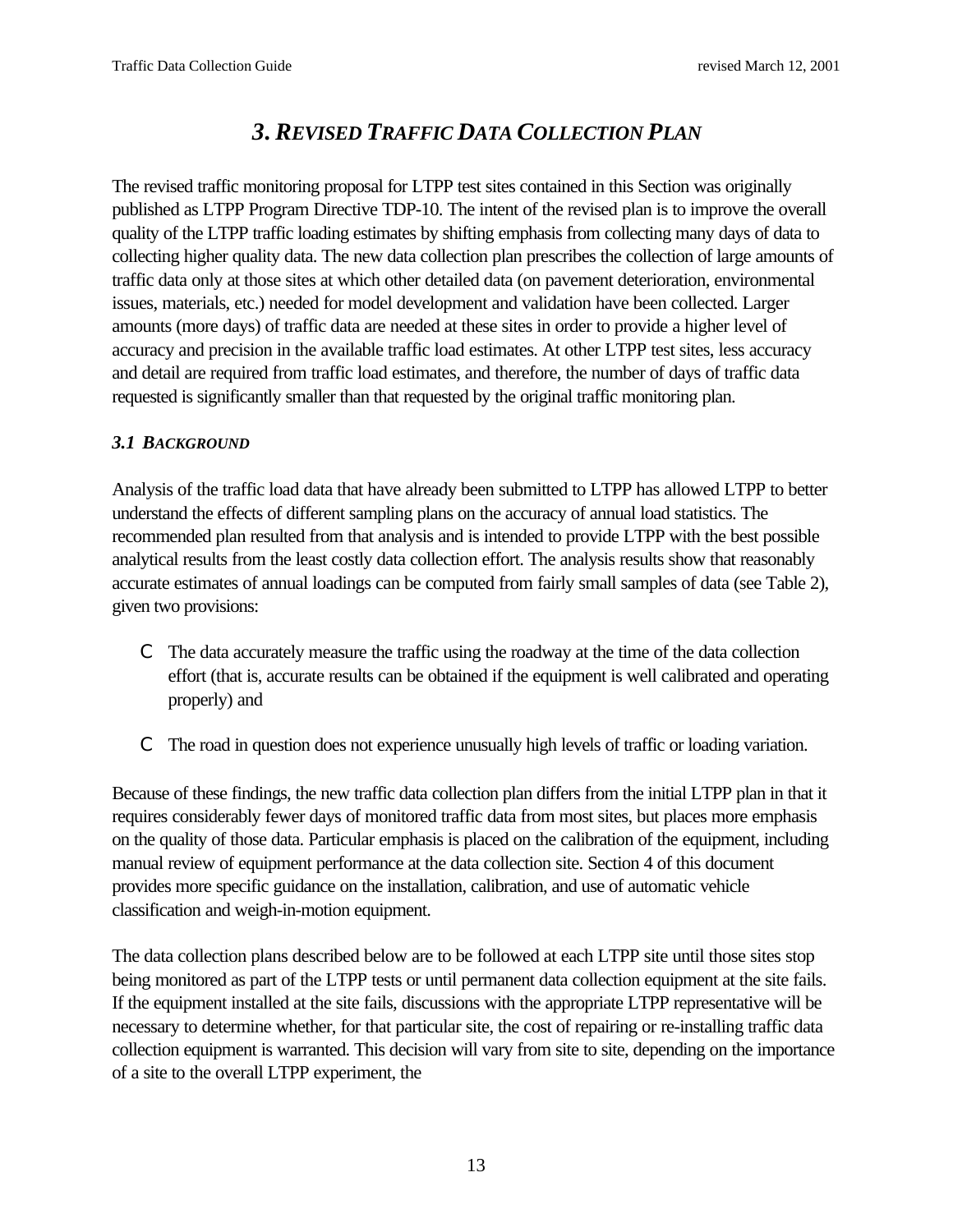availability of other experimental data at that site, and the cost of replacing the equipment, including any needed pavement rehabilitation.

| <b>Sampling Plan</b>                                                                             | <b>Expected Bias</b><br>to the Annual                      | Expected         | 95 Percent         |                        |
|--------------------------------------------------------------------------------------------------|------------------------------------------------------------|------------------|--------------------|------------------------|
| Classification                                                                                   | <b>WIM</b>                                                 |                  | Error<br>(percent) | Confidence<br>Interval |
| 1 weekday<br>1 weekday                                                                           |                                                            | $+20$            | 45                 | 200                    |
| 1 weekend day                                                                                    | 1 weekend day                                              | $-50$            | 55                 | 50                     |
| 2 weekdays                                                                                       | 2 weekdays                                                 | 20               | 45                 | 100                    |
| 1 week                                                                                           | 1 week<br>$\boldsymbol{0}$<br>30                           |                  |                    | 50                     |
| 1 week during each of 4<br>1 week during each of 4<br>$\overline{0}$<br>30<br>seasons<br>seasons |                                                            | 50               |                    |                        |
| 1 weekday and 1<br>weekend day per<br>season for 4 seasons                                       | 1 weekday and 1<br>weekend day per<br>season for 4 seasons | $\overline{0}$   | 35                 | 80                     |
| Continuous                                                                                       | 1 weekday                                                  | $\overline{0}$   | 30                 | 50                     |
| Continuous                                                                                       | 2 weekdays                                                 | $\boldsymbol{0}$ | 25                 | 50                     |
| Continuous                                                                                       | 1 weekday and 1<br>weekend day                             | $\overline{0}$   | 25                 | 50                     |
| Continuous                                                                                       | 1 week                                                     | $\overline{0}$   | 25                 | 40                     |
| 1 weekday during each<br>Continuous<br>of 4 seasons                                              |                                                            | $\Omega$         | 12                 | 30                     |
| Continuous                                                                                       | 2 weekdays during each<br>of 4 seasons                     | $\overline{0}$   | 10                 | 25                     |
| 1 week during each of 4<br>Continuous<br>seasons                                                 |                                                            | $\boldsymbol{0}$ | 8                  | 20                     |

Table 2. Summary of Expected Errors for Selected Sampling Plans

All values expressed as a percentage of annual load.

Source: Results of the Empirical Analysis of Alternative Data Collection Sampling Plans For Estimating Annual Vehicle Loads at LTPP Test Sites, July 1997

### *3.2 REVISED DATA COLLECTION PLAN*

Table 3 shows the current data collection plan. Participating agencies have some flexibility in modifying these data collection plans at individual sites if they can show that the data collection plan they propose for a given site meets the desired level of accuracy. This flexibility is intended to allow agencies to tailor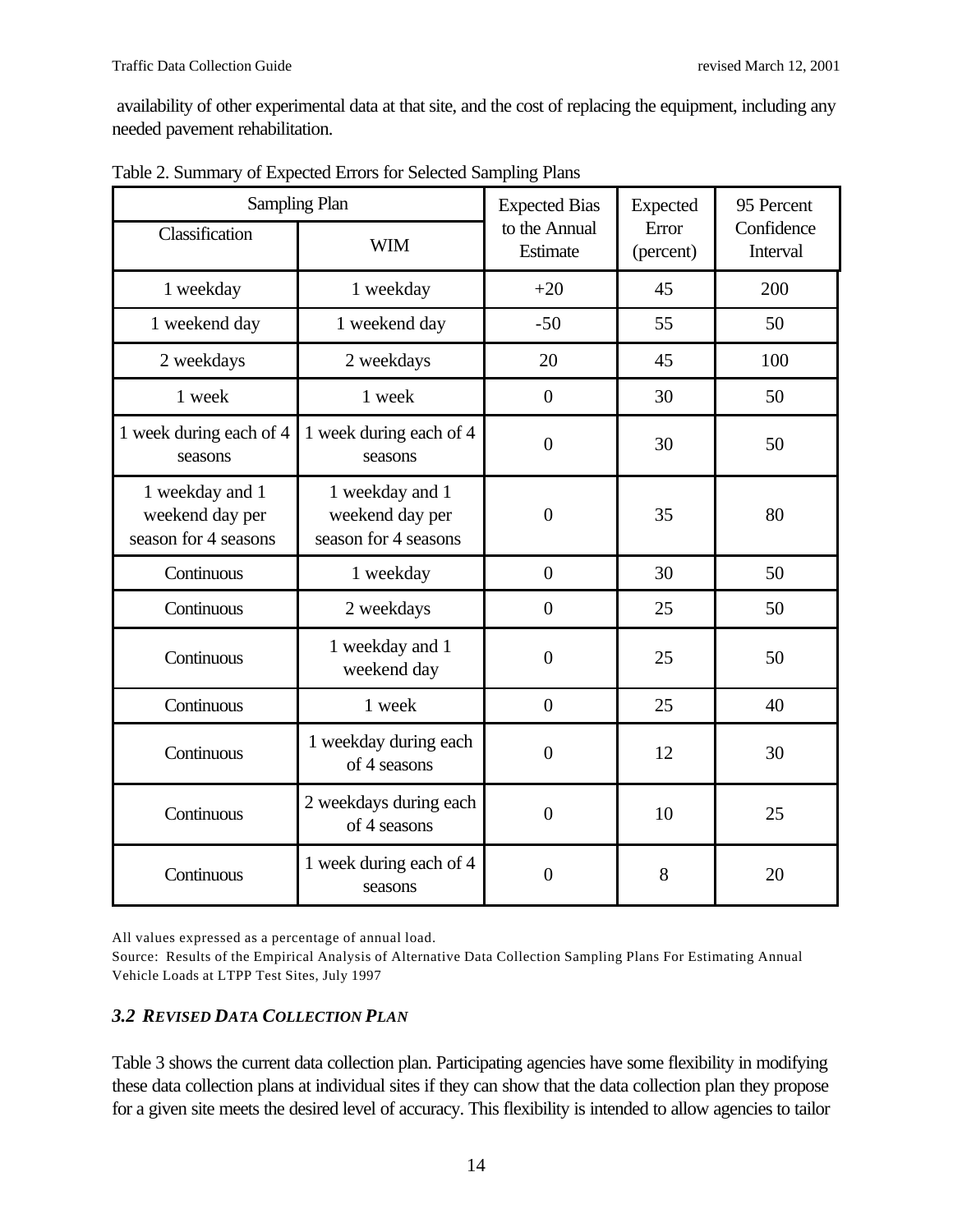the data collection plan to their own equipment and staffing resources/limitations. At the same time, the plan should maintain the accuracy and precision of the database and allow agencies with sites that have proven to have stable, repeatable, traffic patterns to reduce their data collection efforts because of the effect that repeatability has on the accuracy of annual load estimation.

At the vast majority of sites, these data collection plans should be viewed as the minimum data collection effort required to meet the stated levels of precision. Participating agencies may wish to collect more traffic information than is required under this plan, both because they are interested in obtaining more accurate traffic loading estimates at those sites for their own research and analysis and because in some cases more extensive data collection efforts may cost the same as the required LTPP effort. Participating agencies are encouraged to collect more than the minimum requested data, particularly where permanent data collection equipment have already been installed or where equipment will be installed as part of the agency's own traffic data collection program.

| <b>Required Data Accuracy and</b><br><b>Precision</b>                                              | <b>Recommended Data</b><br><b>Collection Plan</b>                        | <b>Apply Plan To These Sites</b>                                                                              |
|----------------------------------------------------------------------------------------------------|--------------------------------------------------------------------------|---------------------------------------------------------------------------------------------------------------|
| Measured loads<br>(not sample based estimates)                                                     | Continuous WIM                                                           | $SPS-1$ , $SPS-2$                                                                                             |
| $\pm 25$ percent<br>95 percent confidence the load<br>estimate is $+50$ percent                    | Continuous Vehicle<br><b>Classification Data</b><br>2 Days of WIM / year | SPS-5, SPS-6, SPS-8, SPS-9<br>Most GPS experiments $(1, 2, 3, 4, 5,$<br>6B, 6C, 6S, 7B, 7C, 7F, 7R, 7S and 9) |
| $\pm 45$ percent<br>with 95 percent confidence the<br>load estimate is within $\pm 200$<br>percent | 1 Week of Vehicle Class /<br>2 years<br>1 Day of WIM / 2 years           | SPS-3, 4, 7<br>GPS 6A, 7A                                                                                     |

#### Table 3. Summary of Recommended Minimum Data Collection Plans

In some cases (where traffic is particularly variable<sup>3</sup>), agencies are requested to collect additional days of traffic data to meet the required data collection accuracy. Additional traffic data will improve the loading estimates computed for a site and thus will improve the quality of research performed with the LTPP database.

Participating agencies are also encouraged to install and operate permanent equipment and sensors at LTPP test sites, even when such equipment is not specifically required by the LTPP data collection plans. Tests have shown that permanently installed WIM equipment often operates more reliably than

<sup>2</sup> The term "variable" is not strictly defined. In general, any change in heavy truck volume or of total loading per day of greater than 25 percent can be considered significant, and worthy of monitoring.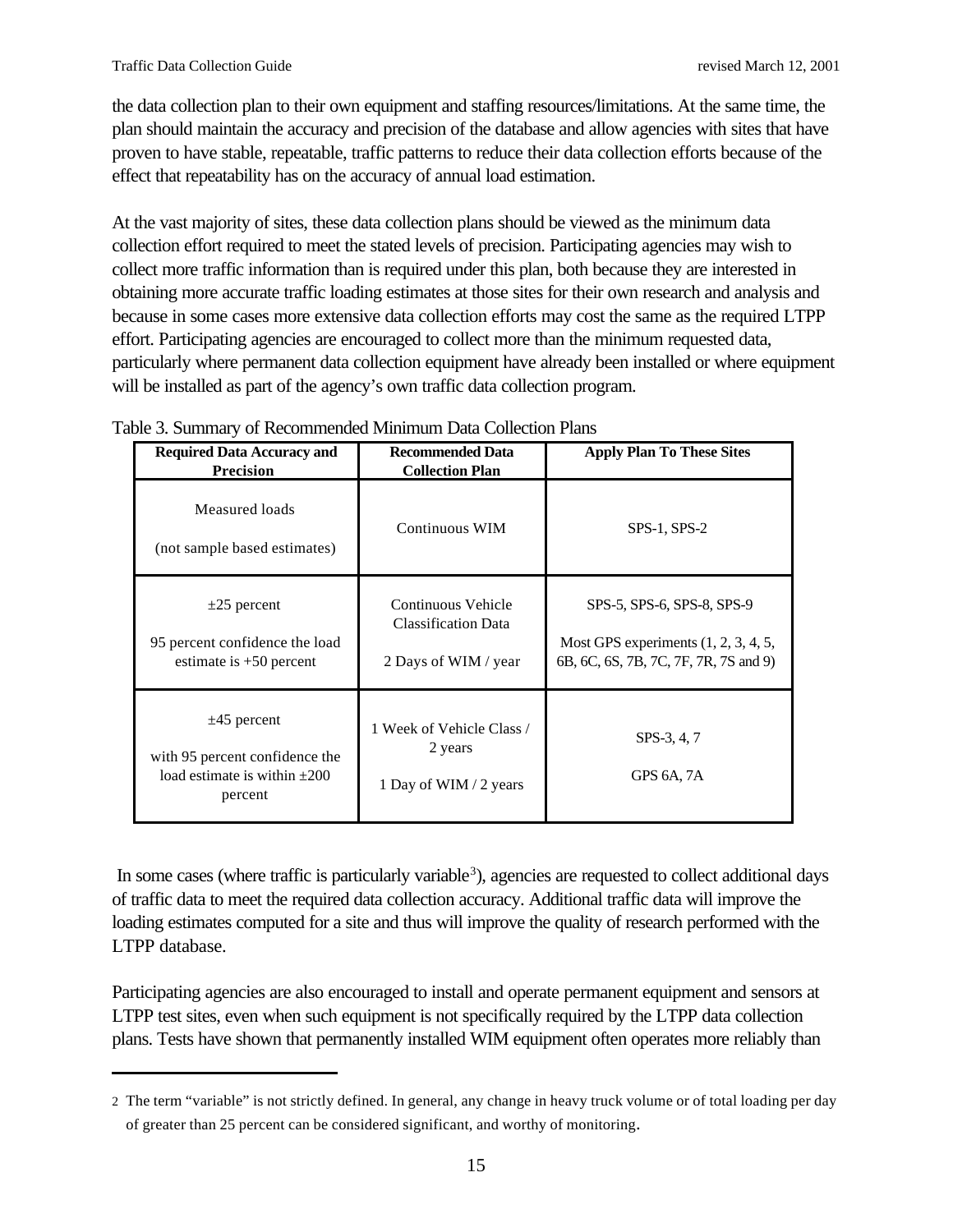portable equipment, even when not operated continuously (particularly for WIM sensors, where flush mounting of the sensors can only be accomplished in "permanent" installations). Permanently installed equipment also allows participating agencies to more easily observe traffic variations over time and, if necessary, to collect additional data at modest expense to account for that variation in both the LTPP loading estimates and the agency's own data collection and reporting system.

### *3.3 LTPP TEST SITE CLASSIFICATION*

As shown in Table 3, the LTPP test sites are grouped into four monitoring categories. These categories correlate with the amount of data being collected (in all LTPP categories) and the types of analyses that will be performed. The new monitoring categories of for LTPP test sites are:

- S1 SPS-1 and -2,
- S2 SPS-5, -6, and -8,
- G GPS-1, -2, -3, -4, -5, -6B, -6C, -6D, -6S, -7B, -7C,- 7D, -7F, -7R, -7S, and -9, SPS-9
- C Close-Out sections, including SPS-3, -4,- 7, and GPS-6A and -7A.

Traffic data collection resources will be most heavily focused on SPS sites that will provide the basic inputs for the development of mechanistic models for pavement design and rehabilitation. LTPP tests that are ending and/or test sections that are being removed from further pavement performance data collection (for example, that are being reconstructed in a manner that does not fit within one of the LTPP experiments) will not require continued traffic monitoring. However, all valid data previously collected will remain available through the LTPP IMS.

### *3.3.1 S1 Sites (SPS-1 and -2)*

For SPS-1 and 2 sites, a continuously operating WIM device is required. This level of data collection is needed for two reasons: (1) to provide the accurate traffic loading measurements required to develop mechanistic and mechanistic/empirical design models and (2) to provide the base data necessary to understand the intricacies of the interactions among pavement, traffic load, and environment.

In addition to continuous WIM data collection, the participating agency should perform on-site scale calibration checks at least twice each year. (See Section 4 for the LTPP protocol for calibrating traffic data collection equipment in the absence of a documented, routinely used agency protocol to calibrate and check automated traffic data collection equipment). The agency should also monitor the output of the WIM equipment to determine whether additional calibration is needed. If the scale fails or experiences calibration drift, the agency should plan to repair the equipment within two months, with shorter repair times whenever possible. WIM data should not be submitted to LTPP for times during which the scale is not calibrated.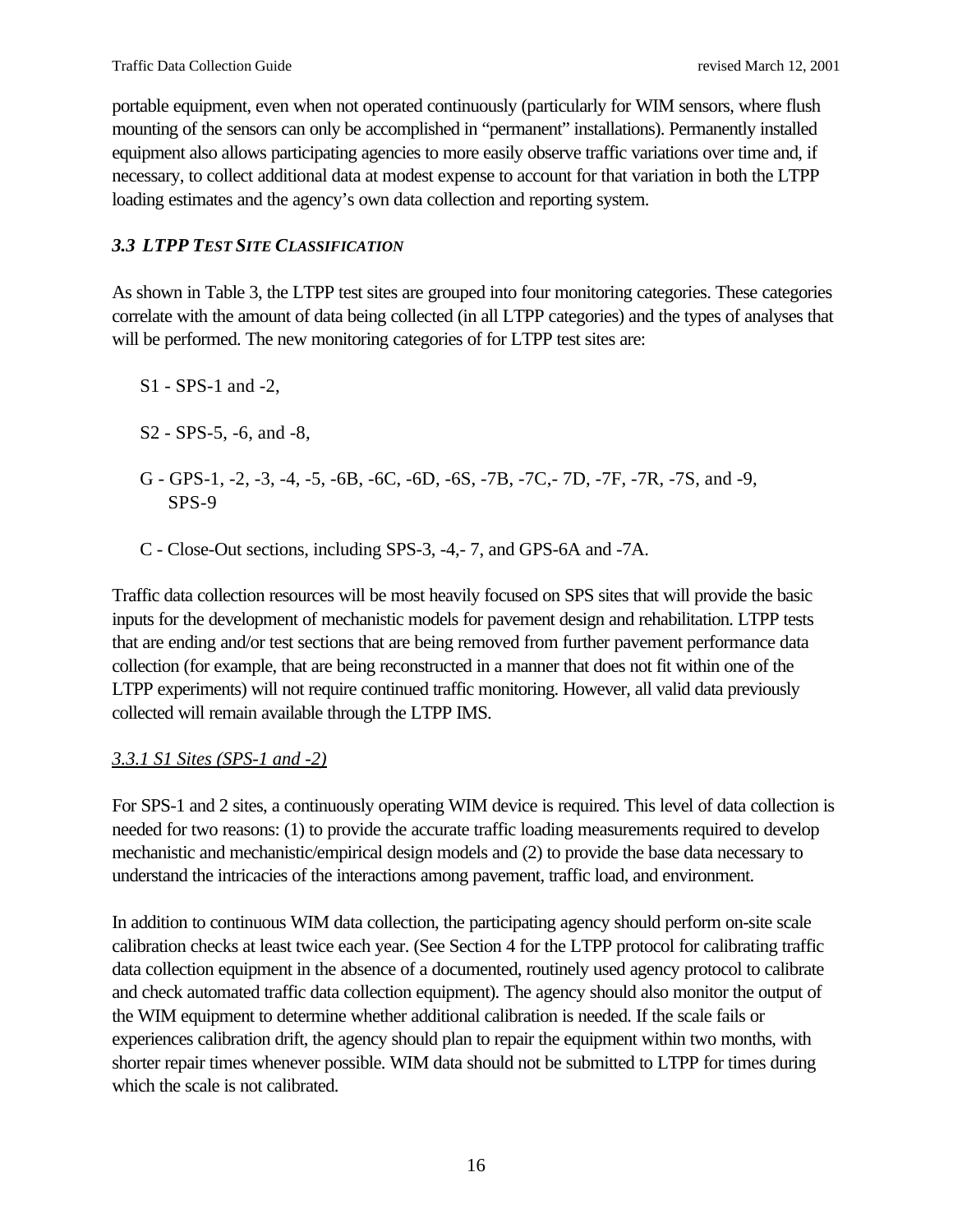The WIM equipment should be kept in operation as long as physical conditions allow. As the physical condition of the roadway begins to cause problems with scale operation, participating agencies should discuss with their RCOC the need for continued operation of that site and the maintenance and repair activities necessary to keep that scale operational. Decisions about the replacement of the WIM equipment and any required pavement rehabilitation will be made by LTPP and the participating agency on the basis of the status of the SPS experiment, the status of other test data for that SPS site, and the cost of the required repair/replacement effort.

# *3.3.2 S2 Sites (SPS-5, -6)*

For SPS-5 and -6 sites the minimum recommended data collection effort is two days of vehicle weight data per year plus the data from a continuously operating automatic vehicle classifier. At least twice a year, the operation of the AVC should be validated and any necessary adjustments made to ensure the accuracy of the classification counts. The WIM data collection device should also be calibrated immediately before its use. (See Section 4 for the LTPP protocol for calibrating traffic data collection equipment.)

Thus, for these sites, the minimum recommended data collection effort is two days of vehicle weight data per year plus the data from a continuously operating automatic vehicle classifier (AVC). This data collection plan yields an expected error in the estimate of annual load of roughly  $25$  percent<sup>4</sup>, with 95 percent confidence that the annual load estimate is within ±50 percent.

At least twice a year, the operation of the AVC should be validated and any necessary adjustments made to ensure the accuracy of the classification counts. Calibration of the WIM data collection device should also occur immediately before its use. These calibrations should be performed using documented and routinely used agency procedures or the methods discussed in Section 4 of this document.

As with the earlier data collection requirements, additional WIM data collection is required if data collection experience shows that truck loading patterns are not consistent throughout the year and/or that there is seasonal or day-of-week variation in truck weights. However, the agency may use data from elsewhere in the state or province in addition to LTPP collected data to make these determinations. If high weekday/weekend or seasonal variations exist, the agency should collect additional WIM data at that site to determine the size of these differences.

The review of available LTPP load data showed that at a majority of sites these conditions are not a problem. However, for the 20 percent of sites where significant variations in the traffic stream occur, a small increase in traffic data collection can significantly improve the accuracy of annual and seasonal loading estimates.

Since these sites are significant for improving rehabilitation designs, continuous WIM is highly desirable when funding is available. When continuous WIM is installed, the guidelines that apply to SPS-1 and -2

<sup>&</sup>lt;sup>4</sup> This statistic is based on ESALs.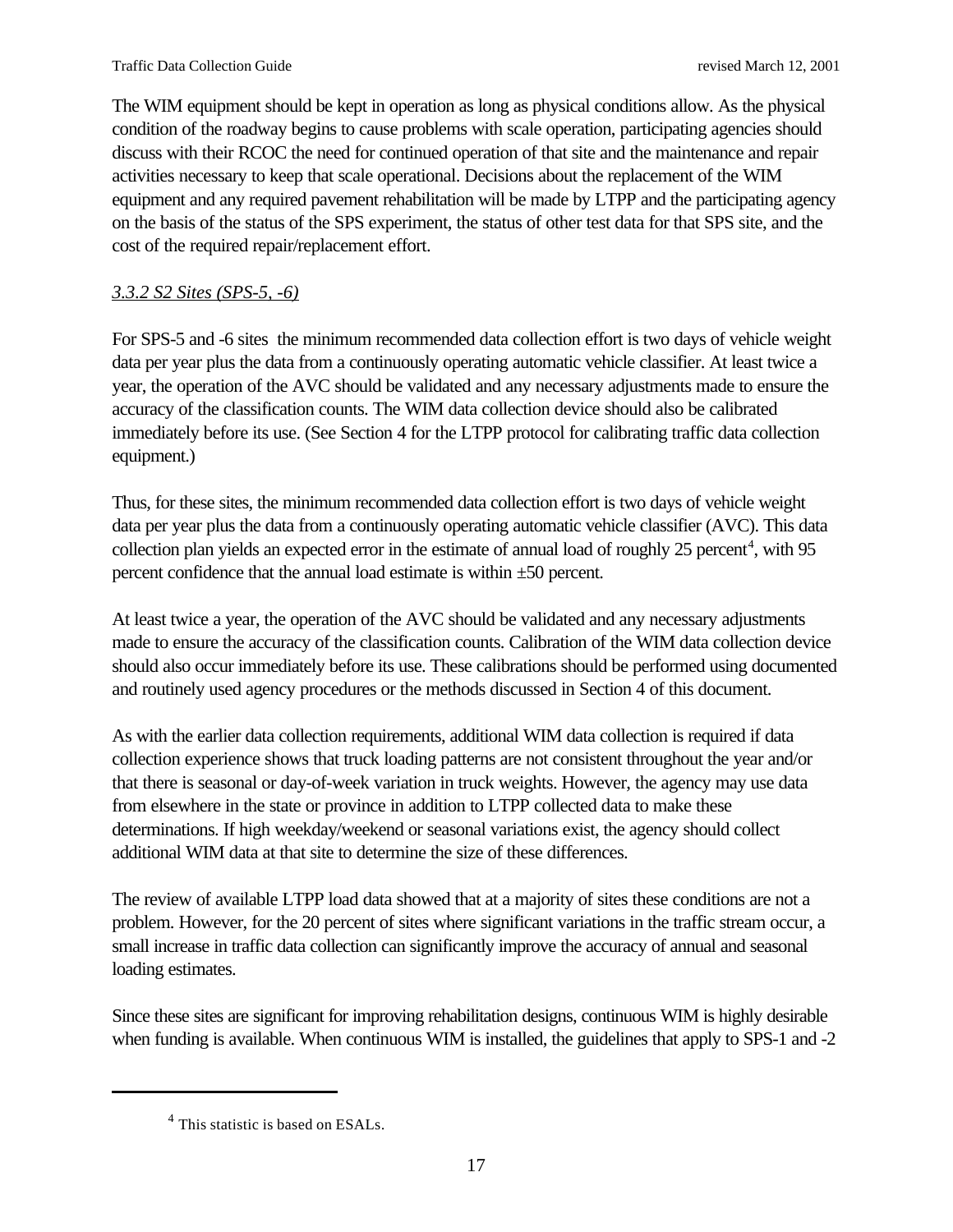sites should apply to these projects as well. SPS-5 and -6 sites are nearing the end of their useful lives. If continuous WIM has been installed and it is determined that the pavement will be rehabilitated within 2 years of WIM equipment failure, consideration should be given to monitoring with continuous AVC and sampled WIM as discussed in section 3.3.4.

## *3.3.3 S2 Sites (SPS-8)*

For SPS-8 sites the minimum recommended data collection effort is two days of vehicle weight data per year plus the data from a continuously operating automatic vehicle classifier. At least twice a year, the operation of the AVC should be validated and any necessary adjustments made to ensure the accuracy of the classification counts. The WIM data collection device should also be calibrated immediately before its use. (See Section 4 for the LTPP protocol for calibrating traffic data collection equipment.)

Thus, for these sites, the minimum recommended data collection effort is two days of vehicle weight data per year plus the data from a continuously operating automatic vehicle classifier (AVC). This data collection plan yields an expected error in the estimate of annual load of roughly 25 percent<sup>5</sup>, with 95 percent confidence that the annual load estimate is within ±50 percent.

At least twice a year, the operation of the AVC should be validated and any necessary adjustments made to ensure the accuracy of the classification counts. Calibration of the WIM data collection device should also occur immediately before its use. These calibrations should be performed using documented and routinely used agency procedures or the methods discussed in Section 4 of this document.

As with the earlier data collection requirements, additional WIM data collection is required if data collection experience shows that truck loading patterns are not consistent throughout the year and/or that there is seasonal or day-of-week variation in truck weights. However, it is expected that since these projects were located in areas with minimal truck traffic that the variation of concern will be truck volume rather than truck weight.

If either seasonal or weekday/weekend differences exist, the participating agency should commit to collecting data during the periods that are anticipated to be different in addition to the required 48-hour sample (e.g., collecting one weekend of weight data, or two days' worth of data during a different season). Finally, if significant changes are measured from one year to the next, the agency is requested to collect a second 48-hour sample of WIM data (at least 3 months separated from the first sample) to help determine the cause of that change.

In the event that a state can certify that there is essentially no loading on the section, the monitoring requirement may be reduced to samples of both class and weight. Information supporting the certification could include previously collected monitoring data, location or truck restrictions on the facility .

<sup>&</sup>lt;sup>5</sup> This statistic is based on ESALs.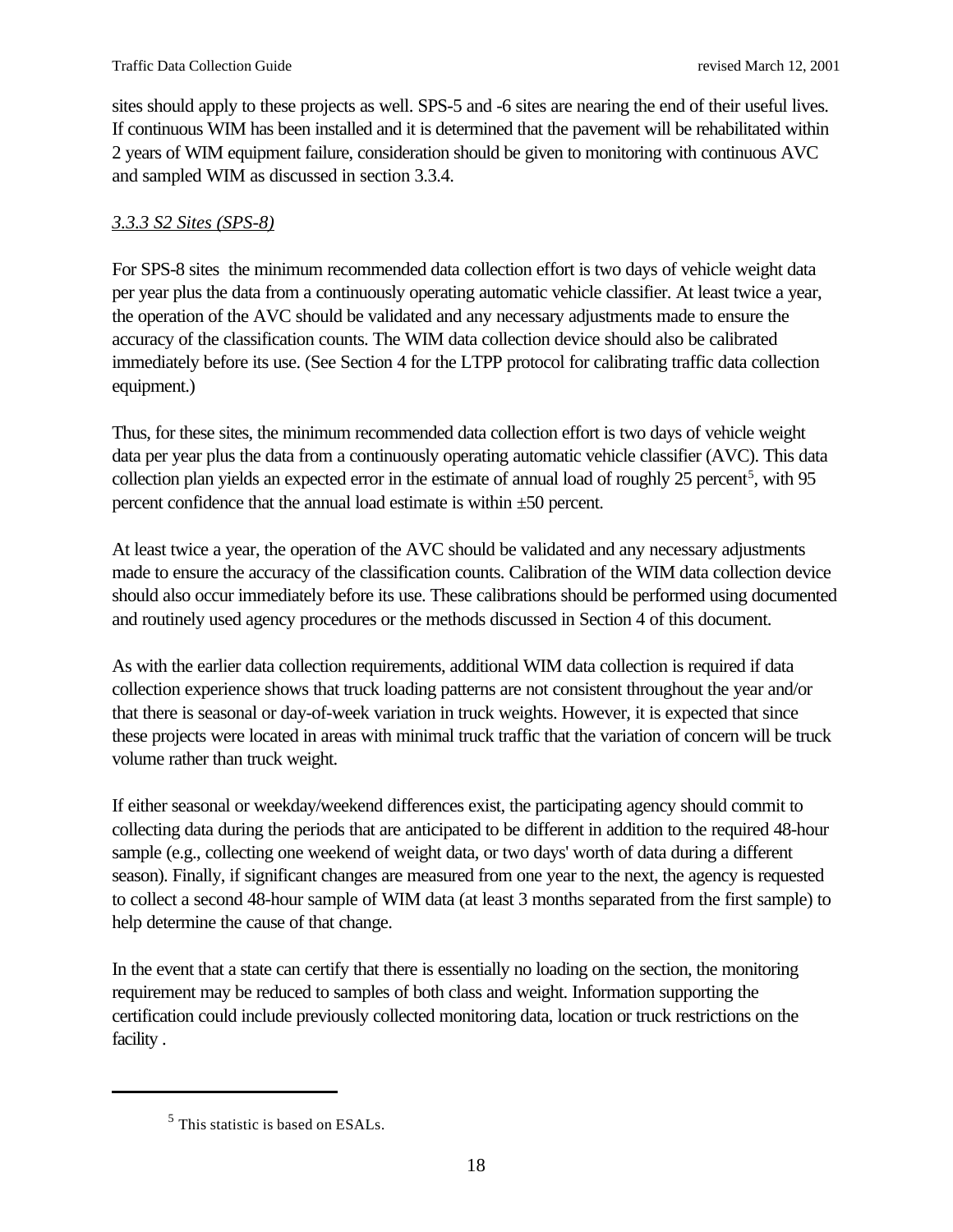#### *3.3.4 G Sites (SPS-9 and GPS except -6A and -7A)*

For most GPS experiments (1, 2, 3, 4, 5, 6B, 6C, 6D, 6S, 7B, 7C, 7D, 7F, 7R, 7S, 9) and SPS-9 sites, the minimum recommended data collection effort is two days of vehicle weight data per year plus the data from a continuously operating automatic vehicle classifier. At least twice a year, the operation of the AVC should be validated and any necessary adjustments made to ensure the accuracy of the classification counts. The WIM data collection device should also be calibrated immediately before its use. (See Section 4 for the LTPP protocol for calibrating traffic data collection equipment.)

Thus, for these sites, the minimum recommended data collection effort is two days of vehicle weight data per year plus the data from a continuously operating automatic vehicle classifier (AVC). This data collection plan yields an expected error in the estimate of annual load of roughly 25 percent<sup>6</sup>, with 95 percent confidence that the annual load estimate is within ±50 percent.

At least twice a year, the operation of the AVC should be validated and any necessary adjustments made to ensure the accuracy of the classification counts. Calibration of the WIM data collection device should also occur immediately before its use. These calibrations should be performed using documented and routinely used agency procedures or the methods discussed in Section 4 of this document.

As with the earlier data collection requirements, additional WIM data collection is required if data collection experience shows that truck loading patterns are not consistent throughout the year and/or that there is seasonal or day-of-week variation in truck weights. However, the agency may use data from elsewhere in the state or province in addition to LTPP collected data to make these determinations. If high weekday/weekend or seasonal variations exist, the agency should collect additional WIM data at that site to determine the size of these differences.

The review of available LTPP load data showed that at a majority of sites these conditions are not a problem. However, for the 20 percent of sites where significant variations in the traffic stream occur, a small increase in traffic data collection can significantly improve the accuracy of annual and seasonal loading estimates.

The primary difference in traffic data collection for this category of LTPP test sites and the SPS -1, -2, -5 and -6 sets is in the response time to repair permanent data collection equipment at each site. For these sites, LTPP has relaxed the two month repair criterion. Instead, the agency should notify the RCOC that a specific piece of equipment has failed and should work with the RCOC to determine whether the expected life span of that test pavement, the availability of data for that site, and the needs of the LTPP analysis effort warrant replacement of that equipment; whether a less costly data collection effort can be substituted for that equipment; or whether traffic data collection can be discontinued. This decision will be made on a case by case basis, given the needs of LTPP, those of the agency, and the cost and difficulty of replacing the data collection equipment. If a WIM scale is replaced by an AVC,

<sup>&</sup>lt;sup>6</sup> This statistic is based on ESALs.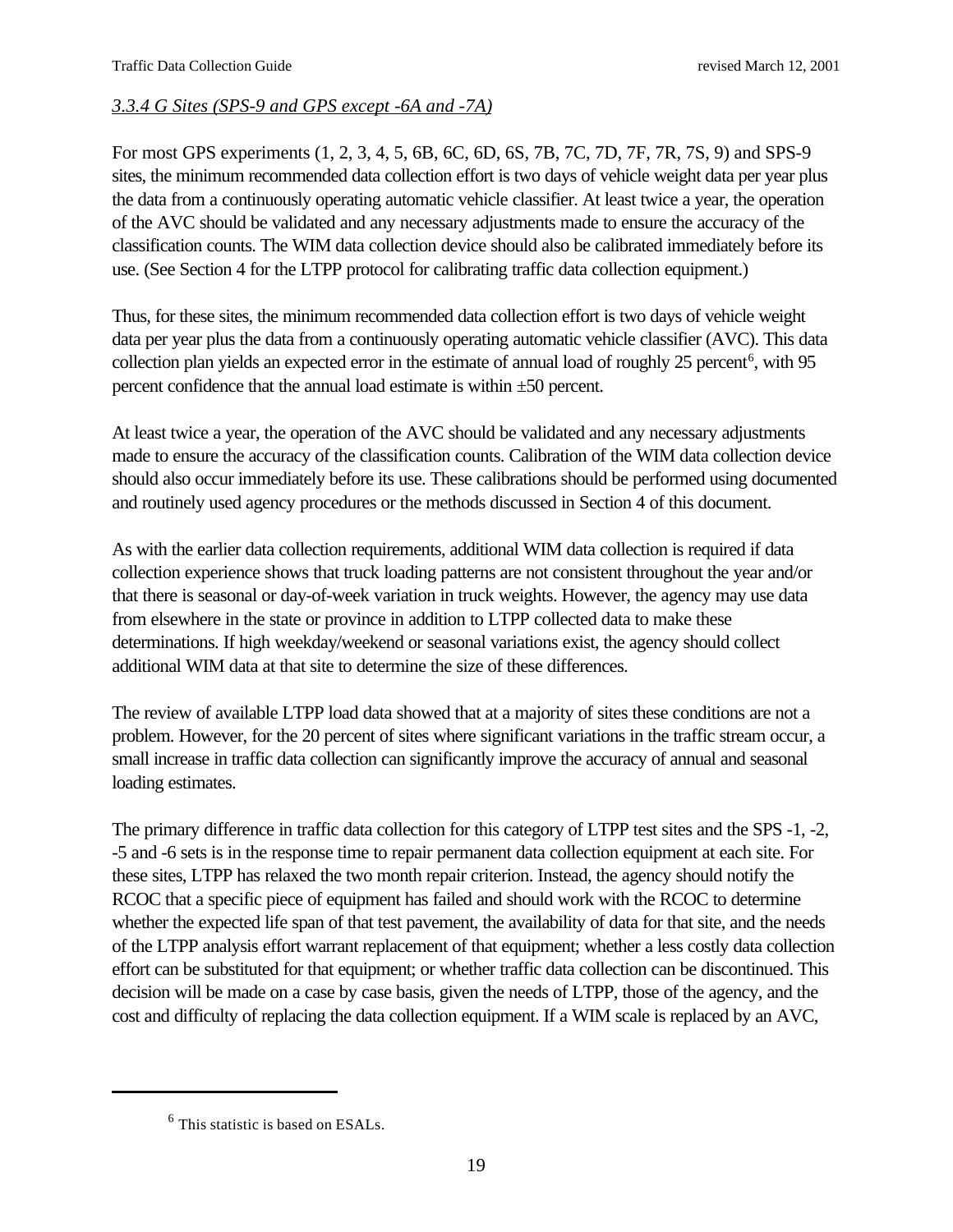the LTPP will provide additional instructions (on a case by case basis) regarding whether to collect additional WIM data at that site.

Participating agencies should follow these data collection plans until new data collection guidelines are issued by LTPP or until pavement performance data will no longer be collected at that test site.

### *3.3.5 C Sites (SPS-3, 4, 7 and GPS 6A and 7A)*

At these sites, traffic monitoring is still required. The minimum traffic data requirements for test sections in this category are traffic estimates for each year of active monitoring status prior to the final round of pavement condition measurements. For test sections within this monitoring category that have continuous traffic monitoring equipment, it is still desired that the equipment continue to be operated up to the time the final close-out distress survey is performed. At that time, uncollected traffic data shall be obtained within one month of the close out distress survey. At those sites where intermittent traffic sampling measurements are performed and the activity causing the test section to be "closed-out" will result in destruction of any permanently installed traffic sensors, one last suite of measurements (AVC and WIM) shall be performed prior to their destruction. If measurements are being performed with portable sensors, then one last suite of measurements shall be performed within three months of the close-out distress survey.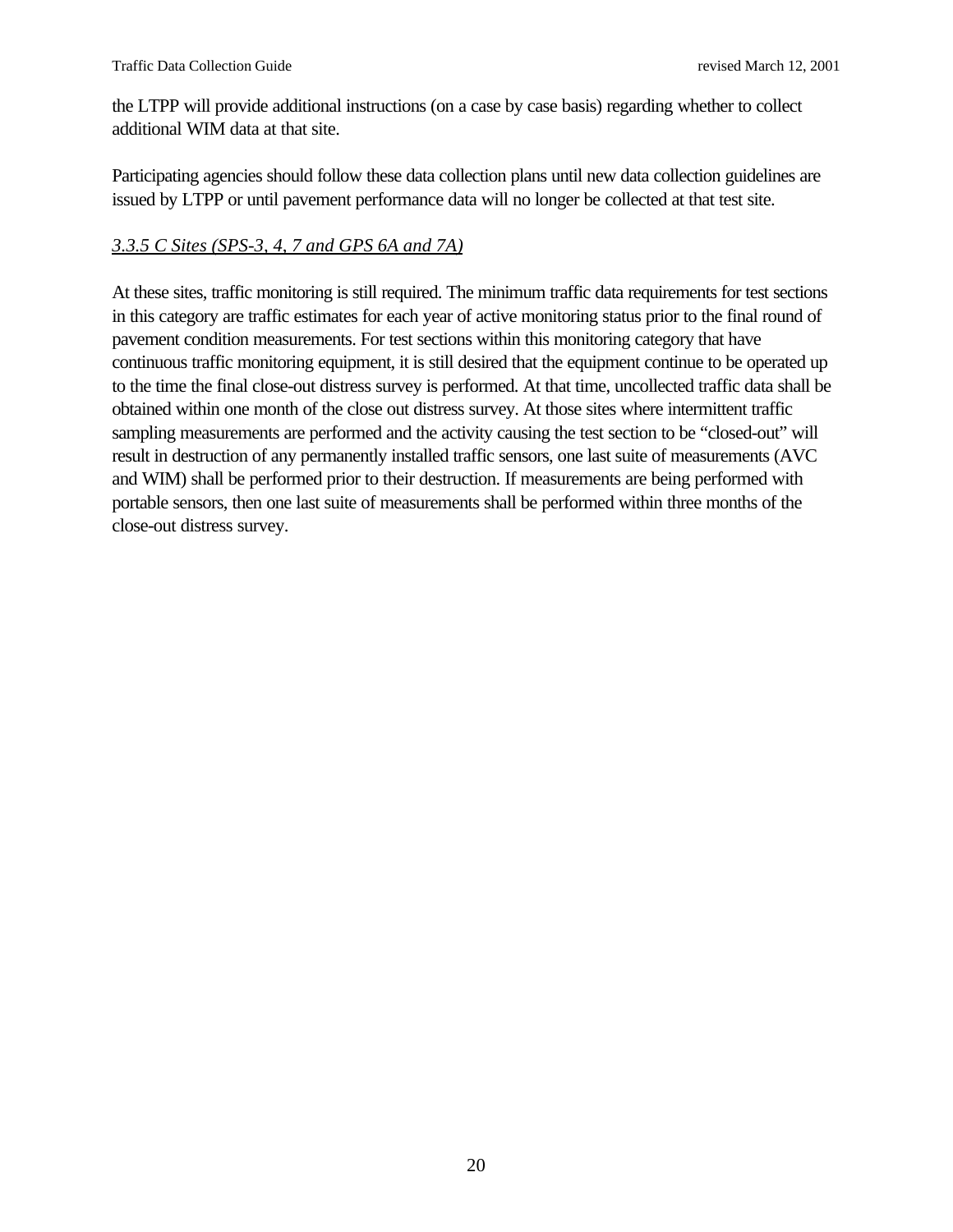# *4. TRAFFIC DATA COLLECTION EQUIPMENT*

As mentioned previously, the new data collection plan emphasizes the quality of data rather than the quantity of data. Data accuracy depends on equipment that is well calibrated and properly operated, regardless of the type of equipment used to collect the data. Hence, the LTPP protocol for calibrating traffic data collection equipment is designed to improve the quality of the data collected by the states, with a reasonable amount of flexibility in how the equipment is calibrated. Information regarding the protocol for calibrating traffic data collection equipment was originally contained in the LTPP Program Directive TDP-11. That information forms the basis of this chapter.

This section of the Traffic Guide replaces the LTPP program directive. It provides the reader with specific instructions regarding the selection, placement, and operation of traffic data collection equipment. It is intended to provide the reader with the background necessary to assist new state highway agency engineers in the selection, placement, and operation of traffic data collection equipment for LTPP purposes.

### *4.1 EQUIPMENT SELECTION: PERMANENT VERSUS PORTABLE*

It is up to the individual highway agency to determine which type of sensor it will use for any given data collection effort at each LTPP test site. Both permanent and portable sensors have strengths and weaknesses when used to collect weight and classification data. However, the TRB LTPP Expert Task Group on Traffic Data Collection and Analysis (LTPP ETG) strongly recommends the use of permanently mounted sensors whenever possible, even when only short duration counts are being taken. While compliance with this recommendation requires a fairly substantial up-front capital investment for each LTPP test site, the LTPP ETG believes that in most cases correctly operating permanent equipment yields more reliable results, particularly for weigh-in-motion data. Permanent equipment also reduces the cost of repeated equipment set-up, allows longer data collection efforts, uses less staff time per data collection session, and reduces the exposure of data collection personnel to hazardous situations (e.g., the need to provide traffic control during portable sensor placement or the placement of data collection sensors in the roadway without traffic control).

Still, there are times when use of portable equipment is more cost effective and reliable than permanent equipment. Consequently, LTPP accepts data from both types of equipment, but it requires that the accurate performance of that equipment *at each LTPP test site*, for each LTPP data collection session, be assured through the application of calibration/validation plans. These plans ensure the quality of data provided to LTPP regardless of the type of equipment being used.

### *4.2 EQUIPMENT LOCATION*

The data collection site should be in the LTPP test lane and located directly upstream or downstream of the LTPP test section. Where it is not possible to place equipment in such a location, the participating agency should work with the RCOC to select the best potential location to ensure that the traffic being measured can be directly related to the loads the test section is experiencing.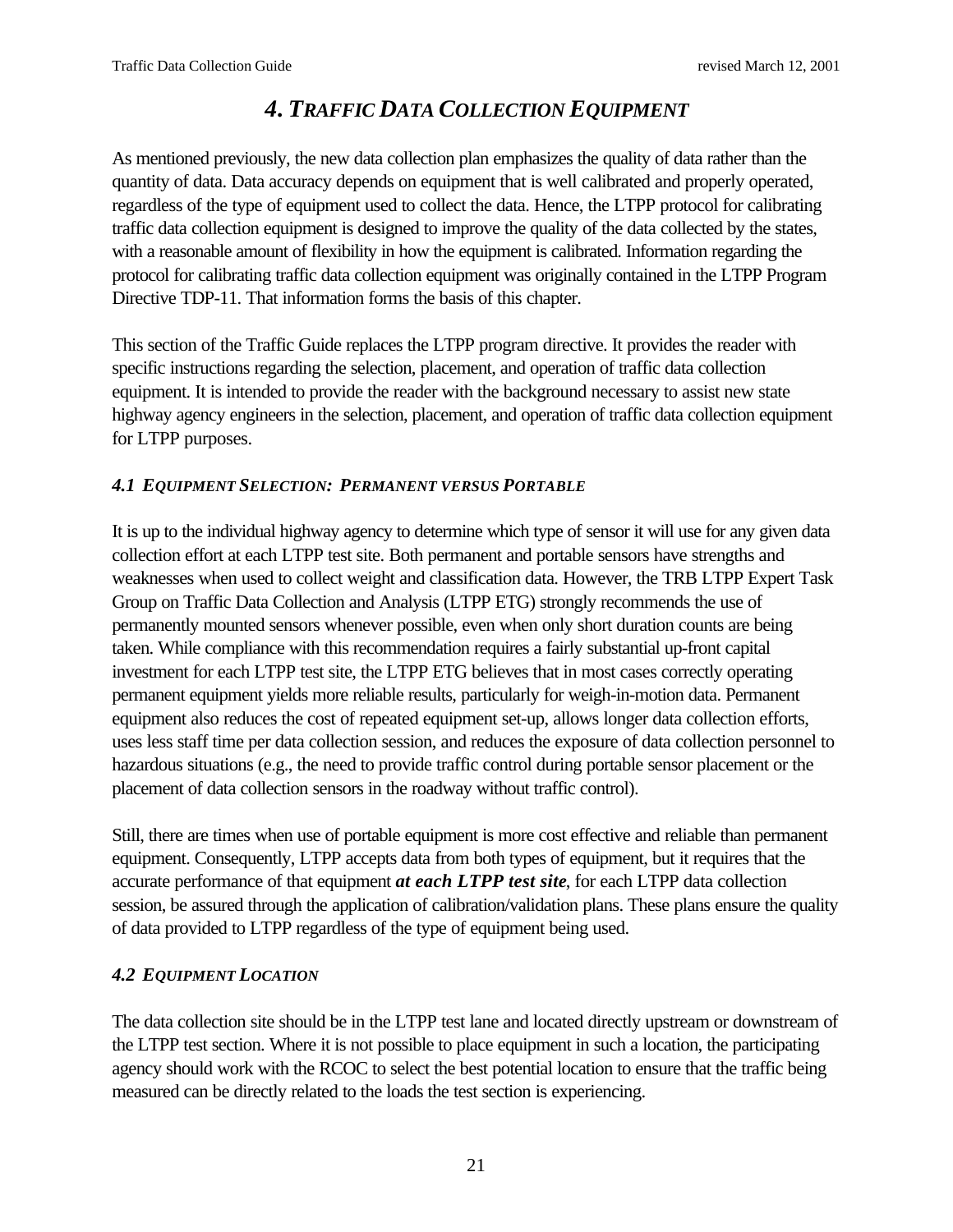For best results, select a location that is as smooth and flat as possible, with no ruts or potholes. Ruts and potholes will cause both axles and road tubes to bounce, which can create erroneous (or missed) axle hits, suggesting an inaccurate number of axles per vehicle. These errors would prevent an automatic vehicle classifier (AVC) from correctly categorizing vehicles. Similarly, WIM accuracy is adversely affected by the dynamics of bouncing axles, and the more the axles bounce, the more difficult it is to provide accurate weights.

If the pavement immediately upstream or downstream of the test section is not suitable for placing traffic data collection sensors, it is permissible to move the sensors farther away from the test section. However, the benefits of moving the sensors to a section of pavement that is more conducive to traffic counting must be balanced against the possibility that traffic conditions in the test lane will change between the test site and a remote location. Sites should be chosen both to minimize these differences and to permit effective sensor operation. The overall intent of the data collection effort is to provide the best possible measurement of traffic crossing the test section. Therefore, participating agencies are discouraged from moving the data collection site to a location that is separated from the test site by an intersection or road junction because such a junction can significantly change the traffic stream. These changes may include differences in total traffic volume, vehicle mix, and lane distribution.

When in doubt, discuss the advantages and disadvantages of potential data collection locations with the appropriate Regional office staff.

## *4.3 EQUIPMENT INSTALLATION INFORMATION*

As the state and provincial highway agencies install traffic data collection equipment at each test location, the details about the equipment type, brand name, and serial number for each unit installed must be recorded. These data are recorded on Sheet 14, the LTPP Traffic Data Equipment Installation Log. A copy of Sheet 14 should be filed with the Regional office immediately following the completion of the installation work. Copies should also be filed at the Agency offices and kept at the site with the WIM/AVC equipment, preferably in the cabinet housing the control equipment, along with Sheet 15, which describes the changes that occur at the site over time.

Instructions to complete Sheet 14 are provided in Chapter 6 along with the actual form. Information must be recorded about control units, sensors, loops, software, and the axle spacing algorithm. The type of equipment should be listed along with the brand name and unit serial number, if available.

The completed forms become part of the auxiliary data for each LTPP test location. These data are part of the LTPP Traffic Database. They are retained in hard copy format at the Regional offices. Additional information is attached to Sheet 14 to further describe items such as the vehicle classification algorithm.

All changes in the equipment at the site over time should be recorded on Sheet 15.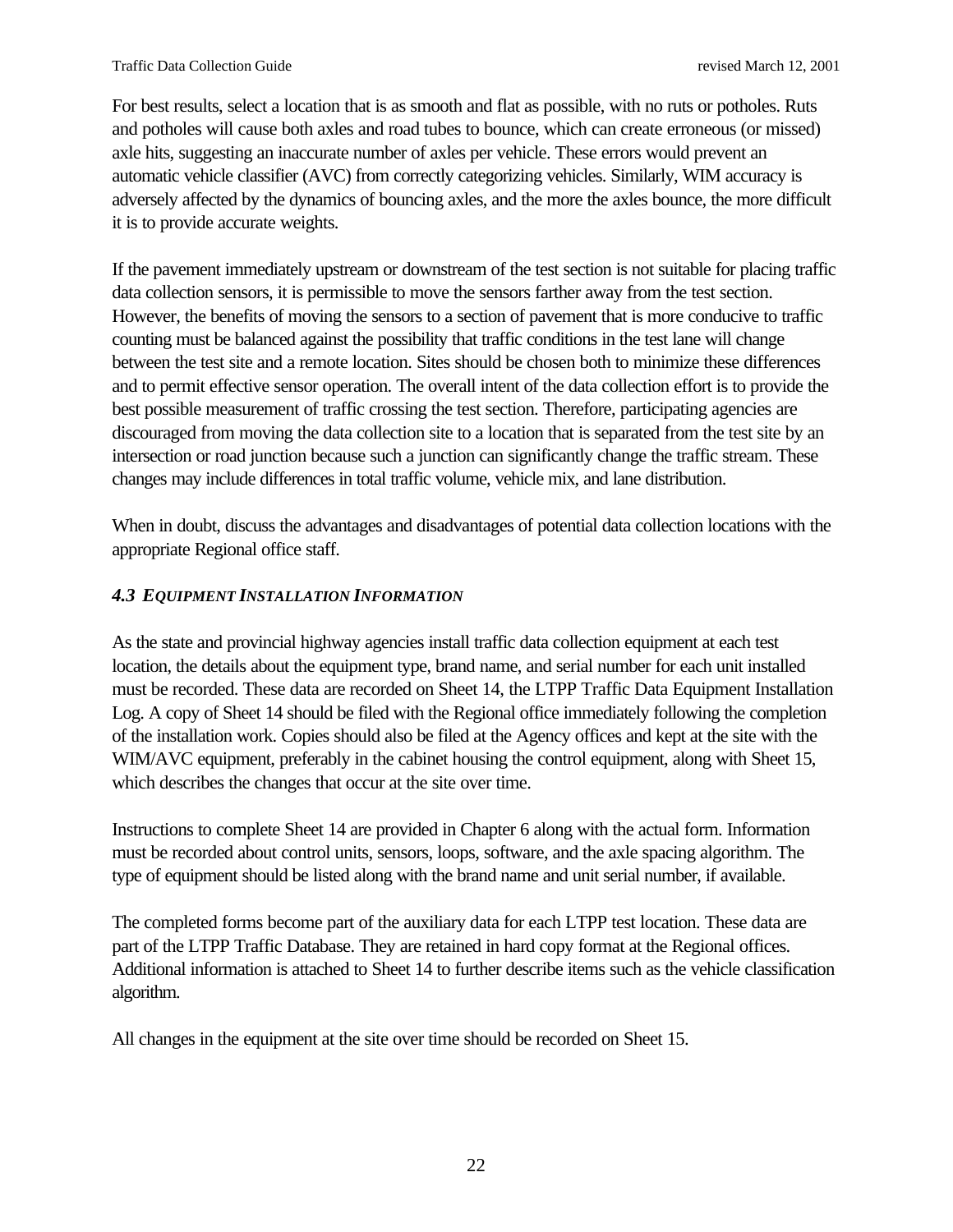#### *4.4 EQUIPMENT CALIBRATION*

Section 3 specifies the accuracy of traffic data required for each classification of LTPP test site, as well as one recommended data collection plan for meeting those accuracy requirements. Any data collection plan designed to meet those levels of accuracy requires that data be collected from properly calibrated and correctly functioning traffic monitoring equipment. The following describes the procedures that LTPP recommends for ensuring that traffic data collection equipment used for LTPP traffic monitoring efforts operate correctly and collect valid data.

Recommendations are made for the following subject areas:

- C steps for checking equipment calibration,
- C quality control steps to be taken in the field, and
- C quality control steps to be taken in the office.

The LTPP program acknowledges that WIM and AVC are not mature technologies, and consequently, participating agency and site specific conditions may legitimately warrant the use of procedures other than those presented below. In addition, LTPP recognizes that participating agencies use a variety of traffic data collection equipment and have different levels of available labor. Consequently, different participating agencies may prefer to use different methods for checking calibration and performing quality assurance checks on their data.

As a result, while LTPP strongly recommends the use of the following procedures, agencies may request to substitute alternative, equivalent procedures. When a participating agency desires to use an alternative technique, it should discuss the recommended alternative with its Regional office (its RCOC). As long as the participating agency can achieve the desired levels of accuracy and data reliability, the RCOC should allow use of those alternatives when

- C the LTPP procedures are unreasonable, given the specific equipment or staffing available to a participating agency
- C site conditions at a given LTPP test section dictate changes to these procedures or
- C where the participating agency can show that an alternative procedure will yield better, more accurate traffic monitoring estimates at a test site.

This flexibility is intended to take advantage of professional experience within the participating agencies and to further encourage the collection of accurate, reliable traffic data at a cost that is acceptable to the participating agencies. Agencies are requested to inform their respective RCOCs of the methods they will use to check the calibration and operation of the WIM and AVC equipment they use for LTPP traffic monitoring.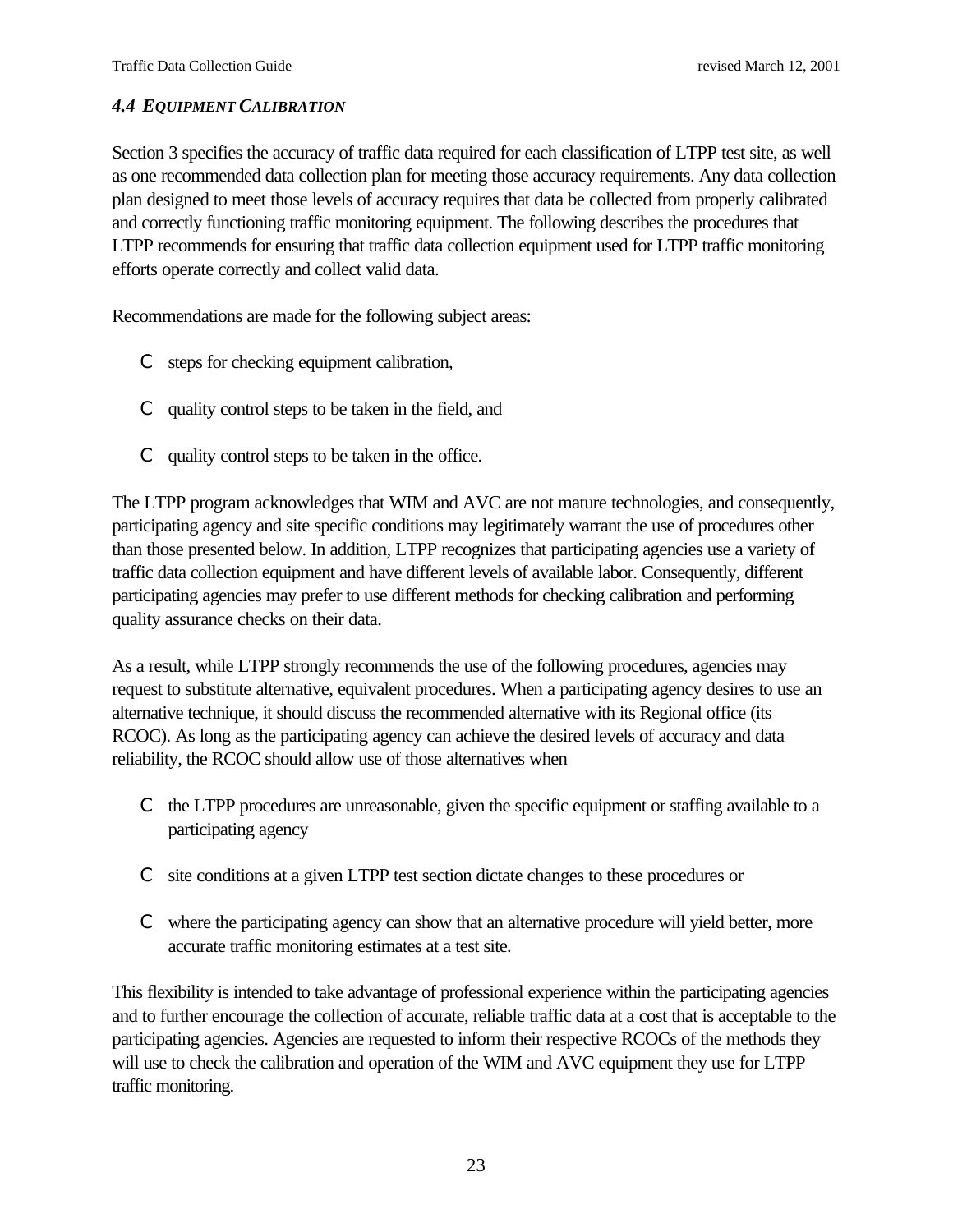Additional information on calibration techniques can be found in the following references:

ASTM Standard E1318-94, Highway Weigh-in-Motion (WIM) Systems With User Requirements and Test Method, Annual Book of ASTM Standards.

Davis, Peter and Fraser Sommerville, "Calibration and Accuracy Testing of Weigh-In-Motion Systems", Transportation Research Record 1123, *Pavement Management and Weigh-In-Motion*, 1987, pp 122-126.

Izadmehr, Bahman and Clyde Lee, "On-Site Calibration of Weigh-in-Motion Systems", Transportation Research Record 1123, *Pavement Management and Weigh-In-Motion*, 1987, pp 136-144.

McCall, Bill and Walter Vodrazka Jr., *State's Successful Practices Weigh-in-Motion Handbook*, by Bill McCall and Walter Vodrazka Jr., December 15, 1997.

*On-Site Evaluation and Calibration Procedures for Weigh-in-Motion Systems*, NCHRP Research Results Digest #214, 1996.

#### *4.4.1 Steps For Checking Equipment Calibration*

*Automatic Vehicle Classification*

WIM and AVC equipment use a series of inputs (usually including some combination of vehicle presence, the number of axles, the spacings between axles, and the weight of those axles) to categorize vehicles into vehicle classes. The calibration review process tests to ensure that the algorithm using these inputs correctly classifies the vehicles. Adjustments are then made to the algorithm until the output (vehicle volumes by classification) meets the acceptance criteria.

As with WIM equipment, each new set of automatic classification equipment *must* be field tested (i.e., at least one device from each order, not each device) to ensure that the algorithm accurately classifies the state's vehicles. This is both because different devices use different classification algorithms and because several cases have been documented in which manufacturers accidentally shipped equipment with the wrong classification algorithm to a state.

Calibration checking involves collecting samples of classified vehicle counts and comparing them with independent measurements of those same classified vehicle counts. In most cases, the independent counts are performed either by hand or by collecting videotape and converting that tape to vehicle classification information. However, once calibrated, a correctly functioning classification counter can be used to calibrate a second type or model of classifier. In fact, one very useful calibration test is to compare the output of AVC and WIM equipment with each other.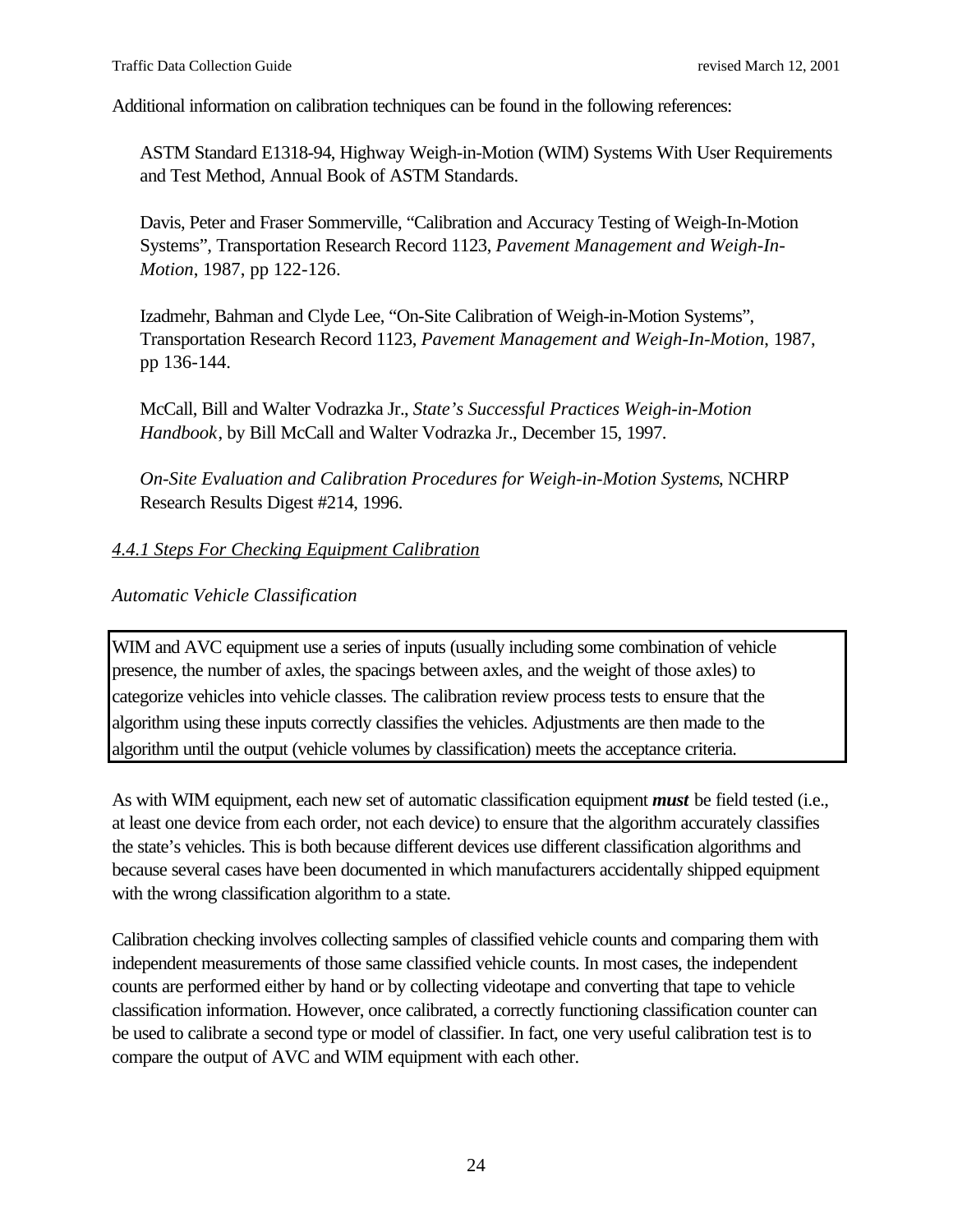Two basic types of checks need to be performed to test a classifier's functioning; a review of the equipment's ability to classify specific types of vehicles, and a comparison of aggregated classification device output with known control totals. The first of these checks allows the state to test whether the device correctly handles vehicles that have traditionally caused problems for classifiers. The second test reveals errors that are apparent only over a longer term data collection effort.

Many automatic vehicle classification counters have problems correctly differentiating specific vehicle types because the axle spacing characteristics of these vehicle types are similar. Therefore, the calibration effort needs to review how well specific types of vehicles are classified. These vehicles include the following:

- C recreational vehicles,
- C passenger vehicles (and pick-ups) pulling light trailers, and
- C long tractor semi-trailer combinations.

Other vehicle classifications can also be tested, given a state's experience with automatic vehicle classification equipment. These tests are accomplished by placing the counter on a roadway and observing the results of the classification process for individual vehicles crossing the test sensors. The location for this test must often be selected carefully to ensure that all relevant vehicle types are present so that the counter's ability to correctly classify those vehicles can be observed.

The second portion of the calibration test involves comparing a minimum of 24 hours of vehicle classification output from the device with records known to correctly measure those same 24 hours. (These records are normally collected from a series of manual counts, but they can also be obtained through other means.) Two analyses are then performed with the output of the classifier.

The first comparison examines the number of "unclassified" vehicles produced by the device. If this percentage is greater than 5 percent of the traffic stream, there is a strong possibility that either the timeout or length threshold is set inappropriately. If either of these values is too large, it will allow multiple vehicles to be included in the same vehicle record, often creating an axle pattern for that "vehicle" that falls outside of established parameters.

The second analysis compares the individual volume estimates for different vehicle classes for a given time period from the test equipment with the known "true" value. The "true" value is the independent measurement. (Note that the clocks for the two devices must be set precisely for this comparison to be valid.) Significant differences in these two measurements mean that the classification algorithm parameters need to be adjusted and the equipment retested.

Results that should be investigated include the following:

C the presence of a large number of motorcycles (Class 1) when few motorcycles were present.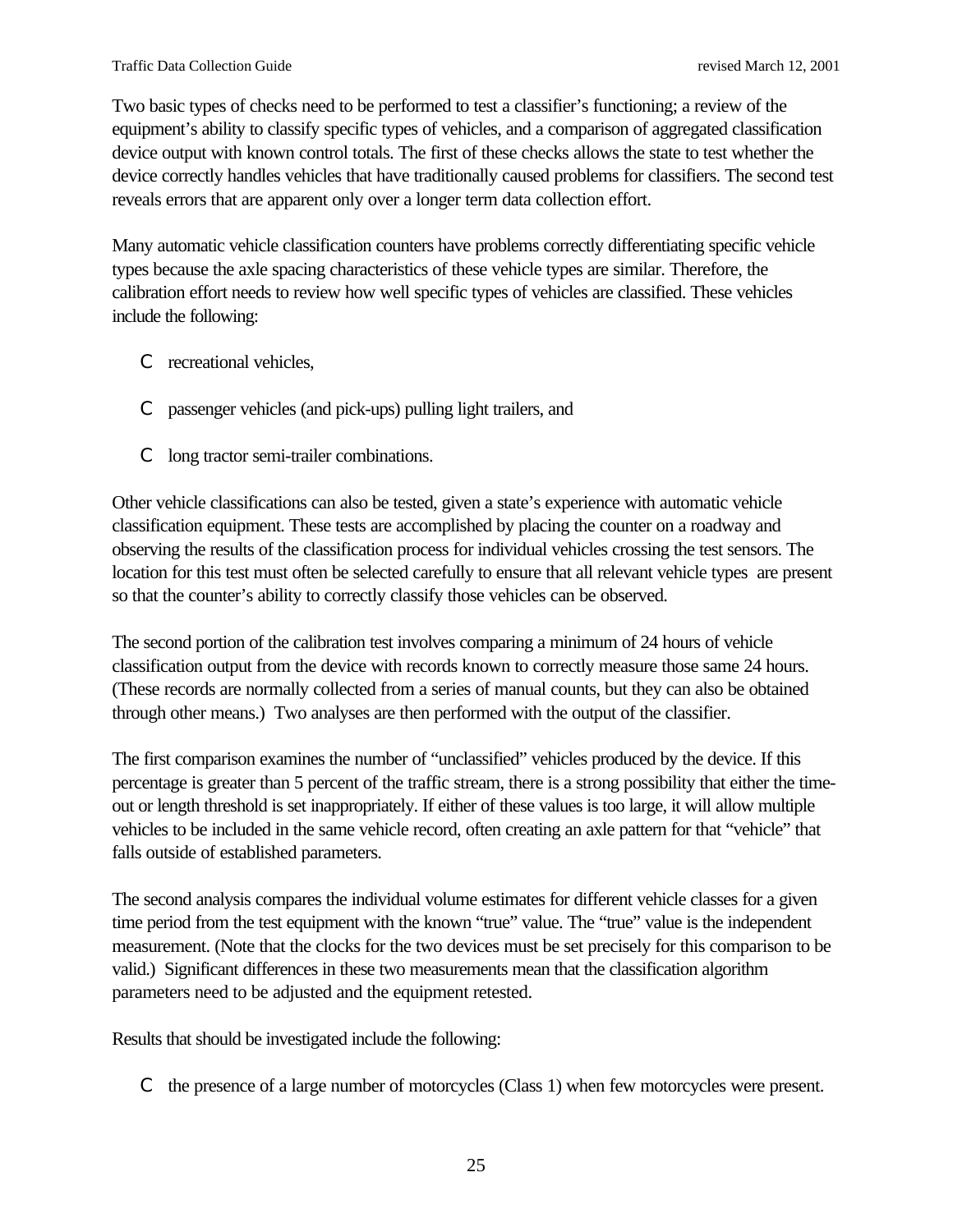- C overly large numbers of Class 8 vehicles.
- C significant differences in other vehicle classes.

A large number of invalid motorcycle counts usually means that the time-out and/or the vehicle length thresholds are set too low. This causes the last set of tandem axles on a semi-trailer to be treated as a separate vehicle. The short spacing between the tandem axles viewed by themselves tend to be classified as motorcycles. (Note that this error should also result in an under-counting of tractor semitrailer trucks and an over-counting of single unit trucks.)

An overly large value for Class 8 trucks usually means one of three things:

- C closely following pairs of cars are being recorded as trucks
- C passenger vehicles pulling trailers are being classified as tractors pulling trailers
- C the axle sensors are routinely missing one of the tandem axles on conventional 5-axle tractor semi-trailer trucks

Significant differences in other classes usually mean that either the axle sensors are not set as described in the classification algorithm's parameter file, or that the algorithm itself is not accurately tuned to the axle characteristics of the state's vehicle fleet. Remeasuring the sensor spacings and checking the parameter file will allow the user to determine whether the problems are due to equipment set up or whether a different processing algorithm is needed.

Not all classification errors are significant. Differences in Class 2 (cars) and Class 3 (light duty trucks) counts are not significant for LTPP purposes. (These differences may be important for other state analyses.) To be acceptable to LTPP, the differences in the manual (or "true") counts and equipment counts for vehicle classes 8, 9, and any other heavy truck category that exceeds 20 percent of the total truck volume at this site should not exceed 10 percent for any of those truck categories. In addition, during the calibration tests, the counter should not list more than 5 percent unclassified vehicles.

#### *Weigh-in-Motion*

Each time a WIM scale will be used to collect data for the LTPP program, its calibration should be checked and revised if necessary. In addition, permanent WIM scales should have their calibration settings field validated (and updated as necessary) at least twice per year, and their data should be monitored on a monthly basis to ensure that the scales remain calibrated. This calibration check must include both the weight and vehicle classification data produced by the equipment. In addition, the participating agency should monitor the performance of the equipment to determine that the equipment is operating correctly throughout the data collection effort. Data from an improperly functioning WIM device should not be sent to LTPP.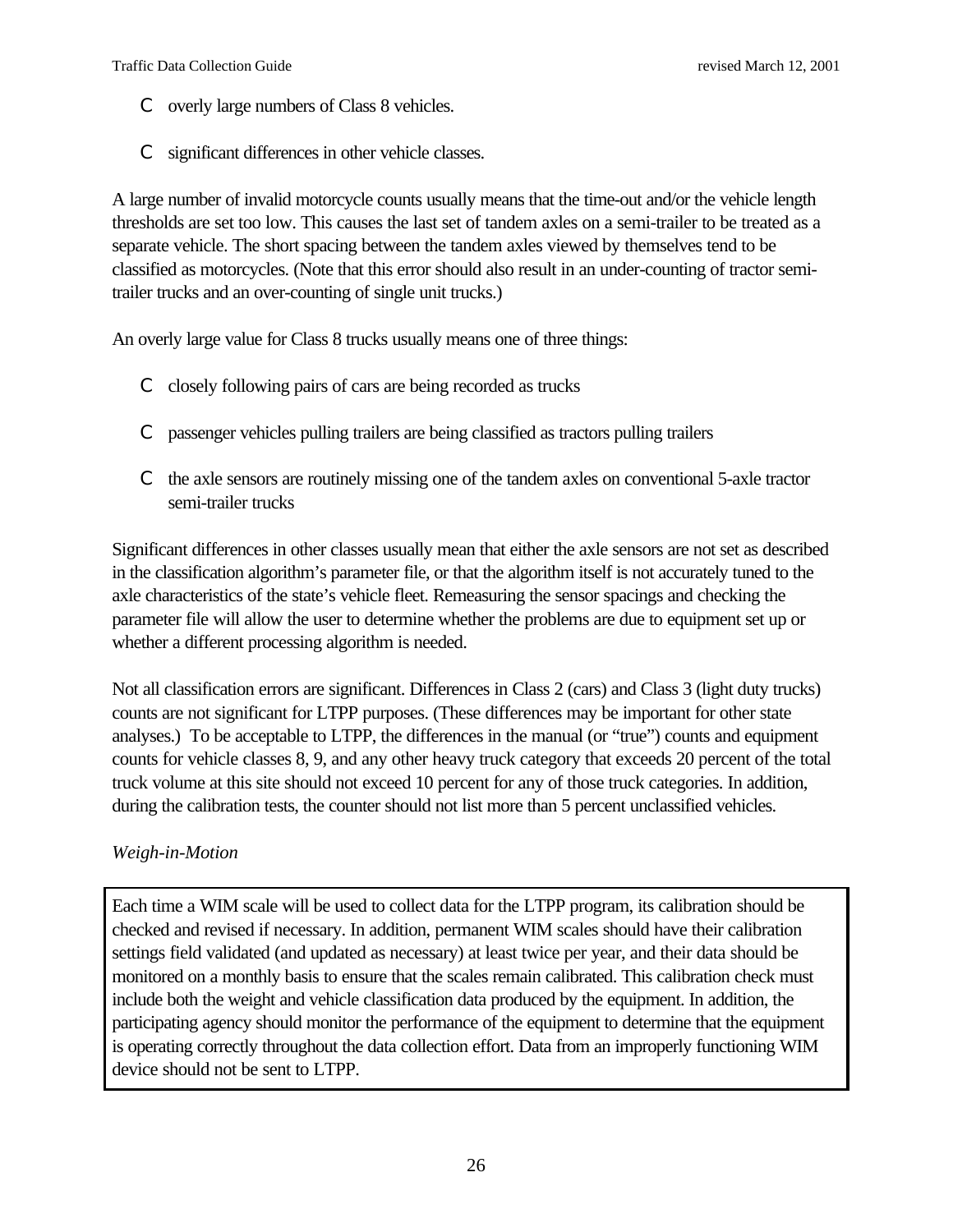The LTPP specifies the use of one of two scale calibration confirmation methods. (Participating agencies may request the use of alternative methods from their RCOCs to account for unique site conditions.) To be accepted by LTPP, any alternative method must

- C have a proven track record (i.e., its use must be backed up by documented evidence that it works effectively)
- C be actively employed (i.e., it must be routinely used at non-LTPP WIM sites as well as LTPP sites)
- C include site specific characteristics for each LTPP test site (for example, before an average front axle weight can be used as part of a calibration check, an independent check of the front axle weights of the subject trucks at that site must be undertaken)
- C be performed multiple times per year, and always before the start of any short duration data collection at a test site.

Where a weigh station is located upstream or downstream from the WIM site, the required LTPP calibration confirmation technique is as follows:

- C Use the static scale at the weigh station to measure trucks randomly selected from the traffic stream and then compare the various weights from those trucks with the WIM system measurements (a minimum of 150 trucks must be matched).
- C Where a weigh station is not located up- or downstream of a test site, the following calibration confirmation mechanism is desired by LTPP:
	- C Use a minimum of two legally loaded test trucks, one of which must be a 3S2 vehicle. The two vehicles must be either different configurations or at least different suspension types. The 3S2 vehicle must be loaded to approximately 80,000 pounds GVW and preferably have an air suspension system. A minimum of 40 passes must be made (20 for each vehicle—more runs are preferred). All test runs must be made at highway speeds. (If more loaded test vehicles are used, the number of passes each vehicle makes can be reduced.) Three- or four-axle single unit dump trucks should not be used for calibration checking.
	- C *The participating agency must make sure the trucks' tires have a conventional highway tread pattern, not an off-road pattern, as the "knobby" tread can cause unusual sensor readings from some WIM systems.*

*WIM scales that will be used at LTPP test sites must be capable of estimating static weights within the tolerances listed in Table 4.*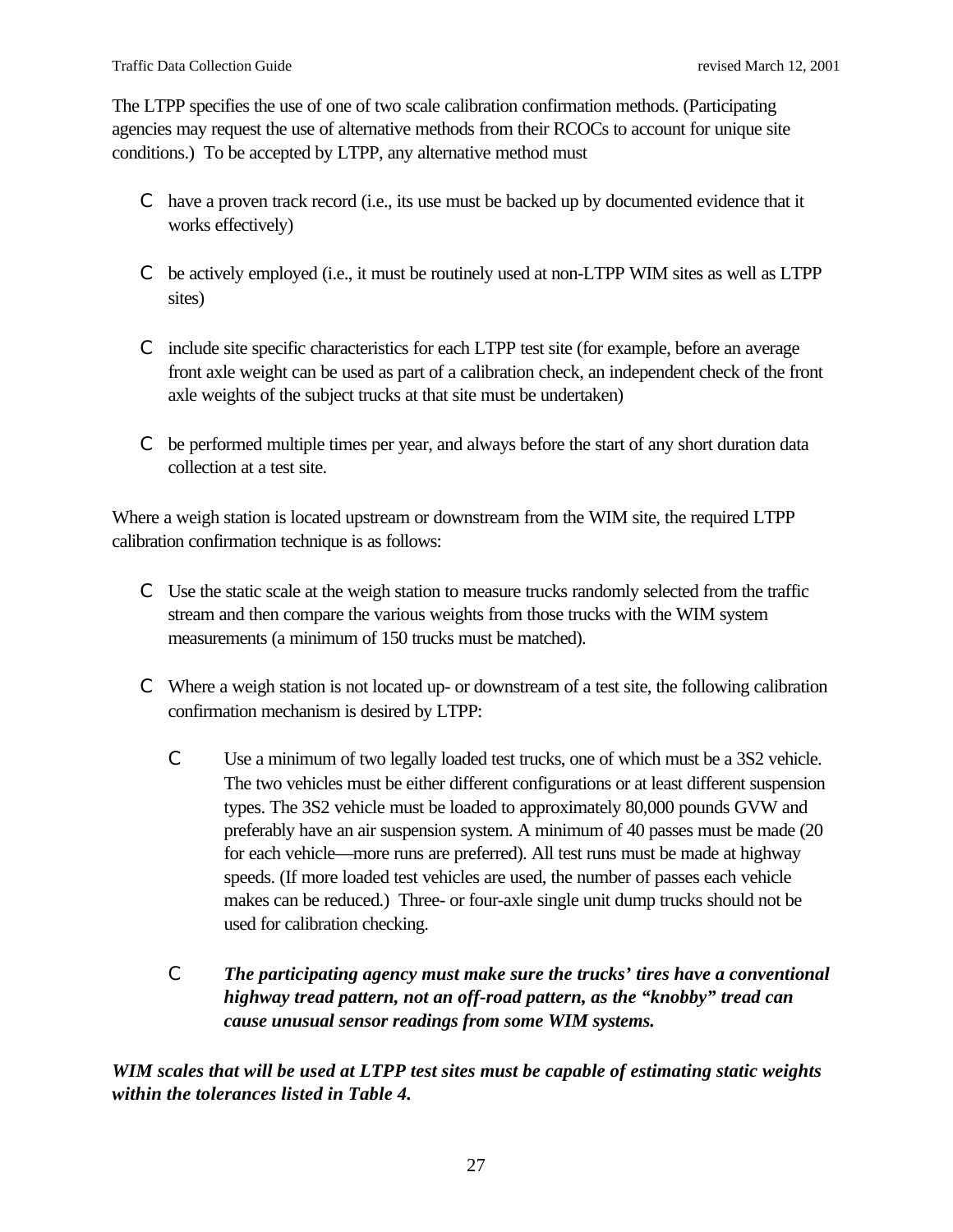These values can be computed by calculating the percentage difference in the static and dynamic weights of the vehicles used for the calibration check (either test trucks or trucks weighed at a nearby scale that meets law enforcement standards) and converting that error into percentage form. The standard deviation of that error can then be used to determine the 95 percent confidence limits.

Note that some WIM systems require separate calibration factors for different vehicle speed ranges, different temperatures, and/or different gross vehicle weights. For systems that require multiple calibration constants, the calibration check must be repeated for each calibration step. The scale will not be accepted by FHWA-LTPP until it is capable of operating correctly during all times of the year and under all environmental and traffic conditions that can reasonably be expected to occur during data collection operations. In addition, note that these calibration confirmation steps are minimums, which must be exceeded whenever a manufacturer's calibration instructions require additional effort.

When the system calibration has been confirmed, the data collected during the time that scale is certain to be within calibration tolerances will be used to create an "expected loading pattern" for five-axle tractor semi-trailer gross vehicle weights (that is, GVWs for 3S2s) at that site. At least 100 trucks are needed to determine this pattern, which can be calculated with the LTPP QC software.

Changes in this pattern, specifically, movement in the location of the loaded or unloaded peaks in the GVW distribution, are a sign that scale calibration may have shifted (See Figure 1). These observed changes are a preliminary indicator that the calibration at that site may be improper and that the site calibration factor requires confirmation or changing. A scale's calibration must be validated (and potentially changed) whenever one of the following happens:

- C the unloaded peak in the QC graph of the 3S2 GVW distribution shifts more than 4,000 pounds
- C the location of the loaded peak shifts 4,000 pounds or more or
- C the location of the loaded peak exceeds the legal weight limit for 3S2 vehicles (unless previous calibration review efforts have shown that at this site, this result legitimately occurs).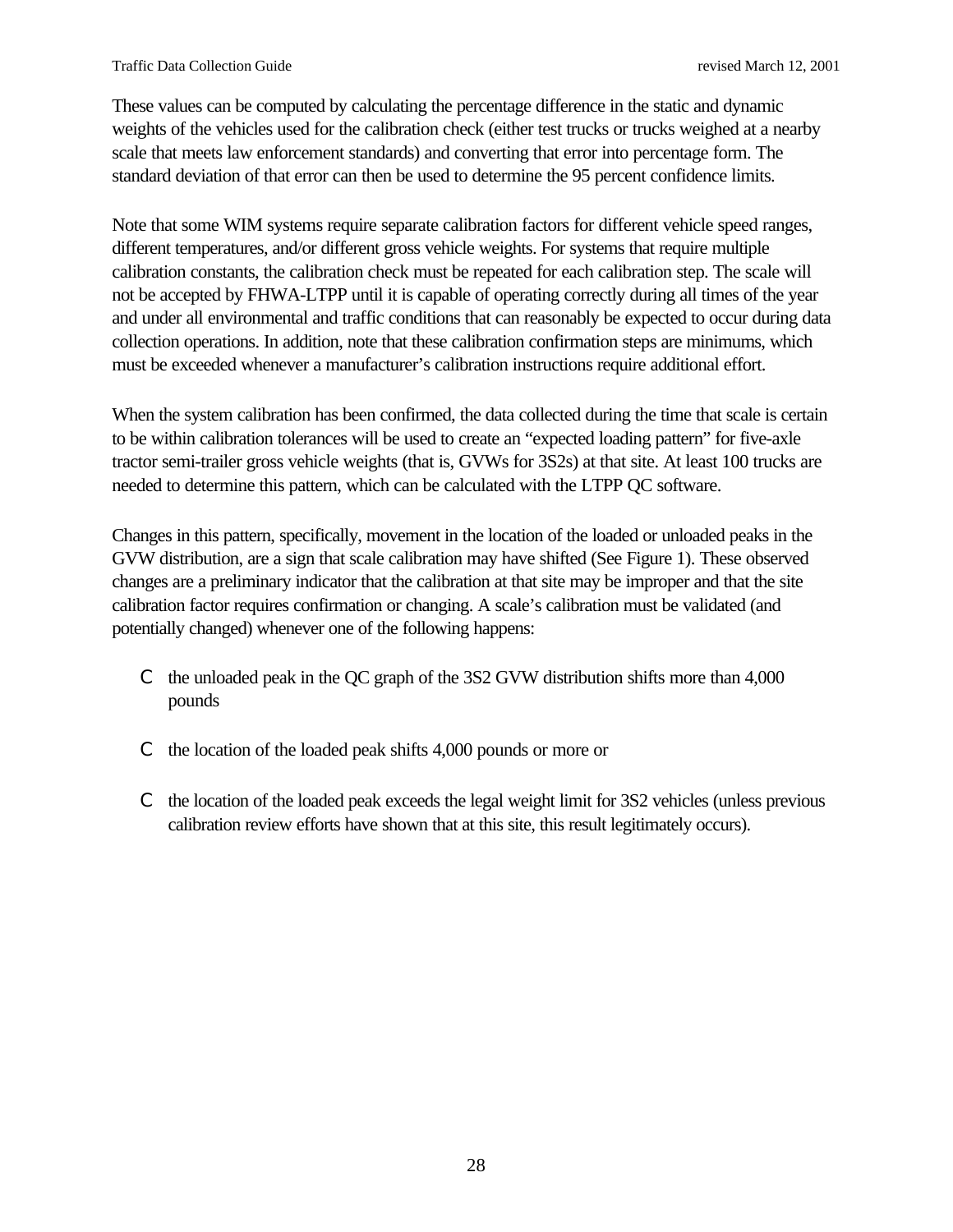| SPS-1 and SPS-2 Sites       | 95 Percent Confidence Limit* |
|-----------------------------|------------------------------|
| Loaded single axles         | $\pm 20$ percent             |
| Loaded tandem axles         | $\pm 15$ percent             |
| Gross vehicle weights       | $\pm 10$ percent             |
| <b>All other Test Sites</b> |                              |
| Loaded single axles         | $\pm 30$ percent             |
| Loaded tandem axles         | $\pm 20$ percent             |
| Gross vehicle weights       | $\pm 15$ percent             |

#### Table 4. WIM System Calibration Tolerances

\*Source: ASTM Standard E1318-94.

If the field review of the current scale calibration setting shows that the scale is performing correctly (i.e., the GVW pattern for 3S2 trucks has in fact changed), then this new pattern can also be used in conjunction with the original GVW pattern to describe legitimate truck weight patterns that exist at the test site. If the participating agency has firm evidence (i.e., data collected immediately after successful calibration efforts have been completed) that a measured pattern is expected and is the result of normal traffic conditions at that site (for example, the pattern represents an expected seasonal pattern), the scale does not have to be re-calibrated, even when that pattern is different than the pattern most recently observed at that site.

The second part of the calibration review process is the examination of the effectiveness of the vehicle classification algorithm used by the WIM equipment. The procedures for this effort are the same as those described below for examining the operation of automatic vehicle classification equipment. Each WIM system's classification algorithm needs to be field checked only once. This calibration review involves extensive testing of the algorithm itself. However, the algorithm of each new shipment of WIM systems must be tested, since even minor changes in classification algorithms from one model of a manufacturer's WIM scale to another have been known to cause significantly different classification results. In addition, it is important to test the classification results of the WIM system against those produced by the state's automatic vehicle classification equipment to ensure that the results from these alternative devices are compatible.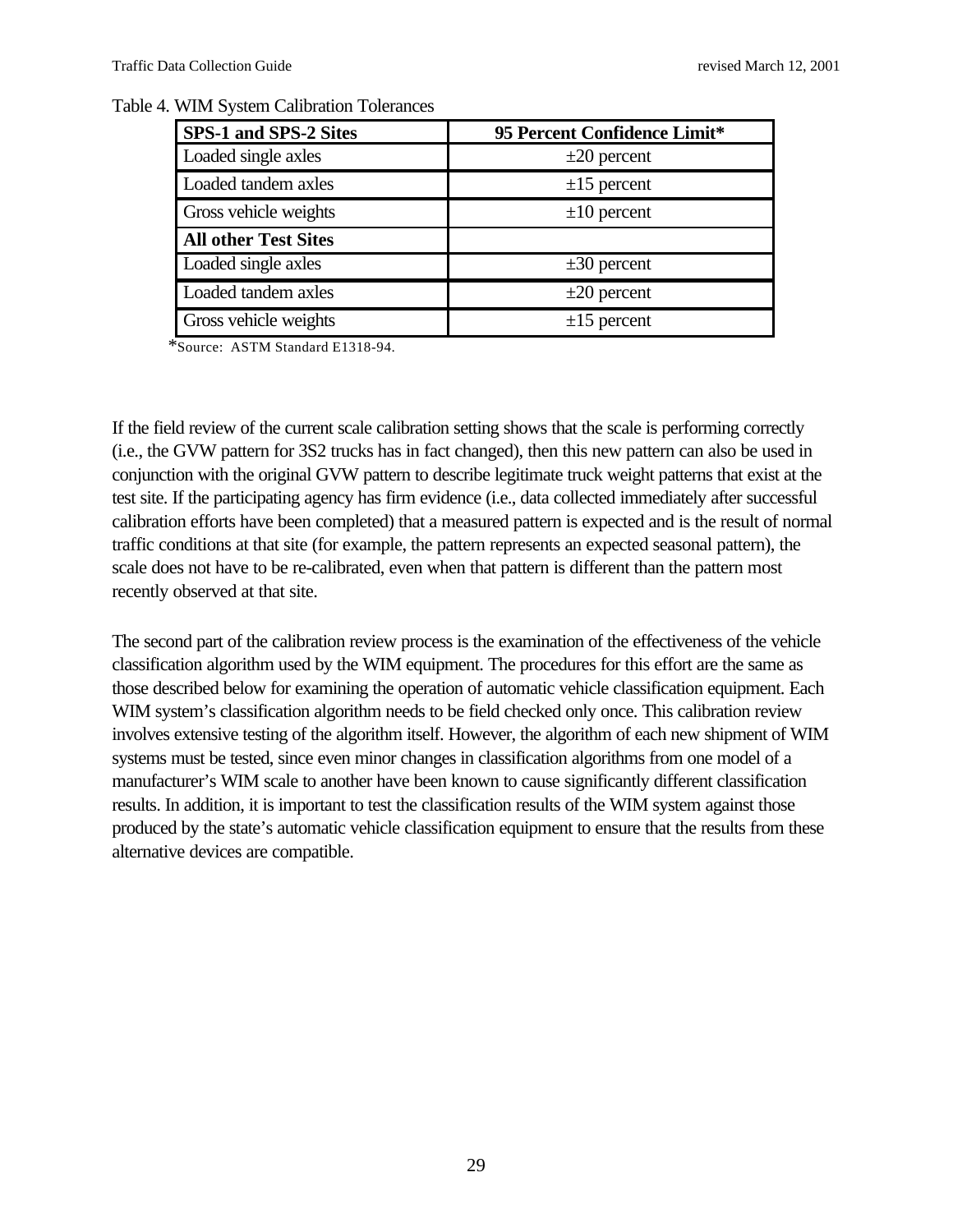

#### **Figure 1 - Calibration Drift Using GVW For 5-Axle Tractor Semi-Trailer Trucks**

Figure 1. Example of Calibration Drift

Finally, for each LTPP WIM installation, the quality control checks described later in this section must be completed. These will confirm that the various algorithm parameters and sensor measurements are set correctly for each equipment installation. (That is, the AVC algorithm can be calibrated once for an entire state/piece of equipment, but the operation of that calibrated algorithm must be confirmed at each site through the quality control process described later in this section.)

#### *4.4.2 Quality Control Steps to be Taken in the Field*

Quality control checks are similar to, but should not be confused with, calibration tests. Both require the comparison of a set of system outputs with independent measurements of "truth." Both are intended to allow a user to set, check, or refine parameters that allow a data collection device to operate correctly. However, whereas calibration efforts are comprehensive, quality control checks allow the application of simple rules of thumb to quickly confirm that a data collection device is working as expected. Quality control is meant to ensure only that a properly calibrated piece of equipment is working as intended in a given field installation. Therefore, the quality control steps described below should be followed for all LTPP traffic data collection.

Provided below are step-by-step instructions that can be used by field personnel to check the performance of equipment in the field.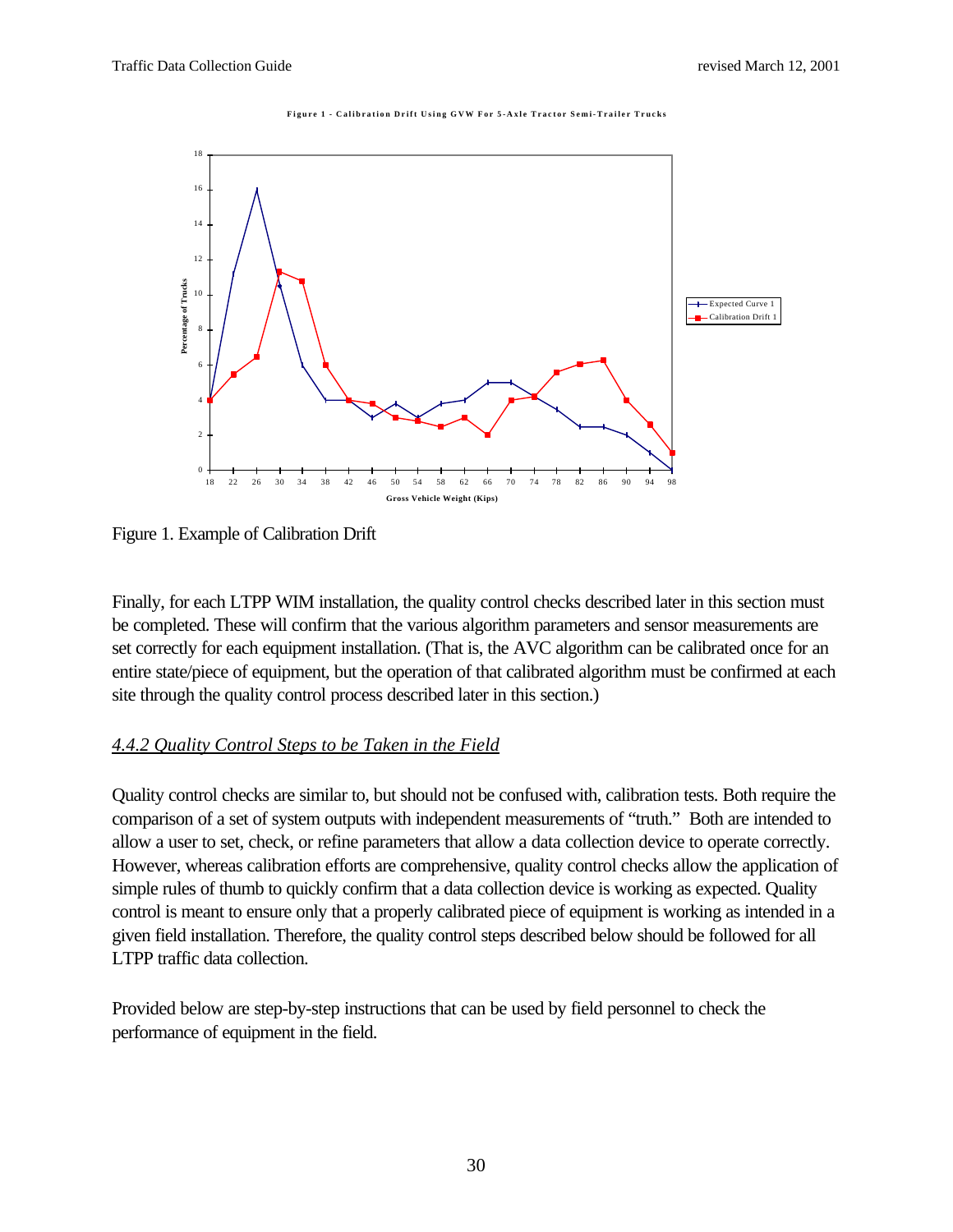#### *Automatic Vehicle Classification Equipment and Data*

The field quality control check should be performed at least twice for each portable data collection effort: once when the counter is set out and once when the counter is picked up. In addition, for longer "short duration" counts (e.g., a week or longer), these steps should be undertaken at least once during the middle of the count.

#### Using a lap-top computer:

Set the recorder to record vehicle by vehicle or in raw mode, and observe the category assigned and the number of axles on each vehicle.

Check the axle spacing on category 9 vehicles (three-axle tractor pulling a two-axle semi-trailer). The drive axles should be greater than 4.1 ft and less than 4.9 ft, and the trailer tandem axle's spacing should be greater than 3.8 ft and less than 4.9 ft unless the trailer tandem is a spread tandem. In this case, the tandem spacing could be up to approximately 8 feet apart (depending on state laws). If the spacing is consistently larger or smaller than the above, re-measure the road tube spacing, then check the road tube spacing setting in the recorder.

#### Manually checking the AVC unit:

If the AVC counter can collect data on an individual truck's characteristics, perform the following checks. Observe the passing vehicles and how they are recorded by the AVC unit. Look for the unit's ability to correctly count the number of axles and measure the axle spacing of the vehicle. If the number of axles is correct and the axle spacing looks reasonable (e.g., a small car's axle spacing is near 9 feet; a 3S2's front axle spacing can vary from 9.9 ft to 13.0 ft, depending on the cab), then the equipment can be considered to be functioning correctly.

Record any unusual events and describe how the counter handles them. For example, note if there are unusual truck configurations, if no motorcycles are in the traffic stream, or if a large number of light passenger vehicles pulling trailers are being classified as heavy trucks.

After 20 to 30 vehicles have been checked and you are certain that the number of axles being recorded and the axle spacings are accurate, then the device can be considered to be working properly. Reset the recorder to record vehicles by the  $13<sup>7</sup>$  categories in 1-hour intervals.

Regardless of whether the counter can collect detailed data on specific trucks, perform the following. Obtain either a 3-hour manual count or record 100 trucks (whichever comes *later* if you are placing a device that will operate for more than 72 hours; whichever comes *first* if you are placing a portable

 $<sup>7</sup>$  Note that some states and provinces use more or fewer than 13 vehicle categories. This is acceptable to</sup> LTPP, so long as the Agency can convert their classification scheme into the FHWA 13-category scheme.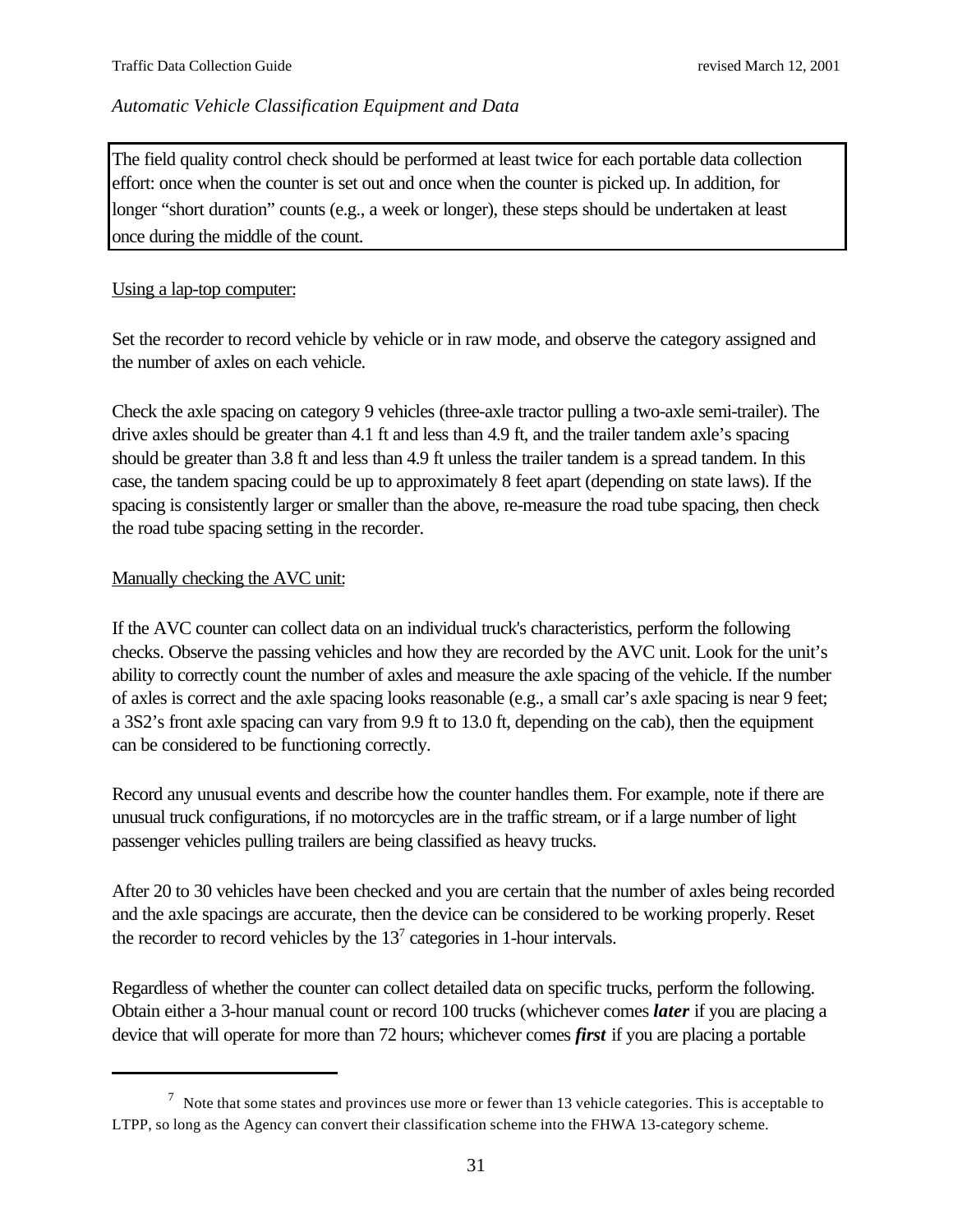device being used for a count of 72 hours or less). In no circumstances count for less than one full hour. Record vehicle volumes in hourly intervals. **It is critical that your watch is synchronized with the counter**. **It is very important that you start your manual count on the hour**. Starting your count early or late will produce bias in the comparisons.

For short duration counts, a similar check of one hour's duration should be conducted at the end of the survey period to ensure that the counter is still operating correctly. In addition, any time staff are sent to the site to check on the status and performance of the axle sensors, at least some minimal check of classifier performance is recommended. This manual count effort will provide an analyst with several observation points against which to verify the accuracy of data recorded. Send the manual count in to the office with the field sheet<sup>8</sup> and the collected data.

While observing the operation of the counter, check to see whether category 1 (motorcycles) is significantly greater than the number of motorcycles actually observed (e.g., 5 percent of the traffic). If motorcycles are being over-counted, check the time-out and/or the length threshold value in the electronics. If this value is set too small, trailer tandems can be separated from the trucks and tractors pulling those trailers. Independent trailer tandems are usually assumed to be motorcycles by automatic classifiers with poorly adjusted vehicle length thresholds. This will usually occur with tractors pulling long, 2-axle semi-trailers. The trailer tandem will be recorded in category 1, and the truck or tractor pulling the trailer will be recorded in categories 2, 3, or 6, depending on its length and the number of axles present. Check the manufacturer's installation or set-up manual to determine how (and to what extent) to change the threshold value.

It is also important to examine (where possible) how well the device differentiates between Class 3, 5, and 6 vehicles, as well as how it classifies passenger vehicles towing trailers. The poor selection of vehicle length and axle spacing criteria can lead to significant interchange of vehicles between the various two-axle single unit truck categories and the various passenger vehicle categories. In addition, recreational vehicles (RVs) can cause significant classification difficulties. If these types of vehicles are present, it is important to note whether they are being classified correctly, mis-classified consistently, or not being classified at all (i.e., reported as "unclassified" vehicles). Note that in some cases, it is not possible to accurately classify some vehicle types, given only axle count and axle spacing information. A careful calibration test will illustrate these classification program shortcomings. Where possible, states can then either adjust their classification algorithm, or, if necessary, handle these problems within their normal analytical procedures.

Next, check the number of vehicles being included in the device's "unclassified" category. If this percentage is greater than 5 percent of the traffic stream, there is a strong possibility that the time-out or length threshold is set inappropriately. If this value is too large, it will allow multiple vehicles to be included in the same vehicle record, often creating an axle pattern for that "vehicle" that falls outside of established parameters.

<sup>&</sup>lt;sup>8</sup> Field sheets for use by agency personnel are those routinely used in that state's traffic data collection process.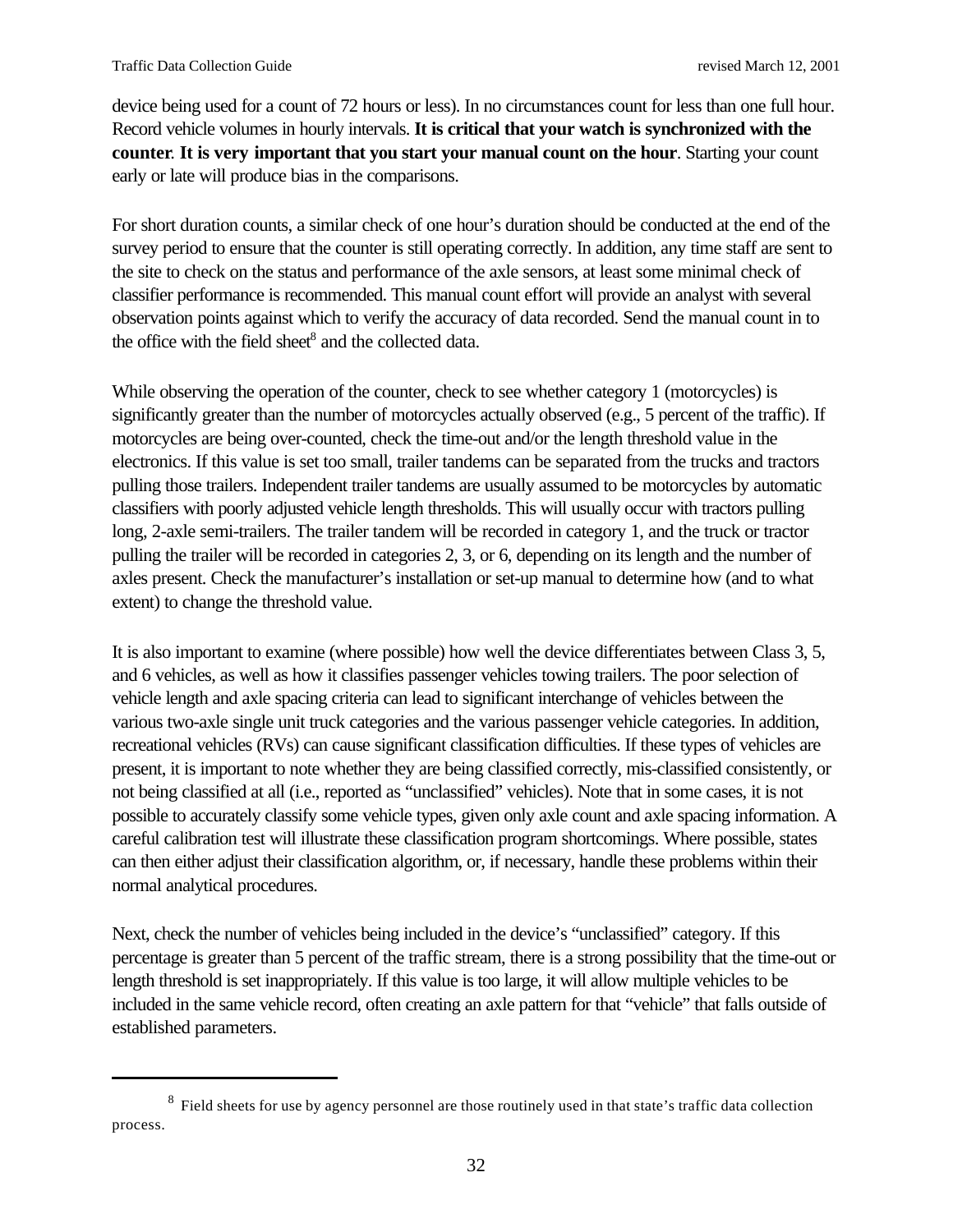For both of the previous types of errors, it is also recommended that you

- C re-check the loop setting in the data collection equipment, as well as
- C confirm the measurement of the distance between the loops and axle sensors

to make sure these are correctly recorded in the equipment. If the loop distance from leading edge to leading edge or the distance between the axle sensors is wrong, then the axle spacings and speed estimated by the equipment will be wrong. This can cause vehicles to be either mis-classified or placed in the "unclassified" category.

If more than 5 percent of the vehicles are unclassified, it is also possible that the road tubes may not be tight, a hole may have developed in a road tube, or the road surface may be too rutted. If one of the road tubes crosses a shallow rut or hole, bouncing of the sensor may produce the appearance of an extra axle for that one tube. If this occurs, it may be necessary to reset the counter in either a different location or with different axle sensors.

Should the errors (the difference between the hourly manual counts and the AVC data) be greater than +/- 5 percent for each of the primary vehicle categories, the road sensors and counter should be reset. In addition, the equipment should be checked for weak batteries, bad air switches, road tubes with holes in them, road tubes that are not matched in length, and other sensor failures. In addition, the count should be retaken.

# *Weigh-in-Motion Equipment and Data*

Perform the field checks described in the previous section on automatic vehicle classification. Once you are satisfied that the WIM equipment can correctly count axles and classify vehicles, you should perform the following checks. (Note that some of these checks can be performed at the same time as the AVC checks.)

Observe the front axle and the drive tandem weights of category 9 trucks (3S2s). The front axle should be in the range of 10,000 lb. +/- 2,000 lb., regardless of whether the truck is loaded or empty (although the front axle of a loaded 3S2 is normally heavier than that of an unloaded 3S2). The drive tandems of a fully loaded truck and trailer should be around 33,000 lb. +/- 3,000 lb. If the front axles are routinely less than 7,000 lb., then check the calibration value of the WIM scale. It may be set wrong for the WIM system.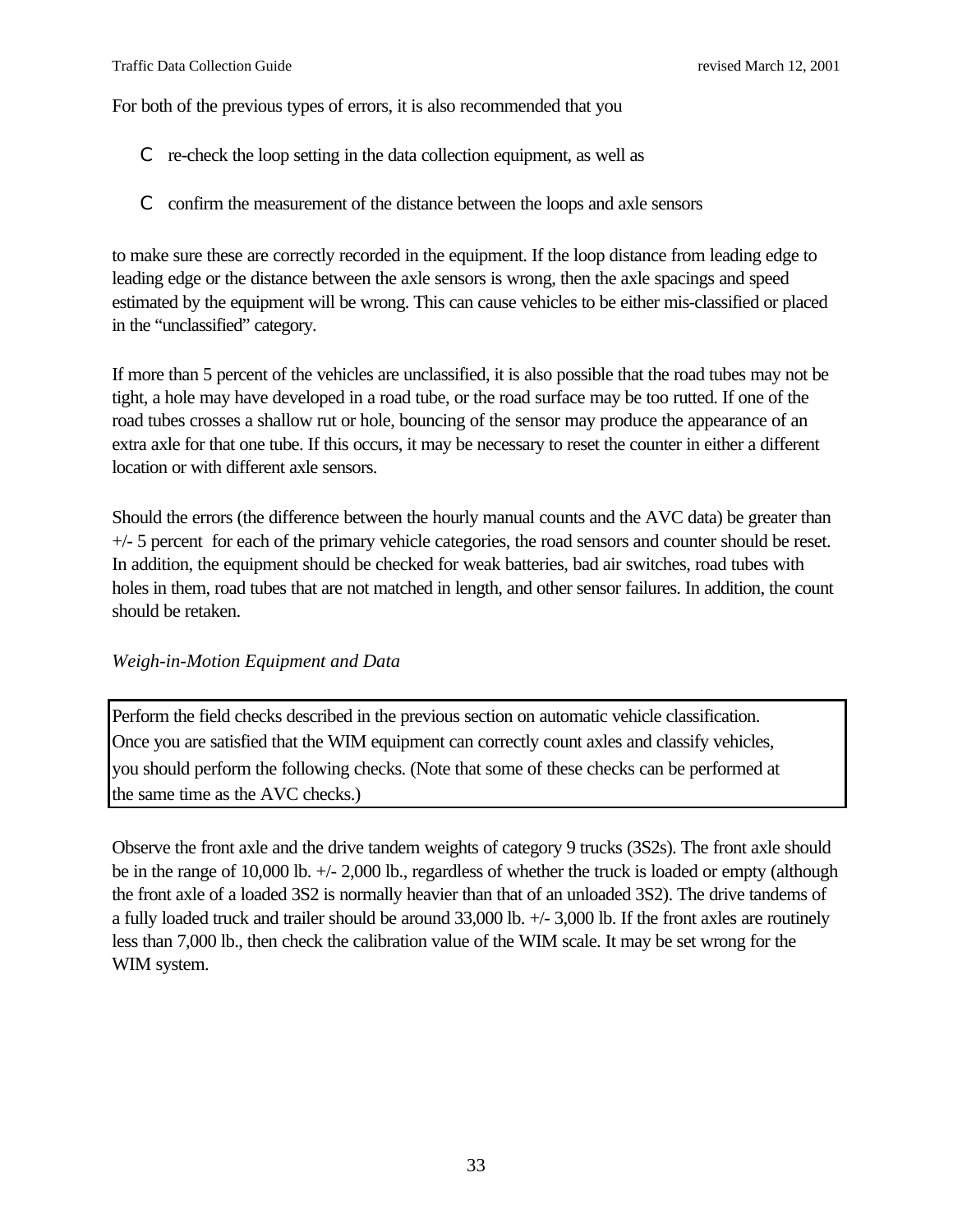# *4.4.3 Quality Control Steps to be Taken in the Office*

# *Automatic Vehicle Classification Data*

Check the field sheet for comments concerning the traffic stream and special road conditions, as well as counter problems encountered while in the field.

Tabulate the manual counts, comparing them with the AVC data for the same time and date, and calculate the absolute difference and percentage difference between the manual count and AVC data for each vehicle type.

Check category 1 (motorcycles) to see if it is greater than 5 percent of the total traffic. (While the field person checked the counter and observed the traffic stream, did he or she observe any motorcycles traveling on the roadway?) Large numbers of motorcycles (unless their presence is noted) usually mean that trailers are being separated from tractors because the threshold for identifying a new vehicle is set too low. When the time or length between axle hits is greater than this preset threshold, the device sees the last axle hits as part of a following vehicle. The last tandem or the truck is then recorded as a motorcycle because of its short spacing.

If the data recorder reports "unclassified" vehicles, no more that 5 percent of the vehicles recorded should be in the "unclassified" categories. Unclassified vehicles are vehicles that do not fit any of the formulas used in determining the vehicle type. They may also be caused by errors in the axle sensing that have prevented the data collection equipment from measuring all of the appropriate axle pulses.

If more than 5 percent of the vehicles are unclassified, the road tubes may not have been tight, a hole may have developed in the road tube, or the road surface may have been rutted. If one of the road tubes crosses a shallow rut or hole, the tube may bounce, producing the appearance of extra axles for that one tube. Piezo cable (and other sensor) devices can also generate extra "ghost signals" for a variety of reasons, including the following: when the sensor is not securely held within the pavement, when extraneous pavement stresses are occurring (e.g., a piezo cable may pick up vibrations from the rocking of a neighboring concrete panel), and when the system electronics are providing feedback that register as additional axle pulses. These ghost axles lead to a variety of classification and weighing errors.

Should the errors (the difference between the hourly manual counts and the AVC data) be greater than  $+/-$  5 percent for each of the primary vehicle categories, the count should be retaken. In addition, the equipment should be checked for weak batteries, bad air switches, road tubes with holes in them, road tubes that are not matched in length, and other sensor failures. These items should be checked and verified at the beginning of a survey.

Finally, if historical values are available, compare current truck percentages (by class) to historical percentages (by class) to determine whether unexpected changes in vehicle mix have occurred. In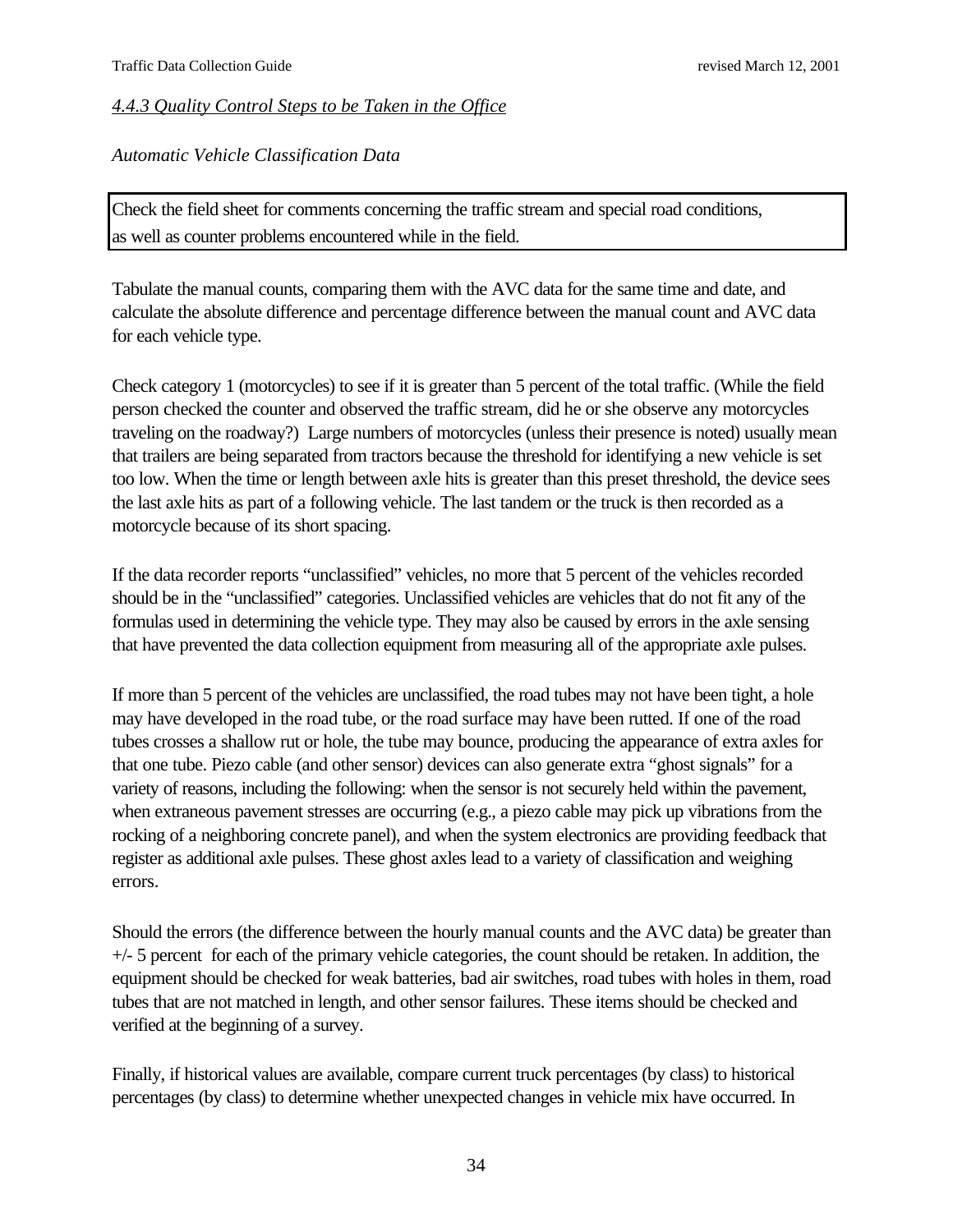particular, look for interchanges of vehicles that commonly occur as equipment begins to fail (for example, a transfer of Class 9 vehicles into Class 8 as axle sensors begin to have problems).

A summary comparing the manual counts and the AVC data should be prepared and sent to the regional LTPP offices.

# *Weigh-in-Motion Data*

This section describes the basic office procedure that LTPP recommends for performing a quick check to determine whether the calibration of a WIM scale is changing. It requires that the participating agency be able to produce a histogram plot of the gross vehicle weights of Class 9 trucks (mostly 3S2 tractor, semi-trailers). LTPP normally uses a 4,000-lb. increment for creating the histogram plot, but the participating agency may use any weight increment that meets its own needs.

The logic underlying the quality assurance process is based on the expectation of finding consistent peaks in the GVW distribution at each site. Most sites have two peaks in the GVW distribution. One represents unloaded tractor semi-trailers and should occur between 28,000 and 36,000 pounds. This weight range has been determined from data collected from static scales around the country and appears to be reasonable for most locations. (Most, but not all, unloaded peaks fall between 28,000 and 32,000 lb.) The second peak in the GVW distribution represents the most common loaded vehicle condition at that site, and it varies somewhat with the type of commodity commonly being carried on a given road and the weight limits for 5-axle trucks. Generally, the loaded peak falls somewhere between 72,000 and 80,000 lb.

For most sites, the location of these peaks within the GVW histogram remains fairly constant, although the height of the two peaks changes somewhat over time as a result of changing volumes and/or percentages (depending on whether the participating agency is plotting volume or percentage on the vertical axis; either will work) of loaded and unloaded vehicles. The reviewer must examine this distribution and decide whether the vehicle weights illustrated represent valid data, or whether the scale either is not correctly calibrated or is malfunctioning. This is easily done when the current graph can be compared with graphs produced from data collected *at that site* when the scale was known to have been operating correctly.

| <b>Both Peaks Shifted</b> If a plot shows both peaks shifted from their expected location |
|-------------------------------------------------------------------------------------------|
| in the same direction (that is, where both peaks are lighter than                         |
| expected or heavier than expected), the scale is most likely out                          |
| of calibration. The participating agency should then recalibrate                          |
| that scale at that site and collect a new sample of data.                                 |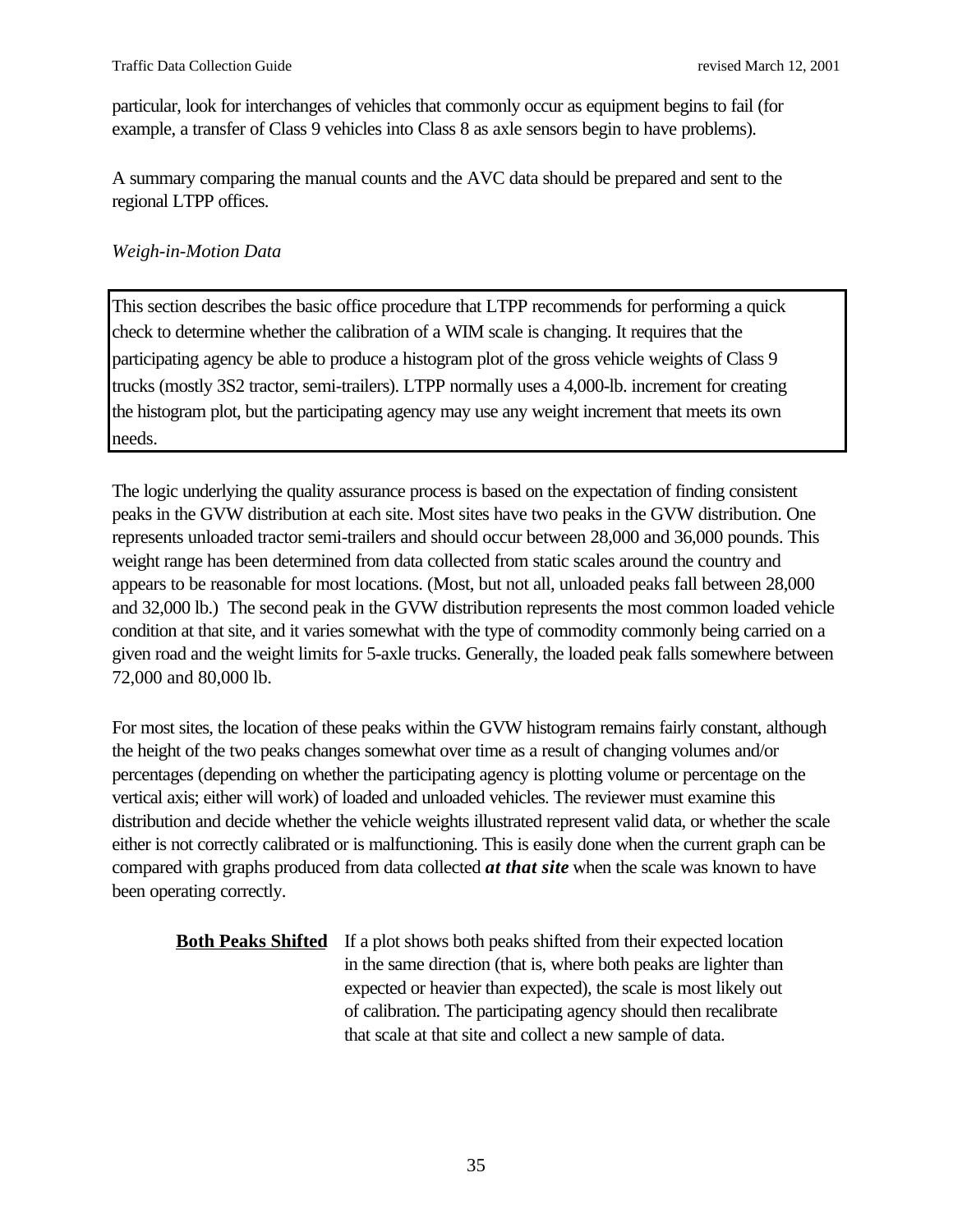# **One Peak Shifted** If a plot shows one peak correctly located but another peak shifted from its expected location, the site should be reviewed for other potential scale problems (such as a high number of classified but not weighed vehicles or scale failure during the data collection session). Additional information on that site may also need to be obtained to determine whether the scale is operating correctly. Information that can be very useful in this investigation includes the types of commodities carried by Class 9 trucks using that road and the load distribution obtained from that scale when it was last calibrated. (For example, it might be discovered that a cement plant is just down the road from the WIM scale, and the loaded, 5-axle cement trucks are routinely exceeding the 80,000-pound legal weight limit. This might result in acceptance of a loaded peak at that site that exceeds the normal 80,000-pound upper limit for the loaded peak.)

If additional information indicates the presence of scale problems, the data from the malfunctioning scale should be not be submitted to the LTPP. If there is no evidence of scale problems and state personnel believe that the data accurately reflect truck weights at that site, the LTPP will accept the submitted data for use within the LTPP database. The state should submit an explanation of why the data are valid, despite their appearance, so that LTPP researchers can be aware of the unusual truck characteristics at that site.

# **Number of Vehicles Heavier than 80 Kips**

A second check performed with the Class 9 GVW graphic is an examination of the number (and/or percentage) of vehicles that are heavier than 80,000 lb. It is particularly important to look at the number and percentage of Class 9 vehicles that weigh more than 100 kips. If the percentage of overweight vehicles (particularly vehicles over 100,000 lb.) is high, the scale calibration is questionable, although some states routinely allow these weights and thus would not question these results. (Note that this check must be done with knowledge of a specific state's weight and permitting laws, as well as knowledge of the types of commodities carried by trucks operating on that road.)

This check is performed partly because when many piezoelectric scales begin to fail, they generate an almost flat GVW distribution. This results in an extremely large (and inaccurate) ESAL computation for a given number of trucks. It is also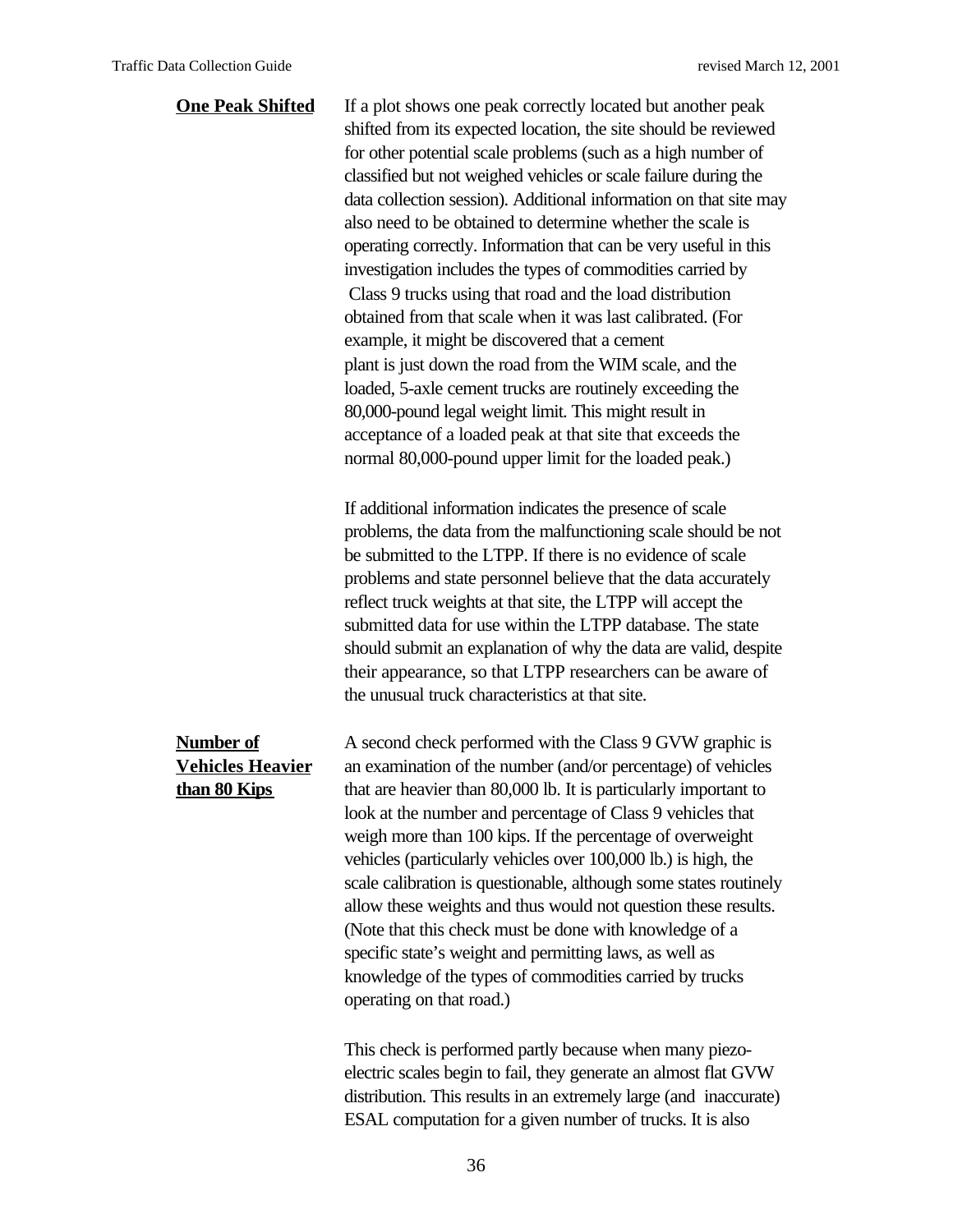# **Number of Vehicles Heavier than 80 Kips (cont)**

 highly unusual for FHWA Class 9 trucks to carry such heavy loads. In most cases, trucks legally carrying these heavy weights are required to use additional axles, and they are thus classified as FHWA Class 10 (or higher) and do not appear in the Class 9 GVW graph. While illegally loaded 5-axle trucks may be operating at the site in question, most illegally loaded trucks do not exceed the legal weight limit by more than several thousand pounds, and the number (or percentage) of these extremely high weights is usually fairly low. Thus, it is assumed that high percentages of extremely heavy Class 9 trucks are a sign of scale calibration or operational problems. (Again, if a participating agency routinely permits much higher loads to be carried on 5-axle trucks, this check may not be useful.)

In either case (scale problems or extreme numbers of overloaded trucks), state personnel should investigate the situation. If the data are valid, they should be submitted to the LTPP database along with an explanation of the investigation findings. Otherwise, the data should be withheld from use by LTPP.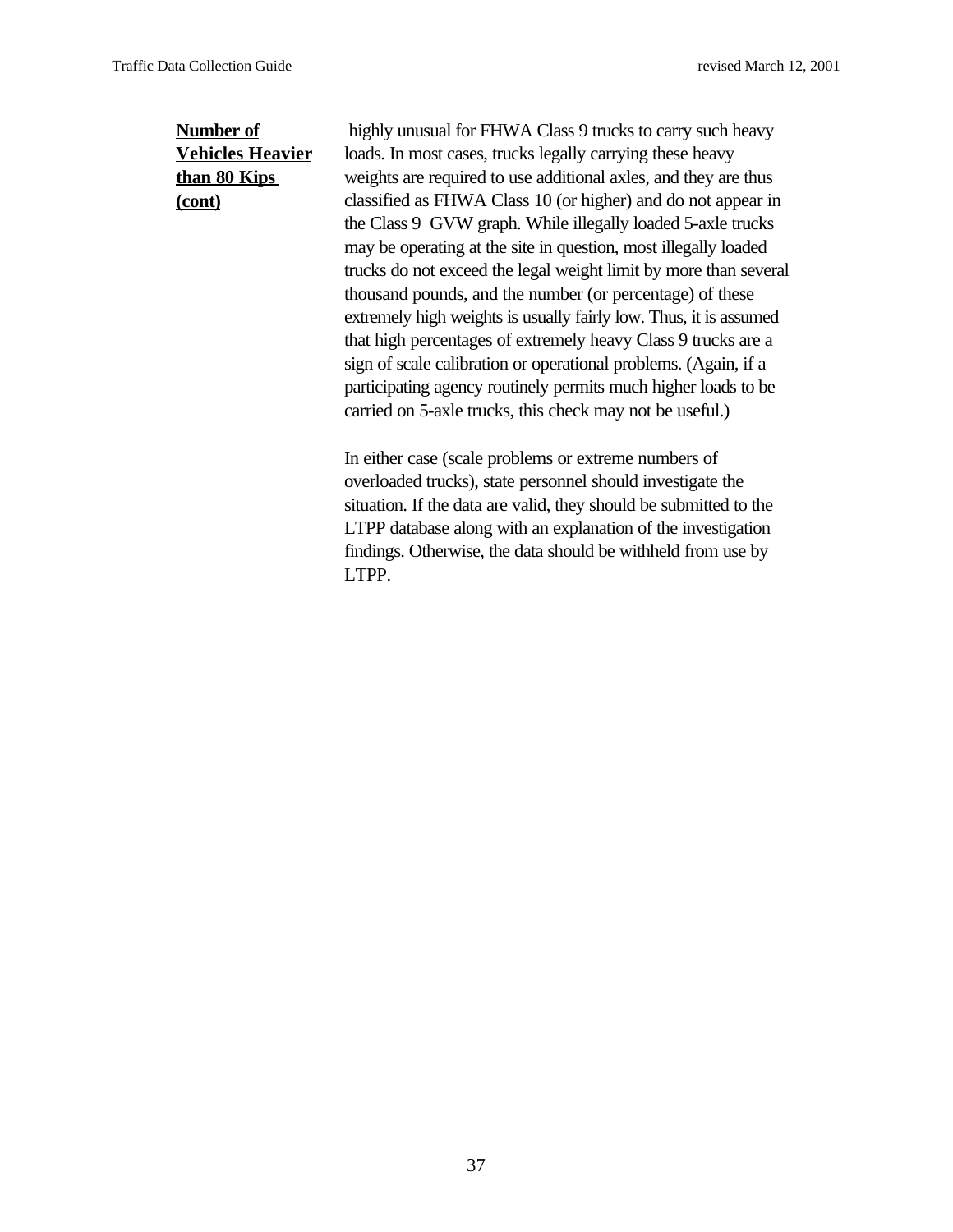This page intentionally left blank.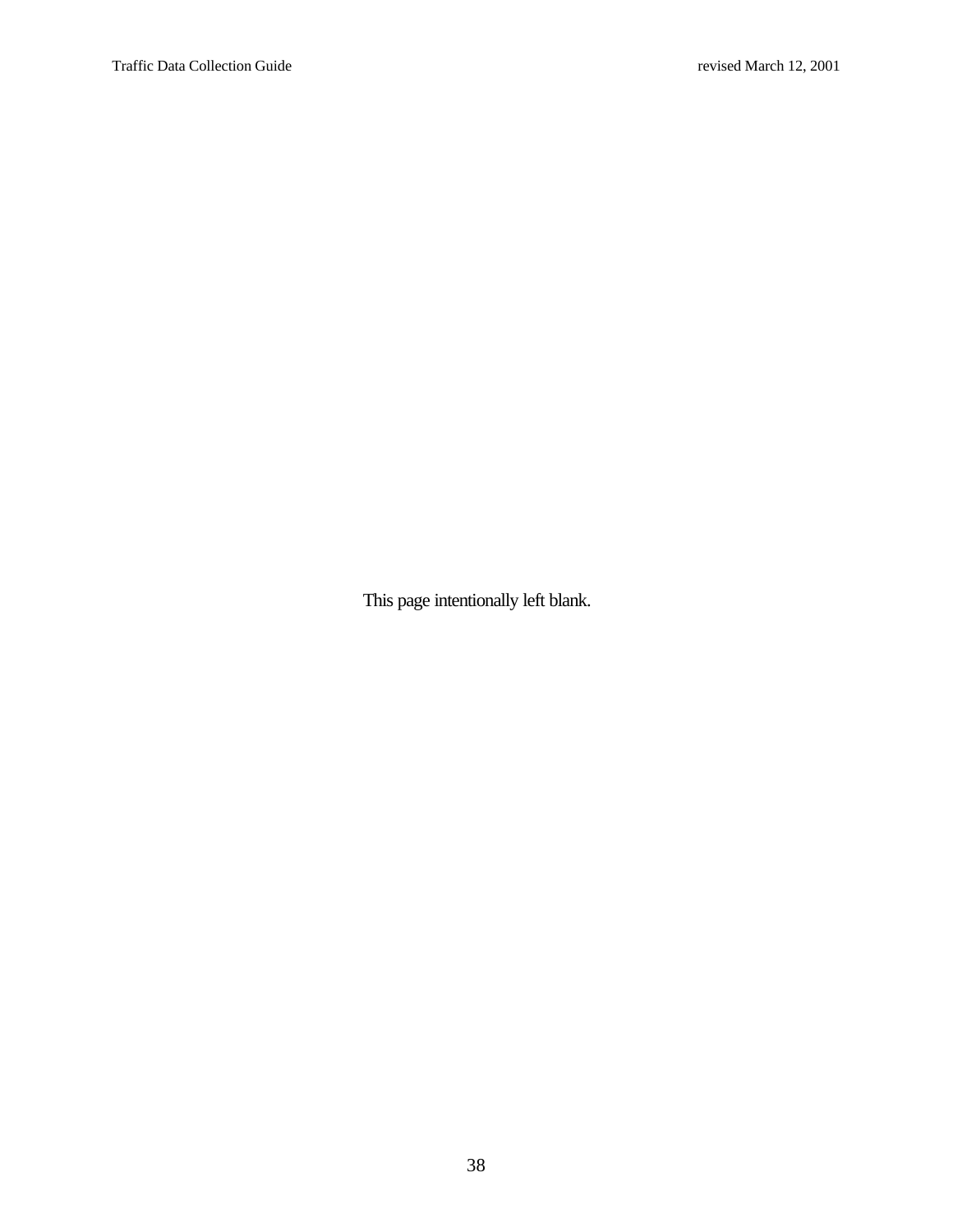# *5. MONITORING DATA SUBMITTAL*

Traffic data collected during the monitoring phase of the LTPP project are reported and submitted to the regions in the same format as that stipulated by the FHWA in the Traffic Monitoring Guide. However, to provide specifically for state needs, other data formats may be used for submitting traffic data to the regions. All data formats permitted for LTPP are presented in this document.

The monitoring traffic data submitted to LTPP consist of four types of information:

- C volume counts
- C volume counts by vehicle class
- C truck weights
- C various ancillary data related to the three categories above.

All monitoring data except the ancillary data are submitted on electronic media. The following media may be used for submittal:

- C computer diskette  $(3 \frac{1}{2}$ " or  $5 \frac{1}{4}$ ")
- C Zip™ disk
- C Jaz™ disk
- C CD-ROM
- C optical disk

Record formats for these submittals are presented in this document. With each separate data file that is submitted by the highway agency to the RCOC, the Agency is asked to identify the file using the file naming convention initially established by SHRP. This file name will allow the region to enter the data, store and retrieve the data, and provide a data tracking mechanism for LTPP regional offices, researchers, and state agencies.

A copy of the data submitted to LTPP should be retained by each Agency. AASHTO recommends that data be retained for 10 years, but in no circumstances should traffic data be discarded by an Agency before the RCOC confirms that the data were successfully loaded into the regional traffic database.

# *5.1 DATA SUBMITTAL TIME TABLE*

There is no formal timetable under which Agency's submit traffic data. In general, if a Agency collects data from permanent counter, that data should be transmitted to the Regions on a monthly basis. Data collected at less frequent intervals is normally transmitted to the Regions either quarterly or annually.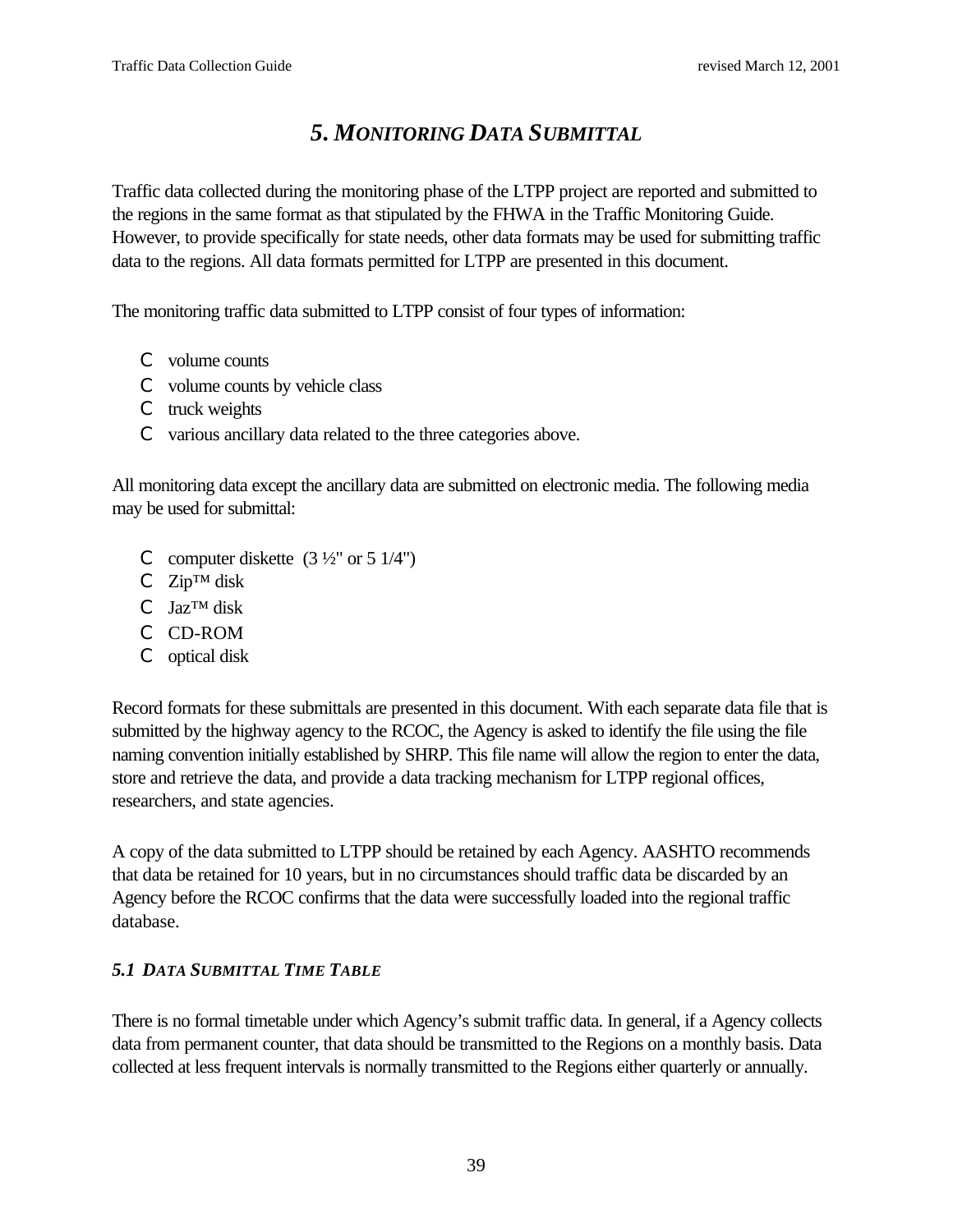For most LTPP test sites, the QC process should be performed at least quarterly. For SPS-1, SPS-2, SPS-5, and SPS-6 the QC process should be performed within two weeks of receipt of an agencies' data. This allows the agency to quickly learn if there are equipment problems occurring with their data collection equipment, and should result in better quality data for LTPP analyses.

#### *5.2 FILE NAMING CONVENTION*

The filename will be provided by the agency for each volume count, classification count, or weight session as it is submitted to the RCOC for entry into the LTPP Central Traffic Data Base (CTDB). Since the initial database processing program was written under DOS 3.3, the filename is limited to eight characters with a three character extension. When the agencies submit data files to the RCOC, the filename is noted on the data transmittal form. The format for the filename is described in the following paragraphs.

The first character refers to the type of data collected. W refers to weight data, Co classification data, and V to traffic volume data. The second through seventh characters of the filename are the six digit SHRP site ID number. The first two digits (2-3) are the State Code and the next four digits (4-7) are the test site ID number. See the discussion later in this chapter on the various file formats and types.

The three characters of the extension are an index to the starting date (Month, Day, Year) of the count, beginning with the month code as the first character of the extension. The second character of the filename extension is an index to the beginning day. The third character of the extension is the code for the year of the count.

Normally, the year code would require two digits to cover the period 1954 to 2025. However, by creating two groupings of the years (1954 to 1989 and 1990 to 2025), and by coding the month depending upon which year grouping it falls into, only one digit is required to cover a period of 72 years. This is generally sufficient to cover the period of interest of the LTPP Program, 1965 to the year 2017. To illustrate how this works, a count made in November 1988 is given the month code "A" because it falls in the first year grouping. On the other hand, November 1991 is given the month code "M" because it falls in the second grouping of years.

The creation of the filename and the use of the one digit year code are illustrated in the following example for a data set from state 2 for site 3456 which starts with data for November 24, 1991.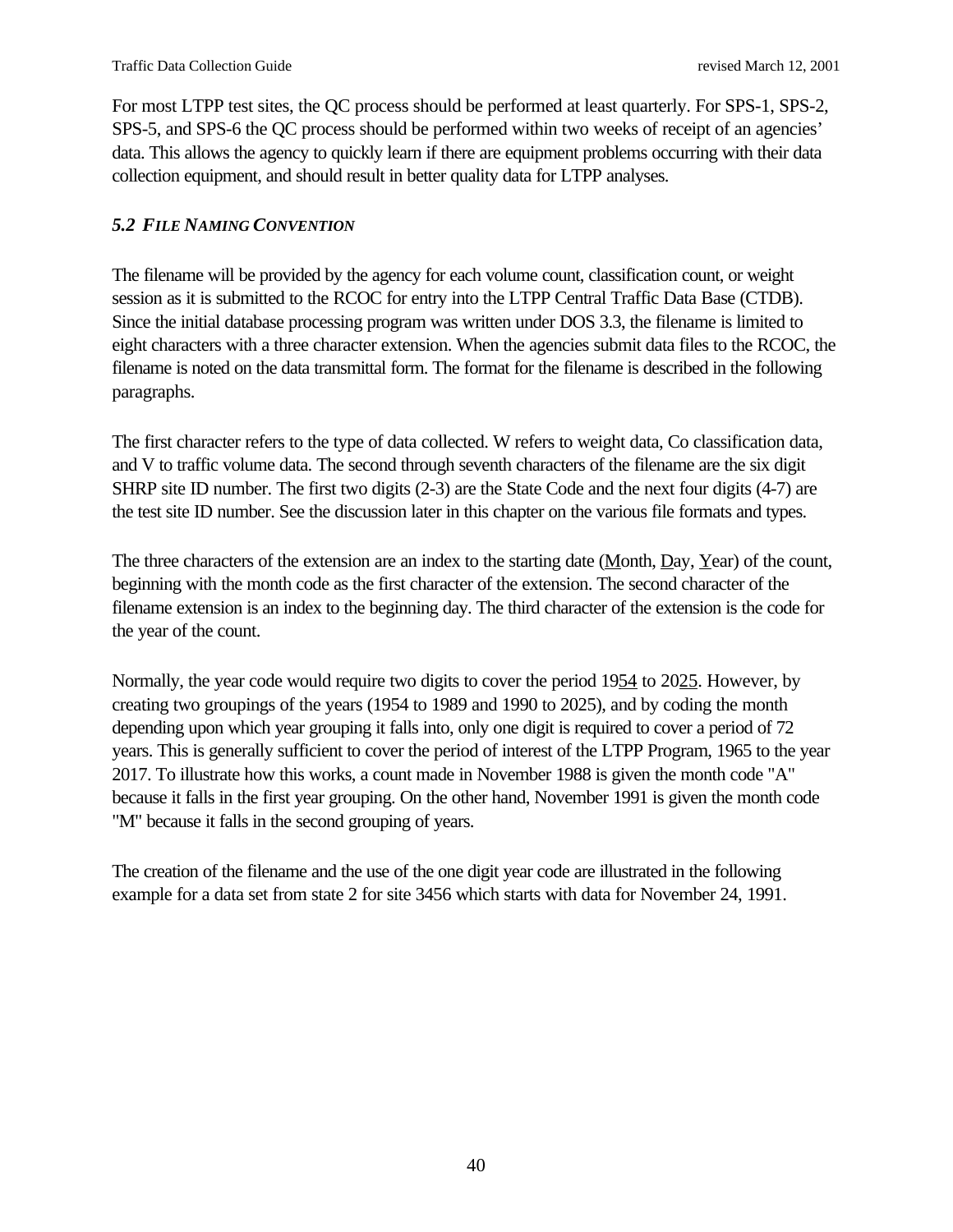|                                 | <b>Example Filename: 7W023456.MN1</b> |                                                               |  |  |  |  |
|---------------------------------|---------------------------------------|---------------------------------------------------------------|--|--|--|--|
| $Character(s)$ -<br><b>Name</b> | <b>File Entry</b>                     | <b>Explanation</b>                                            |  |  |  |  |
|                                 | W                                     | Weight Data                                                   |  |  |  |  |
| $2 - 7$                         | 023456                                | <b>SHRP Site ID Number</b>                                    |  |  |  |  |
| $2 - 3$                         | 12                                    | <b>State Code</b>                                             |  |  |  |  |
| $4 - 7$                         | 3456                                  | <b>Test Site Number</b>                                       |  |  |  |  |
| <b>Extension</b>                |                                       |                                                               |  |  |  |  |
|                                 | M                                     | Month of Count (In this case the month is November in the     |  |  |  |  |
|                                 |                                       | 1990-2025 period. See Table 7.)                               |  |  |  |  |
| $\overline{2}$                  | N                                     | Day of Count (In this case the day is the 24th. See Table 6.) |  |  |  |  |
| 3                               |                                       | Year of Count (In this case the year is 1991. See Table 7.)   |  |  |  |  |

# Table 5. File Naming Convention Example

Table 6. Month and Day Code Combinations by Year Group

| <b>Month</b> | 1954-1989<br><b>Month Code</b> | 1990-2025<br><b>Month Code</b> | Day of Month |             |            |  |
|--------------|--------------------------------|--------------------------------|--------------|-------------|------------|--|
| January      |                                | $\mathcal{C}$                  | $1 - 1$ st   | $C - 13th$  | $O - 25th$ |  |
| February     | $\overline{2}$                 | D                              | $2 - 2nd$    | D - 14th    | P - 26th   |  |
| March        | 3                              | E                              | $3 - 3rd$    | $E - 15$ th | $Q - 27th$ |  |
| April        | $\overline{4}$                 | $\mathbf{F}$                   | 4 - 4th      | $F - 16th$  | $R - 28th$ |  |
| May          | 5                              | G                              | $5 - 5$ th   | $G - 17th$  | $S - 29th$ |  |
| June         | 6                              | H                              | $6 - 6th$    | $H - 18th$  | $T - 30th$ |  |
| July         | 7                              |                                | $7 - 7$ th   | $I - 19th$  | $U - 31st$ |  |
| August       | 8                              |                                | $8 - 8th$    | $J - 20th$  |            |  |
| September    | 9                              | K                              | $9 - 9th$    | $K - 21st$  |            |  |
| October      | $\overline{0}$                 | L                              | $0 - 10$ th  | $L - 22nd$  |            |  |
| November     | A                              | M                              | $A - 11th$   | M - 23rd    |            |  |
| December     | B                              | N                              | $B - 12th$   | $N - 24th$  |            |  |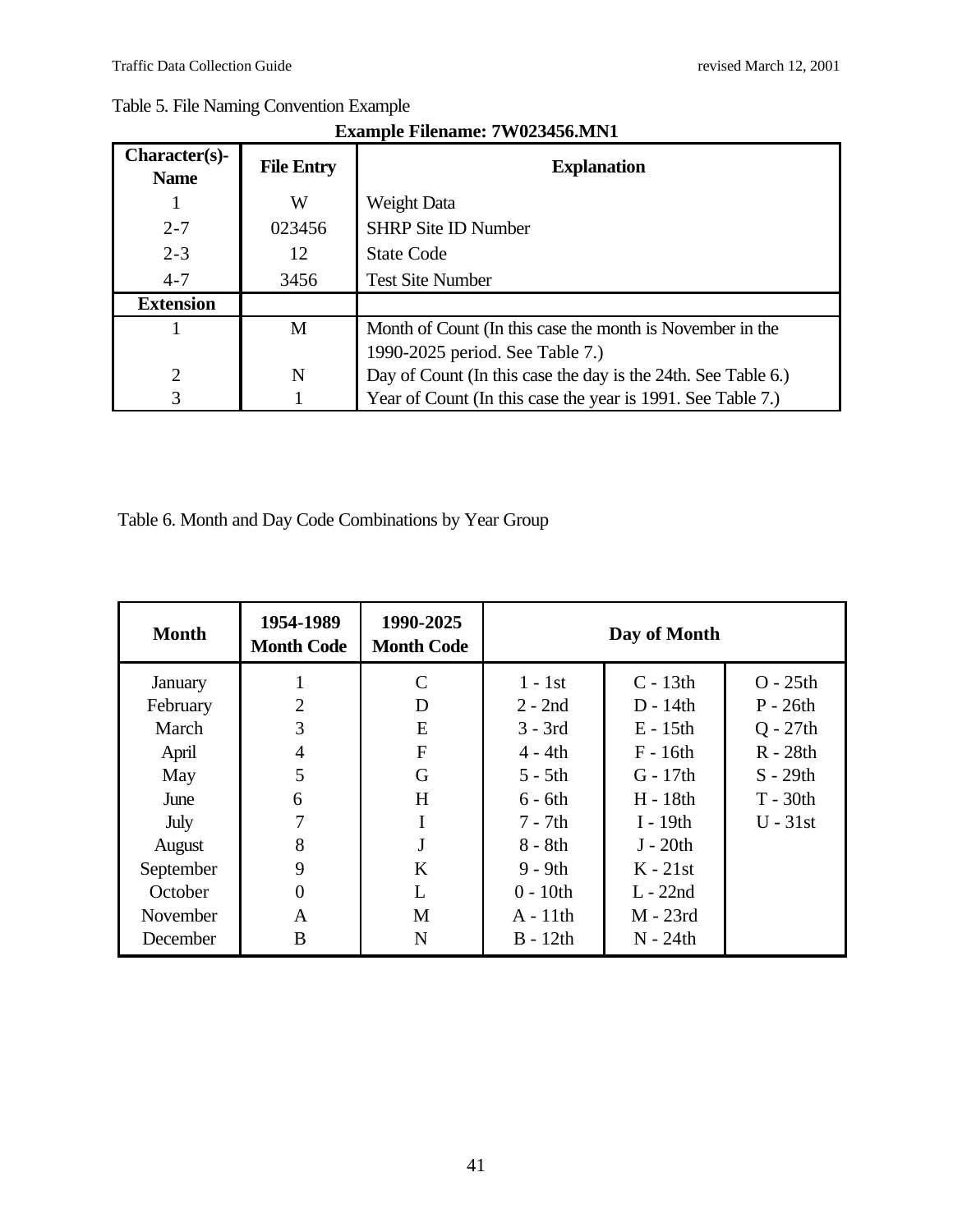| Year           | <b>Month Code</b><br><b>Month Code</b> |         | Year         | <b>Month Code</b> | <b>Month Code</b> |
|----------------|----------------------------------------|---------|--------------|-------------------|-------------------|
| Code           | $"1 - B"$                              | "C - N" | Code         | $"1 - B"$         | "C - N"           |
| $\theta$       | 1954                                   | 1990    | I            | 1972              | 2008              |
| 1              | 1955                                   | 1991    | $\bf J$      | 1973              | 2009              |
| $\overline{2}$ | 1956                                   | 1992    | K            | 1974              | 2010              |
| 3              | 1957                                   | 1993    | L            | 1975              | 2011              |
| $\overline{4}$ | 1958                                   | 1994    | M            | 1976              | 2012              |
| 5              | 1959                                   | 1995    | $\mathbf N$  | 1977              | 2013              |
| 6              | 1960                                   | 1996    | $\mathbf{O}$ | 1978              | 2014              |
| 7              | 1961                                   | 1997    | ${\bf P}$    | 1979              | 2015              |
| 8              | 1962                                   | 1998    | Q            | 1980              | 2016              |
| 9              | 1963                                   | 1999    | $\mathbf R$  | 1981              | 2017              |
| A              | 1964                                   | 2000    | S            | 1982              | 2018              |
| B              | 1965                                   | 2001    | $\mathbf T$  | 1983              | 2019              |
| $\mathbf C$    | 1966                                   | 2002    | U            | 1984              | 2020              |
| D              | 1967                                   | 2003    | $\mathbf{V}$ | 1985              | 2021              |
| E              | 1968                                   | 2004    | W            | 1986              | 2022              |
| ${\bf F}$      | 1969                                   | 2005    | X            | 1987              | 2023              |
| G              | 1970                                   | 2006    | Y            | 1988              | 2024              |
| H              | 1971                                   | 2007    | Z            | 1989              | 2025              |

Table 7. Month and Year Code Combinations by Month Group

# *5.3 ANCILLARY DATA*

Ancillary data include such items as seasonal factors that the agency would apply to short duration counts, comments concerning anomalies in the data found during editing routines, and other miscellaneous pieces of information that need to accompany the submittal. Specific items to be submitted are discussed in the remainder of this section.

Data that are submitted to LTPP should not be modified. That is, the agency should not replace data corrupted because of machine error. The agency may delete data that result from obvious machine error, but "questionable" data (i.e., data that are suspected to contain errors but for which specific machine errors cannot be confirmed) are left alone. A description of the data that the agency considers questionable should be included in the transmittal information. If possible, also describe the edits that the agency would perform on the data if the agency were to use them.

An example is as follows. If the road tubes came loose during data collection, simply end the data file when they came loose. Do not replace the missing data. Also include a description of the machine failure in the ancillary information, indicating that a failure took place, and that data were eliminated from the file. Also indicate whether the data remaining in the file may contain inconsistencies caused by the tubes working themselves loose.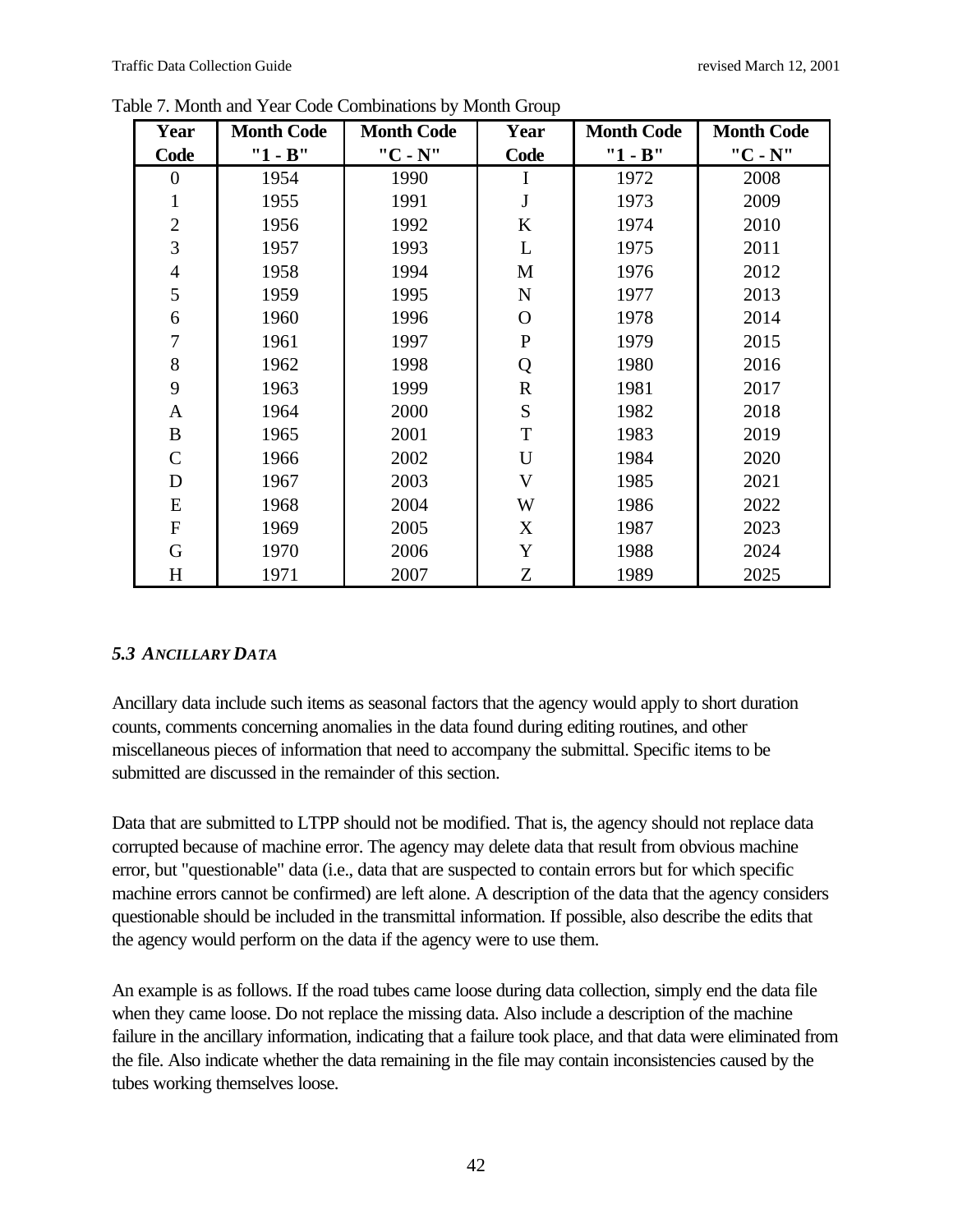LTPP especially wants data taken in the test lane. However, to develop a more complete data set for other uses, the LTPP database was designed to accommodate data from all lanes of a facility. As a result, the agency is encouraged to submit data by lane wherever possible. When data are submitted by lane, the agency may decide to submit the data for all lanes or the test lane only on the basis of the agency's needs. LTPP will edit and maintain all data. These data will be available to the submitting agency through the LTPP CTDB.

If the agency has not collected *any* traffic data at a test section during a calendar year since 1989, fill out Traffic Data Sheet 10, Traffic Volume and Load Estimate - No Site Counts, for that calendar year. This form is required when no new data are available by the end of the calendar year, but it should not be submitted if any new weight were collected for that site during the year and passed LTPP reviews. The instructions for completing Sheets 10-13 are summarized in Chapter 6 of this document.

Additional details on how LTPP stores and manipulates these data are found in the reports "SHRP LTPP Traffic Database Design" by Mark Hallenbeck, "Procedures for Manipulating SHRP LTPP Traffic Data" by Mark Hallenbeck, and "SHRP National Traffic Database Description of the Required Computer System." Details on volume counts, vehicle classification counts, truck weight counts, and submitting traffic monitoring data to the RCOCs are described below.

# *5.4 VOLUME DATA*

Traffic volume data are requested annually for each test site during the traffic monitoring period. Volume data may be derived from vehicle classification counts or truck weigh sessions. However, if vehicle classification counts and weight sessions are not conducted in a given year, separate traffic volume counts should be made at each site.

Volume information from either permanent automated traffic recorders (ATRs) or short duration portable counters may be submitted. Volume data should be submitted by lane if possible, although LTPP will accept data for combined lanes. In either case, the volume data are submitted via the FHWA ATR format (the #3 record, see Table 8). This record allows for submission of hourly volumes by lane or hourly volumes for all lanes combined.

Submit to LTPP all volume data collected (aggregated to hourly totals by lane). Submit the data in "raw" form; that is, do not edit the data before submitting them, other than to end a file when a traffic counter fails.

Submit one file for each continuous data collection session. The number of records for each site will depend on the number of lanes reported and the duration of the counting session. The FHWA ATR record provides for each calendar day and/or each lane's data to be placed on separate records. When a counter fails, end the file for that data collection session and begin a new file after the counter has been repaired or replaced. For example, a 24-hour count running from midnight to midnight without lane-specific information would contain one record. The same count from noon to noon (two calendar days) would require two records. A noon-to-noon count with data for one lane in each direction would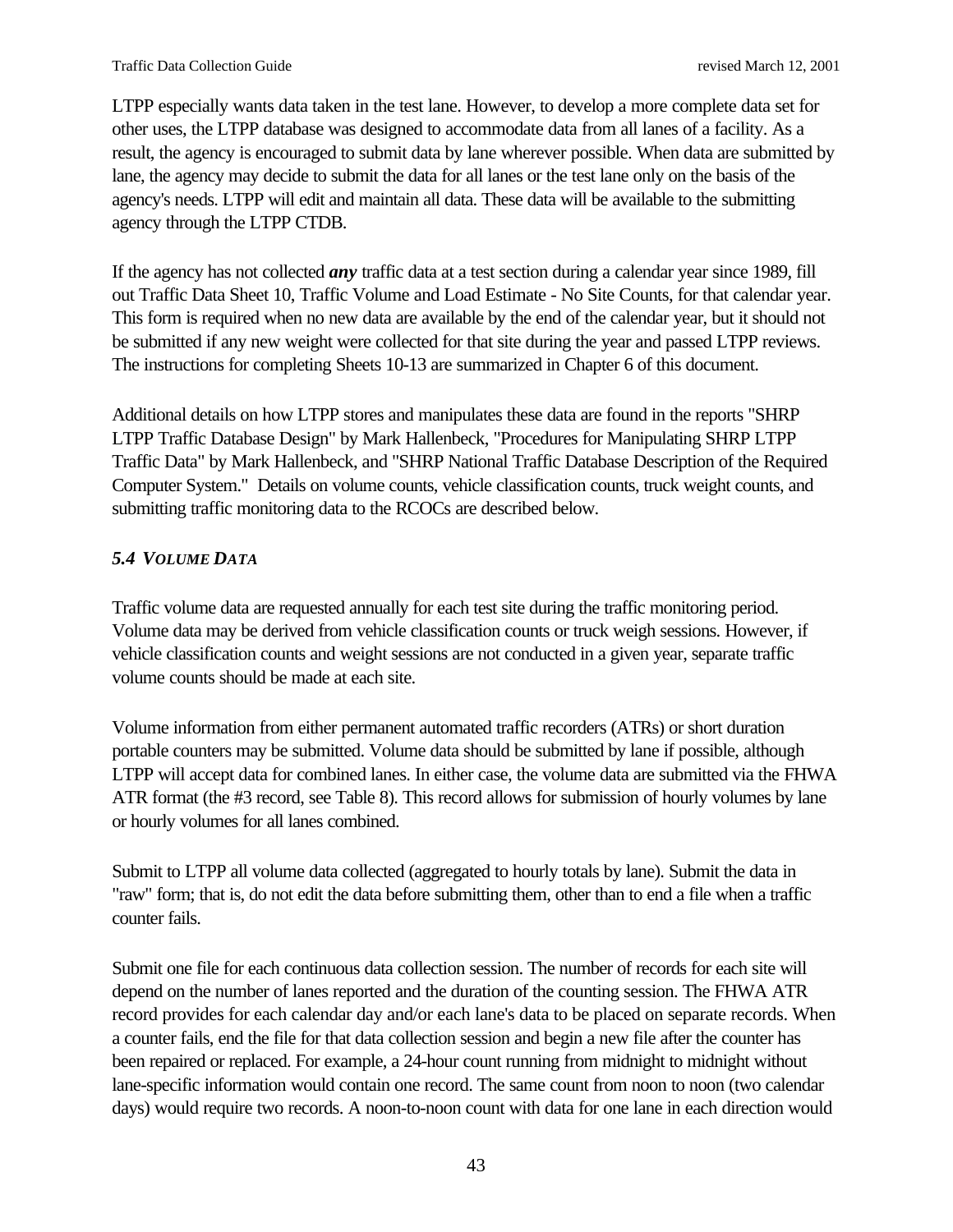contain four records. Two 48-hour (noon-to-noon) counts separated by one day for that same twolane road would require two separate files of six records each.

Submit the data monthly or in accordance with the data collection plan the agency submitted to LTPP. In addition to the electronic files that are submitted, provide the paper transmittal form Traffic Data Sheet 11, Volume Data Submittal. The Regional office uses this form to confirm that the data that were sent correspond to the data that were intended to be sent. The form also provides a method for the agency to supply data on the factors used to estimate AADT and to provide additional comments (such as suspected errors in the data) that concern the data submitted. One copy of Sheet 11 should be completed for each volume count file submitted.

Questions about Sheet 11 or about specific data collection and submittal formats should be addressed to the RCOC. Otherwise, when in doubt, provide any information that might benefit a researcher attempting to estimate traffic loadings for that site. A copy of Sheet 11 and instructions on completing it are found in Chapter 6.

|           | Field                 | Alpha/          |                                                                         |  |  |  |
|-----------|-----------------------|-----------------|-------------------------------------------------------------------------|--|--|--|
| Column    | Length                | <b>Numeric</b>  | <b>Description</b>                                                      |  |  |  |
| 1         |                       | N               | Record Identification: $3 = ATR$ data                                   |  |  |  |
| $2 - 3$   | 2                     | N               | FIPS State Code (TMG pg. 5-4-1)                                         |  |  |  |
| $4 - 5$   | $\overline{c}$        | N               | Functional Classification (TMG pg. 5-4-2)                               |  |  |  |
| $6 - 11$  | 6                     | N               | <b>Station Identification Number</b>                                    |  |  |  |
| 12        | 1                     | N               | Direction of Travel (TMG 5-4-2)                                         |  |  |  |
| 13        | 1                     | N               | Mainline Lane of Travel                                                 |  |  |  |
|           |                       |                 | $0 =$ combined lanes                                                    |  |  |  |
|           |                       |                 | $1 = \text{outside (rightmost) lane}$                                   |  |  |  |
|           |                       |                 | $2$ = next to outside lane,                                             |  |  |  |
|           |                       |                 | to $9$ = inside lane                                                    |  |  |  |
| $14-15$   | $\overline{c}$        | $\mathbf N$     | Year of Data (last 2 digits)                                            |  |  |  |
| 16-17     | $\overline{c}$        | N               | Month of Data $(01-12)$                                                 |  |  |  |
| 18-19     | $\overline{c}$        | N               | Day of Month of Data (01-31)                                            |  |  |  |
| 20        | $\mathbf{1}$          | N               | Day of Week (1 = Sunday, 2 = Monday, 3 = Tuesday, 4 =                   |  |  |  |
|           |                       |                 | Wednesday, $5 =$ Thursday, $6 =$ Friday, $7 =$ Saturday)                |  |  |  |
| $21-25$   | 5                     | N               | Traffic Volume Counted, $00:01 - 01:00$                                 |  |  |  |
| $26 - 30$ | 5                     | N               | Traffic Volume Counted, $01:01 - 02:00$                                 |  |  |  |
| $\cdots$  | $\epsilon$ $\epsilon$ | $\zeta$ $\zeta$ | (hourly traffic volumes counted)                                        |  |  |  |
| 136-140   | 5                     | N               | Traffic Volume Counted, $23:01 - 24:00$                                 |  |  |  |
| 141       | 1                     | N               | Footnotes ( $0 = No$ restrictions, $1 =$ Construction or other activity |  |  |  |
|           |                       |                 | affected traffic flow)                                                  |  |  |  |

Table 8. ATR hourly traffic data format (#3 record)

Source: Traffic Monitoring Guide (TMG) -

2nd edition, Federal Highway Administration, FHWA-PL-92-017, 1992, pg. 3-2-4. 3rd edition, Federal Highway Administration, FHWA, February 1995, pg. 6-3-3.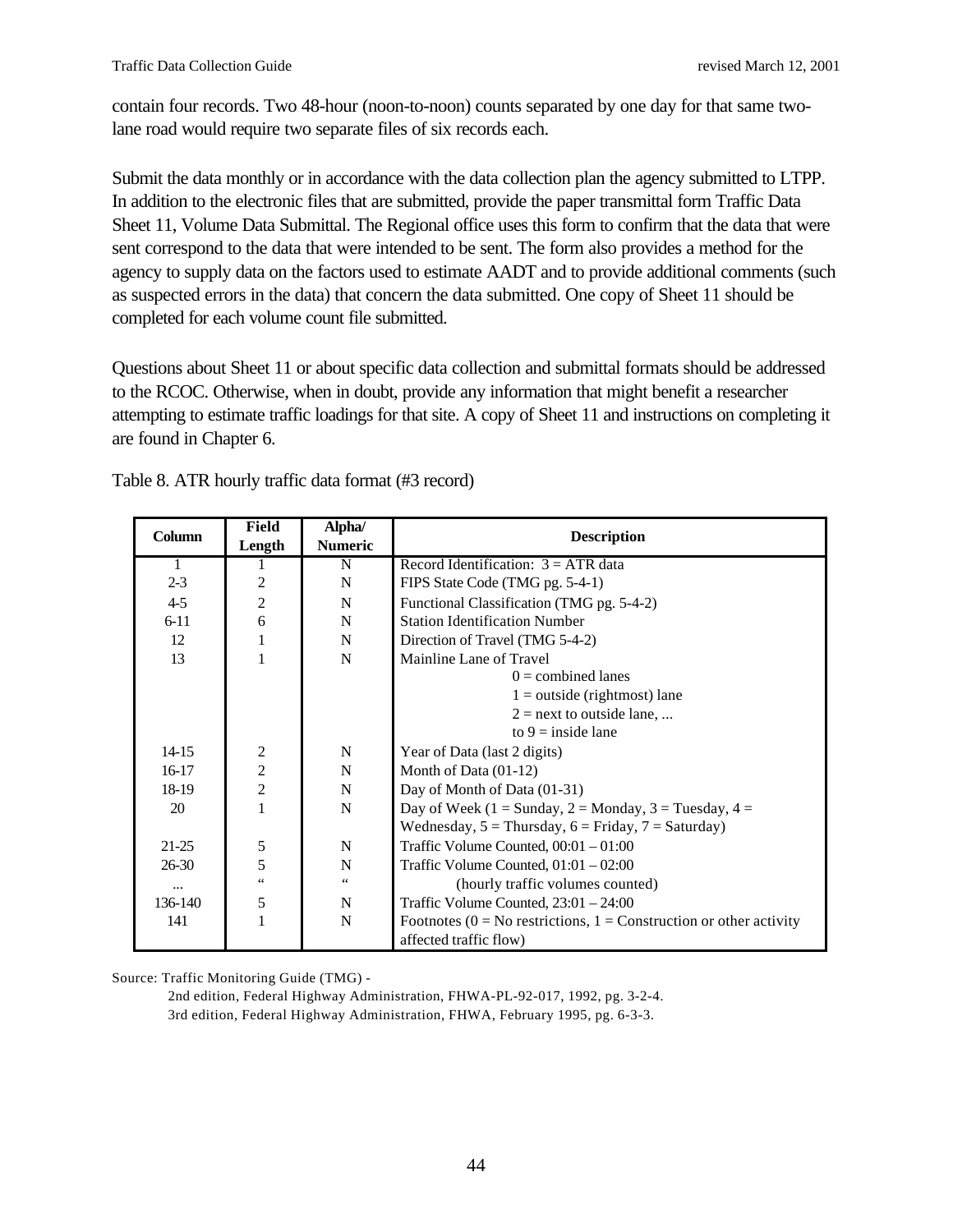# *5.5 VEHICLE CLASSIFICATION DATA*

LTPP prefers and encourages that the agency use the FHWA 13 category classification format to collect and submit vehicle classification data. However, LTPP can accept up to 20 classes of vehicle categories, as long as the agency provides the same classes consistently and also provides sufficient information to convert those alternative classification schemes to the FHWA 13 categories. (Use Sheet 7 from the historical traffic data collection material in Appendix A to indicate the necessary conversion process.)

If the agency collects vehicle classification data in categories other than the 13 FHWA categories, submit the data in the classifications in which they were collected. As with traffic volume information, the data that were collected should not be adjusted before their submittal to LTPP. If the counter fails during data collection, end the file for that session and start a new file when the malfunction is repaired. Submit the data to the RCOC and explain the potential malfunctions in the transmittal letter. LTPP will decide whether to enter the data (as flagged) in the database.

Like the volume data, vehicle classification information is submitted from both portable and permanently operating devices. In either case, the data submittal format is similar. The basis for the vehicle classification record submittal format is the FHWA Card 4 (see Table 9). This record format supplies one hour of volume information for each of the 13 FHWA classes by lane (or for all lanes) for each record in a file.

This same basic format is also used for non-standard (i.e., non-FHWA 13 class) vehicle classification count submittals. For non-standard counts, simply redefine the vehicle categories represented by each set of columns in the FHWA Card 4 format<sup>9</sup>. Maintain the same column widths and locations for vehicle data and station/date information. For classification schemes that use less than 13 classes, make the automobile classification correspond to FHWA class 2 (columns 20-23) on the Card 4, and then move to the right, using the remaining classification columns as needed. Leave blank any columns that are not needed. For classification systems that require more than 13 classes, use columns 52 through 80 for the required extra data fields. Use two columns per vehicle classification for these extra classes.

If vehicle classification data are submitted in something other than the FHWA's 13 classes, submit the ancillary data that describe how the agency would convert these counts into the FHWA format. If a vehicle classification conversion form (Sheet 7) has already been completed, simply reference this form. Otherwise, submit an additional Sheet 7 along with this transmittal sheet.

All data from a continuous classification count, regardless of its duration, should be submitted as one file to LTPP. If a classifier fails during a count, end the file at the point of failure and start a new file after the counter has been replaced or repaired. For portable vehicle classification counts, use a separate count file for each portable count.

<sup>9</sup> *The TMG 3rd edition format is preferred over the TMG 2nd edition for non-standard classification data reporting.*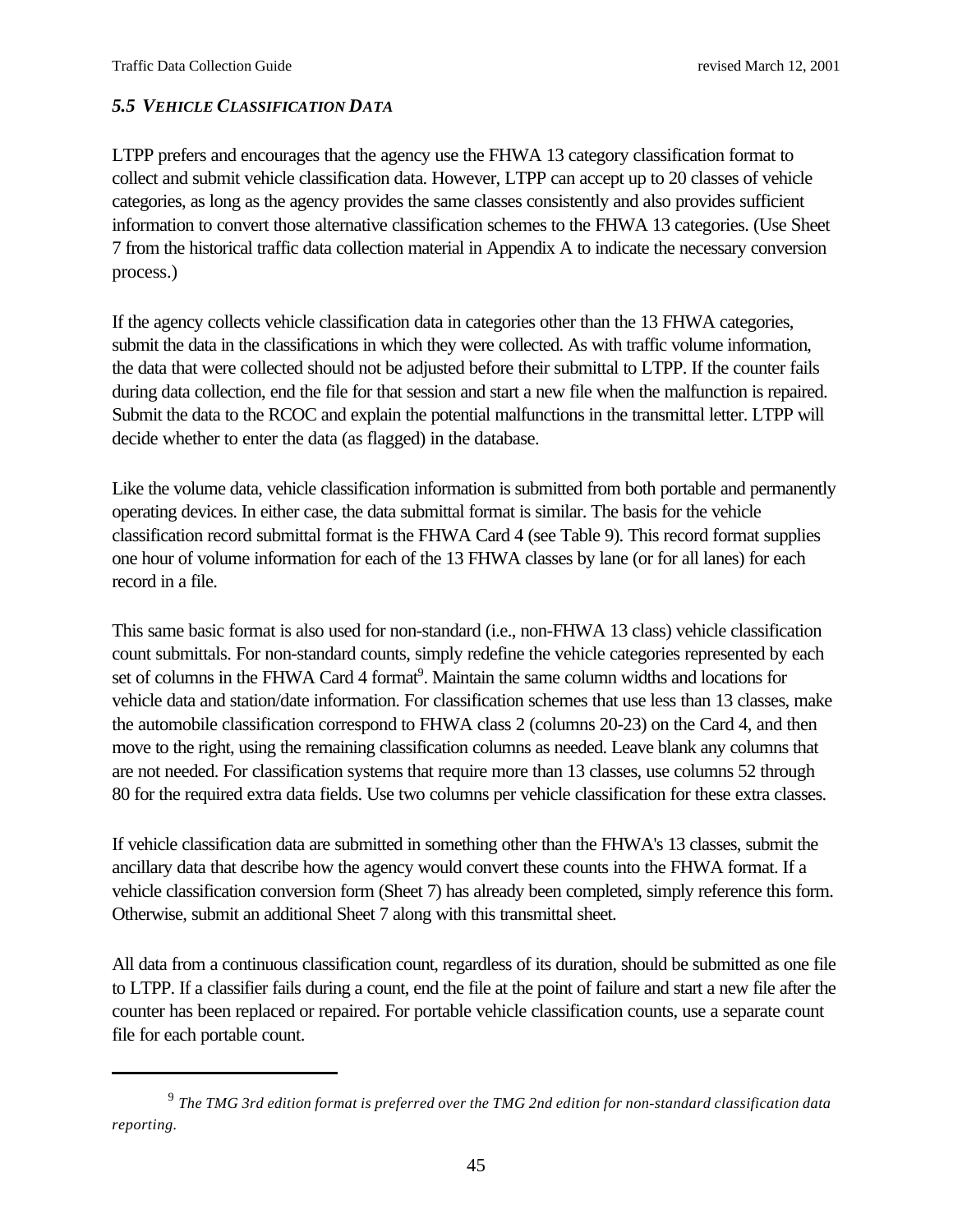| <b>Columns</b> | No. of         | <b>Description</b>                                         | <b>TMG</b> page        |
|----------------|----------------|------------------------------------------------------------|------------------------|
|                | <b>Columns</b> |                                                            |                        |
| $\mathbf{1}$   | 1              | Vehicle classification record code (4)                     | $\overline{5} - 4 - 1$ |
| $2 - 3$        | $\overline{2}$ | State code                                                 | $5 - 4 - 1$            |
| $4 - 5$        | $\overline{2}$ | <b>Functional Classification</b>                           | $5 - 4 - 2$            |
| $6 - 8$        | $\overline{3}$ | <b>Station Identification Number</b>                       | $5 - 4 - 2$            |
| 9              | $\mathbf{1}$   | Direction of Travel                                        | $5 - 4 - 2$            |
| $10 - 11$      | $\overline{c}$ | Year of Data                                               | $5 - 4 - 3$            |
| $12 - 13$      | $\overline{2}$ | Month of Data                                              | $5 - 4 - 6$            |
| $14 - 15$      | $\overline{2}$ | Day of Month                                               | $5 - 4 - 6$            |
| $16-17$        | $\overline{2}$ | Hour of day                                                | $5 - 4 - 6$            |
| 18-19          | $\overline{2}$ | Number of motorcycles (optional)                           | $4 - A - 1$            |
| $20 - 23$      | $\overline{4}$ | Number of passenger cars or all 2-axle, 4-tire single unit | $4 - A - 1$            |
|                |                | vehicles                                                   |                        |
| $24 - 26$      | 3              | Number of other 2-axle, 4-tire single unit vehicle         | $4 - A - 1$            |
| 27-28          | $\overline{2}$ | Number of buses                                            | $4 - A - 1$            |
| 29-31          | $\overline{3}$ | Number of 2-axle, 6-tire single unit trucks                | $4 - A - 1$            |
| 32-33          | $\overline{2}$ | Number of 3-axle single unit trucks                        | $4 - A - 1$            |
| 34-35          | $\overline{2}$ | Number of 4 or more axle single unit trucks                | $4 - A - 1$            |
| 36-37          | $\overline{2}$ | Number of 4 or less axle single trailer trucks             | $4 - A - 1$            |
| 38-40          | $\overline{3}$ | Number of 5-axle single trailer trucks                     | $4 - A - 2$            |
| $41 - 42$      | $\overline{2}$ | Number of 6 or more axle single trailer trucks             | $4 - A - 2$            |
| 43-44          | $\overline{2}$ | Number of 5 or less axle multi-trailer trucks              | $4 - A - 2$            |
| $45 - 46$      | $\overline{2}$ | Number of 6-axle multi-trailer trucks                      | $4 - A - 2$            |
| 47-48          | $\overline{2}$ | Number of 7 or more axle multi-trailer trucks              | $4 - A - 2$            |
| 49             | $\mathbf{1}$   | Motorcycle reporting indicator                             | $5 - 4 - 6$            |
| 50             | $\mathbf{1}$   | Vehicle class combination indicator                        | $5 - 4 - 6$            |
| 51             | $\mathbf{1}$   | Lane of travel:                                            | $5 - 4 - 6$            |
|                |                | $0 =$ combined lanes,                                      |                        |
|                |                | $1 = \text{outside (rightmost) lane},$                     |                        |
|                |                | $2 =$ next lane(s) in order                                |                        |
| 52-80          | 31             | Blank or optional State data                               | $5 - 4 - 6$            |

|  |  | Table 9. Vehicle classification record (Card 4) - TMG 2nd edition |  |  |  |  |
|--|--|-------------------------------------------------------------------|--|--|--|--|
|--|--|-------------------------------------------------------------------|--|--|--|--|

Source: Traffic Monitoring Guide (TMG), 2nd edition, Federal Highway Administration, FHWA-PL-92-017, 1992, pg. 5-4-5.

As with volume data, submit vehicle class data to RCOC monthly or in accordance with the agency's traffic data collection plan. Vehicle classification information may be contained on the same media that contain volume and/or truck weight information. In addition to the electronic files, provide the paper transmittal form Traffic Data Sheet 12, Classification Data Transmittal. The Regional office uses this form to confirm that the data files which were sent match those which were received. The form also provides a method for the agency to supply data on the factors that are used to estimate average annual conditions for each vehicle class and to provide additional comments (such as suspected errors in the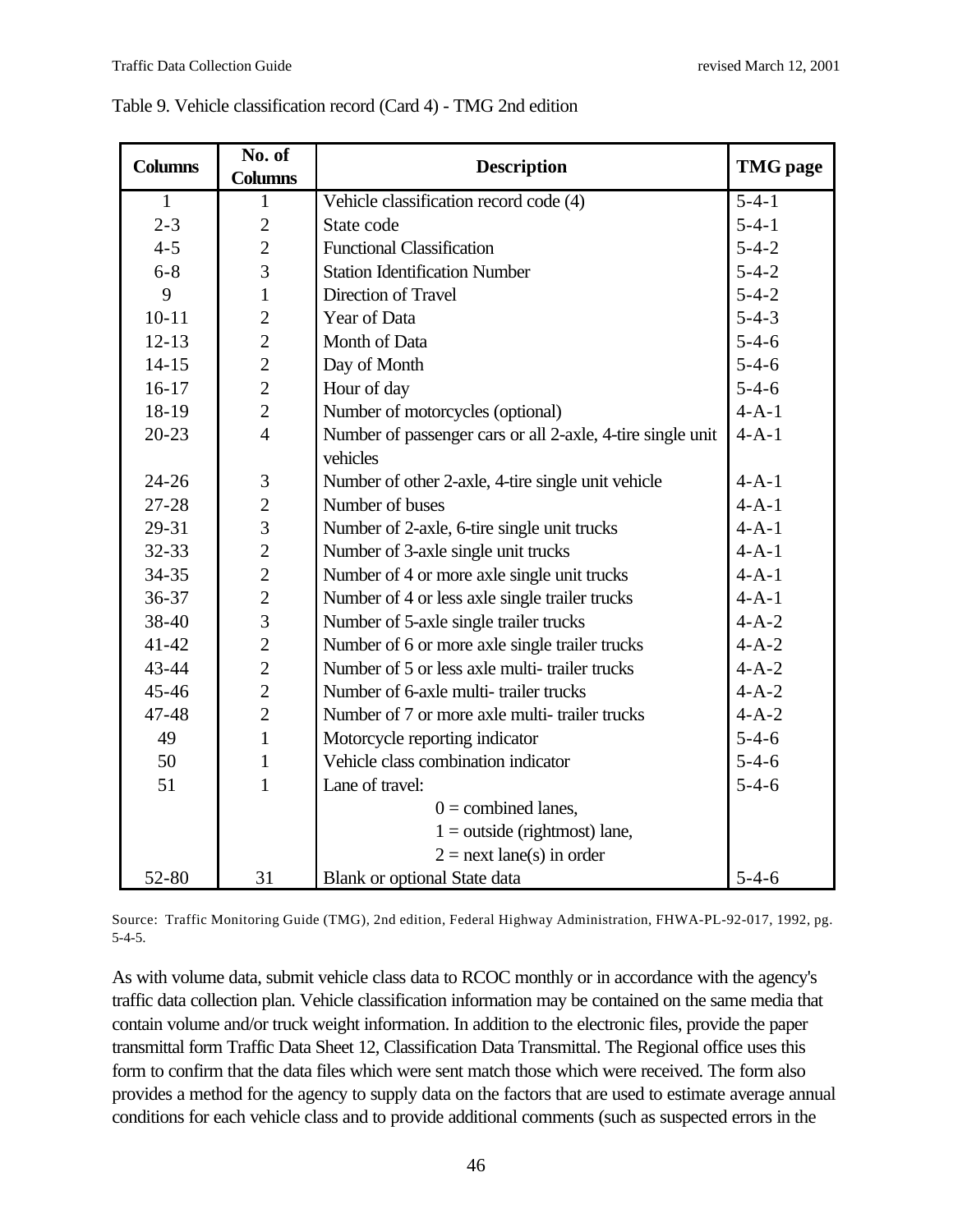data) that concern the data submitted. One copy of Sheet 12 is completed for each classification count file submitted. Specific instructions for Sheet 12 are included in Chapter 6.

Address questions about Sheet 12 or about specific data collection and submittal formats to the RCOC. Otherwise, when in doubt, provide any information that might benefit a researcher attempting to estimate traffic loadings for that site.

| <b>Columns</b> | No. of         | <b>Description</b>                                                | <b>TMG Ref</b> |
|----------------|----------------|-------------------------------------------------------------------|----------------|
|                | <b>Columns</b> |                                                                   |                |
| $\mathbf{1}$   | 1              | Vehicle classification record code (C)                            | $6 - 4 - 1$    |
| $2 - 3$        | $\mathbf{2}$   | State code                                                        | $6 - 2 - 1$    |
| $4 - 9$        | 6              | <b>Station Identification Number</b>                              | $6 - 2 - 3$    |
| 10             | $\mathbf{1}$   | Direction of Travel                                               | $6 - 2 - 3$    |
| 11             | 1              | Lane of Travel                                                    | $6 - 2 - 3$    |
| $12 - 13$      | $\overline{2}$ | Year of Data                                                      | $6 - 2 - 3$    |
| $14 - 15$      | $\overline{2}$ | Month of Data                                                     | $6 - 3 - 1$    |
| $16-17$        | $\overline{2}$ | Day of Data                                                       | $6 - 3 - 1$    |
| 18-19          | $\overline{2}$ | Hour of Data                                                      | $6 - 4 - 1$    |
| $20 - 24$      | 5              | <b>Total Volume</b>                                               | $6 - 4 - 3$    |
| $25-29$        | 5              | Class 1 Count                                                     | $6 - 4 - 3$    |
| 30-34          | 5              | Class 2 Count                                                     | $6 - 4 - 3$    |
| 35-39          | 5              | Class 3 Count                                                     | $6 - 4 - 3$    |
| 40-44          | 5              | Class 4 Count                                                     | $6 - 4 - 3$    |
| 45-49          | 5              | Class 5 Count                                                     | $6 - 4 - 3$    |
| 50-54          | 5              | Class 6 Count                                                     | $6 - 4 - 3$    |
| 55-59          | 5              | Class 7 Count                                                     | $6 - 4 - 4$    |
| $60 - 64$      | 5              | Class 8 Count                                                     | $6 - 4 - 4$    |
| 65-69          | 5              | Class 9 Count                                                     | $6 - 4 - 4$    |
| 70-74          | 5              | Class 10 Count                                                    | $6 - 4 - 4$    |
| 75-79          | 5              | Class 11 Count                                                    | $6 - 4 - 4$    |
| 80-84          | 5              | Class 12 Count                                                    | $6 - 4 - 4$    |
| 85-89          | 5              | Class 13 Count                                                    | $6 - 4 - 4$    |
|                |                | The record may end here if the FHWA 13 class system is being used |                |
| 90-94          | 5              | Class 14 Count                                                    | $6 - 4 - 4$    |
| 95-99          | 5              | Class 15 Count                                                    | $6 - 4 - 4$    |

Table 10. Vehicle classification record ("C-Card") - TMG 3rd edition

Source: Traffic Monitoring Guide (TMG) - 3rd Edition, Federal Highway Administration, FHWA, February 1995, pg. 6-4-2.

Table 10 shows the format for "C-Card" in the 3rd edition of the Traffic Monitoring Guide. Data may be submitted to the RCOCs in either format depending on state practice although the 3rd edition format is preferred.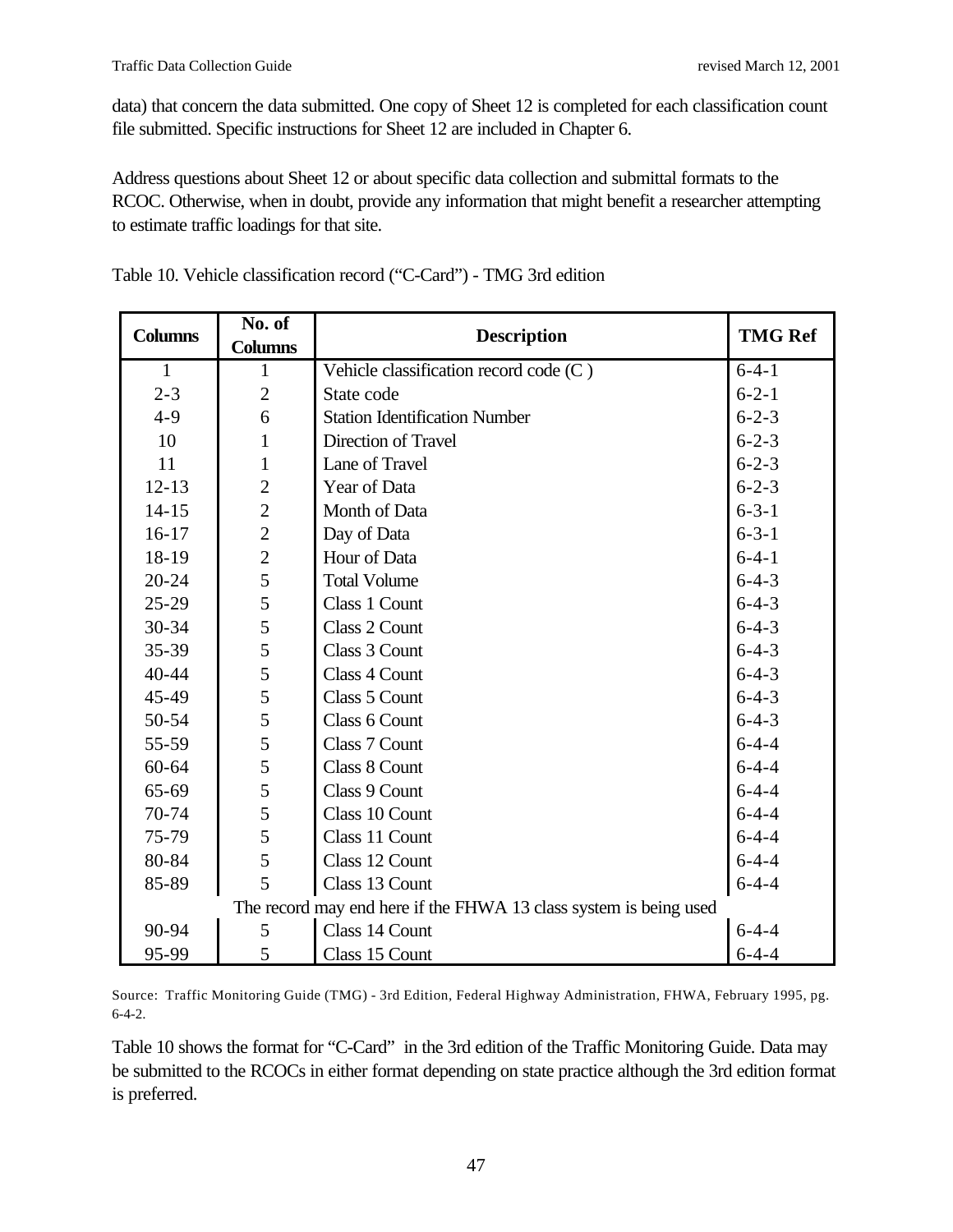# *5.6 TRUCK WEIGHT DATA*

Truck weight data are provided from many types of weigh-in-motion devices. As with the volume and vehicle count information, both short duration portable devices and continuously operating WIM scales produce the data to be submitted. Submit these data either monthly or as specified in the agency's data collection plan. Weight data may be included on the media that contain volume and vehicle classification record files, but be aware that the truck weight records are considerably larger than the volume and vehicle class files and will likely take up a number of diskettes. As a result, use of higher density transmission media (i.e. CD-ROM) is recommended when submitting WIM data.

All truck weight data are submitted in one of three formats. In either case, submit the truck weight information for individual vehicles, not as summary tables. The agency should not adjust any of the weight data before their submission to LTPP. When a WIM device has obviously failed, invalid records are deleted from the LTPP submittal by ending the computer file. Start a new file after the WIM device has been repaired or replaced.

If the routine editing process identifies suspect truck weight data, include comments in the transmittal form that explain

- C the location of the suspect data in the files submitted
- C the reason the data are suspect
- C the ways in which the agency would correct those problems

Again, do not alter the data collected before their submittal to LTPP.

Two common WIM data submittal formats are the FHWA 7-card format in U.S. customary units (see Table 11 and Table 12) and the W-card format in S.I. units (see Table 14). FHWA has used the 7 card format for a number of years, and most equipment can produce it using software already developed by the manufacturer. The 7-card format is discussed in the second edition of the *Traffic Monitoring Guide* (TMG)<sup>10</sup>. However, this data format has a number of limitations.

The FHWA vehicle record from the 2nd edition TMG uses disk space inefficiently because of its 80 column format and the growing number of trucks that contain more than five axles. As a result of these limitations, LTPP has also accepted a modified truck weight record that was developed for the HELP project (see Table 13). The format allows up to 120 columns of data. Up to eight axle spacings and nine axle weights for an individual truck can be recorded on this format.

1992.

<sup>10</sup> *Traffic Monitoring Guide*, 2nd edition, Federal Highway Administration, FHWA-PL-92-017, October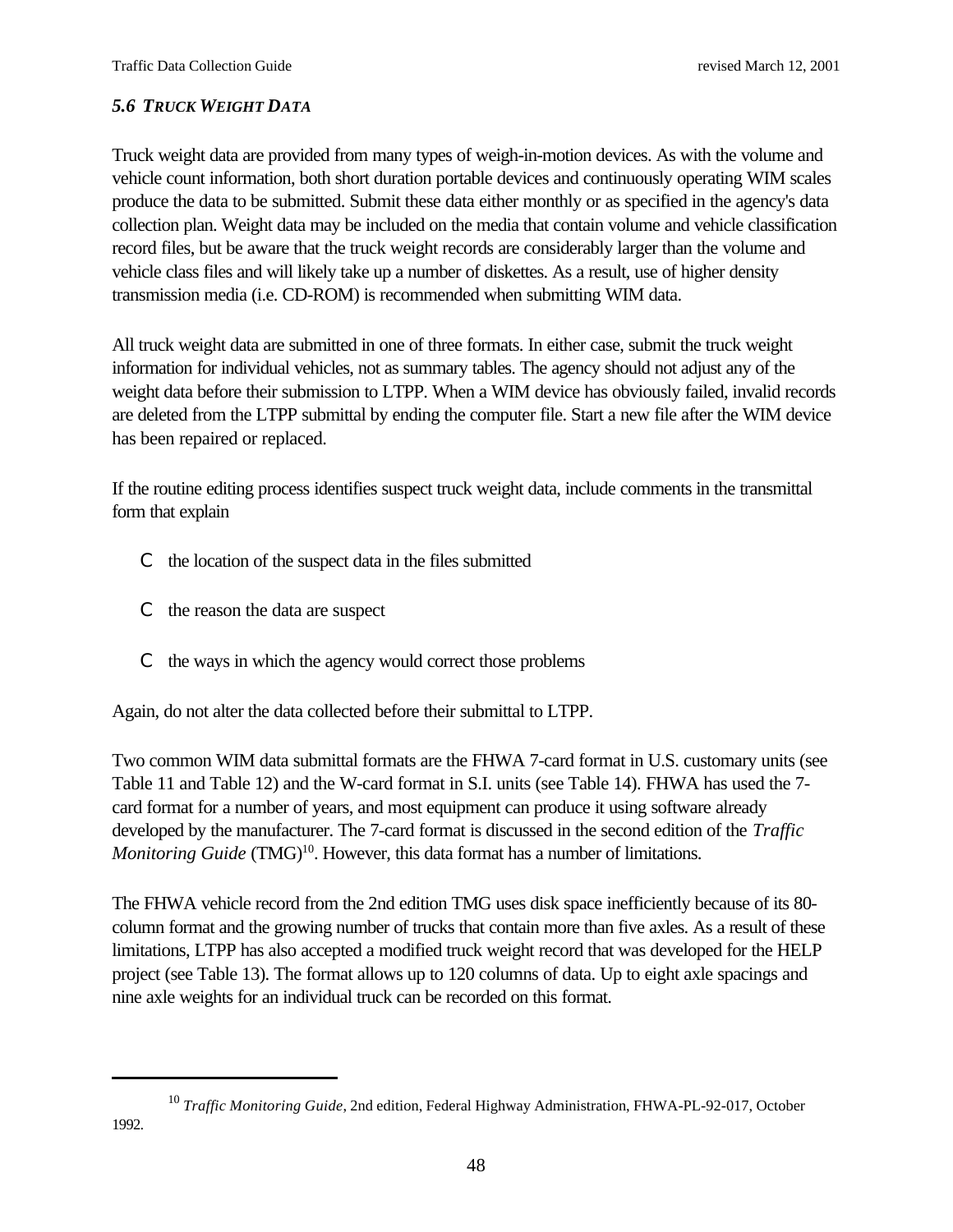| Column       | No. of                  |                                                     | <b>TMG Ref</b> |
|--------------|-------------------------|-----------------------------------------------------|----------------|
| S            | <b>Columns</b>          | <b>Description</b>                                  | Page           |
| $\mathbf{1}$ | 1                       | Truck weight record code (7)                        | $5-4-8$        |
| $2 - 3$      | $\overline{2}$          | State code                                          | $5 - 6 - 2$    |
| $4 - 5$      | $\overline{2}$          | <b>Functional Classification</b>                    | $5 - 6 - 3$    |
| $6 - 8$      | $\overline{3}$          | <b>Station Identification Number</b>                | $5 - 6 - 3$    |
| 9            | $\mathbf{1}$            | Direction of Travel                                 | $5 - 6 - 3$    |
| $10 - 11$    | $\overline{2}$          | Year of Data                                        | $5 - 6 - 4$    |
| $12 - 13$    | $\overline{2}$          | Month of Data                                       | $5 - 4 - 8$    |
| $14 - 15$    | $\overline{2}$          | Day of Month                                        | $5 - 4 - 8$    |
| $16-17$      | $\overline{2}$          | Hour of day                                         | $5-4-8$        |
| 18-23        | 6                       | Vehicle type code                                   | $5-4-8$        |
| $24 - 25$    | $\overline{2}$          | Body type (optional)*                               | $5-4-10$       |
| 26           | $\mathbf{1}$            | Engine type (optional)*                             | $5-4-10$       |
| 27-28        | $\overline{2}$          | (open)                                              | $5-4-10$       |
| 29-31        | $\overline{3}$          | Registered weight (thousands of pounds)             | $5-4-10$       |
| 32           | $\mathbf{1}$            | Basis of registration                               | $5-4-10$       |
| 33-34        | $\overline{2}$          | (open)                                              | $5-4-10$       |
| 35           | $\mathbf{1}$            | Lane of travel:                                     | $5-4-10$       |
|              |                         | $0 =$ combined lanes                                |                |
|              |                         | $1 = \text{outside (rightmost)}$ lane               |                |
|              |                         | $2$ = next to outside lane,                         |                |
|              |                         | $3$ to $9$ = inside lanes                           |                |
| 36-40        | 5                       | Commodity code (optional)*                          | $5-4-10$       |
| 41           | $\mathbf{1}$            | Load status code (optional)*                        | $5-4-10$       |
| 42-45        | 4                       | Total weight of truck or combination                | $5-4-10$       |
| 46-48        | 3                       | A-axle weight (hundreds of pounds)                  | $5-4-10$       |
| 49-51        | 3                       | B-axle weight (hundreds of pounds)                  | $5-4-10$       |
| 52-54        | $\overline{3}$          | C-axle weight (hundreds of pounds)                  | $5-4-10$       |
| 55-57        | $\overline{\mathbf{3}}$ | D-axle weight (hundreds of pounds)                  | $5-4-10$       |
| 58-60        | 3                       | E-axle weight (hundreds of pounds)                  | $5-4-10$       |
| 61-63        | 3                       | (A-B) axle spacing (feet and tenths)                | $5-4-10$       |
| 64-66        | $\overline{3}$          | (B-C) axle spacing (feet and tenths)                | $5-4-10$       |
| 67-69        | 3                       | (C-D) axle spacing (feet and tenths)                | $5-4-10$       |
| 70-72        | 3                       | (D-E) axle spacing (feet and tenths)                | $5-4-10$       |
| 73-76        | 4                       | Total wheelbase                                     | $5-4-10$       |
| 77-79        | 3                       | Record serial number (same for continuation record) | $5-4-10$       |
| 80           | $\mathbf{1}$            | Continuation indicator:                             | $5 - 6 - 32$   |
|              |                         | $0 = no$ continuation record                        |                |
|              |                         | $1 =$ has a continuation record                     |                |

Table 11. Truck weight record (7-Card -- Face record)

\*Each of these data items has a default value which must be entered when the data item is not collected. Source: TMG, 2nd edition, pg. 5-4-7.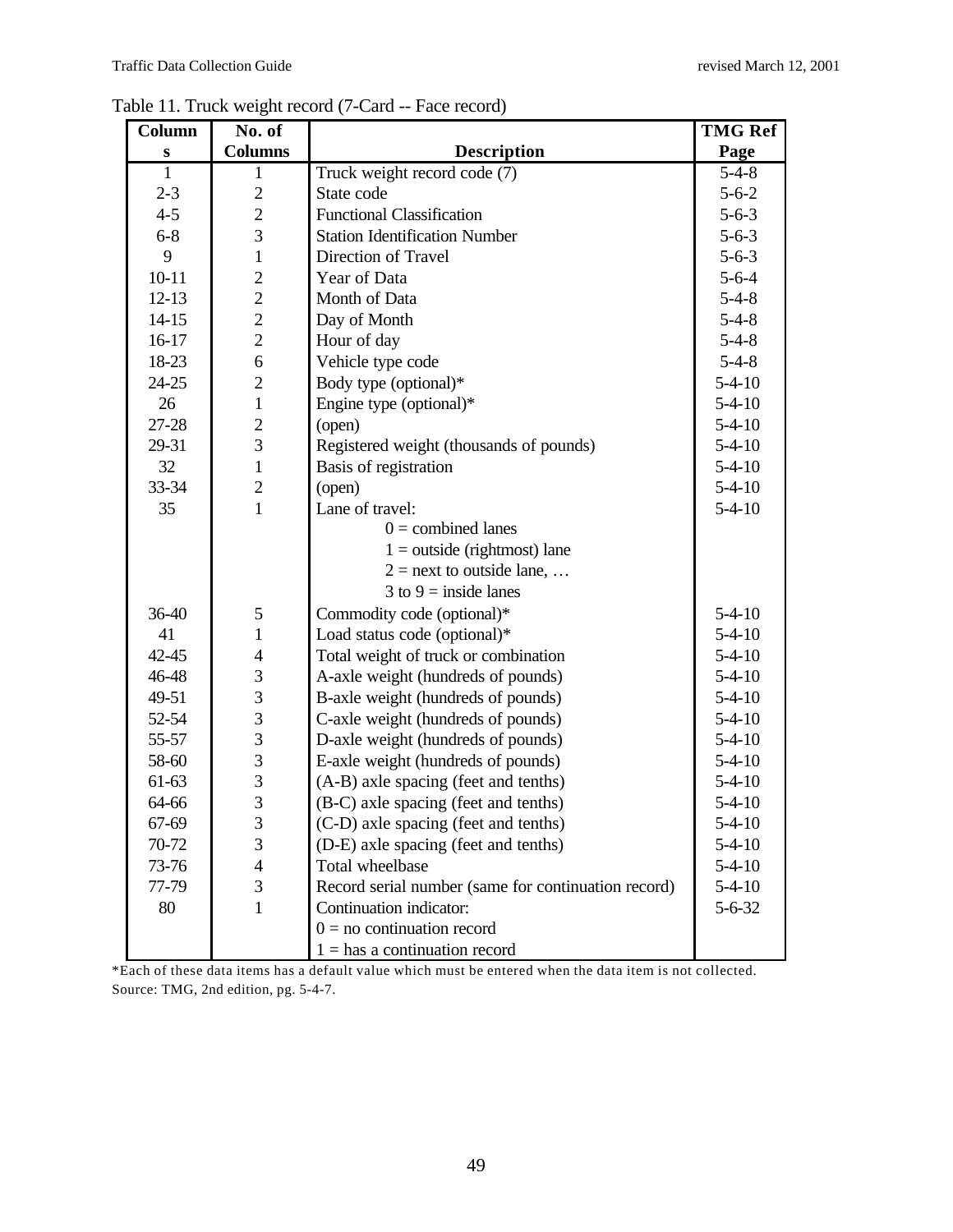|           | No. of                  |                                                        | <b>TMG</b> |
|-----------|-------------------------|--------------------------------------------------------|------------|
| Column    | Column                  | <b>Description</b>                                     | Ref        |
| S         | S                       |                                                        | Page       |
| $1-23$    | 23                      | Same as columns $1-\overline{23}$ of the face record   |            |
| 24-28     | 5                       | (open)                                                 |            |
| 29-31     | $\mathfrak{Z}$          | F-axle weight (hundreds of pounds)                     | $5-4-10$   |
| 32-34     | $\mathfrak{Z}$          | G-axle weight (hundreds of pounds)                     | $5-4-10$   |
| $35 - 37$ | 3                       | H-axle weight (hundreds of pounds)                     | $5-4-10$   |
| 38-40     | $\overline{3}$          | I-axle weight (hundreds of pounds)                     | $5-4-10$   |
| 41-43     | 3                       | J-axle weight (hundreds of pounds)                     | $5-4-10$   |
| 44-46     | $\overline{\mathbf{3}}$ | K-axle weight (hundreds of pounds)                     | $5-4-10$   |
| 47-49     | 3                       | L-axle weight (hundreds of pounds)                     | $5-4-10$   |
| 50-52     | 3                       | M-axle weight (hundreds of pounds)                     | $5-4-10$   |
| 53-55     | $\mathfrak{Z}$          | (E-F) axle spacing (feet and tenths)                   | $5-4-10$   |
| 56-58     | 3                       | (F-G) axle spacing (feet and tenths)                   | $5-4-10$   |
| 59-61     | $\overline{3}$          | (G-H) axle spacing (feet and tenths)                   | $5-4-10$   |
| $62 - 64$ | 3                       | (H-I) axle spacing (feet and tenths)                   | $5-4-10$   |
| 65-67     | $\overline{\mathbf{3}}$ | (I-J) axle spacing (feet and tenths)                   | $5-4-10$   |
| 68-70     | $\overline{\mathbf{3}}$ | (J-K) axle spacing (feet and tenths)                   | $5-4-10$   |
| 71-73     | 3                       | (K-L) axle spacing (feet and tenths)                   | $5-4-10$   |
| 74-76     | 3                       | (L-M) axle spacing (feet and tenths)                   | $5-4-10$   |
| 77-79     | $\mathfrak{Z}$          | Record serial number (same as face record)             | $5-4-10$   |
| 80        | $\mathbf{1}$            | Continuation indicator:                                | $5-4-10$   |
|           |                         | $2=$ first continuation record for a vehicle with more |            |
|           |                         | than 13 axles                                          |            |
|           |                         | 9=last continuation record                             |            |

|  | Table 12. Truck weight record (7-card -- Continuation record)** |  |  |
|--|-----------------------------------------------------------------|--|--|
|  |                                                                 |  |  |

\*\* Used only for truck combinations having six or more axles. Immediately follows the face record. Source: TMG, 2nd edition, pg. 5-4-7.

For example, the FHWA truck weight record does not allow the inclusion of the vehicle speed as the vehicle passes over the WIM sensor, or the time a vehicle passes the weight sensors to the minute and seconds. The first data item is important for a number of pavement analyses and is also a factor in scale calibration. By providing the time a vehicle crosses the WIM sensor to the minute and second, vehicle headway can be analyzed for the test section, and many other analyses can be made.

One alternative is for states and provinces to use the HELP record format. To produce this format, the agency may need to write a software routine that will create this record from the computer record produced by the agency WIM devices. Although producing this format may require additional work by the agency, the savings in computer time and disk space needed to create and transmit the LTPP truck weight record could provide substantial benefits to the agency in the long term.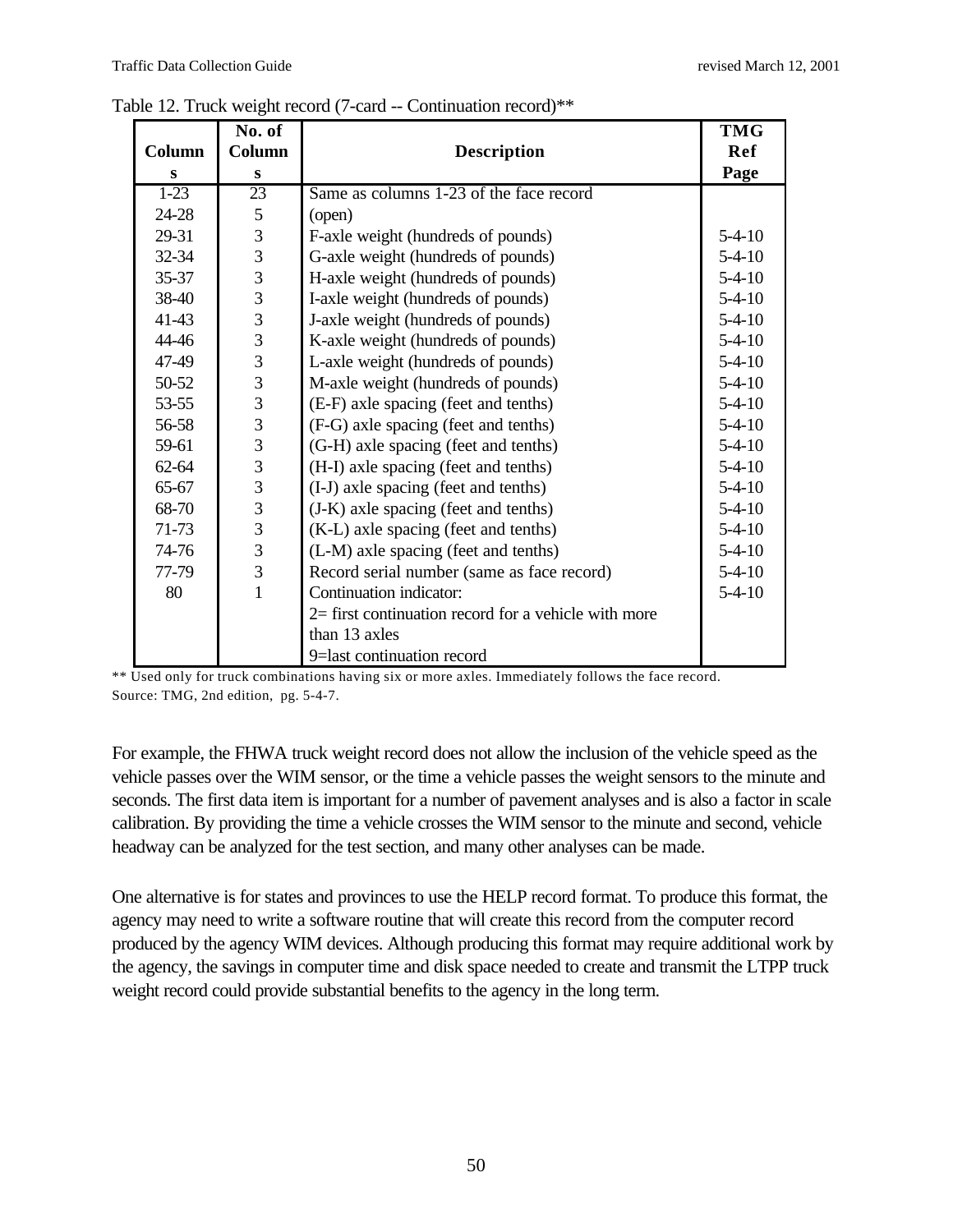|                 |     |                            | Length         | Format      | <b>Starts</b> in |
|-----------------|-----|----------------------------|----------------|-------------|------------------|
|                 |     | <b>Field</b>               |                |             | Column           |
| L               | $=$ | <b>LANE</b>                | 1              | $\mathbf n$ | $\mathbf{2}$     |
| <b>LD</b>       | $=$ | <b>LANE DIRECTION</b>      | $\overline{2}$ | nn          | $\overline{4}$   |
| <b>MO</b>       | $=$ | <b>MONTH</b>               | $\overline{2}$ | nn          | $\overline{7}$   |
| <b>DD</b>       | $=$ | <b>DAY</b>                 | $\overline{2}$ | nn          | 10               |
| YY              | $=$ | <b>YEAR</b>                | $\overline{2}$ | nn          | 13               |
| HH              | $=$ | <b>HOUR</b>                | $\overline{2}$ | nn          | 16               |
| <b>MN</b>       | $=$ | <b>MINUTE</b>              | $\overline{2}$ | nn          | 19               |
| <b>SS</b>       | $=$ | <b>SECOND</b>              | $\overline{c}$ | nn          | 22               |
| <b>HS</b>       | $=$ | HUNDREDTHS OF SECONDS      | $\overline{2}$ | nn          | 25               |
| <b>VEHNUM</b>   | $=$ | <b>VEHICLE NUMBER</b>      | 6              | nnnnnn      | 28               |
| <b>NA</b>       | $=$ | <b>NUMBER OF AXLES</b>     | $\overline{2}$ | nn          | 35               |
| CL              | $=$ | <b>CLASS</b>               | $\overline{2}$ | nn          | 38               |
| <b>GROS</b>     | $=$ | <b>GROSS WEIGHT * 10</b>   | $\overline{4}$ | nnnn        | 41               |
| <b>LENG</b>     | $=$ | <b>OVERALL LENGTH * 10</b> | $\overline{4}$ | nnnn        | 46               |
| <b>SPED</b>     | $=$ | SPEED $*10$                | $\overline{4}$ | nnnn        | 51               |
| SP <sub>1</sub> | $=$ | AXLE SPACING 12 * 10       | 3              | nnn         | 56               |
| SP <sub>2</sub> | $=$ | AXLE SPACING 23 * 10       | $\overline{3}$ | nnn         | 60               |
| SP3             | $=$ | AXLE SPACING 34 * 10       | $\overline{3}$ | nnn         | 64               |
| SP <sub>4</sub> | $=$ | AXLE SPACING 45 * 10       | $\overline{3}$ | nnn         | 68               |
| SP <sub>5</sub> | $=$ | AXLE SPACING 56 * 10       | $\overline{3}$ | nnn         | 72               |
| SP <sub>6</sub> | $=$ | AXLE SPACING 67 * 10       | $\overline{3}$ | nnn         | 76               |
| SP7             | $=$ | AXLE SPACING 78 * 10       | $\overline{3}$ | nnn         | 80               |
| SP <sub>8</sub> | $=$ | AXLE SPACING 89 * 10       | $\overline{3}$ | nnn         | 84               |
| WT1             | $=$ | WEIGHT OF AXLE 1 * 10      | 3              | nnn         | 88               |
| WT <sub>2</sub> | $=$ | WEIGHT OF AXLE 2 * 10      | $\overline{3}$ | nnn         | 92               |
| WT3             | $=$ | WEIGHT OF AXLE 3 * 10      | $\overline{3}$ | nnn         | 96               |
| WT4             | $=$ | WEIGHT OF AXLE 4 * 10      | $\overline{3}$ | nnn         | 100              |
| WT5             | $=$ | WEIGHT OF AXLE 5 * 10      | 3              | nnn         | 104              |
| WT6             | $=$ | WEIGHT OF AXLE 6 * 10      | 3              | nnn         | 108              |
| WT7             | $=$ | WEIGHT OF AXLE 7 * 10      | $\overline{3}$ | nnn         | 112              |
| WT8             | $=$ | WEIGHT OF AXLE 8 * 10      | $\overline{3}$ | nnn         | 116              |
| WT9             | $=$ | WEIGHT OF AXLE 9 * 10      | $\overline{3}$ | nnn         | 120              |

Table 13. HELP record format for weight data

The HELP record also allows for optional system/state specified fields to be included. Individual states or provinces can specify additional fields which are unique to the particular WIM system being used, starting in column 123. For example, Iowa could specify that columns 123 and on are for the fields: Pavement Temperature, Tire Footprint, ESALs, etc. The "Standard WIM Record" is from columns 1 to 122. All systems will have the fields shown above from columns 1 to 122.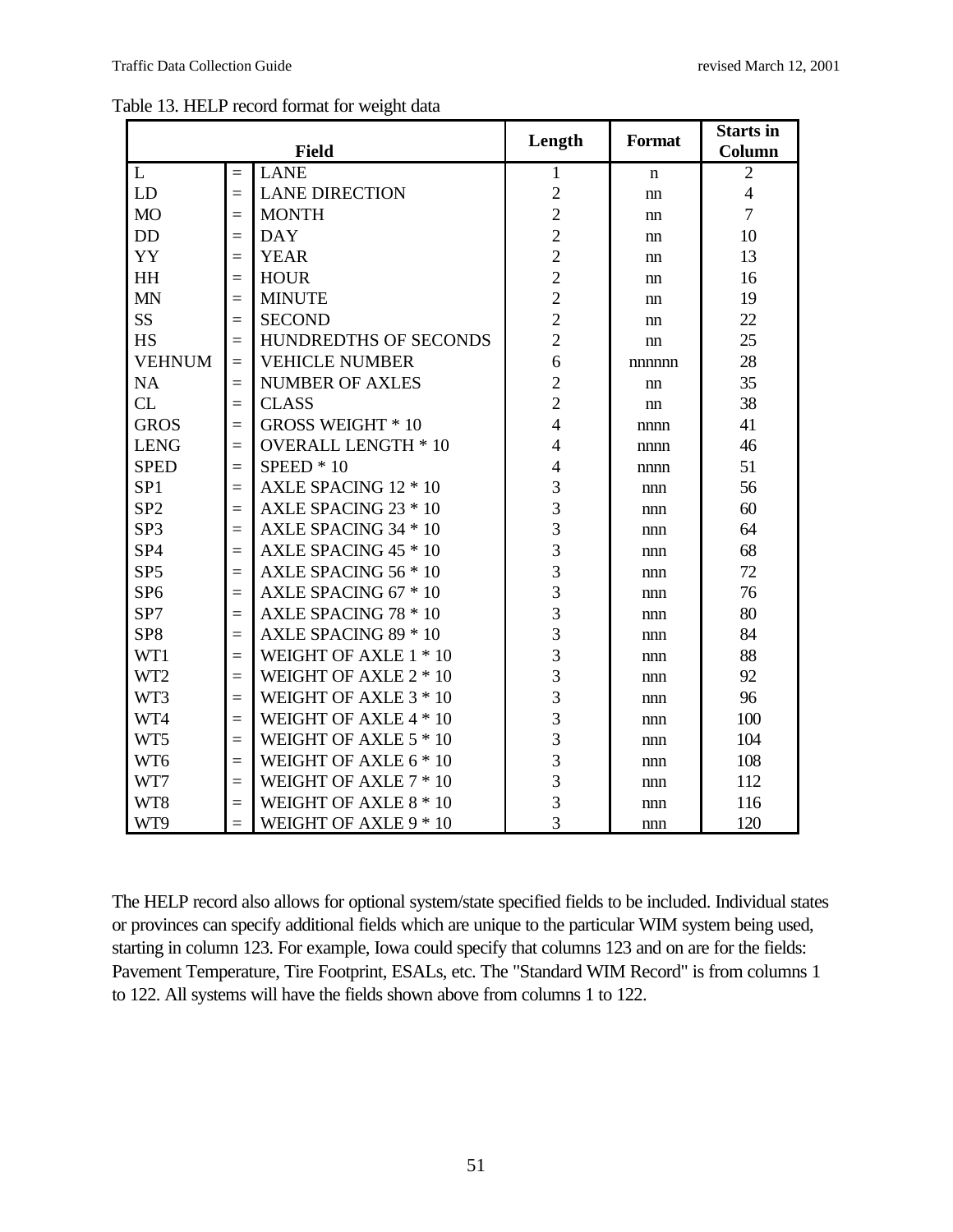The additional specifications for a HELP record are:

- $C \quad n =$  numeric digit
- C All numbers shall be right justified within each field.
- C Each field shall be comma delimited.
- C Each truck record shall start with "<" (ASCII 60) and end with ">" (ASCII 62).
- C All weights are in KIPS; all spacings are in feet.
- C Values \* 10 fields: Values are multiplied by 10 in order to facilitate the use of integers by the WIM and AVI computers.
- C Each record shall be fixed length record (i.e., a 3 axle truck record will be the same length (from columns 1 to 122) as a 9 axle truck record. Fields will be padded with spaces (and include commas) as required.)

| Cols.     | No. of         | <b>Description</b>                   | TMG         | Cols.                        | No. of                      | <b>Description</b>      |
|-----------|----------------|--------------------------------------|-------------|------------------------------|-----------------------------|-------------------------|
|           | Cols.          |                                      | Page        |                              | Cols.                       |                         |
| 1         | 1              | Truck weight record code (W)         | $6 - 5 - 1$ |                              |                             |                         |
| $2 - 3$   | $\mathfrak{2}$ | State code                           | $6 - 2 - 1$ |                              |                             |                         |
| $4-9$     | 6              | <b>Station Identification Number</b> | $6 - 2 - 3$ |                              |                             |                         |
| 10        | 1              | Direction of Travel                  | $6 - 2 - 3$ | 58-60                        | 3                           | $(E-F)$ axle spacing ** |
| 11        | $\mathbf{1}$   | Lane of Travel                       | $6 - 2 - 3$ | 61-63                        | $\mathfrak{Z}$              | F-axle weight *         |
| $12 - 13$ | $\overline{c}$ | Year of Data                         | $6 - 2 - 3$ | 64-66                        | $\mathfrak{Z}$              | $(F-G)$ axle spacing**  |
| 14-15     | $\overline{c}$ | Month of Data                        | $6 - 3 - 1$ | 67-69                        | $\mathfrak{Z}$              | G-axle weight*          |
| $16-17$   | $\overline{c}$ | Day of Data                          | $6 - 3 - 1$ | 70-72                        | $\mathfrak 3$               | $(G-H)$ axle spacing**  |
| 18-19     | $\overline{c}$ | Hour of Data                         |             | 73-75                        | $\mathfrak{Z}$              | H-axle weight*          |
| 20-21     | $\mathfrak{2}$ | <b>Vehicle Class</b>                 | $6 - 5 - 3$ | 76-78                        | $\mathfrak{Z}$              | (H-I) axle spacing**    |
| $22 - 24$ | 3              | Open                                 | $6 - 5 - 3$ | 79-81                        | 3                           | I-axle weight*          |
| $25 - 28$ | $\overline{4}$ | Total Weight of Vehicle              | $6 - 5 - 3$ | 82-84                        | $\mathfrak{Z}$              | $(I-J)$ axle spacing**  |
| 29-30     | $\overline{c}$ | Number of Axles                      | $6 - 5 - 3$ | 85-87                        | $\mathfrak 3$               | J-axle weight           |
| 31-33     | 3              | A-axle weight*                       |             | 88-90                        | $\ensuremath{\mathfrak{Z}}$ | $(J-K)$ axle spacing**  |
| 34-36     | 3              | $(A-B)$ axle spacing**               |             | 91-93                        | 3                           | K-axle weight*          |
| 37-39     | $\overline{3}$ | B-axle weight*                       |             | 94-96                        | $\mathfrak{Z}$              | $(K-L)$ axle spacing**  |
| 40-42     | 3              | $(B-C)$ axle spacing**               |             | 97-99                        | $\mathfrak{Z}$              | L-axle weight*          |
| 43-45     | 3              | C-axle weight*                       |             | 100-102                      | $\mathfrak{Z}$              | $(L-M)$ axle spacing**  |
| 46-48     | 3              | (C-D) axle spacing**                 |             | 103-105                      | 3                           | M-axle weight*          |
| 49-51     | 3              | D-axle weight*                       |             |                              |                             |                         |
| 52-54     | 3              | (D-E) axle spacing**                 |             | Additional fields if needed. |                             |                         |
| 55-57     | 3              | E-axle weight*                       |             |                              |                             |                         |

Table 14. Truck weight record (W-card)

\*Axle weights are to nearest tenth of a metric ton (100 kilograms) without a decimal point.

\*\* Axle spacings are to the nearest tenth of a meter (100 millimeters) without a decimal point. Source: TMG, 3rd edition, pg 6-5-2.

The legislative direction to perform all highway work in S.I. (metric) units resulted in the W-card format for truck weight records. The W-card format allows the inclusion of some additional information to the LTPP database and should reduce the time required to create the truck record submittal and the disk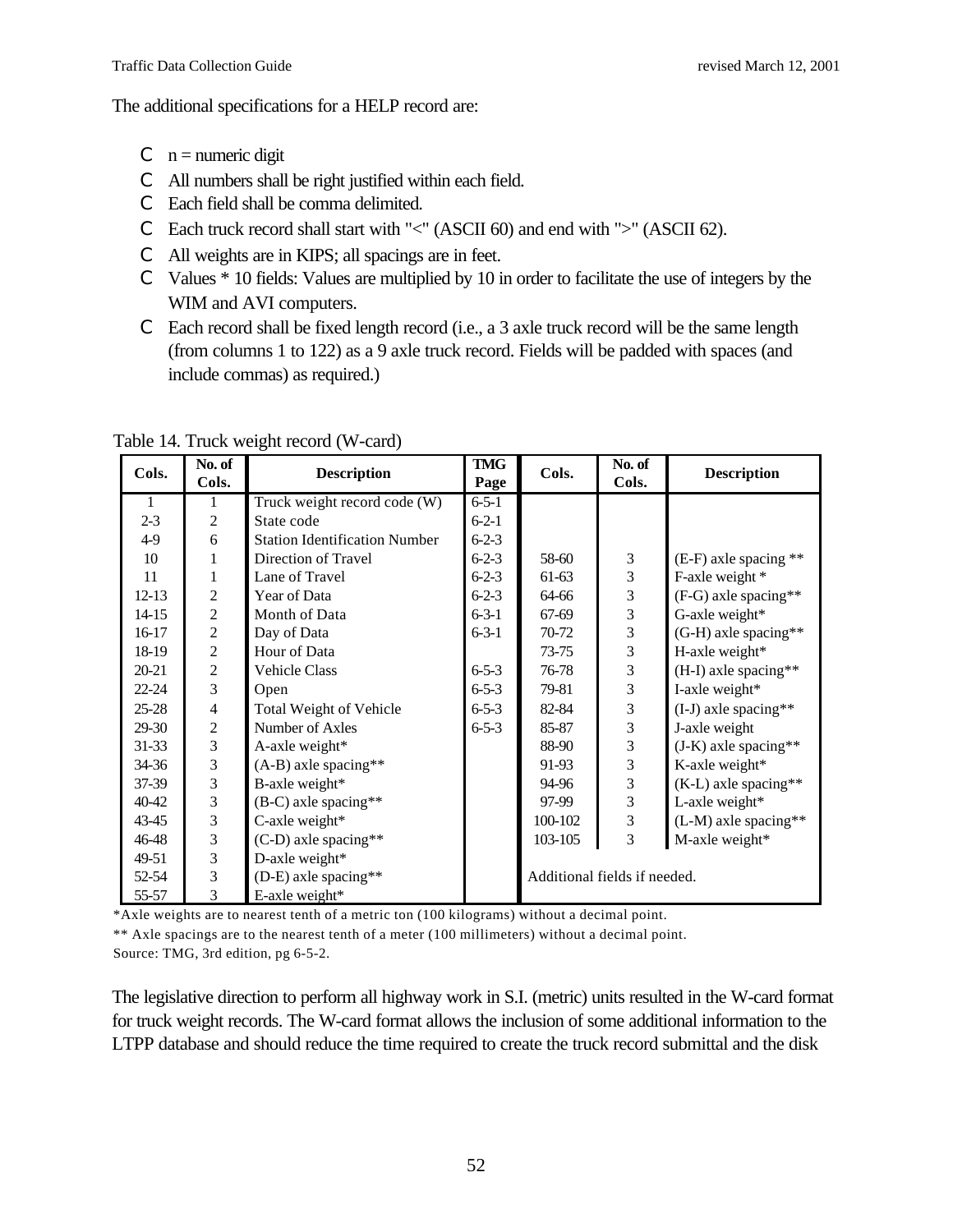space required to contain that submittal. It was first documented in the third edition of the *Traffic* Monitoring Guide<sup>11</sup>.

The truck weight records do not need as much ancillary data as the volume and vehicle class file submittals. Complete Traffic Data Sheet 13, Vehicle Weight Data Transmittal Form, for each file of individual truck weight records that are submitted. The instructions for Sheet 13 are included in Chapter 6 of this document.

Questions about Sheet 13 or about specific data collection and submittal formats should be addressed to the RCOC for the agency. Otherwise, when in doubt, provide any information that might benefit a researcher attempting to estimate traffic loadings for that site.

# *5.7 SUBMISSION DETAILS*

The frequency of the agency's data submittal is determined as part of the agency's data collection plan. Most agencies submit data monthly. For each submittal, the agency should provide the RCOC with one package. That package should contain the following information:

- C a brief cover letter that includes a list of the sites covered by the submittal package
- C information for each site bundled together (that is, Sheets 11, 12, and 13 for one site paper clipped together)
- C the name of a person at the agency who the RCOC should contact if it has questions about the submittal
- C the diskettes (or other media) used to transmit the data.

Finally, the file naming conventions described earlier in Section 5.1 should be followed, and any additional information that will be valuable to LTPP researchers or others using the LTPP traffic database should be provided to the RCOC.

<sup>11</sup>*Traffic Monitoring Guide*, 3rd edition, Federal Highway Administration, February 1995.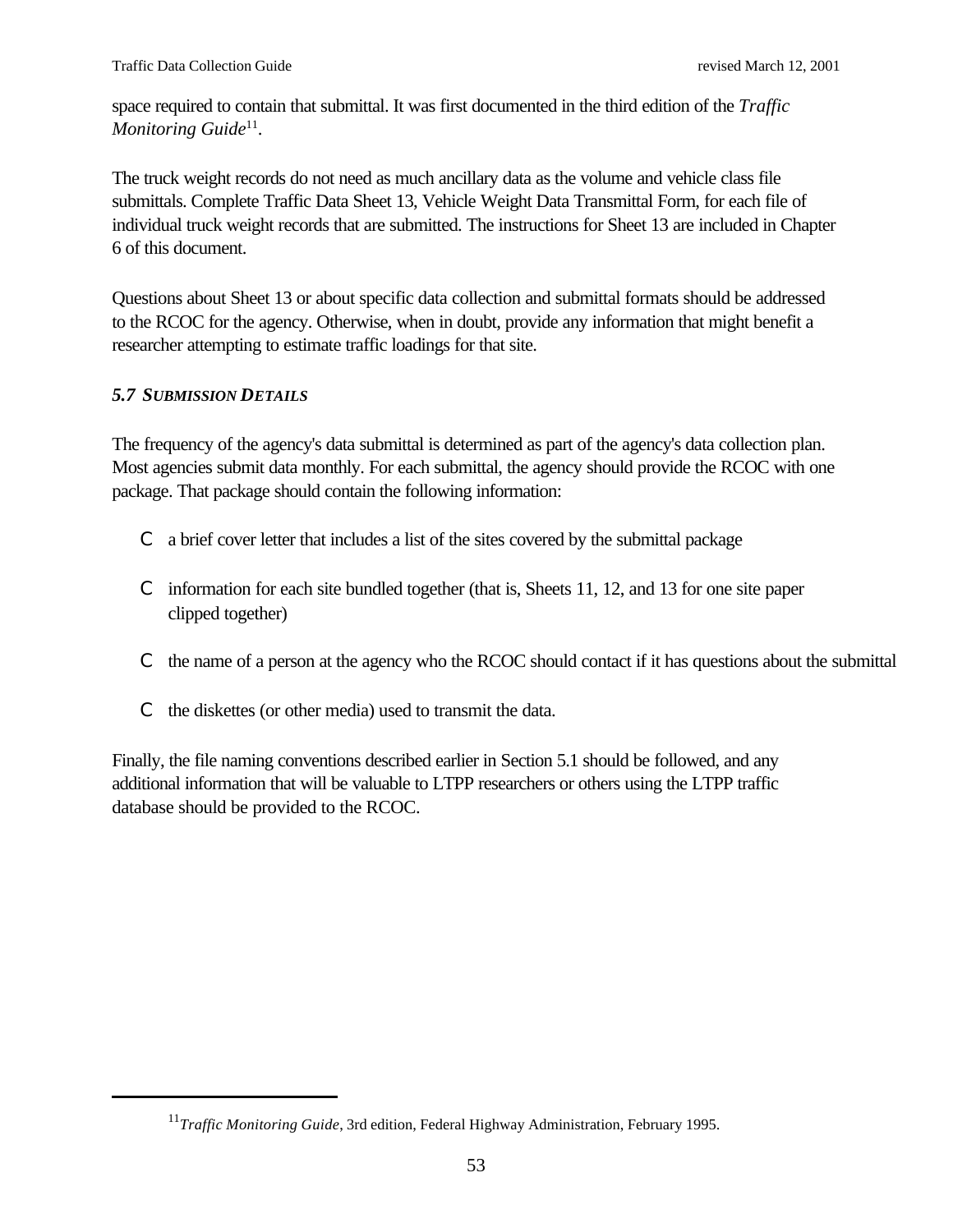This page intentionally left blank.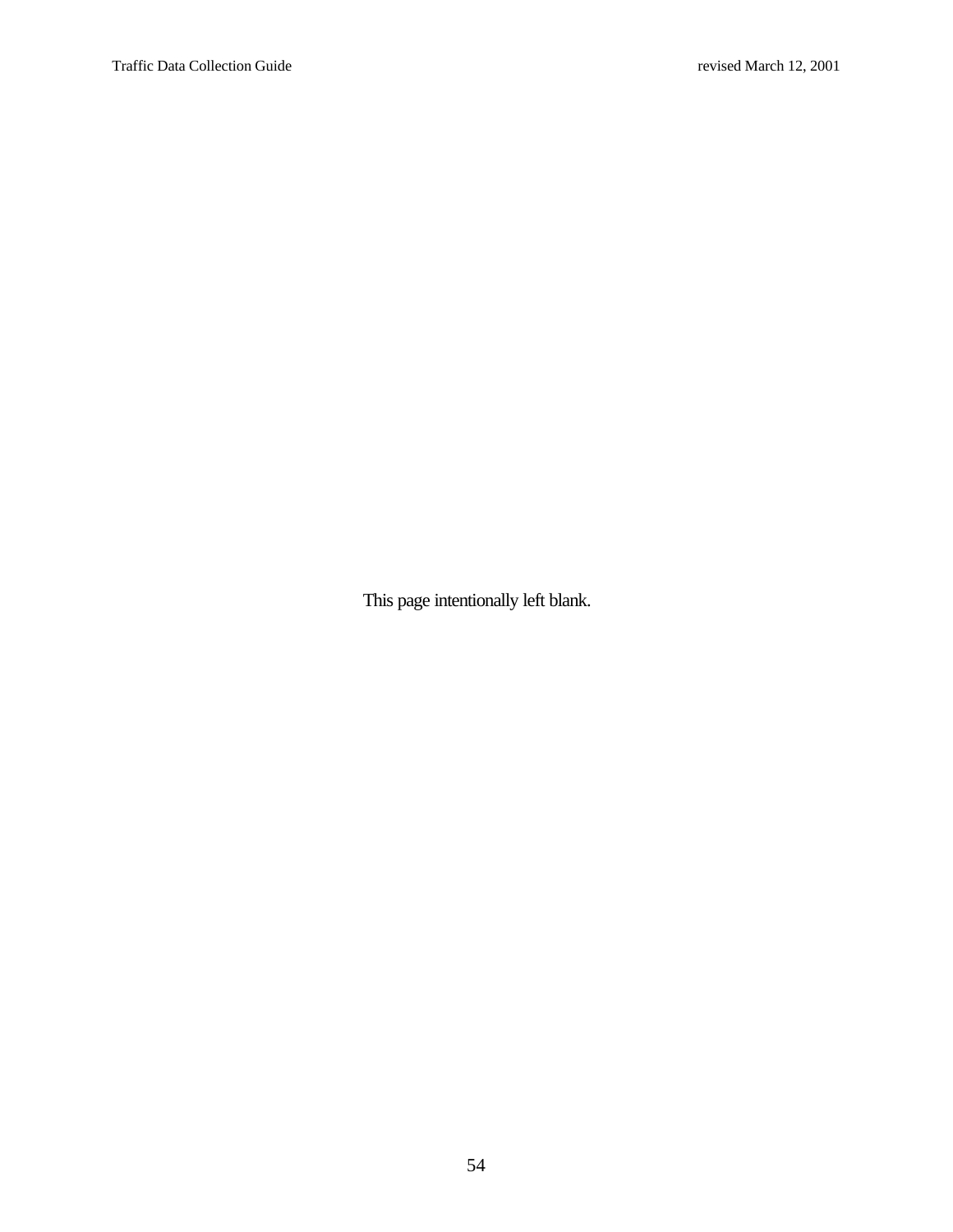# *6. MONITORING TRAFFIC DATA FORMS AND INSTRUCTIONS*

The seven forms provided in this section are associated with traffic monitoring data. They are as follows:

| Sheet $10 -$ | Traffic Volume and Load Estimate Update - No Site Weights and or Count |
|--------------|------------------------------------------------------------------------|
| Sheet $11 -$ | <b>Volume Data Transmittal Form</b>                                    |
| Sheet $12 -$ | <b>Classification Data Transmittal Form</b>                            |
| Sheet $13 -$ | Vehicle Weight Data Transmittal Form                                   |
| Sheet 14 -   | <b>Equipment Installation Log Form</b>                                 |
| Sheet $15 -$ | Log of Changes at Test Sections with Permanent AVC or WIM              |
| Sheet $16 -$ | Data Collection Equipment Calibration Form                             |

Specific instructions for completing these forms are provided on the following pages. In addition, Sheets 1 and 7, originally designed for submittal of historical estimates and described in Appendix A are also used for collecting information during the monitoring period. Sheet 1 contains the basic location information for traffic site. Sheet 7 is used to track the difference between and agencies' classification scheme and the 13-class system found in the TMG which has been adopted by LTPP.

Throughout the following discussion, disk is used to represent any electronic medium on which data is submitted.

# **Data Section Common for all Data Sheets**

Each of the forms required by the Traffic Data Collection for the test sections requires general information. The general information items are enclosed in boxes in the upper right corner and at the bottom of each page.

# **Upper Right Corner**

# STATE ASSIGNED ID

Form Entry: State Assigned ID  $\_\_\_\_\_\_\_\_\_\_\_$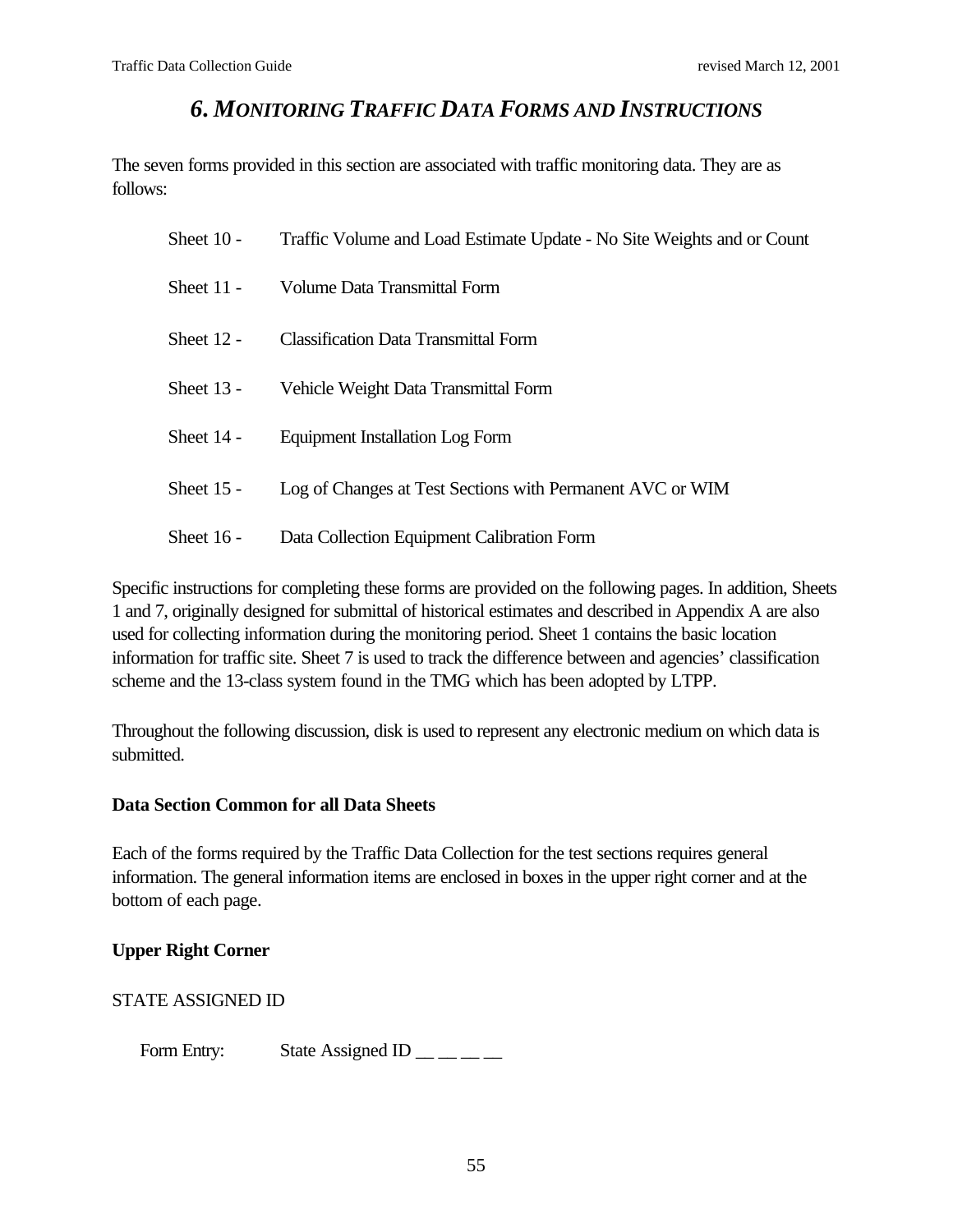| <b>Explanation:</b> | Enter the four-digit number that has been assigned by the State or Province for<br>the applicable test section. If the State or Province has not assigned a number,<br>leave this space blank.                                                                                                                               |
|---------------------|------------------------------------------------------------------------------------------------------------------------------------------------------------------------------------------------------------------------------------------------------------------------------------------------------------------------------|
| <b>STATE CODE</b>   |                                                                                                                                                                                                                                                                                                                              |
| Form Entry:         | State Code $\_\_\_\_\_\_\_$                                                                                                                                                                                                                                                                                                  |
| <b>Explanation:</b> | Enter the two-digit number that has been assigned by SHRP for the State or<br>Province. For example, the state code for New York is 3 6.                                                                                                                                                                                     |
| <b>SHRP ID</b>      |                                                                                                                                                                                                                                                                                                                              |
| Form Entry:         | SHRP Section ID $\_\_\_\_\_\_\_\_\_\_\_$                                                                                                                                                                                                                                                                                     |
| <b>Explanation:</b> | Enter the four-digit number that has been assigned by SHRP for each test site.<br>For GPS sections and SPS projects with GPS control sections this is the<br>SHRP_ID assigned to the section. For all other SPS sites the SPS<br>PROJECT_ID is used.                                                                         |
|                     | For example, the SHRP ID number for the test site on I-88 at the<br>Ostego/Delaware county line in the state of New York is $\frac{4}{9}$ , $\frac{0}{1}$ , $\frac{8}{8}$ . (Note:<br>Multiple SPS sections use a single traffic data collection effort. Instructions for<br>this are given in the footnote. <sup>12</sup> ) |

#### **Lower Portion of Page**

# NAME AND PHONE NUMBER OF PREPARER

Enter the name and phone number of the person responsible for the data entered on this form.

#### DATE PREPARED

Enter the date that the form was completed as follows:

Form Entry: Date  $\frac{1}{\sqrt{2}}$  -  $\frac{1}{\sqrt{2}}$ 

 $12$  SPS sections are basically contiguous on the roadway and a single traffic data collection effort can be used to supply loading estimates at all SPS sections within a given pavement roadway location. All traffic data collected is associated with the SPS project and is given the PROJECT\_ ID of that location. This location is called the Traffic Site ID, and is referenced in a file called SPS.DAT that is maintained by the LTPP Regional Offices. This file provides the links between the different individual SPS test sections and the single traffic loading table. More information on this subject can be found in the LTPP document "Specifications For Processing SPS Traffic Data."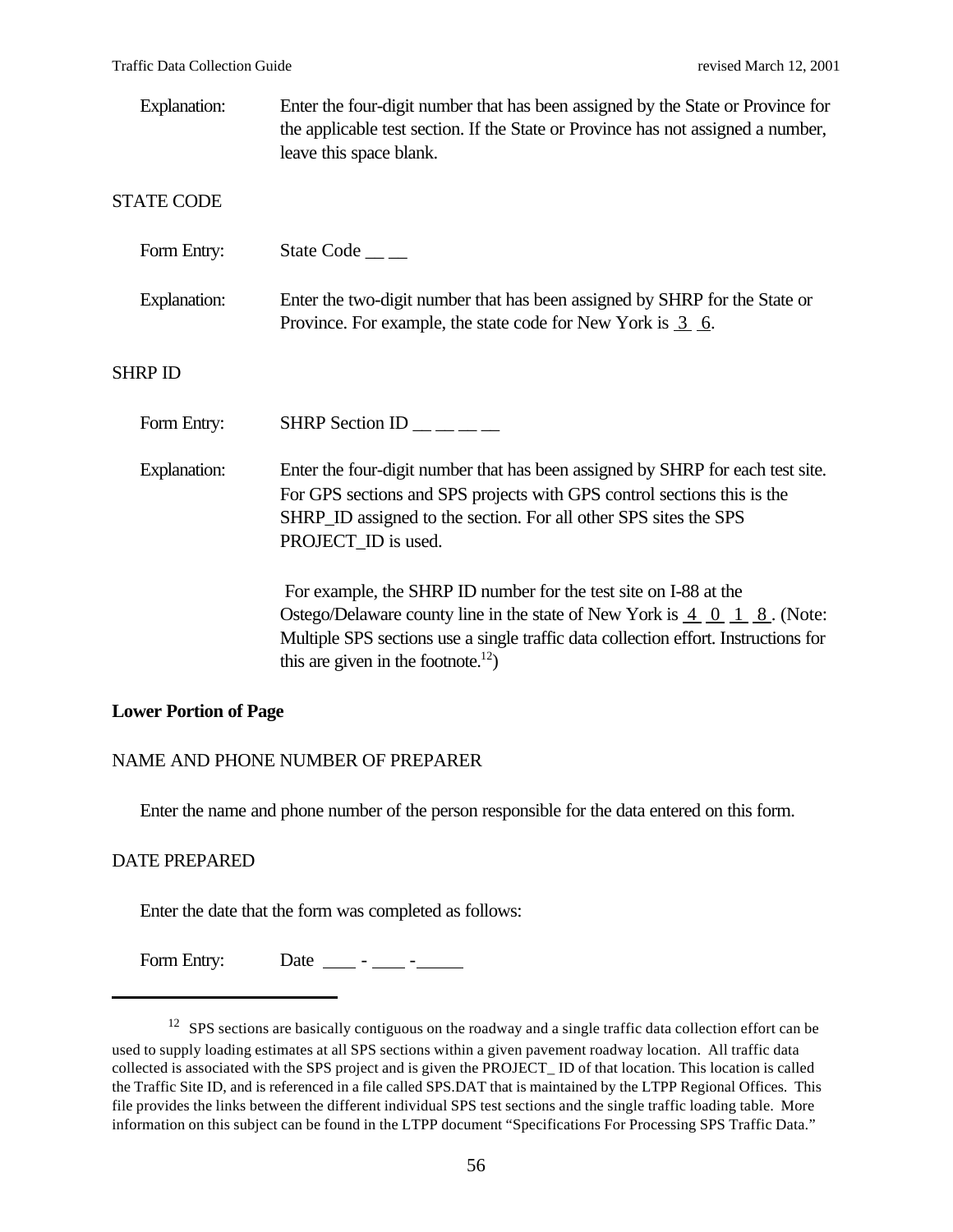| <b>Explanation:</b> | Month Day Year   |  |
|---------------------|------------------|--|
| Example:            | $02 - 18 - 1989$ |  |

#### *6.1 TRAFFIC VOLUME AND LOAD ESTIMATE UPDATE - NO SITE COUNT (SHEET 10)*

| <b>PURPOSE:</b> | The purpose of this form is to record AADT and ESAL estimates for           |
|-----------------|-----------------------------------------------------------------------------|
|                 | LTPP test sections during the monitoring period of the LTPP study           |
|                 | when either no other site-specific or site-related traffic volume           |
|                 | classification count and weight data were collected, or classification data |
|                 | but no weight data were collected. This is required during the years        |
|                 | prior to the installation of site-specific, continuously operated AVC or    |
|                 | WIM equipment and after such equipment is removed while the location        |
|                 | remains in study in the absence of any traffic data collection activities.  |
|                 | For SPS projects, one Sheet 10 submittal is sufficient for each project     |
|                 | (i.e., all contiguous SPS test sections.)                                   |
|                 |                                                                             |
|                 |                                                                             |

#### GENERAL INFORMATION: General information such as state assigned ID, state code, SHRP ID, and the name of the preparer is recorded on this sheet. The agency turns it in to the LTPP Regional office.

#### 1. ANNUAL TRAFFIC ESTIMATES:

For each year during the monitoring period of the LTPP study in which the necessary traffic data are *not* collected or do not pass LTPP review processes, enter the AADT and ESAL estimates that the agency would use for that year if it were to estimate such a number under its normal data manipulation activity, including estimated total vehicles AADT (Two-way); estimated total truck AADT (Two-way); estimated AADT in the test lane; estimated total trucks AADT (Test Lane); and estimated ESAL per year (Test Lane). One sheet is submitted for each year.

#### 2-6. METHODOLOGY:

To complete the form simply check the methodology that most appropriately describes the method used by the agency to estimate each of the summary traffic statistics listed on the top of Sheet 10. If the appropriate method is not listed, mark "Other" and fill in a description of the method used.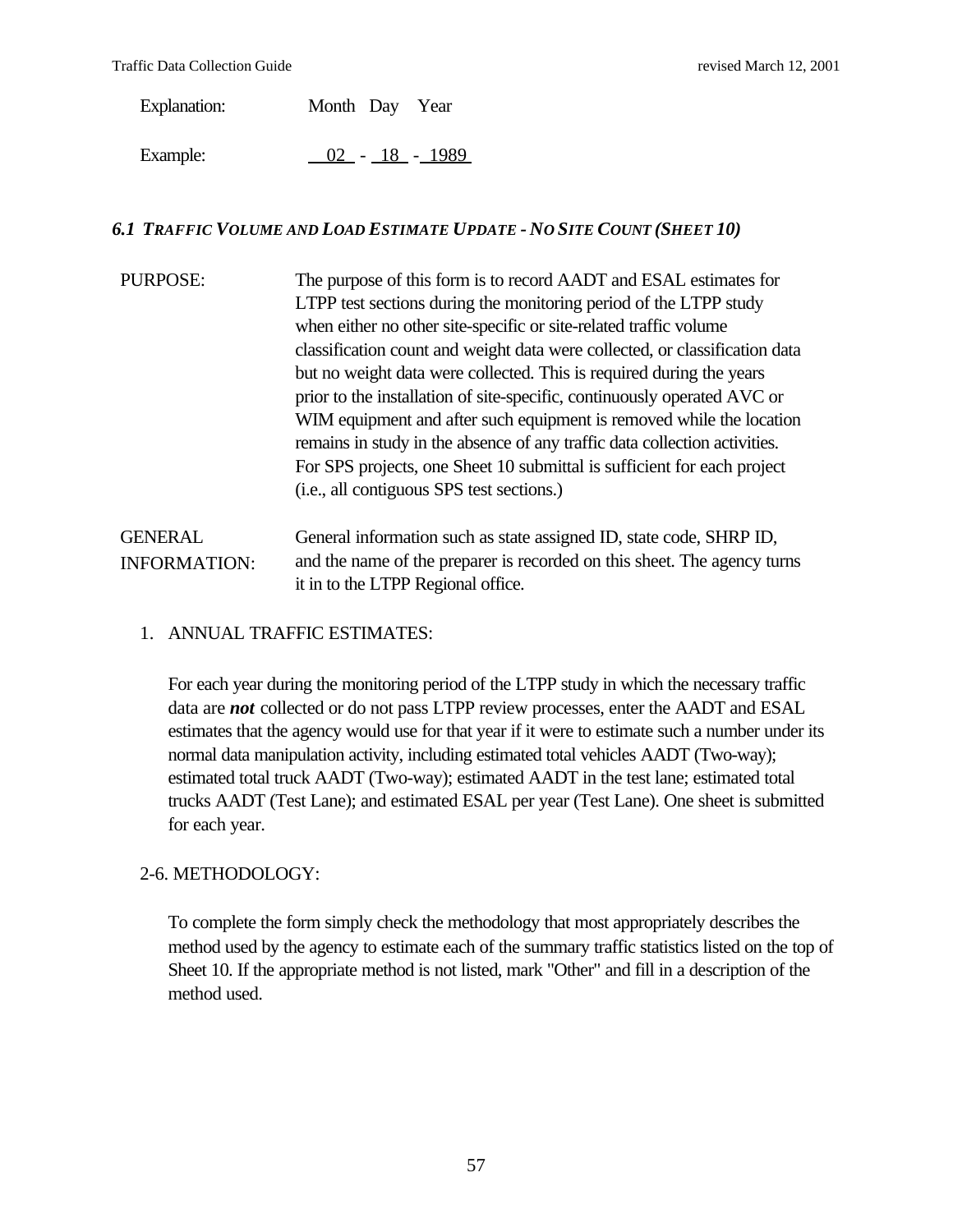#### 7-8. ESAL ESTIMATES AND WEIGHT SCALE TYPE:

Select the source of data used to estimate annual ESAL and the type of weight scale used in that estimation process. If the appropriate source or type of weight scale is not listed, mark "Other" and fill in the appropriate information.

#### *6.2 VOLUME DATA TRANSMITTAL FORM (SHEET 11)*

| <b>PURPOSE:</b>     | Sheet 11 is used to transmit traffic volume data. One of these forms<br>should accompany each disk containing volume data submitted by the<br>agency to the LTPP Regional office. If the disk contains volume counts<br>from several test sections or for several counts on varying dates at the<br>same test section, one sheet should be provided for each separate<br>volume count which is included. |
|---------------------|----------------------------------------------------------------------------------------------------------------------------------------------------------------------------------------------------------------------------------------------------------------------------------------------------------------------------------------------------------------------------------------------------------|
| <b>GENERAL</b>      | The general information such as state assigned ID, state code, SHRP                                                                                                                                                                                                                                                                                                                                      |
| <b>INFORMATION:</b> | ID, and the name of the preparer is recorded on this sheet. It is turned in                                                                                                                                                                                                                                                                                                                              |

HIGHWAY ROUTE NO. (THIS COUNT) AND MILE POST NO. (THIS COUNT)

by the agency to the LTPP Regional office.

Form Entry: Highway Route # (This Count)

Mile Post # (This Count)

Explanation: Enter the common name or highway numbers used to identify the highway and the mile post number where the traffic volume count was taken. This may be different from the test section. If a mile post system has not been developed, enter "N/A" on the mile post number line.

Example: Highway Route # (This Count) IH 35

Mile Post  $\#$  (This Count) MP 269

# LOCATION (THIS COUNT)

| Form Entry:  | Location (This Count)                                                                                                     |
|--------------|---------------------------------------------------------------------------------------------------------------------------|
| Explanation: | Describe the location of the volume count, especially if a mile post system has<br>not been established for this highway. |
| Example:     | Location (This Count) North of Austin near Parmer Lane                                                                    |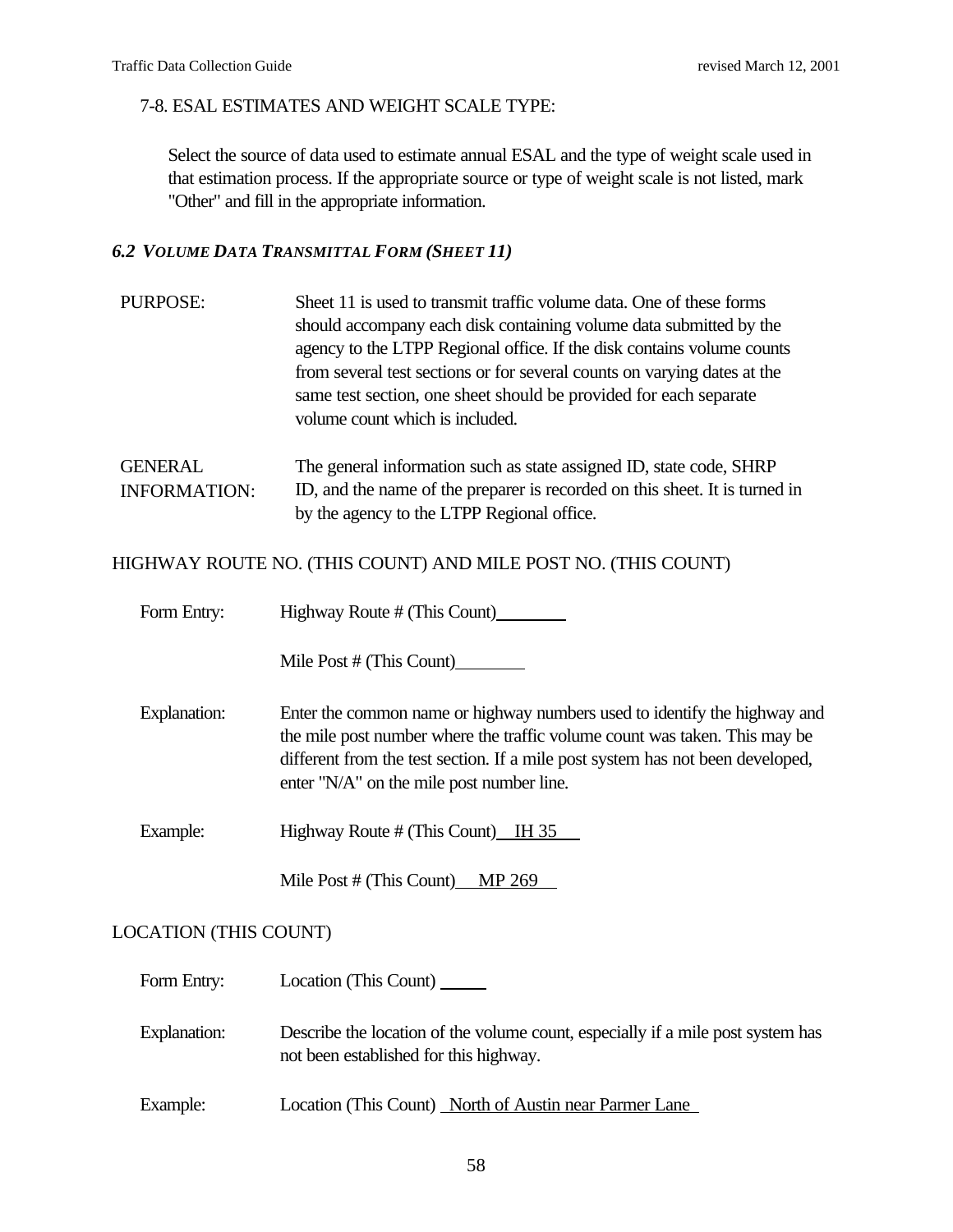# FILENAME

| <b>Explanation:</b>            | Enter the filename in accordance with instructions provided to the agency by the<br>Regional office. The filename includes the type of count, the state code, the<br>SHRP ID, and the date of the count, and as described in the previous chapter.              |
|--------------------------------|-----------------------------------------------------------------------------------------------------------------------------------------------------------------------------------------------------------------------------------------------------------------|
| <b>DISK ID</b>                 |                                                                                                                                                                                                                                                                 |
| <b>Explanation:</b>            | Enter the identification number assigned by the highway agency to the disk that<br>contains the above referenced file.                                                                                                                                          |
|                                | BEGINNING DATE AND ENDING DATE                                                                                                                                                                                                                                  |
| <b>Explanation:</b>            | Enter the beginning and ending date (month-day-year) for the counting period.                                                                                                                                                                                   |
| BEGINNING TIME AND ENDING TIME |                                                                                                                                                                                                                                                                 |
| <b>Explanation:</b>            | Enter the beginning time and ending time for the counting period.                                                                                                                                                                                               |
| TYPE OF COUNT                  |                                                                                                                                                                                                                                                                 |
| <b>Explanation:</b>            | Select the type of count by marking either Two-way (if the count is for both<br>directions), One-way (if one direction is counted), or test lane (if the count was<br>made only in the test lane).                                                              |
| <b>COUNT DURATION</b>          |                                                                                                                                                                                                                                                                 |
| <b>Explanation:</b>            | Enter the length of time the count covered and select the appropriate units by<br>marking either hours, days, or months. (Use hours for short counts, days for<br>week-long counts, and months for automatic traffic recorders.)                                |
| <b>TYPE OF SENSOR</b>          |                                                                                                                                                                                                                                                                 |
| <b>Explanation:</b>            | Select the method used for collecting the volume data by marking either road<br>tubes, piezo cable, piezo film, loops, or other.                                                                                                                                |
|                                | EQUIPMENT MANUFACTURER/MODEL NUMBER                                                                                                                                                                                                                             |
| <b>Explanation:</b>            | Enter the equipment manufacturer or brand name and the model number of the<br>equipment used for the automated traffic volume count. This information is used<br>in conjunction with the axle correction factor to calculate the traffic volume at<br>the site. |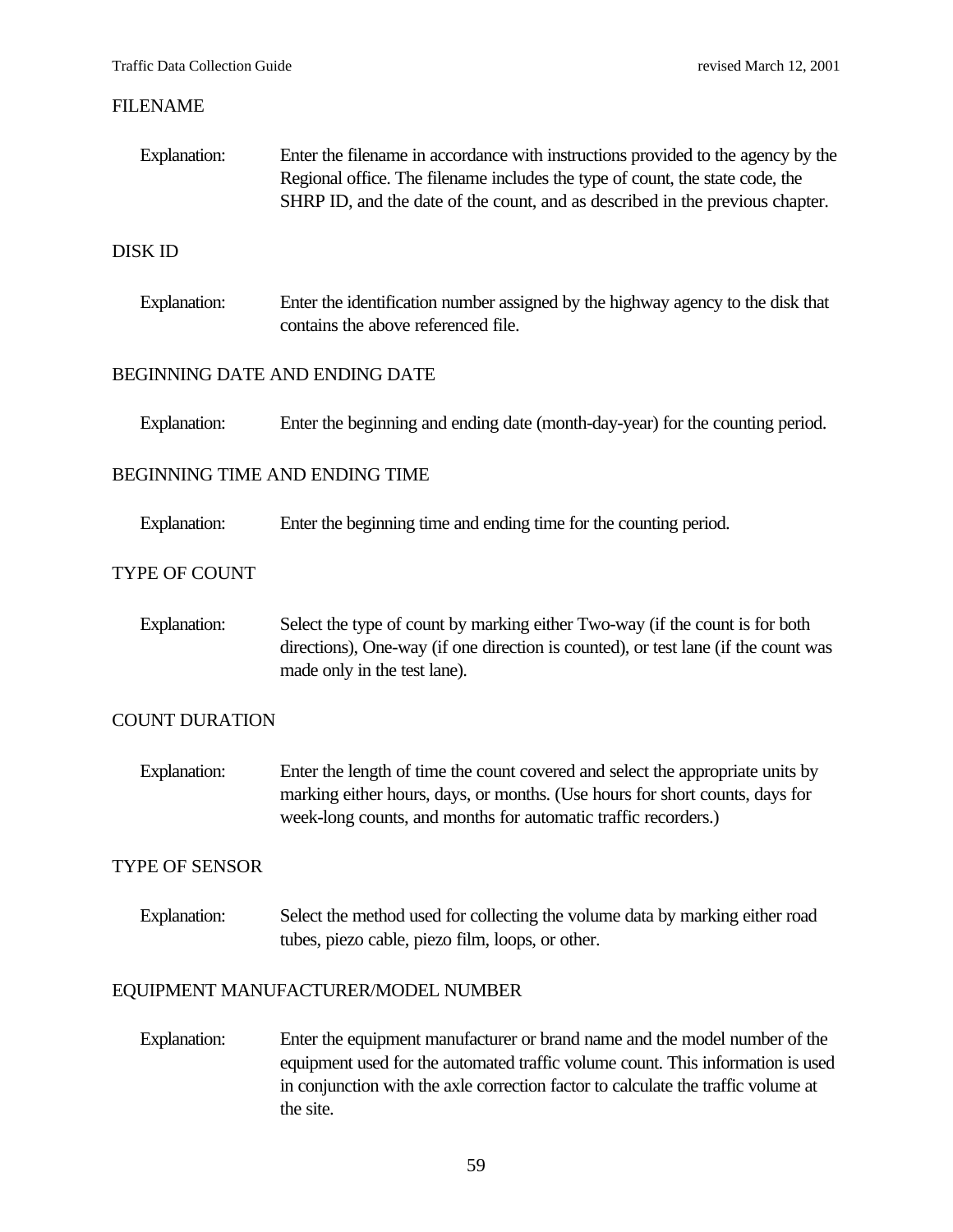# AXLE CORRECTION FACTOR AND STANDARD DEVIATION

Explanation: If this count was taken with a single axle sensor (road tube, piezo cable, etc.) indicate the axle correction factor that applies to the raw data to estimate daily traffic. If the agency computes these factors on a regional or statewide basis, also list the standard deviation of that estimate if it is available. If the count was taken with equipment that physically counts vehicles (i.e., uses loops), leave this blank.

#### MONTHLY/SEASONAL FACTOR AND STANDARD DEVIATION

Explanation: Supply the monthly or seasonal correction factor that the agency would use to convert this series of counts into AADT estimates. If there is no such factor, leave the space blank. If the agency computes the standard deviation of the seasonal factor (i.e., it is based on a number of permanent counters), also provide that estimate. If more than one seasonal factor is used (for multiple day counts), provide additional information in the comment section on the form or on an attached sheet of paper.

# DAY-OF-WEEK FACTOR AND STANDARD DEVIATION

Explanation: If the agency computes a separate day-of-week factor for estimating AADT, supply that estimate in this space. If there is no such factor, leave the space blank. If the agency computes the standard deviation of that factor (i.e., it is based on a number of permanent counters), also provide that estimate. If more than one factor is used (for multiple day counts), provide additional information in the comment section on the form or on an attached sheet of paper.

# OTHER FACTOR

Explanation: If the agency uses other factors besides day-of-week and seasonal factors to estimate AADT based on a short duration count, place that estimate in this blank. Please define the factor. (If the space provided is insufficient, use the comment field at the bottom of the page or a separate piece of paper to provide the definition.) Also, provide an estimate of the standard deviation of the factor if the agency computes this statistic.

#### DISTRIBUTION FACTOR FOR LTPP LANE

Explanation: If the data submitted contain volumes by lane, leave this space blank. If the data submitted do not separate the test lane traffic from other traffic, provide an estimate of the percentage of total traffic in the test lane.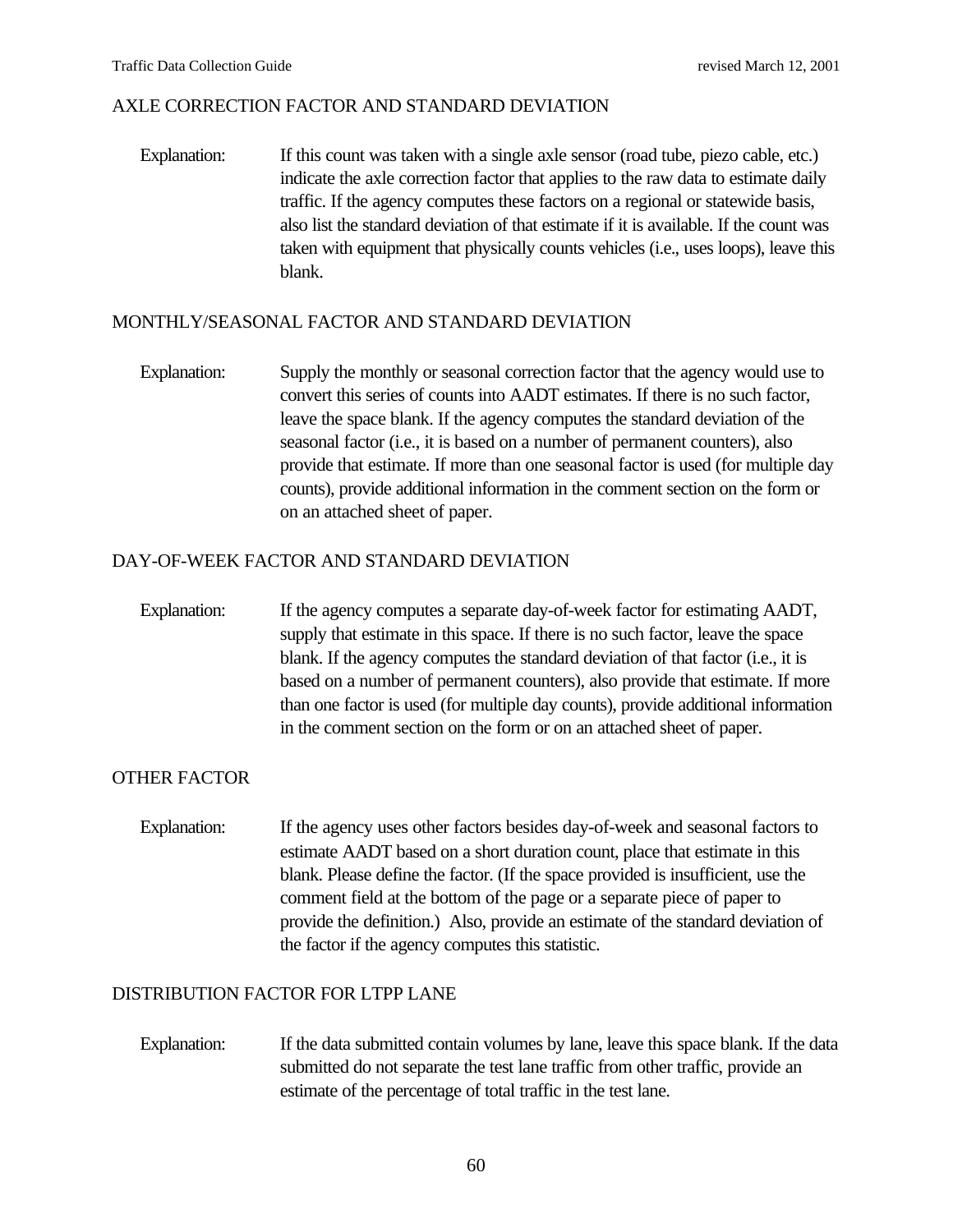#### SOURCE FOR LTPP LANE DISTRIBUTION FACTOR ESTIMATE

- Explanation: If a lane distribution factor is provided, rather than lane specific volumes, list the source for that factor (e.g., averages from the permanent counter, estimates from the agency design manual, etc). **COMMENTS** 
	- Explanation: Place any comments on suspected data collection errors in this area. Also include any other comments that might be useful to LTPP researchers or other individuals using the LTPP traffic database.

#### *6.3 CLASSIFICATION DATA TRANSMITTAL FORM (SHEET 12)*

PURPOSE: Sheet 12 is used to transmit vehicle classification data that were collected from continuously operating, automatic vehicle classifiers (AVC) or from portable classifiers. One of these forms should accompany each disk containing classification data submitted by the agency to the Regional office. If the disk contains classification counts from several test sections or several counts on varying dates at the same test section, one sheet is submitted for each separate classification count which is included. If two-way counts are taken and LTPP sections are located in both directions on the roadway, a separate file must be submitted for each direction. Note that for LTPP locations which have contiguous sections, either SPS projects or a group of GPS locations which have no intervening intersections one count can be submitted for all contiguous test sections. SPS projects which contain both SPS and GPS sections require only one submission. If a single submission is provided for a group of which consists solely of GPS sections, all GPS sections to which the data applies must be identified.

**GENERAL** INFORMATION: General information such as state assigned ID, state code, SHRP ID, and the name of the preparer is recorded on this sheet. The agency turns it in to the LTPP Regional office.

#### HIGHWAY ROUTE NO. (THIS COUNT)

| Explanation: | Enter the common name or highway numbers used to identify the highway. |
|--------------|------------------------------------------------------------------------|
| Form Entry:  | Highway Route # (This Count)                                           |
| Example:     | Highway Route # (This Count) IH $35$                                   |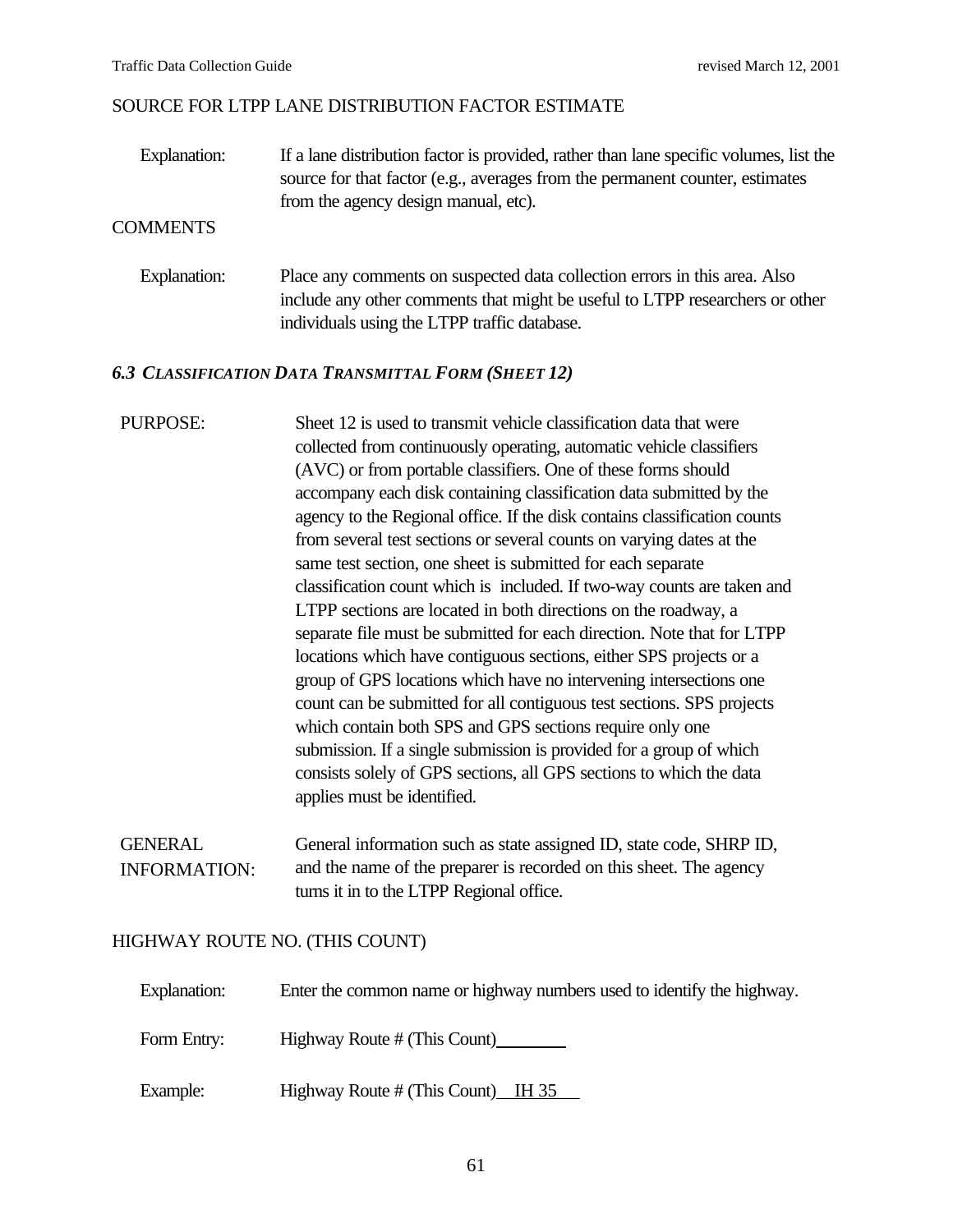# MILE POST NO. OR LOCATION (THIS COUNT)

| <b>Explanation:</b>                  | Enter a description or the appropriate mile post number where the vehicle<br>classification count was taken. This may be different from the test section. If a<br>mile post system has not been developed, enter significant permanent features<br>to describe the count location.                             |
|--------------------------------------|----------------------------------------------------------------------------------------------------------------------------------------------------------------------------------------------------------------------------------------------------------------------------------------------------------------|
|                                      | Form entry: Mile Post No. or Location (This Count)                                                                                                                                                                                                                                                             |
| Example:                             | Mile Post No. or Location (This Count) MP 3.9 North of Austin near Parmer<br>Lane                                                                                                                                                                                                                              |
| <b>FILENAME</b>                      |                                                                                                                                                                                                                                                                                                                |
| <b>Explanation:</b>                  | Enter the filename in accordance with instructions provided to the agency by the<br>Regional office. The filename includes the type of count, the State and SHRP<br>ID, and the date of the count, as described in the previous chapter.                                                                       |
| DISK ID                              |                                                                                                                                                                                                                                                                                                                |
| <b>Explanation:</b>                  | Enter the identification number assigned to the disk by the agency.                                                                                                                                                                                                                                            |
|                                      | BEGINNING DATE AND ENDING DATE                                                                                                                                                                                                                                                                                 |
| <b>Explanation:</b>                  | Enter the date (month-day-year) that the counting period began and ended.                                                                                                                                                                                                                                      |
| BEGINNING TIME AND ENDING TIME       |                                                                                                                                                                                                                                                                                                                |
| <b>Explanation:</b>                  | Enter the time of day that the counting period began and ended.                                                                                                                                                                                                                                                |
| <b>COUNT DURATION</b>                |                                                                                                                                                                                                                                                                                                                |
| <b>Explanation:</b>                  | Enter the length of time the count covered and select the appropriate units by<br>marking either hours, days, or months. (Use hours for short counts, days for<br>week-long counts, and months for continuously functioning classifiers.)                                                                      |
| <b>VEHICLE CLASSIFICATION METHOD</b> |                                                                                                                                                                                                                                                                                                                |
| <b>Explanation:</b>                  | Check the FHWA blank if the data submitted were collected with the FHWA<br>13-category classification scheme. If something other than the FHWA 13-<br>category scheme is used, check the Other blank and write the name of the<br>system used by the agency in the field marked "Name of Agency Classification |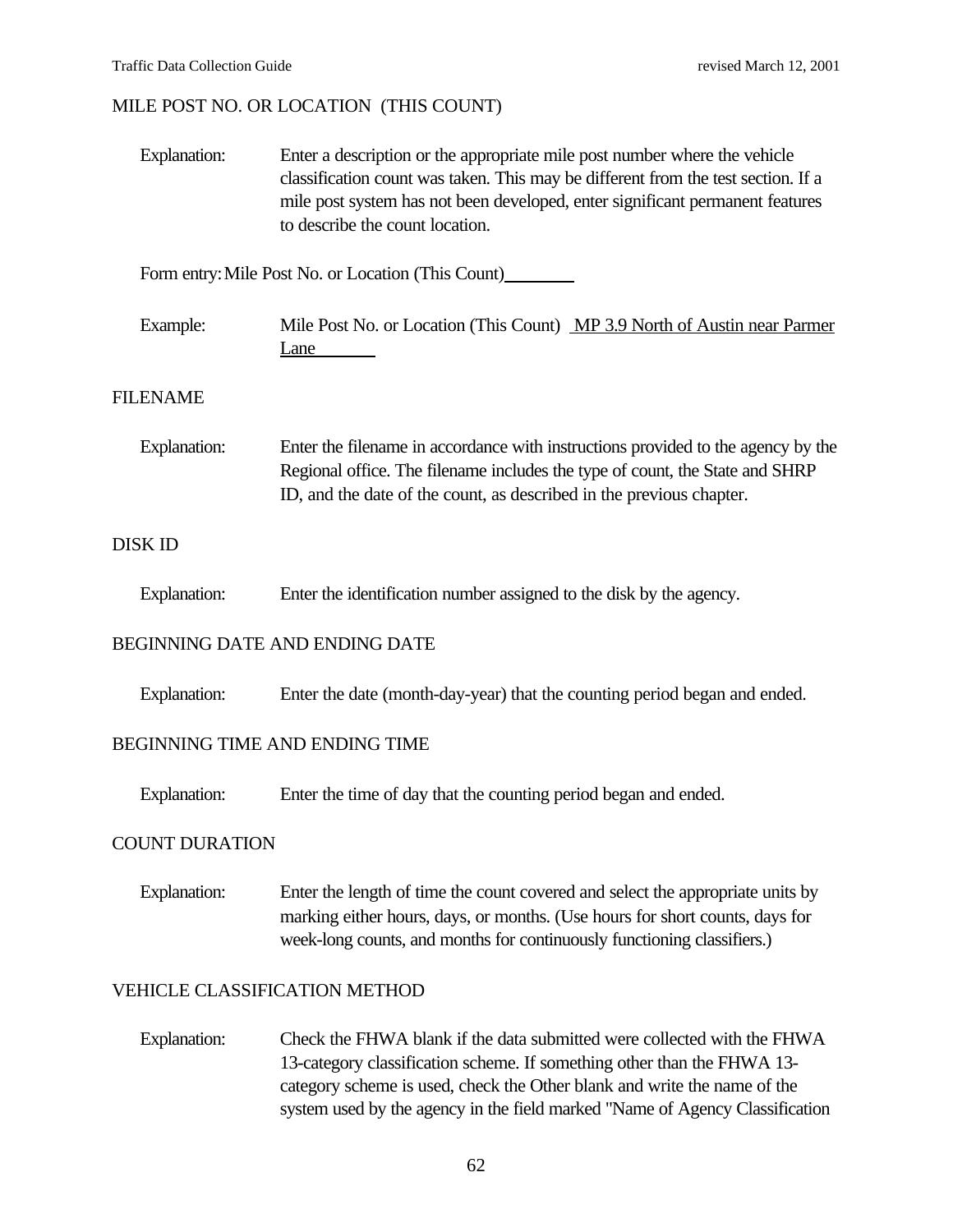Scheme" (note that a corresponding sheet 7 must be submitted for this scheme). Indicate the number of vehicle classes differentiated by that scheme in the blank marked "No. of Bins."

#### TYPE OF AVC EQUIPMENT

| Explanation: | Check whether the equipment used to collect the data in this file was from a |
|--------------|------------------------------------------------------------------------------|
|              | portable counter or a permanent installation.                                |

#### EQUIPMENT MAKE/MODEL NUMBER

Explanation: List the make and model number of the electronics used to collect the vehicle classification data. (Write "Manual" if the count was performed with human observers.) Also indicate the type of axle sensor used.

#### SENSOR TYPE

Explanation: Enter the type of sensor used to classify vehicles during this count if other than a manual count.

# ADJUSTMENT FACTORS - GENERAL FACTORS

Explanation: In this area of the form, list any factors (and corresponding standard deviations if the agency computes them) that are applied to all classes of vehicles to estimate average annual conditions. Also provide a brief explanation of what each of these factors represents. If more space is needed, attach an additional piece of paper.

# ADJUSTMENT FACTOR - CLASS SPECIFIC

Explanation: In this area of the form, list any factors (and corresponding standard deviations if the agency computes them) that are applied to individual vehicle classes to estimate average annual conditions. Also provide a brief explanation of what each of these factors represents. If more space is needed attach an additional piece of paper.

#### **COMMENTS**

Explanation: Use this space on the form to describe any events that might have impacted the validity of the classification count. These events may include possible errors in the data found during the agency's editing routines or unusual volumes occurring for other reasons.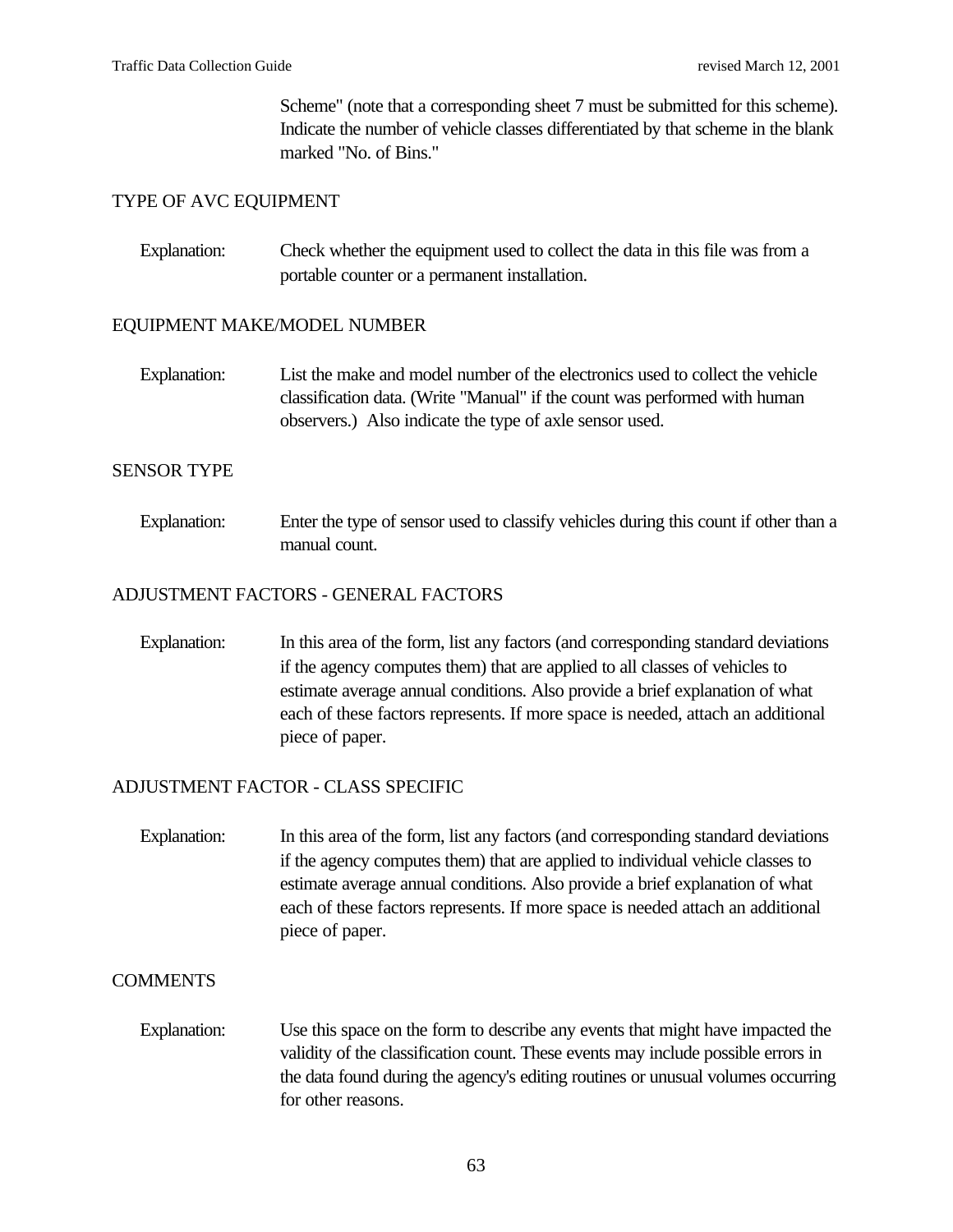#### *6.4 VEHICLE WEIGHT DATA TRANSMITTAL FORM (SHEET 13)*

PURPOSE: Sheet 13 is used to transmit vehicle weight data that were collected from a continuously operated, weigh-in-motion (WIM) device, or from portable WIM. One of these forms should accompany each disk containing vehicle weight data submitted by the agency to the Regional office. If a disk contains weight data from several test sections or for several weight sessions on varying dates at the same test section, one sheet is provided for each separate weight session included on the disk. If the data from one weight session fill up more than one disk, one sheet is provided for each disk. If two-way counts are taken and LTPP sections are located in both directions on the roadway, a separate file must be submitted for each direction. Note that for LTPP locations which have contiguous sections, either SPS projects or a group of GPS locations which have no intervening intersections, one count can be submitted for all contiguous test sections. SPS projects which contain both SPS and GPS sections require only one submission. If a single submission is provided for a group of which consists solely of GPS sections, all GPS sections to which the data applies must be identified.

GENERAL INFORMATION: General information such as state assigned ID, state code, SHRP ID, and the name of the preparer is recorded on this sheet. The agency turns it in to the LTPP Regional office.

# HIGHWAY ROUTE NO. (THIS SESSION) AND MILE POST NO. OR LOCATION (THIS SESSION)

| Form Entry:  | Highway Route # (This Session)                                                                                                                                                                                                                                                            |
|--------------|-------------------------------------------------------------------------------------------------------------------------------------------------------------------------------------------------------------------------------------------------------------------------------------------|
|              | Mile Post # or Location (This Session)                                                                                                                                                                                                                                                    |
| Explanation: | Enter the common name or highway numbers used to identify the highway and<br>the mile post number where the traffic volume count was taken. This may be<br>different from the test section. If a mile post system has not been developed,<br>describe the location of the weight session. |
| Example:     | Highway Route # (This Session) IH $35$                                                                                                                                                                                                                                                    |
|              | Mile Post # or Location (This Session) MP 269                                                                                                                                                                                                                                             |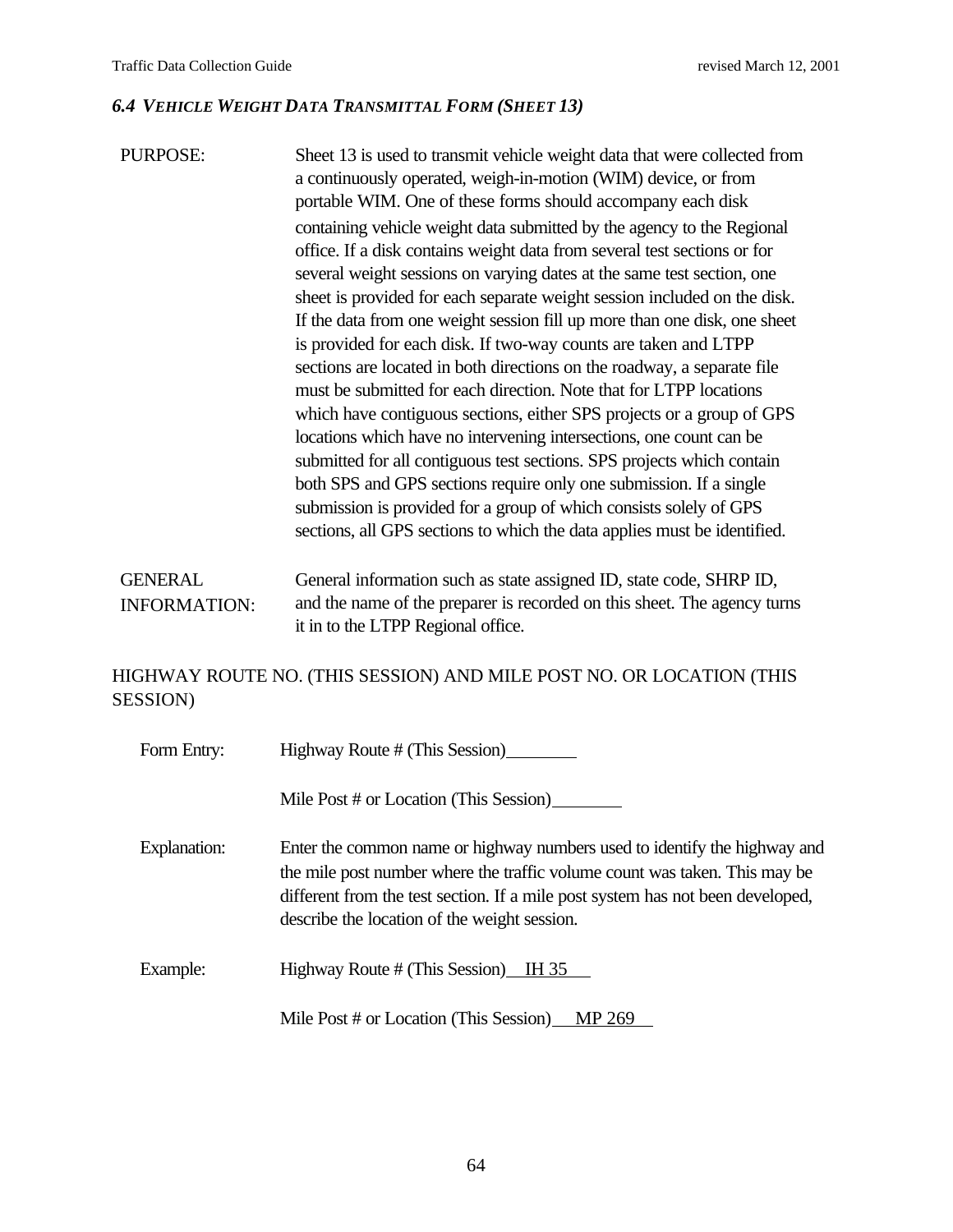# FILENAME

| <b>Explanation:</b>            | Enter the filename in accordance with instructions provided to the agency by the<br>Regional office. The filename includes the type of count, the state code, SHRP<br>ID, and the date of the count, as described in the previous chapter.         |  |
|--------------------------------|----------------------------------------------------------------------------------------------------------------------------------------------------------------------------------------------------------------------------------------------------|--|
| <b>DISK ID</b>                 |                                                                                                                                                                                                                                                    |  |
| <b>Explanation:</b>            | Enter the identification number assigned to the disk by the agency.                                                                                                                                                                                |  |
| BEGINNING DATE AND ENDING DATE |                                                                                                                                                                                                                                                    |  |
| <b>Explanation:</b>            | Enter the dates (month-day-year) that the counting period began and ended.                                                                                                                                                                         |  |
| BEGINNING TIME AND ENDING TIME |                                                                                                                                                                                                                                                    |  |
| <b>Explanation:</b>            | Enter the times of day that the counting began and ended.                                                                                                                                                                                          |  |
| <b>COUNT DURATION</b>          |                                                                                                                                                                                                                                                    |  |
| <b>Explanation:</b>            | Enter the length of time that the count covered and select the appropriate units<br>by marking either hours, days, or months. (Use hours for short sessions, days<br>for week-long sessions, and months for continuously functioning WIM devices.) |  |
| WEIGHT SCALE TYPE              |                                                                                                                                                                                                                                                    |  |
| <b>Explanation:</b>            | Enter the type of weight scale used by marking either portable WIM,<br>permanent WIM, or some other type of static scale.                                                                                                                          |  |
| EQUIPMENT MAKE/MODEL NUMBER    |                                                                                                                                                                                                                                                    |  |
| <b>Explanation:</b>            | Enter the brand name and model number of the weight equipment used to make<br>the automated weight count.                                                                                                                                          |  |
| <b>SENSOR TYPE</b>             |                                                                                                                                                                                                                                                    |  |
| <b>Explanation:</b>            | Enter the type of sensor used to collect the data being transmitted. (Piezo cable,<br>Piezo film, bending plate, etc.)                                                                                                                             |  |
|                                |                                                                                                                                                                                                                                                    |  |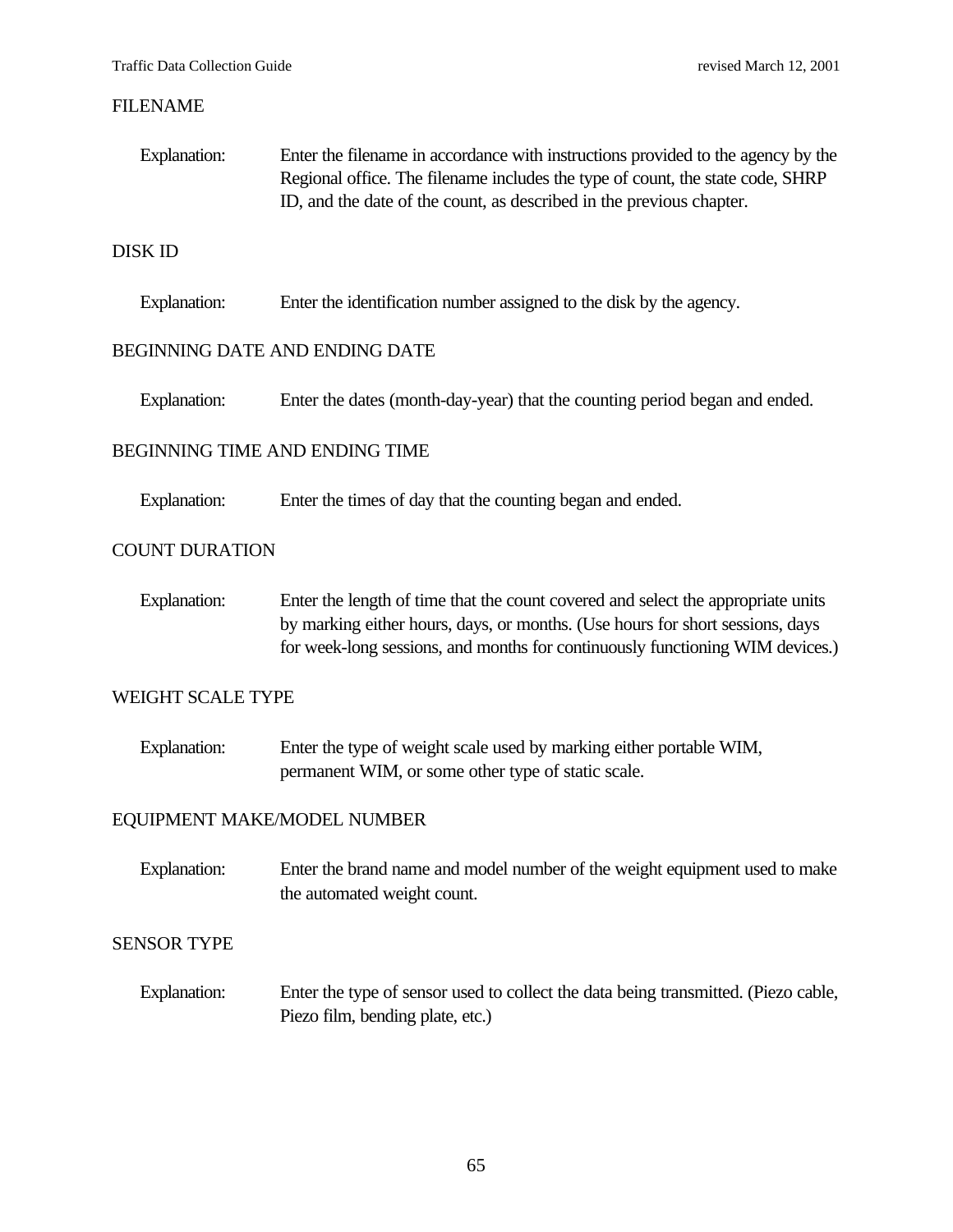#### VEHICLE CLASSIFICATION METHOD

Explanation: Check the appropriate blank for the type of scheme and format of data used for this submittal. Check "FHWA 13 bin in cols. 18-19" if a 7-card uses the FHWA 13-bin scheme and the data are left justified in Columns 18 and 19. Check "FHWA 13 bin in cols. 18-23" if a 7-card uses the FHWA 13-bin scheme and the data are right justified in Columns 22 and 23. Check "6-digit Truck Weight Study" if the 7-card classification scheme follows that convention. Check "W-card" if W-card data are submitted. List the identifying name of the agency specific classification code if something other than the FHWA classes is used. Identify the location of the data in columns 18-23 (either right justified or left justified) for the agency classifications.

#### METHOD OF CALIBRATION AND FREQUENCY

Explanation: Describe the methodology for calibrating the weighing device and the frequency that the calibration is made.

#### **COMMENTS**

Explanation: Enter any comments relative to the data provided or describe errors in the data determined from editing at the state level. Also indicate when equipment malfunctions have occurred and provide information about any changes that have occurred at the data collection site. Any other pertinent information is recorded in the Comments section, or attached on separate pages.

#### *6.5 EQUIPMENT INSTALLATION LOG FORM (SHEET 14)*

| PURPOSE:                              | Sheet 14 is used to provide the Agency and LTPP with a description<br>of the data collection equipment installed at a given location. It is<br>designed to provide the LTPP Regional office with a mechanism to<br>quickly identify what types of equipment are being used by the |
|---------------------------------------|-----------------------------------------------------------------------------------------------------------------------------------------------------------------------------------------------------------------------------------------------------------------------------------|
|                                       | agencies. This allows the Regional office to help coordinate the data<br>collection programs and equipment problem trouble shooting of the<br>Agencies by allowing the quick identification of other Agencies that<br>have experience with specific types of equipment.           |
| <b>GENERAL</b><br><b>INFORMATION:</b> | The general information at the top of the page, such as State assigned<br>ID number, State identification code, SHRP ID number, and location<br>and date of installation is recorded on this sheet. It is turned in by the<br>Agency to the LTPP Regional office.                 |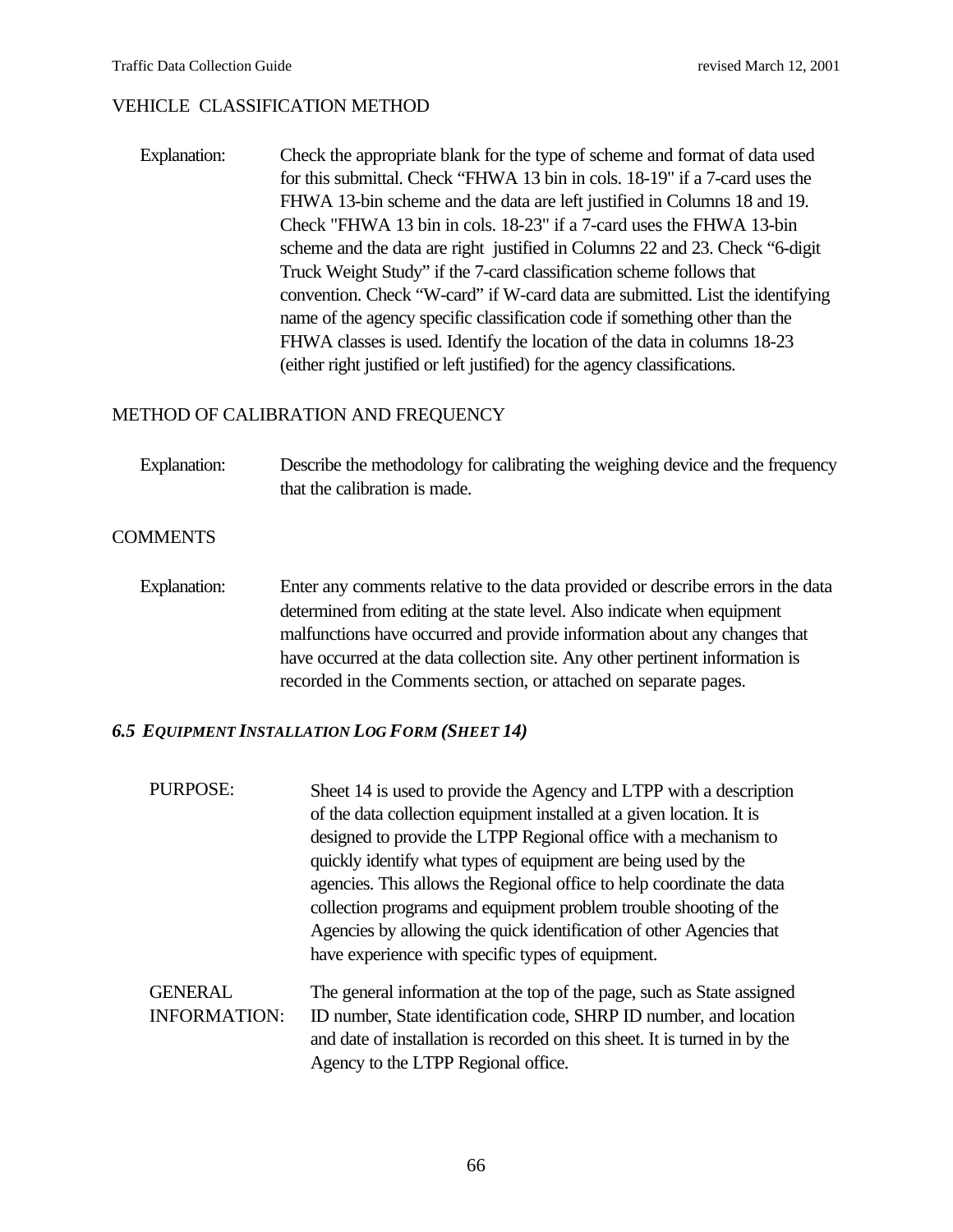| <b>LOCATION</b>                         | Enter the name of the location of the data collection equipment.<br>Include the route number of the road on which the equipment is<br>located.                                                                                                                                                                                                                                                                                                                                                         |  |
|-----------------------------------------|--------------------------------------------------------------------------------------------------------------------------------------------------------------------------------------------------------------------------------------------------------------------------------------------------------------------------------------------------------------------------------------------------------------------------------------------------------------------------------------------------------|--|
| <b>DATE OF</b><br><b>INSTALLATION</b>   | Enter the date (MM-DD-YYYY) when the equipment and sensors at<br>this sight were first installed. (This should be the day the site<br>installation was completed.)                                                                                                                                                                                                                                                                                                                                     |  |
| <b>CATEGORY OF</b><br><b>EQUIPMENT:</b> | For each category of equipment listed in the left column of Sheet 14,<br>a description of the type of equipment, brand name, and serial number<br>should be provided. Any equipment installed but not specifically listed<br>on Sheet 14 should be described in the blanks under each general<br>category. Other pertinent information is attached to the primary Sheet<br>14 for each test location.                                                                                                  |  |
|                                         | CONTROL UNIT(S) AND PERIPHERAL EQUIPMENT                                                                                                                                                                                                                                                                                                                                                                                                                                                               |  |
| <b>Explanation:</b>                     | In this section, list the serial number, brand (e.g., Golden River), and<br>type of equipment (Model 200) for the primary control unit components<br>listed in the left hand column.                                                                                                                                                                                                                                                                                                                   |  |
| SENSOR(S) / PLATFORM(S)                 |                                                                                                                                                                                                                                                                                                                                                                                                                                                                                                        |  |
| <b>Explanation:</b>                     | In this section, list the serial number, brand (e.g., Vibra-coax), and type<br>of equipment for the sensors listed in the left hand column. Leave blank<br>those entries for items that are not installed at this location. (E.g., if the<br>WIM site does not have an off-scale detector, leave the "off-scale" row<br>blank.)                                                                                                                                                                        |  |
| <b>SOFTWARE</b>                         |                                                                                                                                                                                                                                                                                                                                                                                                                                                                                                        |  |
| Explanation:                            | In this section, the intent is to provide LTPP with information as to the<br>source of the vehicle classification algorithm being used for this sight.<br>Does the Agency use its own algorithm (programmed by a vendor?) or<br>does it use an algorithm supplied by a vendor? In addition, this section<br>determines whether the Agency is using the central processing system for<br>polling and evaluating the data collected, or whether they are only using<br>the tools supplied by the vendor. |  |
| <b>LOOPS</b>                            |                                                                                                                                                                                                                                                                                                                                                                                                                                                                                                        |  |
|                                         |                                                                                                                                                                                                                                                                                                                                                                                                                                                                                                        |  |

Explanation: In this section, the agency should list the types and makers (brand, number of strands of wire) of the loops installed. They should also list if there are one or two loops at this location. (If only one loop is present and is installed between two axle sensors, describe this as the "downstream" loop.)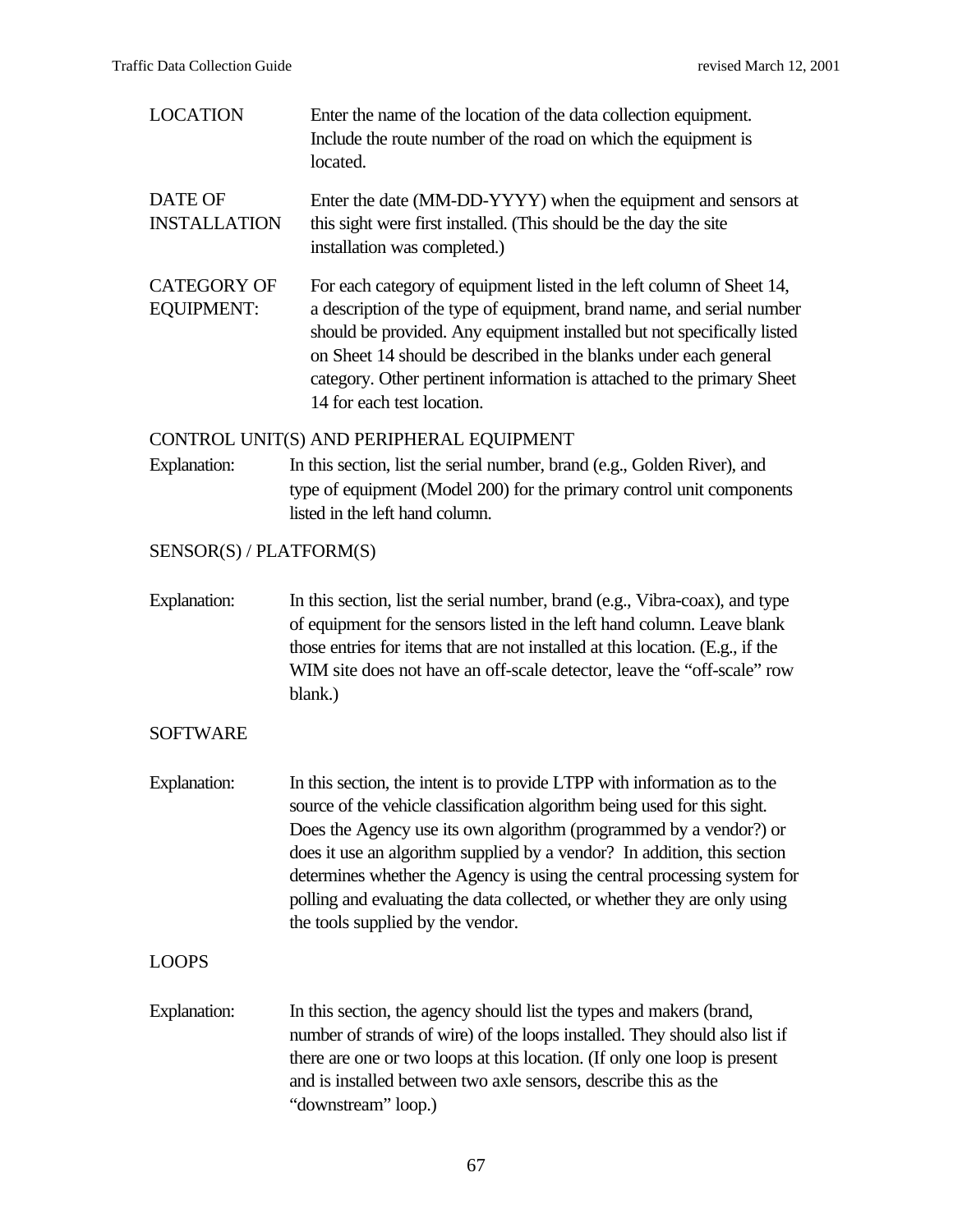| <b>TYPE OF</b>     | For each category of equipment, the specific type is provided. For                                                                                                                                                                  |
|--------------------|-------------------------------------------------------------------------------------------------------------------------------------------------------------------------------------------------------------------------------------|
| <b>EQUIPMENT:</b>  | example, the sensor in the LTPP test lane could be described as a<br>piezo cable, bending plate, or load cell. The appropriate type<br>description for the particular site is listed under the Type column on                       |
|                    | Sheet 14.                                                                                                                                                                                                                           |
| <b>BRAND NAME:</b> | For each category of equipment, the specific brand name should be<br>described. For example the control unit may be a Golden River WIM<br>device. This information should be listed under the Brand Name on<br>Sheet 14.            |
| <b>SERIAL NO:</b>  | The serial number for each category and piece of equipment should<br>be listed. For example, if the modem that was installed had a serial<br>number of AB12345, it would be recorded under the Serial Number<br>column on Sheet 14. |

#### *6.6 LOG OF CHANGES AT TEST LOCATIONS WITH PERMANENT AVC OR WIM(SHEET 15)*

- PURPOSE: Sheet 15 is used to provide the Agency and LTPP with a record of repairs and modifications made at a given site. As with Sheet 14, the primary purpose of this material is to provide the LTPP Regional office with information that it can access quickly in order to help coordinate the transfer of information between states.
- EXPLANATION: Changes are recorded whenever equipment changes are made (e.g., replace sensor, change hardware, upgrade software, repair equipment malfunction, calibrate equipment, discontinue operation, power failure, etc.). The pertinent information is recorded on chronological order on forms that are maintained in log form both in the controller cabinet on site and at the Regional office. At least quarterly, the agency forwards copies of the completed forms to the RCOC.

The RCOC classifies these forms as "off-line" data. (That is, it is maintained at the Regional office, but is not stored electronically as part of the primary portion of the CTDB.) The information on the forms is available to the RCOC to review so that any major changes or disruptions in the continuous data collection operation can be better understood while QC functions are performed. The logs are also used once per year to evaluate the status of traffic data collection for the site. As appropriate, the comment field on vehicle classification and weight data record is annotated to indicate changes at the site that could impact the quality of the collected data (e.g., lightning strike, vehicle collisions at the site, equipment out of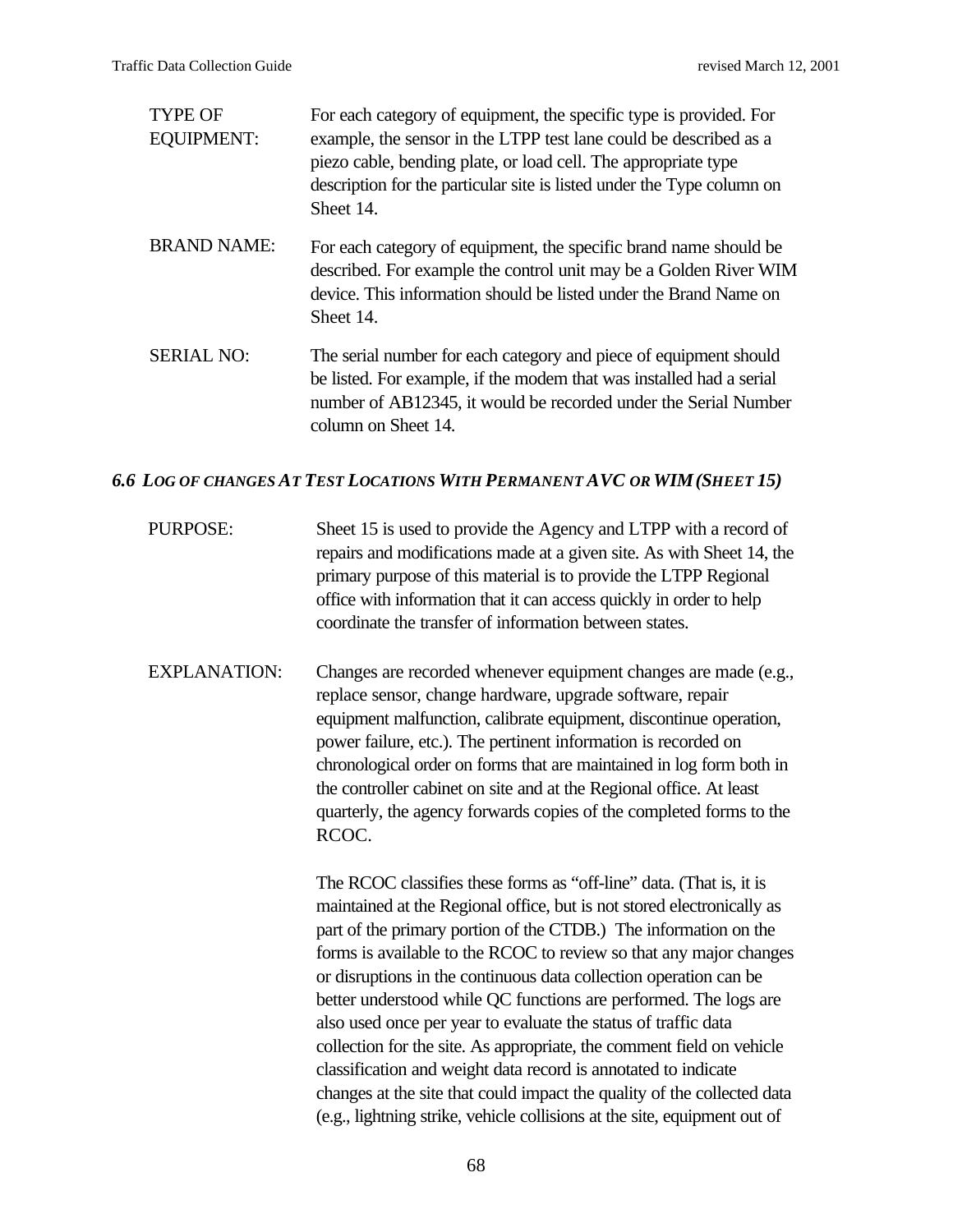service for repairs and maintenance, change of computer).

CHANGES TO BE RECORDED: A list of possible changes that could occur at each site over time follows. This is not intended to be an all-inclusive list of possibilities but to serve as guidance to an operator or repair person who visits the site and needs to record such changes. All changes are recorded on the Log of Changes (Sheet 15) form at the site when the change occurs or is first noticed.

| <b>Electronics Replaced</b>                                      | <b>Complete Equipment Package</b><br>Control Unit Only<br><b>Interface Only</b><br>Modem Only<br>Loop Amplifiers Only<br>Other (List)                                                                                                                                              |
|------------------------------------------------------------------|------------------------------------------------------------------------------------------------------------------------------------------------------------------------------------------------------------------------------------------------------------------------------------|
| <b>Software Changed</b>                                          | <b>Complete Package</b><br>Axle Spacing Algorithm Only<br>Other (List)                                                                                                                                                                                                             |
| Sensor(s)/Platform(s)<br>Replaced with Same Type<br>of Equipment | Sensor Lane 1<br>Sensor Lane 2<br>Sensor Lane 3<br>Sensor Lane 4<br><b>Axle Sensor</b><br><b>Sensor Other</b><br><b>Right Platform</b><br><b>Left Platform</b><br><b>Right Platform Load Cell(s)</b><br>Left Platform Load Cell(s)<br>Capacitance Pad<br><b>Off Scale Detector</b> |
| Sensor(s) Platform(s)<br>Replaced with<br>Different equipment    | Manufacturer<br><b>Serial Number</b>                                                                                                                                                                                                                                               |
| Loop(s) Replaced LTPP<br><b>Test Lane</b>                        | <b>Upstream Loop</b><br>Downstream Loop                                                                                                                                                                                                                                            |
| <b>Site Reestablished</b>                                        | Same Configuration<br><b>Different Configuration</b>                                                                                                                                                                                                                               |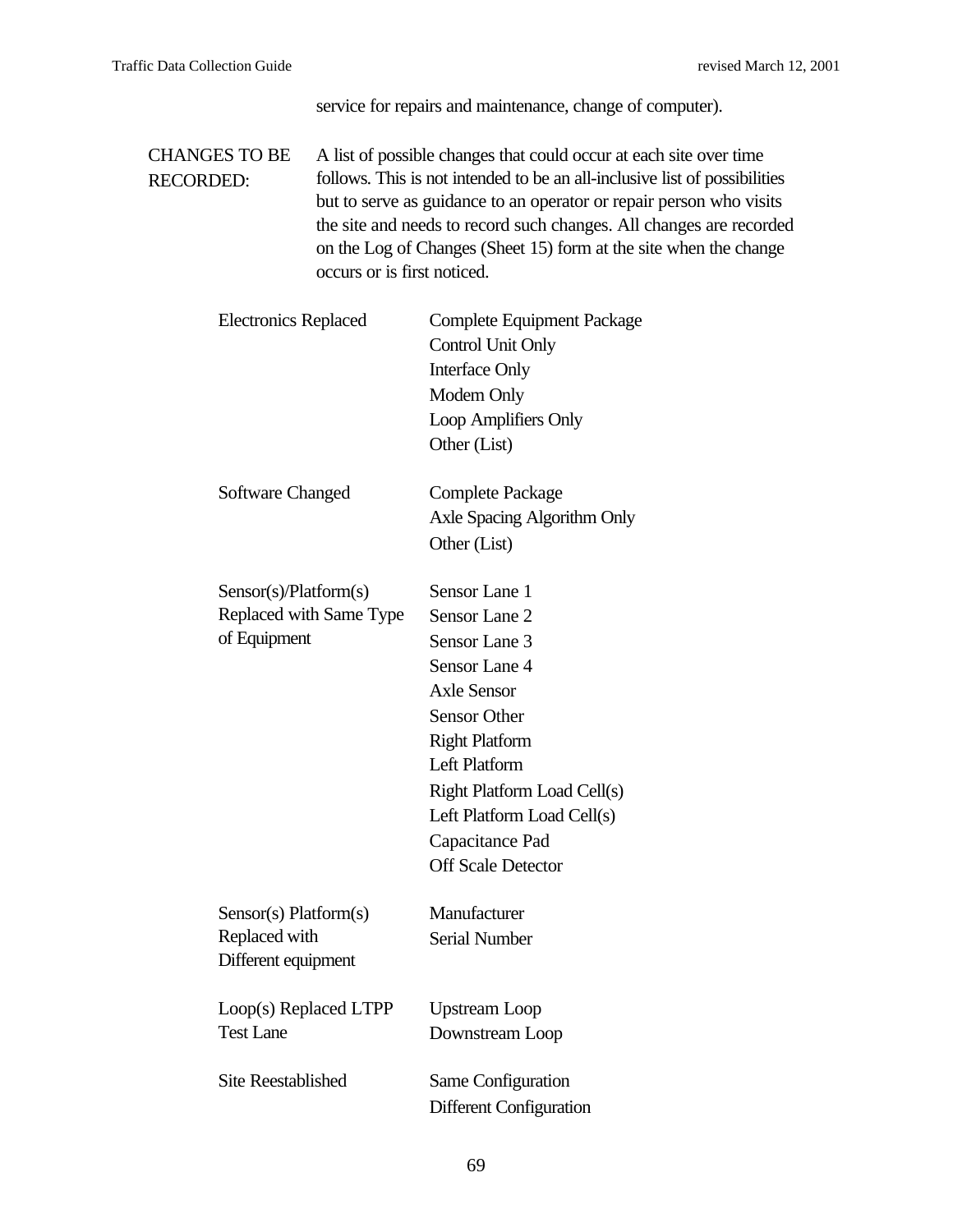Changed

Precisely the Same Location Different Location Method of Data Collection/Transmission Roadway Surface Maintenance at the Counting/Weighing Site Overlay within 300' of the Site Milling or Planing at the Site (Upstream or Downstream) Patching of Potholes or Crack sealing Other Profilometer Reading Made Recalibration of Equipment

Equipment Malfunction Reason: Vehicle Collision at Site Weather or Water Damage Connecting Wire and Hardware Replaced Damage by Snow Removal Equipment The Log of Changes (Sheet 15) is referenced to the Equipment Installation Log (Sheet 14), which is

Manual Automatic

completed when that permanent vehicle classification or weighing equipment is installed at the site. An example of the Equipment Installation Log (Sheet 14) is included in the forms section immediately following this section.

**GENERAL** INFORMATION: The general information such as state assigned ID, state code, and the SHRP Section ID is recorded on the sheet. It is turned in by the agency to the LTPP Regional office whenever a piece of data collection equipment is repaired or modified.

### LOCATION

Explanation: Enter the name of the location of the data collection equipment. Include the route number of the road on which the equipment is located.

### TYPE OF EQUIPMENT

Explanation: Enter the type of equipment being repaired in this field. This is particularly important if there is more than one piece of data collection electronics at this location. (Example: IRD Bending Plate WIM)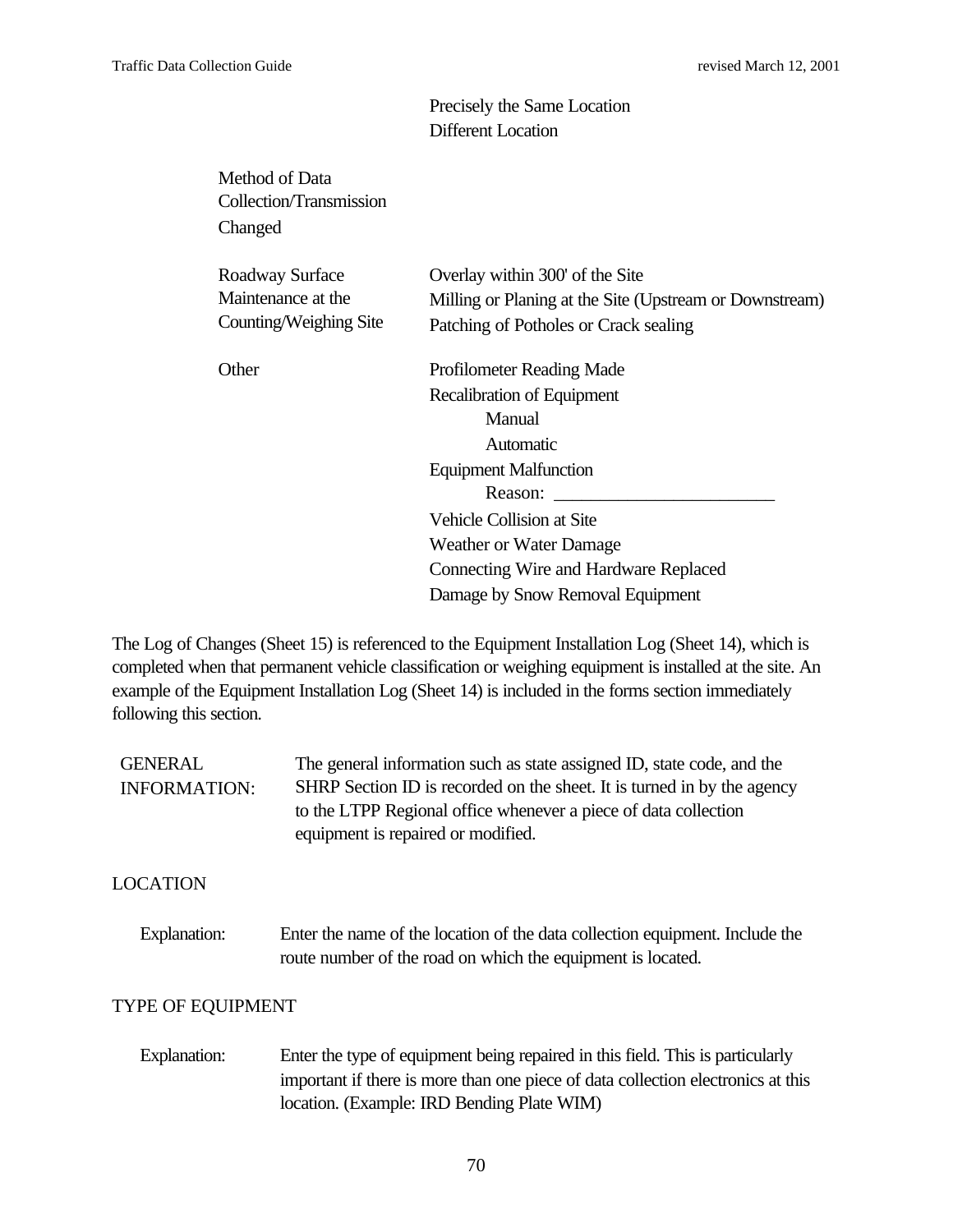## MILEPOST NUMBER (MP #)

| <b>Explanation:</b>          | Enter the approximate milepost number of the location of the data collection<br>equipment cabinet.                                                                                                                                                                                                                                       |
|------------------------------|------------------------------------------------------------------------------------------------------------------------------------------------------------------------------------------------------------------------------------------------------------------------------------------------------------------------------------------|
| <b>MODEL NUMBER</b>          |                                                                                                                                                                                                                                                                                                                                          |
| <b>Explanation:</b>          | Enter the model number of the primary electronics being repaired or modified.                                                                                                                                                                                                                                                            |
| <b>DATE OF CHANGE</b>        |                                                                                                                                                                                                                                                                                                                                          |
| <b>Explanation:</b>          | Enter the date on which the equipment modification took place.                                                                                                                                                                                                                                                                           |
| <b>TIME OF CHANGE</b>        |                                                                                                                                                                                                                                                                                                                                          |
| <b>Explanation:</b>          | Enter the time of day when the change became effective.                                                                                                                                                                                                                                                                                  |
| <b>DESCRIPTION OF CHANGE</b> |                                                                                                                                                                                                                                                                                                                                          |
| <b>Explanation:</b>          | Enter a brief text description of the changes/repairs that took place.                                                                                                                                                                                                                                                                   |
| Example:                     | Replaced upstream piezo-electric cable in the test lane.                                                                                                                                                                                                                                                                                 |
| PERSON MAKING CHANGE         |                                                                                                                                                                                                                                                                                                                                          |
| <b>Explanation:</b>          | Enter the name (first and last names) of the technician or engineer performing<br>the change and/or equipment repair.                                                                                                                                                                                                                    |
| PHONE NUMBER                 |                                                                                                                                                                                                                                                                                                                                          |
| <b>Explanation:</b>          | Enter a telephone number at which the person making the repair can be<br>contacted.                                                                                                                                                                                                                                                      |
| NEW EQUIPMENT SERIAL NUMBER  |                                                                                                                                                                                                                                                                                                                                          |
| <b>Explanation:</b>          | Enter the serial number of the primary piece of data collection electronics at this<br>site at the end of the repair or change. (Note is the primary piece of electronics<br>is the same as the one listed earlier on this sheet, place the words "same as<br>above" in this field. This would indicate that the primary data collection |

electronics were not replaced as part of this "change" record.)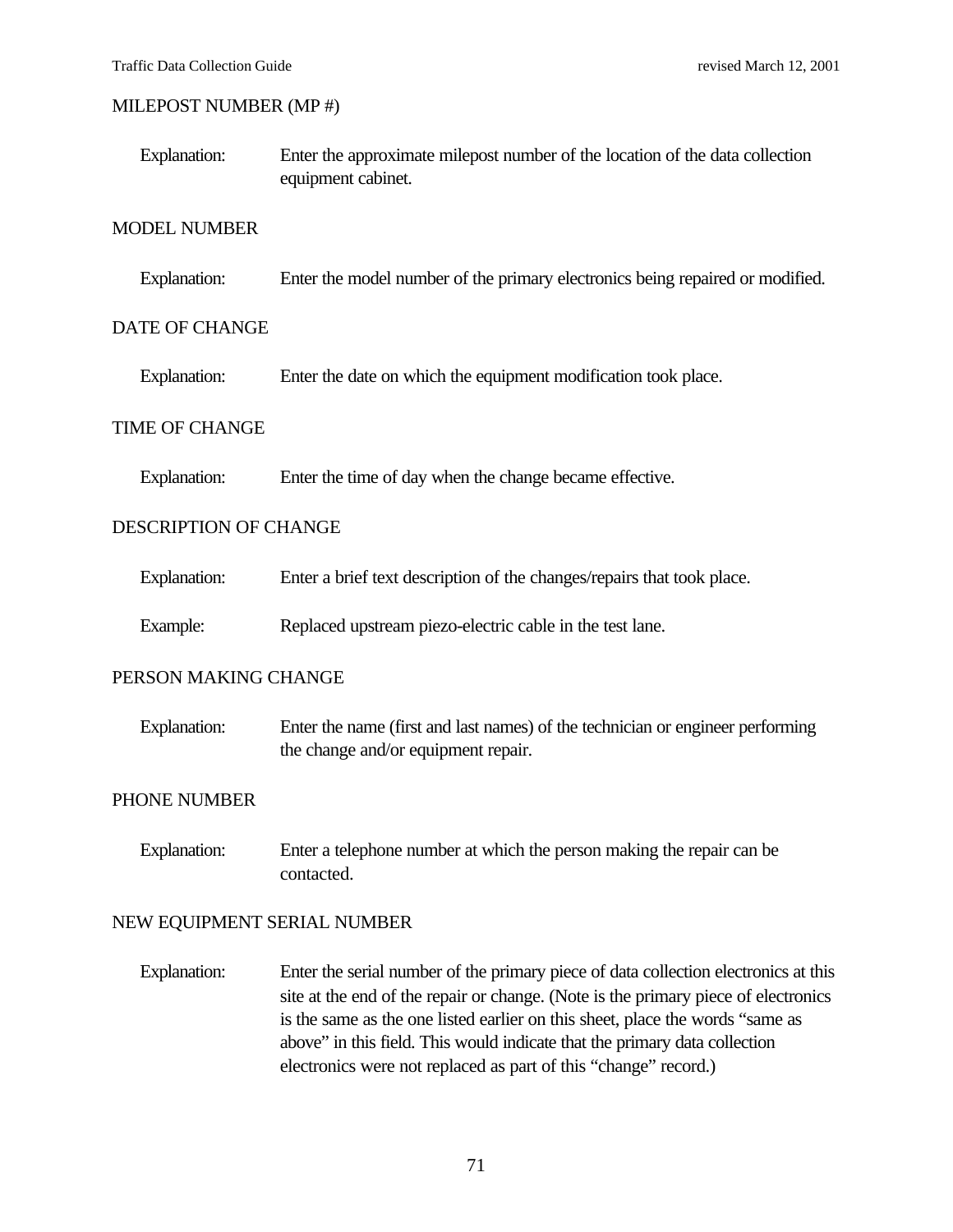### *6.7 DATA COLLECTION EQUIPMENT CALIBRATION (SHEET 16)*

- PURPOSE: Sheet 16 is used to record calibration information for WIM and AVC equipment installed at LTPP test sites. These sheets provide information on both the frequency of the calibration effort, and provide insight into the accuracy of the equipment performance at that site. This sheet should be submitted with the first data submittal made after a calibration or calibration check is completed at a site.
- **GENERAL** INFORMATION: The general information such as state assigned ID, state code, and the SHRP ID is recorded in the upper right corner of the sheet. The sheet is turned in by the agency to the LTPP Regional office whenever a piece of data collection equipment is calibrated.

### DATE OF CALIBRATION

Explanation: Enter the date (MM/DD/YYYY) on which the calibration effort took place. If the calibration took place over more than one day, enter the day the calibration effort was completed.

### TYPE OF EQUIPMENT

Explanation: Enter the type of equipment being calibrated in this field by checking the appropriate box.

### REASON FOR CALIBRATION

Explanation: Check the selection that most appropriately describes the reason why this calibration effort was undertaken.

### SENSORS INSTALLED IN LTPP LANE AT THIS SITE

Explanation: Check the selections that describe the types of sensors (axle sensors and presence sensors) currently in place in the LTPP test lane. Note that other sensors may also be located at this site, in other lanes. Only sensors used for collecting data in the LTPP test lane should be indicated. More than one sensor type can be checked if more than one sensor is present. (Usually loops and an axle sensor are present for most AVC and WIM devices.)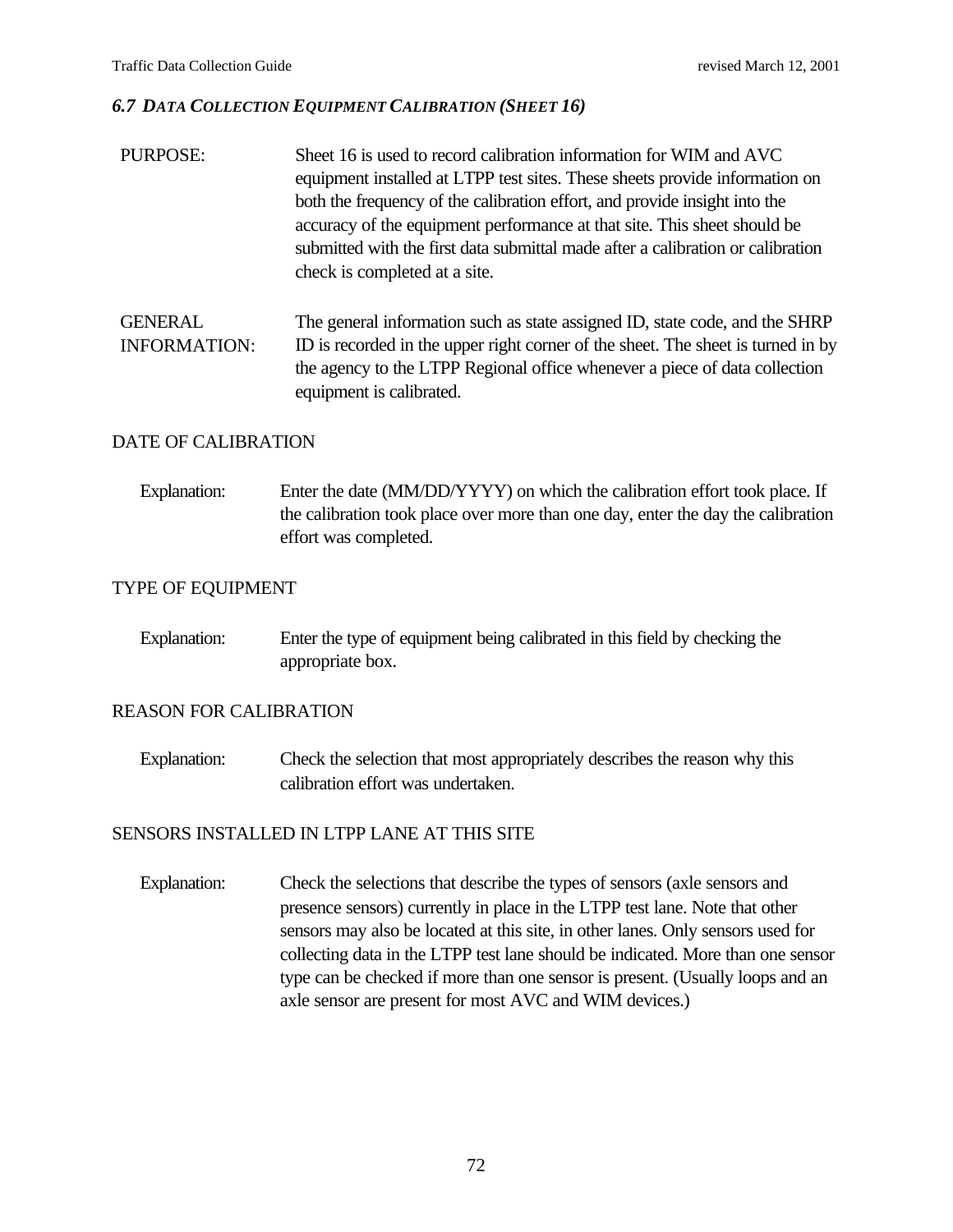### EQUIPMENT MANUFACTURER

Explanation: List the manufacturer of the data collection electronics being used at this site. If the AVC and WIM data are being collected with more than one set of electronics, and these two devices come from two different manufacturers, list both manufacturers and indicate which device is the AVC and which is the WIM scale.

WIM CALIBRATION TECHNIQUE (Note: if only AVC equipment was calibrated, leave this section blank)

Explanation: Check the selection which indicates the calibration technique being used at this site on this occasion. If trucks from the traffic stream are being weighed at a nearby static scale, also indicate the number of trucks correctly matched between the static and WIM scales. If test trucks are being used, indicate the style of each test truck (e.g., 3S2), and its primary suspension type (e.g., air suspension, leaf springs, etc.)

### SUMMARY CALIBRATION RESULTS

Explanation: In the appropriate blank, fill in the mean difference between the matched dynamic and static weights for all runs for gross vehicle weight, single axles and tandem axles. Also compute and enter the standard deviation of those estimates. If calibration runs were made at multiple speeds, combine all data collected into single data set before computing these values.

### NUMBER OF SPEEDS AT WHICH CALIBRATION WAS PERFORMED

Explanation: Some WIM scales are speed sensitive. If the scale being calibrated is speed sensitive, the calibration must be performed at each of the speed ranges that can normally be found at this site. List in this field the number of speed intervals (usually spaced 10 kph or 5 mph apart) at which calibration runs were made.

### DEFINE THE SPEED RANGES USED

Explanation: In these fields, indicate the speed ranges at which the calibration runs took place. Speed ranges are collected in miles per hour.

Form entry:DEFINE THE SPEED RANGES USED (MPH) \_\_\_\_ \_\_\_\_\_ \_\_\_\_ \_\_\_\_

Example: DEFINE THE SPEED RANGES USED (MPH)  $\overline{45}$  - 50 , 55 - 60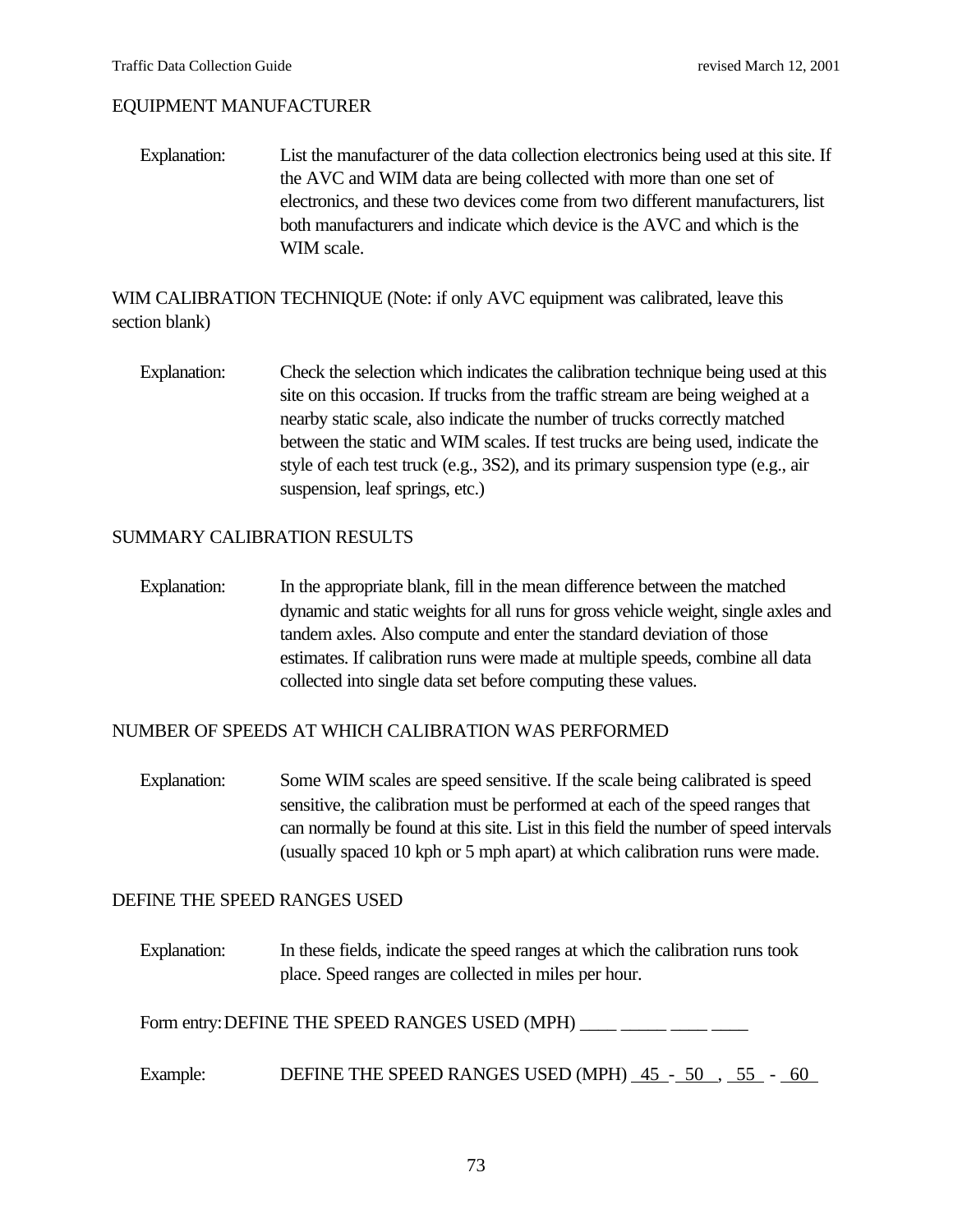### CALIBRATION FACTOR (AT EXPECTED FREE FLOW SPEED)

Explanation: Indicate the calibration factor entered into the WIM scale software at the end of the calibration effort.

### IS AUTO-CALIBRATION USED AT THIS SITE? IF YES, LIST AND DEFINE VALUE

- Explanation: Indicate if auto-calibration is a function used at this location. If it is, indicate the auto-calibration value selected.
- Example: The mean front axle of passing 3S2's is expected to be 10,000 pounds.

CLASSIFIER TEST SPECIFICS (AVC tests should also be performed for WIM scales)

### METHOD FOR COLLECTING INDEPENDENT VOLUME MEASUREMENT

Explanation: Check the selection which describes how the independent measure of volume by classification is measured and against which AVC volumes by class are compared.

### METHOD TO DETERMINE LENGTH OF COUNT

Explanation: The AVC comparison can be based on either a given length of count (i.e., 3) hours) or a given number of vehicle comparisons (i.e., 100 heavy trucks). Indicate the method by which the duration of this test was determined by writing the appropriate figure in the appropriate field. (For example, write "100" in the field NUMBER OF TRUCKS if 100 truck comparisons were needed in order to make this calibration check.)

### MEAN DIFFERENCE IN VOLUMES BY VEHICLE CLASSIFICATION

Explanation: Indicate the mean differences in volumes within FHWA Classes 8 and 9 during the test period. If additional classes are monitored because they are important to the agency, define the classes compared and report those differences as well. Finally, indicate the percentage of vehicles that could not be classified during the test period.

### NAME OF PERSON LEADING THE CALIBRATION EFFORT

Explanation: List the first and last names of the person leading the calibration effort.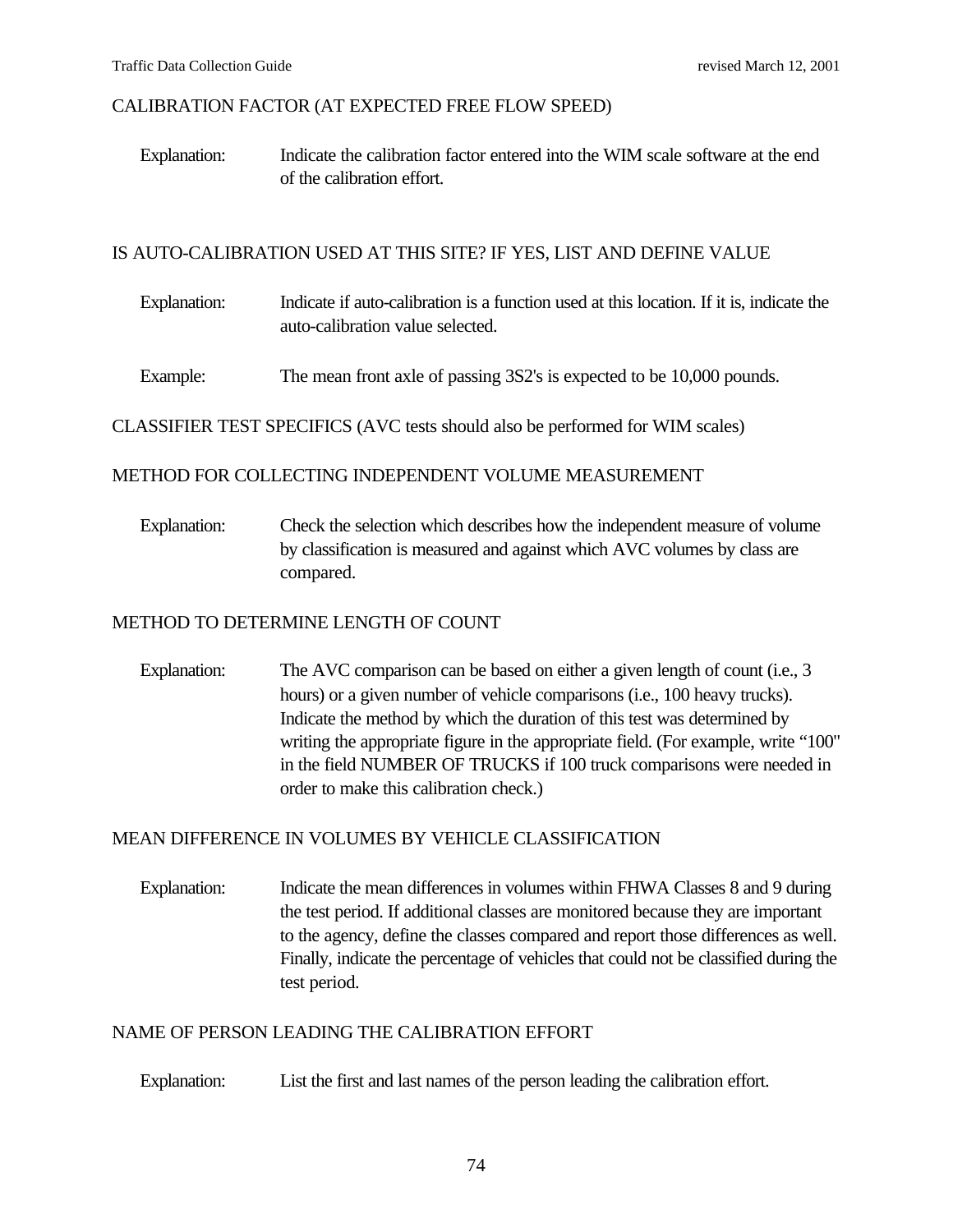### CONTACT INFORMATION

Explanation: List the contact information (telephone either mail or e-mail address for the person in charge of the calibration effort.)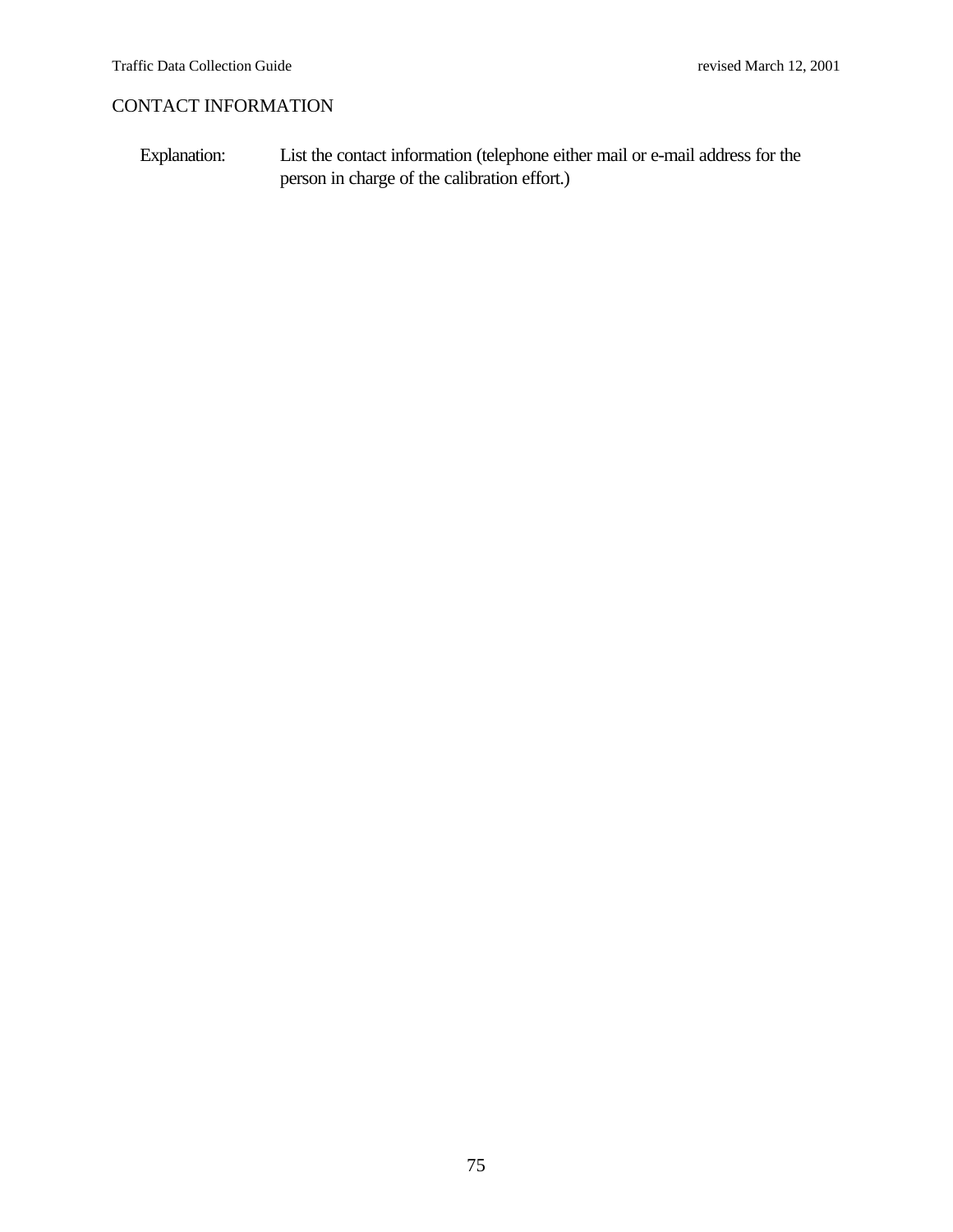| <b>SHEET 10</b><br><b>LTPP TRAFFIC DATA</b><br><b>TRAFFIC VOLUME AND LOAD</b> |                                                                                                      |                                                                    |                                                                              | *STATE ASSIGNED ID<br>*STATE CODE                                        |                                                                                           | $[$ __ __ __ __]<br>$[-]$                            |  |
|-------------------------------------------------------------------------------|------------------------------------------------------------------------------------------------------|--------------------------------------------------------------------|------------------------------------------------------------------------------|--------------------------------------------------------------------------|-------------------------------------------------------------------------------------------|------------------------------------------------------|--|
|                                                                               | <b>ESTIMATE UPDATE-NO SITE COUNT</b>                                                                 |                                                                    |                                                                              |                                                                          | *SHRP SECTION ID                                                                          |                                                      |  |
|                                                                               | <b>1. ANNUAL TRAFFIC ESTIMATES</b>                                                                   |                                                                    |                                                                              |                                                                          |                                                                                           |                                                      |  |
| *YEAR                                                                         | <b>ESTIMATED</b><br><b>TOTAL VEHICLES</b><br><b>AADT</b><br>(TWO-WAY)                                | <b>ESTIMATED</b><br><b>TOTAL TRUCK</b><br><b>AADT</b><br>(TWO-WAY) | <b>ESTIMATED</b><br><b>TOTAL VEHICLES</b><br><b>AADT</b><br><b>LTPP LANE</b> |                                                                          | *ESTIMATED<br>TOTAL TRUCKS<br><b>AADT</b><br><b>LTPP LANE</b>                             | *ESTIMATED<br><b>ESAL'S/YR LTPP</b><br>LANE (1000'S) |  |
| (TWO-WAY)                                                                     | 2. METHOD FOR ESTIMATING TOTAL VEHICLE AADT                                                          |                                                                    | <b>LANE AADT</b>                                                             |                                                                          | 4. METHOD FOR ESTIMATING TOTAL VEHICLES LTPP                                              |                                                      |  |
|                                                                               | Growth factored last year's estimate. (6)<br>Estimated based on volume counts at nearby locations.   |                                                                    | $\sim$ $\sim$                                                                | System distribution factors. (2)<br>Based on actual lane count data. (1) |                                                                                           |                                                      |  |
|                                                                               | (3)                                                                                                  |                                                                    | $\sim$                                                                       | Other: $(3)$                                                             |                                                                                           |                                                      |  |
|                                                                               | Used computerized network analyses. (4)                                                              |                                                                    |                                                                              |                                                                          |                                                                                           |                                                      |  |
|                                                                               | Factored a single count taken this year at the LTPP site.                                            |                                                                    |                                                                              |                                                                          |                                                                                           |                                                      |  |
|                                                                               | (1)                                                                                                  |                                                                    |                                                                              |                                                                          | *5. METHOD FOR ESTIMATING TOTAL TRUCKS, LTPP                                              |                                                      |  |
|                                                                               | Averaged multiple counts taken this year at the LTPP<br>site. $(2)$                                  |                                                                    |                                                                              | <b>LANE, AADT</b>                                                        | System distribution factors. (2)                                                          |                                                      |  |
|                                                                               | Averaged and factored multiple count taken this year at                                              |                                                                    |                                                                              |                                                                          | Based on actual lane data count. (1)                                                      |                                                      |  |
|                                                                               | the LTPP site. $(5)$                                                                                 |                                                                    |                                                                              |                                                                          |                                                                                           |                                                      |  |
|                                                                               | Used flow maps. (7)                                                                                  |                                                                    |                                                                              |                                                                          |                                                                                           |                                                      |  |
|                                                                               |                                                                                                      |                                                                    |                                                                              |                                                                          | *6. METHOD FOR ESTIMATING ESAL/YEAR                                                       |                                                      |  |
|                                                                               |                                                                                                      |                                                                    |                                                                              | <b>IN LTPP LANE</b>                                                      |                                                                                           |                                                      |  |
|                                                                               |                                                                                                      |                                                                    |                                                                              |                                                                          |                                                                                           |                                                      |  |
| WAY)                                                                          | 3. METHOD FOR ESTIMATING TOTAL TRUCK AADT (TWO-                                                      |                                                                    |                                                                              |                                                                          | ESAL/Truck factor (1)                                                                     |                                                      |  |
|                                                                               | Used system averages from counts taken this year. (6)                                                |                                                                    | $\mathbb{R}^2$                                                               |                                                                          | ESAL/Vehicle class. (2) (No. of classes)                                                  |                                                      |  |
|                                                                               | Used count data from nearby sites. (3)                                                               |                                                                    |                                                                              |                                                                          | ESAL/Axle(3) Sing. _____ Tand. ______ Tri. _____                                          |                                                      |  |
|                                                                               | Used count data from previous years at the LTPP site. (7)                                            |                                                                    |                                                                              |                                                                          |                                                                                           |                                                      |  |
|                                                                               | Used system averages from previous years. (8)                                                        |                                                                    |                                                                              |                                                                          |                                                                                           |                                                      |  |
|                                                                               |                                                                                                      |                                                                    |                                                                              |                                                                          | 7. ESAL ESTIMATES - SOURCE OF DATA<br>Weight data collected at LTPP site prior years. (2) |                                                      |  |
|                                                                               | Used computerized network analyses. (4)<br>Used a single count taken this year at the LTPP site. (5) |                                                                    |                                                                              |                                                                          |                                                                                           |                                                      |  |
|                                                                               |                                                                                                      |                                                                    |                                                                              |                                                                          | Weight data from system averages this year. (3)                                           |                                                      |  |

- (1) Averaged multiple counts taken this year at the LTPP site. (2)
- Other:  $(9)$ l

#### 8. **WEIGHT SCALE TYPE**

- WIM scale. (1)
- Static scale used for enforcement. (2)
- Static scale not used for enforcement. (3)

 Weight data from historic W-4 Tables used. (5) Other: (6)

Other:  $(4)$ l

l

### NAME OF PREPARER  $\overline{\phantom{a}}$ DATE PREPARED rev. March 12, 2001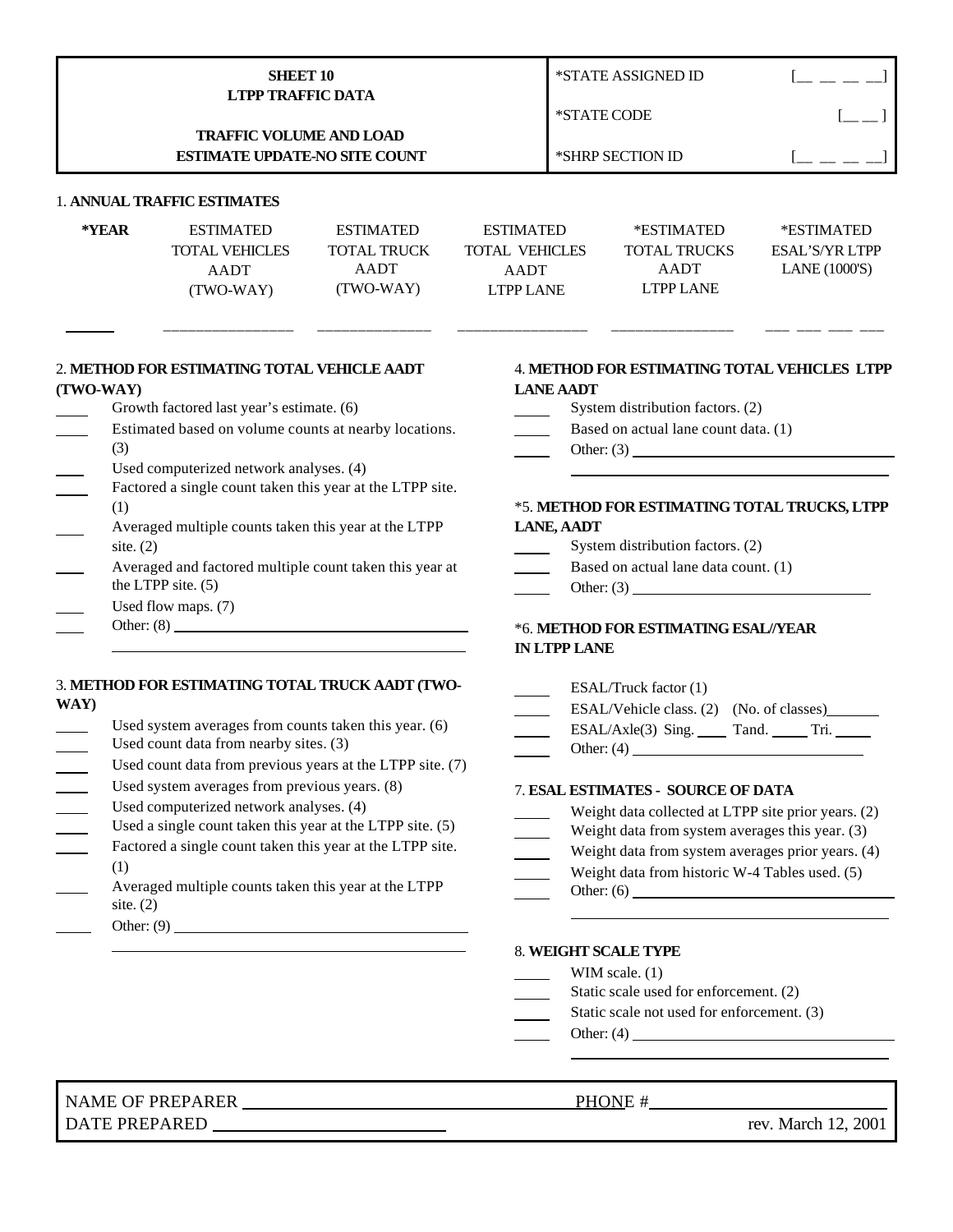| <b>SHEET 11</b>                                              | *STATE ASSIGNED ID<br>$\Box$ $\Box$ 1                                            |
|--------------------------------------------------------------|----------------------------------------------------------------------------------|
| <b>LTPP TRAFFIC DATA</b>                                     | *STATE CODE                                                                      |
| <b>VOLUME DATA</b><br><b>TRANSMITTAL FORM</b>                | $[\underline{\qquad \qquad }]=\underline{\qquad }=-1$<br>*SHRP SECTION ID        |
|                                                              |                                                                                  |
|                                                              | $\textbf{\texttt{LOCATION (THIS COUNT)}} \quad \textbf{\texttt{\_}}$             |
|                                                              |                                                                                  |
|                                                              |                                                                                  |
|                                                              |                                                                                  |
|                                                              |                                                                                  |
|                                                              |                                                                                  |
|                                                              |                                                                                  |
|                                                              |                                                                                  |
|                                                              |                                                                                  |
|                                                              |                                                                                  |
|                                                              |                                                                                  |
|                                                              |                                                                                  |
| OTHER FACTOR                                                 | STANDARD DEV. OF FACTOR                                                          |
|                                                              |                                                                                  |
| (WHEN NOT AVAILABLE FROM ACTUAL COUNT DATA)                  |                                                                                  |
|                                                              | SOURCE OF LTPP LANE DISTRIBUTION FACTOR ESTIMATE                                 |
|                                                              |                                                                                  |
|                                                              | ,我们也不会有什么?""我们的人,我们也不会有什么?""我们的人,我们也不会有什么?""我们的人,我们也不会有什么?""我们的人,我们也不会有什么?""我们的人 |
| FILL OUT ONE TRANSMITTAL SHEET FOR EACH DATA FILE SUBMITTED. |                                                                                  |
| NAME OF PREPARER                                             | rev. November 9, 1999                                                            |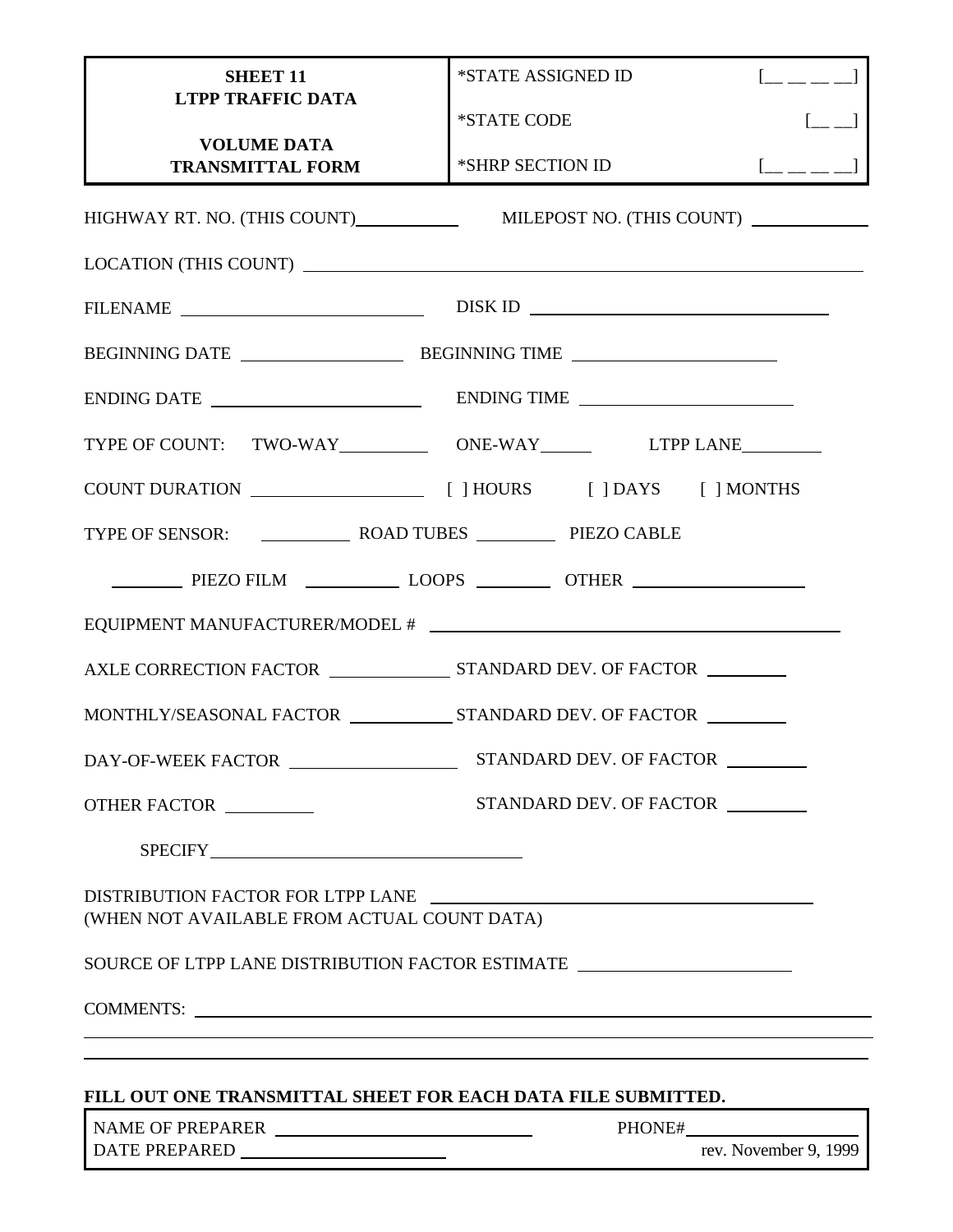| <b>SHEET 12</b>                                                                                                                                                                                                                | *STATE ASSIGNED ID                                                                | $[$ $\_$ $\_$ $\_$ $\_$ $\_$ |
|--------------------------------------------------------------------------------------------------------------------------------------------------------------------------------------------------------------------------------|-----------------------------------------------------------------------------------|------------------------------|
| <b>LTPP TRAFFIC DATA</b>                                                                                                                                                                                                       | *STATE CODE                                                                       |                              |
| <b>CLASSIFICATION DATA</b><br><b>TRANSMITTAL FORM</b>                                                                                                                                                                          | *SHRP SECTION ID                                                                  | $\boxed{\phantom{a}}$        |
|                                                                                                                                                                                                                                |                                                                                   |                              |
|                                                                                                                                                                                                                                |                                                                                   |                              |
|                                                                                                                                                                                                                                |                                                                                   |                              |
|                                                                                                                                                                                                                                |                                                                                   |                              |
|                                                                                                                                                                                                                                |                                                                                   |                              |
|                                                                                                                                                                                                                                |                                                                                   |                              |
| VEHICLE CLASSIFICATION METHOD: FHWA OTHER                                                                                                                                                                                      |                                                                                   |                              |
| NAME OF AGENCY CLASSIFICATION SCHEME: NO. OF BINS<br>NOTE: IF NOT PREVIOUSLY PROVIDED TO SHRP/LTPP, PLEASE ATTACH SHEET 6 DESCRIBING THE VEHICLE<br>CONVERT ITS CLASSIFICATION SCHEME TO THE FHWA 13 BIN SYSTEM.               | CLASSIFICATION CATEGORIES AND ALSO ATTACH SHEET 7 DESCRIBING HOW THE AGENCY WOULD |                              |
| TYPE OF AVC EQUIPMENT: PORTABLE PERMANENT                                                                                                                                                                                      |                                                                                   |                              |
|                                                                                                                                                                                                                                |                                                                                   |                              |
| SENSOR TYPE RESERVED FOR TYPE AND THE SERVED OF THE SERVED OF THE SERVED OF THE SERVED OF THE SERVED OF THE SERVED OF THE SERVED OF THE SERVED OF THE SERVED OF THE SERVED OF THE SERVED OF THE SERVED OF THE SERVED OF THE SE |                                                                                   |                              |
| ADJUSTMENT FACTORS FOR ESTIMATING AVERAGE ANNUAL VOLUMES BY CLASSIFICATION:                                                                                                                                                    |                                                                                   |                              |
| GENERAL FACTORS: University of the Second Contract of the Second Contract of the Second Contract of the Second Contract of the Second Contract of the Second Contract of the Second Contract of the Second Contract of the Sec |                                                                                   |                              |
| CLASS SPECIFIC FACTORS (PROVIDE BY CLASS OF CLASS GROUPS) ______________________                                                                                                                                               |                                                                                   |                              |
| COMMENTS LEADERS COMMENTS                                                                                                                                                                                                      |                                                                                   |                              |
|                                                                                                                                                                                                                                |                                                                                   |                              |
| FILL OUT ONE TRANSMITTAL SHEET FOR EACH DATA FILE SUBMITTED.                                                                                                                                                                   |                                                                                   |                              |
| $\label{eq:1} \begin{minipage}{0.9\linewidth} \textbf{NAME OF PREPARENT} \end{minipage}$                                                                                                                                       |                                                                                   | <b>PHONE</b>                 |
| DATE PREPARED<br><u> 1980 - Johann Barbara, martin da basar a</u>                                                                                                                                                              |                                                                                   | revised November 11, 1999    |

I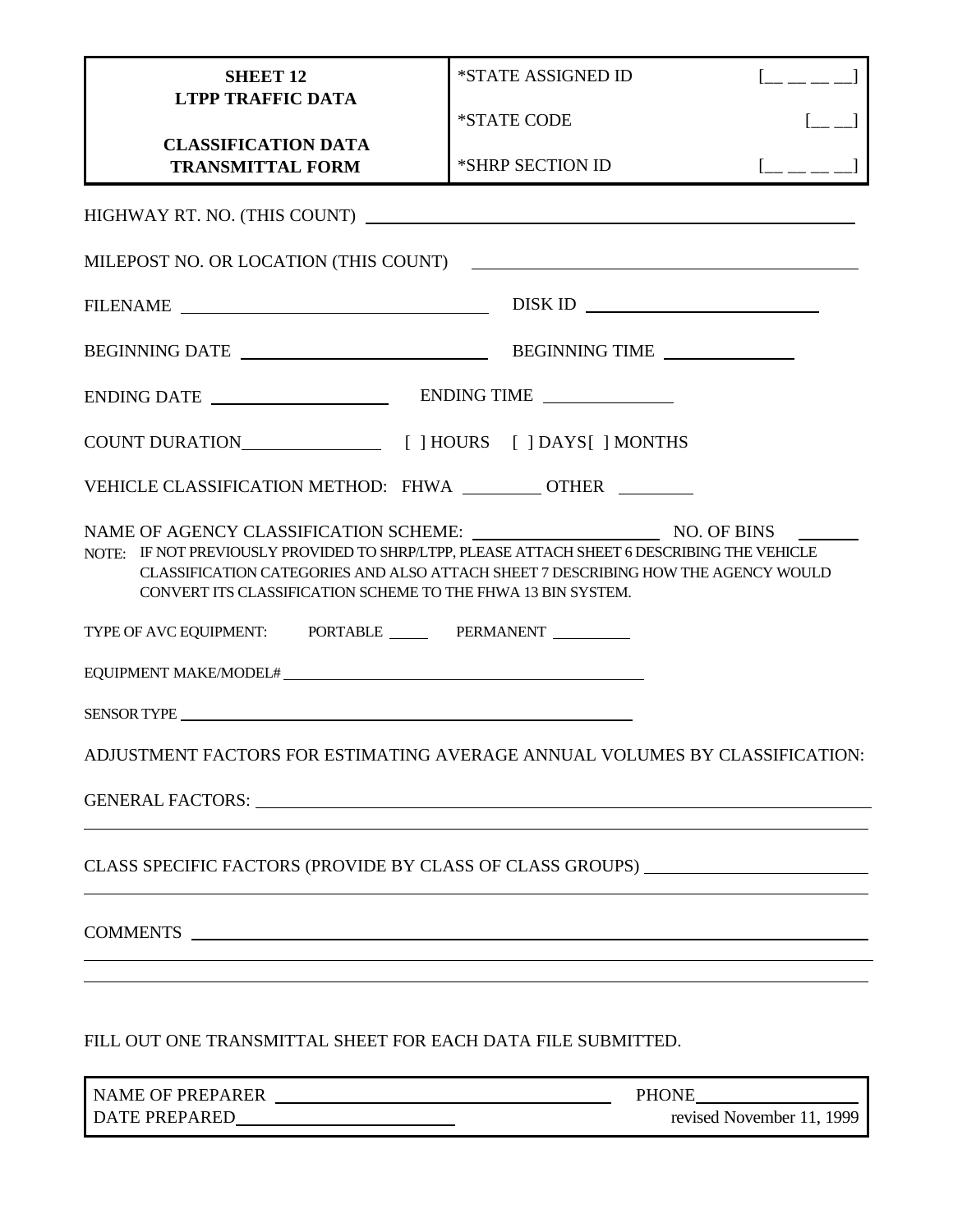| <b>SHEET 13</b><br><b>LTPP TRAFFIC DATA</b>                                                                                                                                                                                                                                                             | *STATE ASSIGNED ID | $\begin{bmatrix} 1 & 1 & 1 \\ 1 & 1 & 1 \end{bmatrix}$               |
|---------------------------------------------------------------------------------------------------------------------------------------------------------------------------------------------------------------------------------------------------------------------------------------------------------|--------------------|----------------------------------------------------------------------|
|                                                                                                                                                                                                                                                                                                         | *STATE CODE        | $[\underline{\ }$ $\underline{\ }$ $\underline{\ }$ $\underline{\ }$ |
| <b>VEHICLE WEIGHT DATA</b><br><b>TRANSMITTAL FORM</b>                                                                                                                                                                                                                                                   | *SHRP SECTION ID   | $[- - - -]$                                                          |
|                                                                                                                                                                                                                                                                                                         |                    |                                                                      |
|                                                                                                                                                                                                                                                                                                         |                    |                                                                      |
|                                                                                                                                                                                                                                                                                                         |                    |                                                                      |
|                                                                                                                                                                                                                                                                                                         |                    |                                                                      |
|                                                                                                                                                                                                                                                                                                         |                    |                                                                      |
|                                                                                                                                                                                                                                                                                                         |                    |                                                                      |
| WEIGHT SCALE TYPE: PORT. WIM_______ PERM. WIM___________ OTHER___________________                                                                                                                                                                                                                       |                    |                                                                      |
|                                                                                                                                                                                                                                                                                                         |                    |                                                                      |
| SENSOR TYPE RELEASE AND TYPE AND THE SERIES OF THE SERIES OF THE SERIES OF THE SERIES OF THE SERIES OF THE SERIES OF THE SERIES OF THE SERIES OF THE SERIES OF THE SERIES OF THE SERIES OF THE SERIES OF THE SERIES OF THE SER                                                                          |                    |                                                                      |
| <b>VEHICLE CLASSIFICATION METHOD:</b><br>7-card 6 digit Truck Weight study _____________ W-card ____________ OTHER _____________                                                                                                                                                                        |                    |                                                                      |
| NAME OF AGENCY CLASSIFICATION SCHEME: NO. OF BINS<br>NOTE: IF NOT PREVIOUSLY PROVIDED TO SHRP/LTPP, PLEASE ATTACH SHEET 6 DESCRIBING THE VEHICLE<br>CLASSIFICATION CATEGORIES AND ALSO ATTACH SHEET 7 DESCRIBING HOW THE AGENCY WOULD<br>CONVERT ITS CLASSIFICATION SCHEME TO THE FHWA 13 CLASS SYSTEM. |                    |                                                                      |
| METHOD OF CALIBRATION AND FREQUENCY: Network and the contract of the contract of the contract of the contract of the contract of the contract of the contract of the contract of the contract of the contract of the contract                                                                           |                    |                                                                      |
| <u> 1989 - Johann Stoff, amerikansk politiker (d. 1989)</u>                                                                                                                                                                                                                                             |                    |                                                                      |
|                                                                                                                                                                                                                                                                                                         |                    |                                                                      |
|                                                                                                                                                                                                                                                                                                         |                    |                                                                      |
| FILL OUT ONE TRANSMITTAL SHEET FOR EACH DATA FILE SUBMITTED.                                                                                                                                                                                                                                            |                    |                                                                      |

| NAME OF PREPARER | PHONF                    |
|------------------|--------------------------|
| DATE PREPARED    | revised February 21,2000 |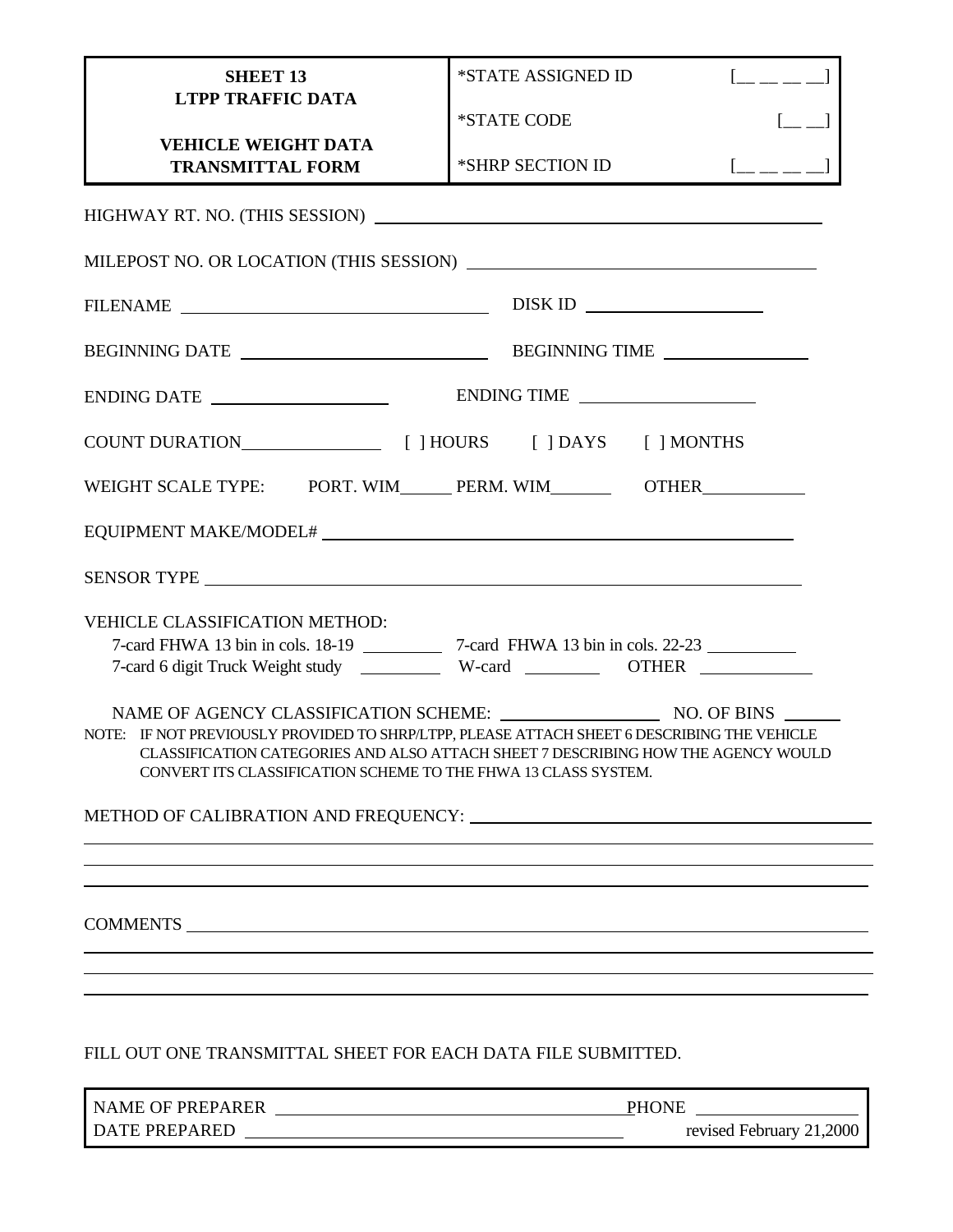| <b>SHEET 14</b><br>LTPP TRAFFIC DATA | *STATE ASSIGNED ID<br><b>*STATE CODE</b> |                                                                                                                                                                                                                                      | <b>LOCATION</b>          |
|--------------------------------------|------------------------------------------|--------------------------------------------------------------------------------------------------------------------------------------------------------------------------------------------------------------------------------------|--------------------------|
| <b>EQUIPMENT INSTALLATION LOG</b>    | *SHRP SECTION ID                         | <u> Landschulden und Der Bergerung und Der Bergerung und Der Bergerung und Der Bergerung und Der Bergerung und Der Bergerung und Der Bergerung und Der Bergerung und Der Bergerung und Der Bergerung und Der Bergerung und Der B</u> | <b>INSTALLATION DATE</b> |

|                                          | <b>TYPE</b> | <b>BRAND NAME</b> | <b>SERIAL NUMBER</b> |
|------------------------------------------|-------------|-------------------|----------------------|
| Control Unit(s) and peripheral equipment |             |                   |                      |
| Control Unit                             |             |                   |                      |
| Interface                                |             |                   |                      |
| Modem                                    |             |                   |                      |
| Loop Amplifiers                          |             |                   |                      |
| Other                                    |             |                   |                      |
| Sensor(s) / Platform(s)                  |             |                   |                      |
| <b>LTPP Lane Sensor</b>                  |             |                   |                      |
| Sensor Next Adjacent Lane (1)            |             |                   |                      |
| Senor Next Adjacent Lane (2)             |             |                   |                      |
| Sensor Next Adjacent Lane (3)            |             |                   |                      |
| Diagonal Sensor                          |             |                   |                      |
| <b>Offscale Sensor</b>                   |             |                   |                      |
| <b>Right Platform</b>                    |             |                   |                      |
| Left Platform                            |             |                   |                      |
| Other                                    |             |                   |                      |
| Software                                 |             |                   |                      |
| <b>Complete Package</b>                  |             |                   |                      |
| Axle Spacing Algorithm Only              |             |                   |                      |
| Other                                    |             |                   |                      |
| Loops                                    |             |                   |                      |
| Upstream - Lane 1                        |             |                   |                      |
| Downstream - Lane 1                      |             |                   |                      |
| <b>Upstream - Other Lanes</b>            |             |                   |                      |
| Downstream - Other Lanes                 |             |                   |                      |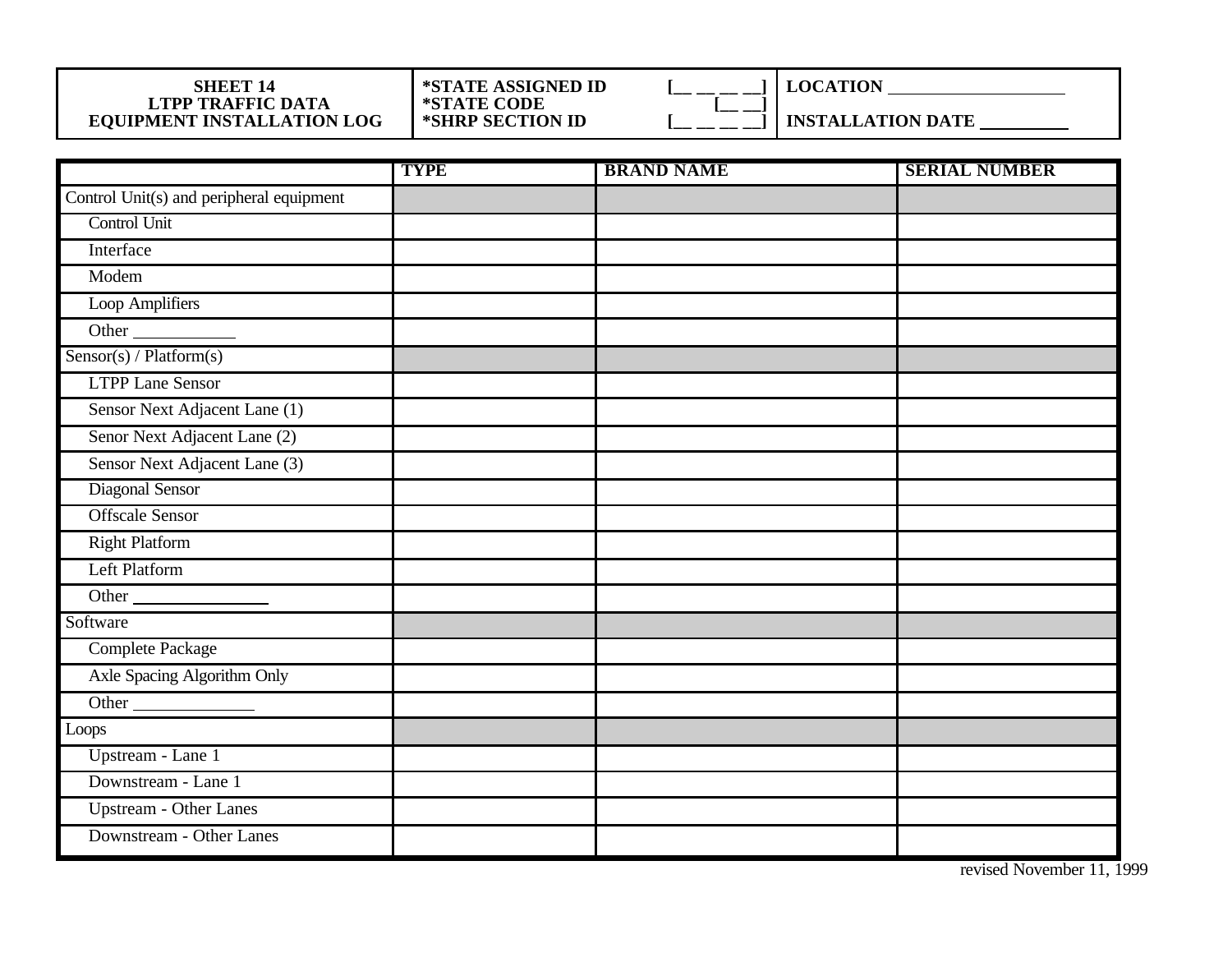| <b>SHEET 15</b><br><b>LTPP TRAFFIC DATA</b> | *STATE ASSIGNED ID |  |
|---------------------------------------------|--------------------|--|
| <b>LOG OF CHANGE AT LTPP TEST</b>           | *STATE CODE        |  |
| <b>LOCATIONS WITH PERM. AVC OR WIM</b>      | *SHRP SECTION ID   |  |
|                                             |                    |  |

| $\mathbf{M}$ | $E$ $\Omega$ IID<br>$\mathbf{m}$ $\mathbf{m}$<br>РН<br>1 1 1 L<br>. |
|--------------|---------------------------------------------------------------------|
| MP#          |                                                                     |

| DATE OF<br><b>CHANGE</b> | <b>TIME OF</b><br><b>CHANGE</b> | DESCRIPTION OF CHANGE | PERSON MAKING CHANGE | <b>PHONE#</b> | NEW EQUIP.<br><b>SERIAL#</b> |
|--------------------------|---------------------------------|-----------------------|----------------------|---------------|------------------------------|
|                          |                                 |                       |                      |               |                              |
|                          |                                 |                       |                      |               |                              |
|                          |                                 |                       |                      |               |                              |
|                          |                                 |                       |                      |               |                              |
|                          |                                 |                       |                      |               |                              |
|                          |                                 |                       |                      |               |                              |
|                          |                                 |                       |                      |               |                              |
|                          |                                 |                       |                      |               |                              |
|                          |                                 |                       |                      |               |                              |
|                          |                                 |                       |                      |               |                              |
|                          |                                 |                       |                      |               |                              |
|                          |                                 |                       |                      |               |                              |

revised November 11, 1999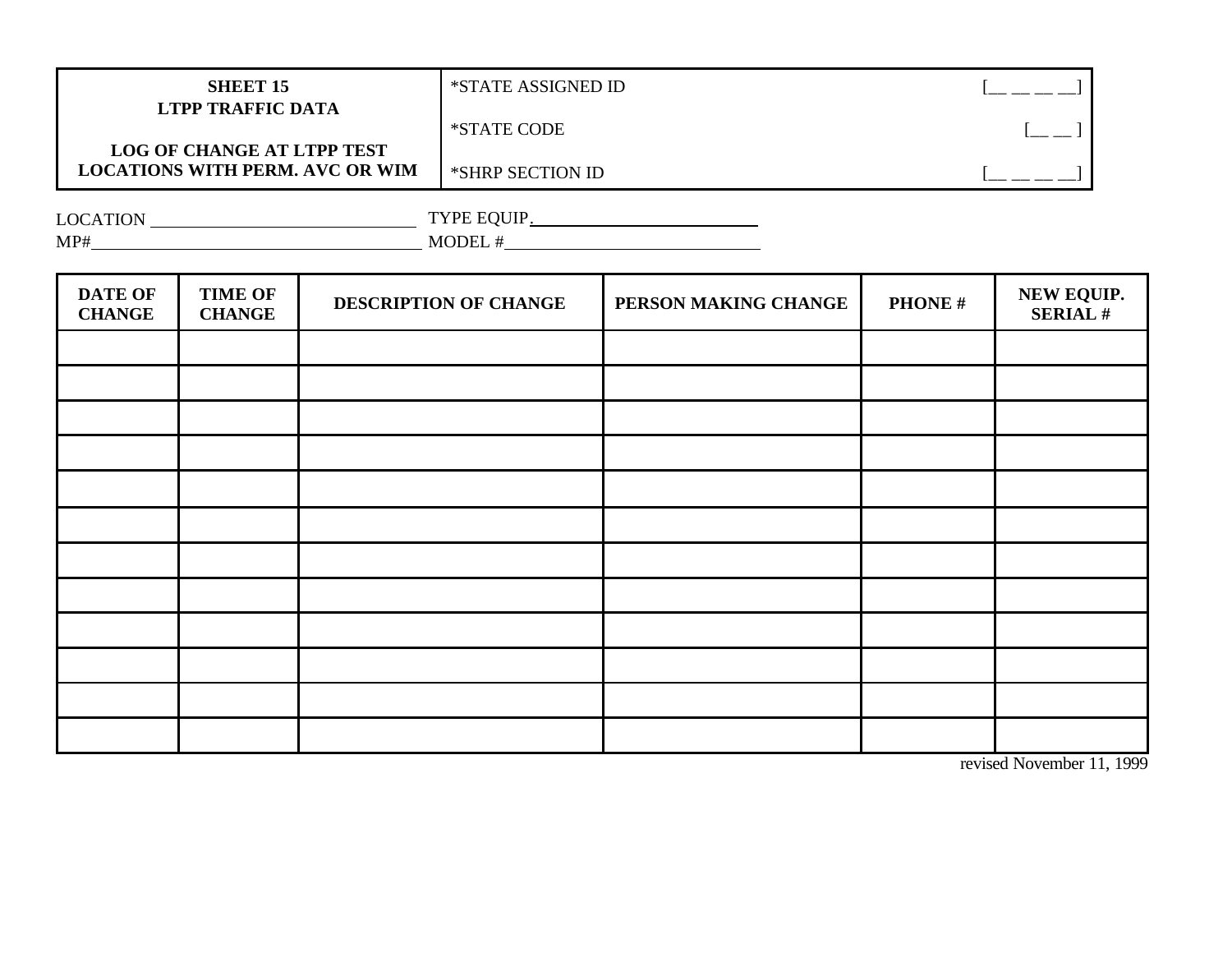|          | <b>SHEET 16</b><br>LTPP MONITORED TRAFFIC DATA<br><b>SITE CALIBRATION SUMMARY</b>                                                                                                                                                                                                                                                                                                                                                                                                                               |  | *STATE ASSIGNED ID<br>$\begin{bmatrix} 1 & 1 \\ 1 & 1 \end{bmatrix}$<br>*STATE CODE<br>*SHRP SECTION ID                                                                                                                                                                                                                                                                                     |
|----------|-----------------------------------------------------------------------------------------------------------------------------------------------------------------------------------------------------------------------------------------------------------------------------------------------------------------------------------------------------------------------------------------------------------------------------------------------------------------------------------------------------------------|--|---------------------------------------------------------------------------------------------------------------------------------------------------------------------------------------------------------------------------------------------------------------------------------------------------------------------------------------------------------------------------------------------|
|          | <b>SITE CALIBRATION INFORMATION</b>                                                                                                                                                                                                                                                                                                                                                                                                                                                                             |  |                                                                                                                                                                                                                                                                                                                                                                                             |
|          | 1. * DATE OF CALIBRATION (MONTH/DAY/YEAR)                                                                                                                                                                                                                                                                                                                                                                                                                                                                       |  | $[$ $\frac{1}{2}$ $\frac{1}{2}$ $\frac{1}{2}$ $\frac{1}{2}$ $\frac{1}{2}$ $\frac{1}{2}$ $\frac{1}{2}$ $\frac{1}{2}$ $\frac{1}{2}$ $\frac{1}{2}$ $\frac{1}{2}$ $\frac{1}{2}$ $\frac{1}{2}$ $\frac{1}{2}$ $\frac{1}{2}$ $\frac{1}{2}$ $\frac{1}{2}$ $\frac{1}{2}$ $\frac{1}{2}$ $\frac{1}{2}$ $\frac{1}{2}$ $\frac{1}{2$                                                                      |
| 2.       | * TYPE OF EQUIPMENT CALIBRATED ____ WIM __ CLASSIFIER _______ BOTH                                                                                                                                                                                                                                                                                                                                                                                                                                              |  |                                                                                                                                                                                                                                                                                                                                                                                             |
| 3.       | * REASON FOR CALIBRATION<br>REGULARLY SCHEDULED SITE VISIT<br>____ EQUIPMENT REPLACEMENT<br>DATA TRIGGERED SYSTEM REVISION                                                                                                                                                                                                                                                                                                                                                                                      |  | ____ RESEARCH<br>______ TRAINING<br>NEW EQUIPMENT INSTALLATION                                                                                                                                                                                                                                                                                                                              |
| 4.       | * SENSORS INSTALLED IN LTPP LANE AT THIS SITE (CHECK ALL THAT APPLY):<br>BARE ROUND PIEZO CERAMIC _____ BARE FLAT PIEZO _____ BENDING PLATES<br>CHANNELIZED ROUND PIEZO ______ LOAD CELLS _________________________QUARTZ PIEZO<br>_____ CHANNELIZED FLAT PIEZO _______________ INDUCTANCE LOOPS ________ CAPACITANCE PADS                                                                                                                                                                                      |  |                                                                                                                                                                                                                                                                                                                                                                                             |
|          |                                                                                                                                                                                                                                                                                                                                                                                                                                                                                                                 |  |                                                                                                                                                                                                                                                                                                                                                                                             |
|          | WIM SYSTEM CALIBRATION SPECIFICS**                                                                                                                                                                                                                                                                                                                                                                                                                                                                              |  |                                                                                                                                                                                                                                                                                                                                                                                             |
|          | 6.** CALIBRATION TECHNIQUE USED:                                                                                                                                                                                                                                                                                                                                                                                                                                                                                |  |                                                                                                                                                                                                                                                                                                                                                                                             |
|          | __ _ NUMBER OF TRUCKS COMPARED                                                                                                                                                                                                                                                                                                                                                                                                                                                                                  |  | ____ NUMBER OF TEST TRUCKS USED                                                                                                                                                                                                                                                                                                                                                             |
|          | TYPE PER FHWA 13 BIN SYSTEM<br>1<br>SUSPENSION: 1 - AIR; 2 - LEAF SPRING<br>2<br>3 - OTHER (DESCRIBE)                                                                                                                                                                                                                                                                                                                                                                                                           |  | <b>PASSES PER TRUCK</b><br>TRUCK TYPE SUSPENSION<br>$3$ $\qquad$ $\qquad$ $\qquad$ $\qquad$ $\qquad$ $\qquad$ $\qquad$ $\qquad$ $\qquad$ $\qquad$ $\qquad$ $\qquad$ $\qquad$ $\qquad$ $\qquad$ $\qquad$ $\qquad$ $\qquad$ $\qquad$ $\qquad$ $\qquad$ $\qquad$ $\qquad$ $\qquad$ $\qquad$ $\qquad$ $\qquad$ $\qquad$ $\qquad$ $\qquad$ $\qquad$ $\qquad$ $\qquad$ $\qquad$ $\qquad$ $\qquad$ |
| 7.       | SUMMARY CALIBRATION RESULTS (EXPRESSED AS A PERCENT)<br><b>MEAN DIFFERENCE BETWEEN ---</b>                                                                                                                                                                                                                                                                                                                                                                                                                      |  |                                                                                                                                                                                                                                                                                                                                                                                             |
|          | DYNAMIC AND STATIC GVW<br>$\frac{1}{2}$ , $\frac{1}{2}$ , $\frac{1}{2}$ , $\frac{1}{2}$ , $\frac{1}{2}$ , $\frac{1}{2}$ , $\frac{1}{2}$ , $\frac{1}{2}$ , $\frac{1}{2}$ , $\frac{1}{2}$ , $\frac{1}{2}$ , $\frac{1}{2}$ , $\frac{1}{2}$<br>DYNAMIC AND STATIC SINGLE AXLES $\_\_\_\_\_\_\_\_\_\_\$ . STANDARD DEVIATION $\_\_\_\_\_\_\_\_\_\_\_\_\_\_\_\$<br>DYNAMIC AND STATIC DOUBLE AXLES $\underline{\hspace{1cm}}\dots$ $\underline{\hspace{1cm}}\dots$ STANDARD DEVIATION $\underline{\hspace{1cm}}\dots$ |  | STANDARD DEVIATION $\_\_\_\_\_\_\_\_\$                                                                                                                                                                                                                                                                                                                                                      |
| 8.       | NUMBER OF SPEEDS AT WHICH CALIBRATION WAS PERFORMED                                                                                                                                                                                                                                                                                                                                                                                                                                                             |  |                                                                                                                                                                                                                                                                                                                                                                                             |
| 9.       |                                                                                                                                                                                                                                                                                                                                                                                                                                                                                                                 |  |                                                                                                                                                                                                                                                                                                                                                                                             |
| 10.      | CALIBRATION FACTOR (AT EXPECTED FREE FLOW SPEED) ___ __ __ . __ _                                                                                                                                                                                                                                                                                                                                                                                                                                               |  |                                                                                                                                                                                                                                                                                                                                                                                             |
| $11.**$  | IS AUTO-CALIBRATION USED AT THIS SITE? (Y/N) _____<br>IF YES, LIST AND DEFINE AUTO-CALIBRATION VALUE: ________________________________                                                                                                                                                                                                                                                                                                                                                                          |  |                                                                                                                                                                                                                                                                                                                                                                                             |
|          | <b>CLASSIFIER TEST SPECIFICS***</b>                                                                                                                                                                                                                                                                                                                                                                                                                                                                             |  |                                                                                                                                                                                                                                                                                                                                                                                             |
| $12.***$ | METHOD FOR COLLECTING INDEPENDENT VOLUME MEASUREMENT BY VEHICLE CLASS:<br>___ MANUAL ____ PARALLEL CLASSIFIERS<br><b>VIDEO</b>                                                                                                                                                                                                                                                                                                                                                                                  |  |                                                                                                                                                                                                                                                                                                                                                                                             |
| 13.      | METHOD TO DETERMINE LENGTH OF COUNT _____ TIME _____ NUMBER OF TRUCKS                                                                                                                                                                                                                                                                                                                                                                                                                                           |  |                                                                                                                                                                                                                                                                                                                                                                                             |
| 14.      | MEAN DIFFERENCE IN VOLUMES BY VEHICLES CLASSIFICATION:<br>*** FHWA CLASS 9 ____ ____ ____<br>*** FHWA CLASS 8 ____ ____ ____                                                                                                                                                                                                                                                                                                                                                                                    |  | FHWA CLASS ____<br>_____ ____ ____ ____<br>FHWA CLASS ____<br>_____ ____ _____<br>FHWA CLASS ____<br>_________________<br>FHWA CLASS                                                                                                                                                                                                                                                        |
|          | *** PERCENT "UNCLASSIFIED" VEHICLES: ____ ___ . ____                                                                                                                                                                                                                                                                                                                                                                                                                                                            |  | _____ ____ _____                                                                                                                                                                                                                                                                                                                                                                            |
|          | PERSON LEADING CALIBRATION EFFORT:<br>CONTACT INFORMATION: University of the contract of the contract of the contract of the contract of the contract of the contract of the contract of the contract of the contract of the contract of the contract of the contrac                                                                                                                                                                                                                                            |  | rev. November 9, 1999                                                                                                                                                                                                                                                                                                                                                                       |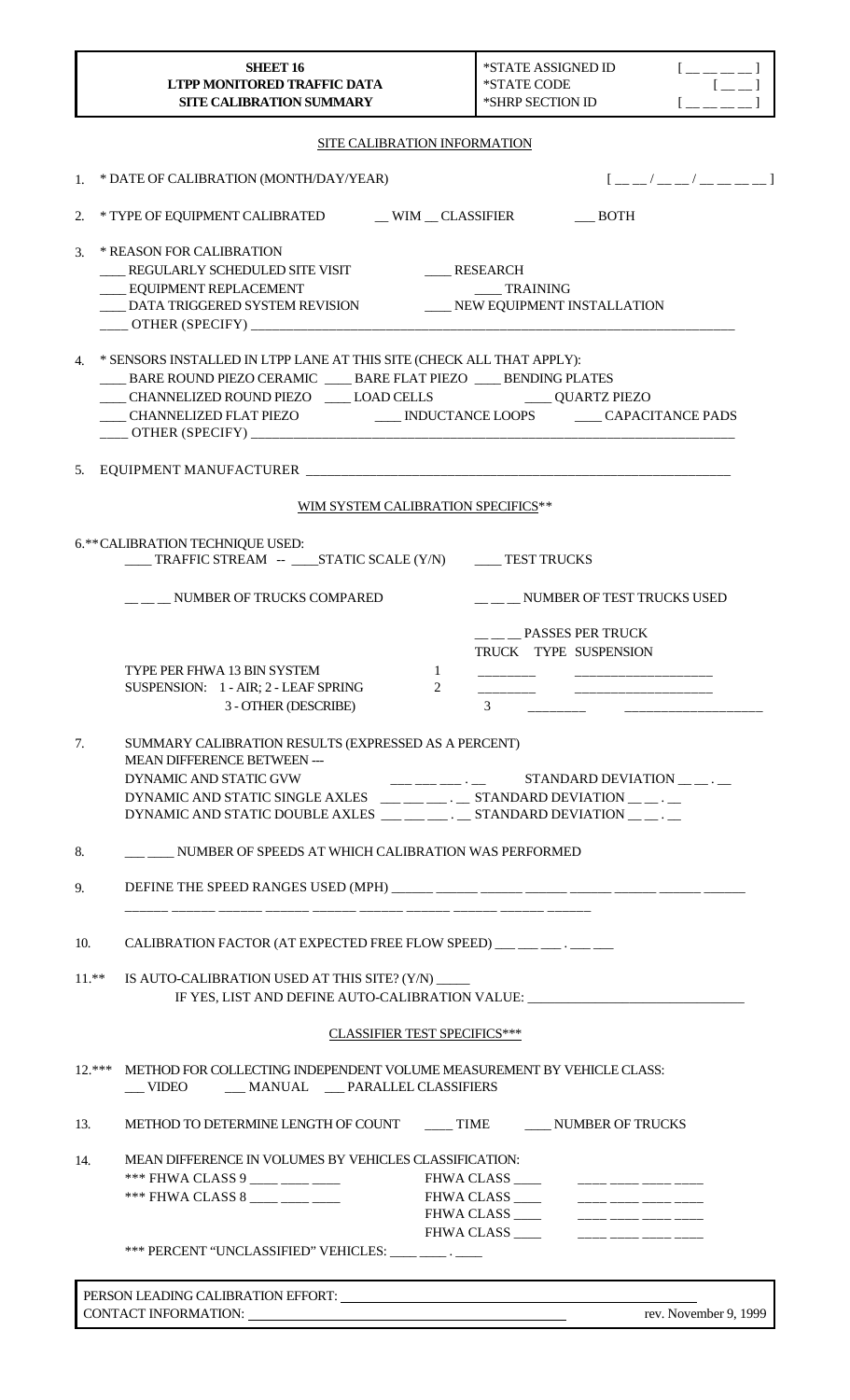# *APPENDIX A. HISTORICAL TRAFFIC DATA COLLECTION*

The purpose of historical traffic data collection was to ensure that all available traffic data for each 152 m (500-ft) long, single-lane SHRP General Pavement Studies (GPS) test section were retrieved from the records, files, and archives of the state and provincial highway agencies (SHA). Historical data have generally not been recorded for the Special Pavement Studies (SPS) sites, since monitoring data was submitted for these sites once they opened for traffic. The information was recorded on appropriate forms and formats, and made available for processing and storage in the Long Term Pavement Performance (LTPP) Central Traffic Data Base (CTDB) to be used in estimating total ESAL at the test section to date. Traffic volumes in the form of annual average daily traffic (AADT), truck AADT, and estimated total annual equivalent 18,000 pound single axle loads (ESAL) in the test lane were required for each year since the opening date. Where available, supporting vehicle classification and truck weight data were requested. It was understood that such data might be limited. ESAL calculations were made in accordance with the AASHTO Guide for Design of Pavement Structures (1986).

Historical data were submitted as a package for each site. All historical data sheets and supporting information for a particular GPS test section were packaged together and submitted to the Regional Contractor's Office Coordinator (RCOC). Historical LTPP Traffic Data Sheet 1 was placed on the face of the package as a summary of all pertinent information about the site and as a transmittal letter. The enclosed data forms provided uniform formats for submitting of the key traffic statistics needed in the performance analysis of the test sections, and perhaps more importantly, information on the method used for estimating these statistics and any available site-related data.

SHRP requested that each SHA select two GPS test sections as pilot sections, and locate all traffic data pertinent to those GPS sections. Once the data had been collected and the data sheets were completed, the packages for those two sections were transmitted to the RCOC for review. The pilot effort allowed early advice, guidance, and direction to minimize duplication of effort and to ensure understanding within each SHA and timely submittal of all historical data. A target date of June 30, 1990, was set for this pilot effort. The RCOC reviewed the packages and responded to each SHA to answer questions raised and to provide guidance for completing the historical data sheets for other GPS sections.

Truck weight data that had previously been provided by an SHA to the FHWA over the past 20 years did not need to be submitted to SHRP. Available FHWA Truck Weight Study Data were reviewed by the SHRP consultants and compared to the location of GPS test sections. A list of GPS locations where compatible truck weight data were available was provided to the Regional offices. Site-specific truck weight data relating directly to specific GPS test sections were extracted, reviewed, and analyzed by the consultant, and were included in the LTPP Central Traffic Data Base.

### *1. LTPP HISTORICAL TRAFFIC DATA REPORTING GUIDELINES*

The following pages present a flow chart describing the process followed in completing the historical data forms. Also included are instructions for completing the LTPP Historical Traffic Data forms. State and provincial agencies were requested to provide traffic data based upon site-specific counts, classification studies, or weight measurements wherever possible. In the absence of data files, the state and provincial agencies were asked to provide the best annual estimates of the AADT and ESAL for each GPS test section since it was opened to traffic. An explanation of how estimates were derived and supporting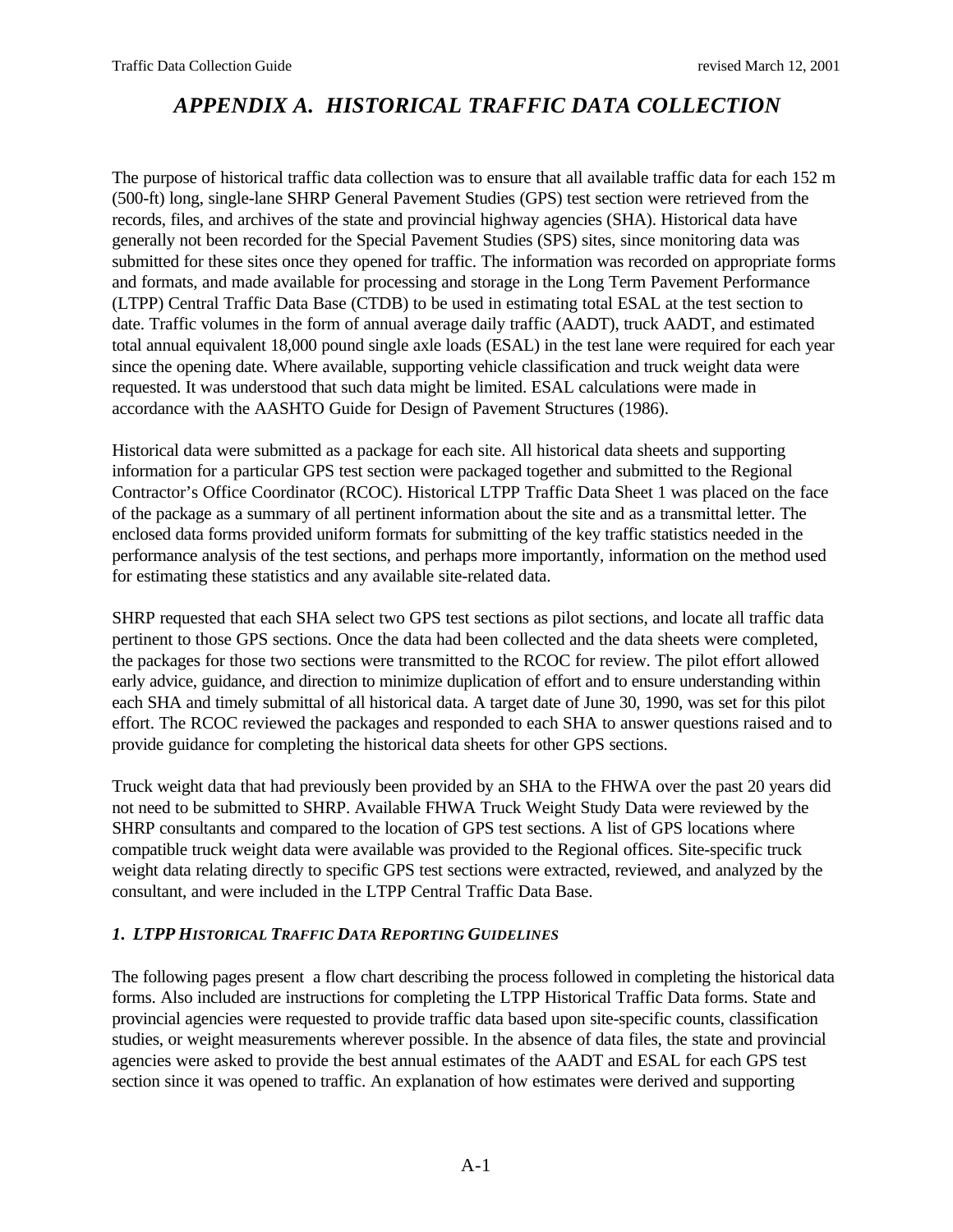documentation were also requested. The forms were merely a guide for providing these base data to SHRP.

Sheets 1 through 9 were to be completed for each GPS test section. Equivalent information for SPS 5, 6, 7 and SPS 9 overlay projects is highly desirable for pre-overlay conditions. The information expected on Sheet 1 is also collected for all SPS new construction and rehabilitation projects separately.

If on-site traffic monitoring did not begin at a given site in 1990, Sheet 10 should have been submitted to provide traffic, (AADT) and loading estimates (ESAL) for that site for each year beginning in 1990 and extending to the year that on-site traffic monitoring was initiated. Sheet 10 is included in the main text of this document because Sheet 10 is considered a form for use during the monitoring period of LTPP.

The forms included in this section can be reproduced and used by the SHA for data entry. There are nine historical traffic data forms:

| Sheet 1 | <b>Summary Transmittal Form</b>                                                   |
|---------|-----------------------------------------------------------------------------------|
| Sheet 2 | <b>Traffic Volumes and Load Estimates</b>                                         |
| Sheet 3 | Procedures for Estimating Annual Average Volumes and Total<br><b>Annual ESALs</b> |
| Sheet 4 | <b>Traffic Volume Counts</b>                                                      |
| Sheet 5 | Vehicle Classification Data FHWA 13-Class System                                  |
| Sheet 6 | Vehicle Classification Data Agency Defined Classes                                |
| Sheet 7 | <b>Vehicle Classification Conversion Chart</b>                                    |
| Sheet 8 | <b>Truck Weight Session Information</b>                                           |
| Sheet 9 | Truck Axle Load Measurements by Vehicle Classification                            |

### *2. FLOW CHART DESCRIPTION*

The flow chart in Figure A-1 illustrates the process that was to be followed by a SHA to fill out the historical traffic data sheets presented later in this section. By following this diagram, the flow of which is discussed below, the SHA representative could determine which forms to complete for each GPS site maintained by the agency. (Specific directions for completing these forms are presented immediately following the description of the flow diagram.)

- 1. Fill Out Sheet 1 When preparing the traffic information for submittal, start with Traffic Data Sheet 1, Summary Transmittal Form. This sheet summarizes the available site information for this GPS site as it pertains to traffic measurements.
- 2. Fill Out First or Next Row of Sheet 2 After Sheet 1 is completed, move to Traffic Data Sheet 2, Traffic Volume and Load Estimates. This sheet provides the agency's best estimate of traffic volumes and loads on the GPS site by year. Fill out one sheet for each GPS site, and fill in one row of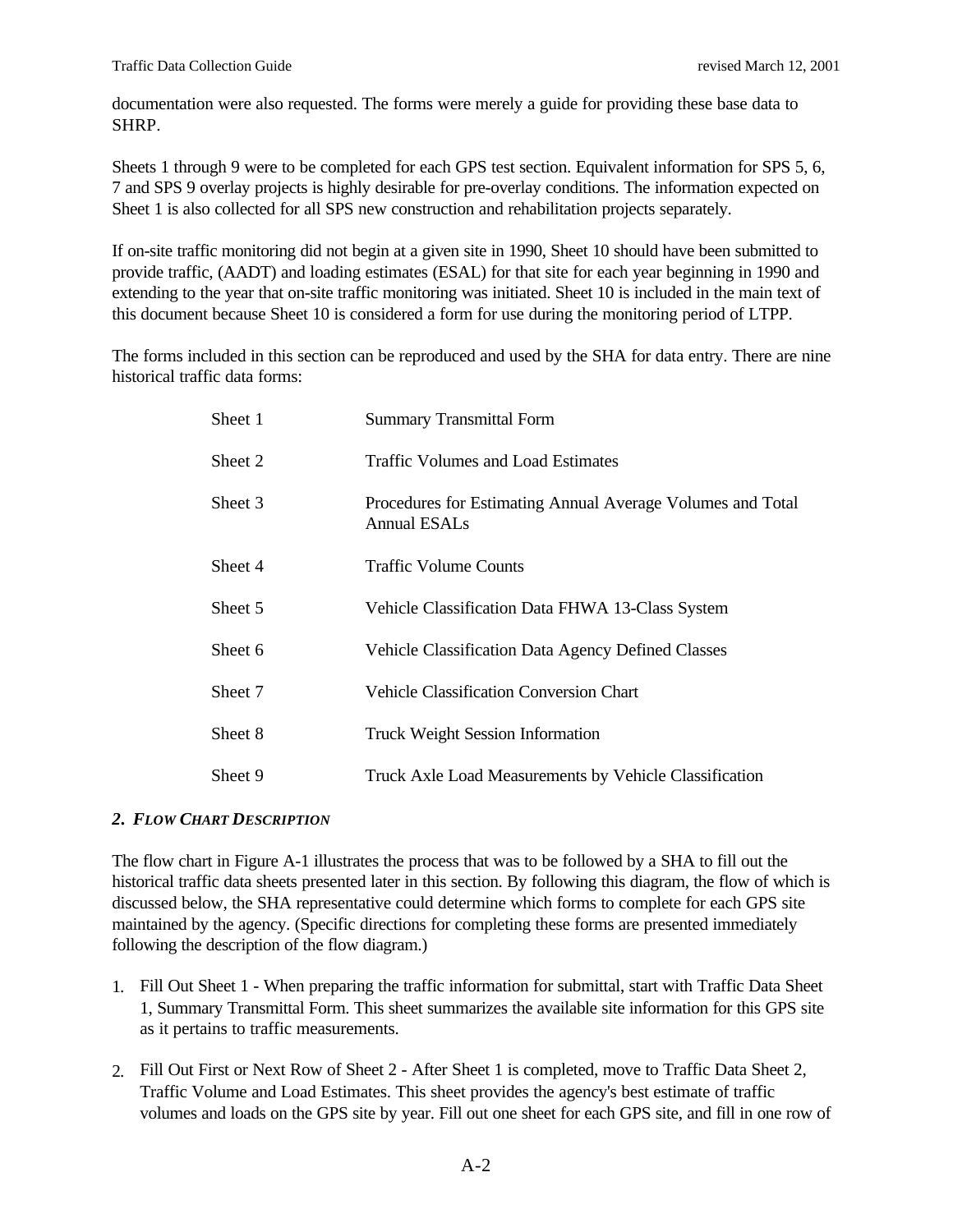information for each year the GPS site has been open to traffic (or since the most recent overlay or rehabilitation project).

After a row is filled in, proceed on to the other forms, as shown in Figure A-1, to describe the data and the procedures the agency used to develop the estimate. After providing this supporting information, return to Sheet 2 to fill in the next year's row of volume and ESAL estimates. Then provide supporting information for these estimates. Continue this process until the year the section was opened to traffic or the last overlay or major rehabilitation occurred, whichever comes first.

- 3. Fill Out Sheet 3 As shown in Figure A-1, for each year's row of Sheet 2 (for each GPS site) that is completed, also complete one Traffic Data Sheet 3, Procedures for Estimating Average Annual Volumes and Total Annual ESALs. This sheet briefly describes the types of data and/or assumptions used to estimate the volumes and ESALs recorded on Sheet 2.
- 4. Do You Have Supporting Data? After Sheet 3 is completed, the next step is to provide the traffic measurements that the agency used to develop the estimates that were just recorded in a row on Sheet 2.

If the agency did not collect volume, classification, or weight data at or near the GPS site (on the same highway and in the same direction) for this year, then return to Sheet 2 and continue with the next year's ESAL estimate.

If the agency did collect traffic data that specifically relate to the GPS site, continue to the lower portion of the flow chart.

5. Do You Have Electronic Data or Large Amounts of Data? - The next question is whether the traffic data available for this site consist of a few counts or a large number of counts.

If there are only a few counts, continue to Section 8, Are There Volume Data Available?

If the agency has a large number of counts (volume, vehicle class, or truck weight) that pertain to this GPS site, determine whether the data are in an electronic form (i.e., on computer disk) or are available only on paper forms. If the data are in electronic form, continue on to Section 6, Does Electronic Data Match SHRP Formats? If the data are only available on paper forms, go to Section 8, Are Volume Data Available?

- 6. Do the Electronic Data Match SHRP Formats? If data are available in electronic form, determine whether the data can be transmitted to SHRP in the standard FHWA formats. (These formats are presented earlier in this document as Figures 2, 3, and 4.) If the current form of the data does not allow their submittal in FHWA format, summarize the data and submit the summaries on the paper forms discussed in this section. If the data are submitted electronically, it is not necessary to submit the paper forms Traffic Data Sheets 4 through 9.
- 7. Submit Data Electronically Submit the data available in electronic form using the FHWA formats. See the directions for submitting these data presented earlier this chapter. When that is completed, return to Sheet 2, and fill out the next year of estimates for this LTPP site.

If some data can be submitted electronically and other data can not, fill out the appropriate Traffic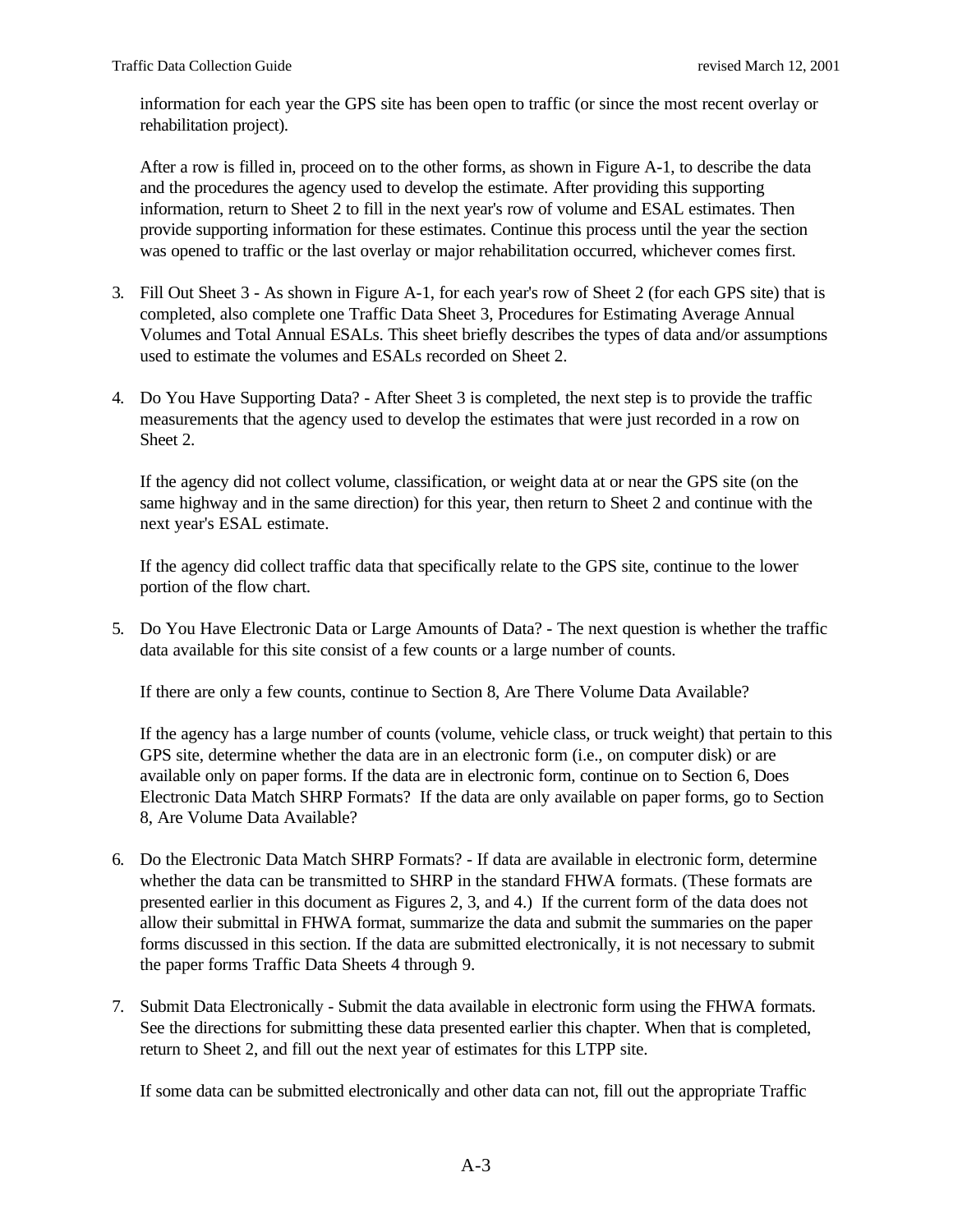Data Sheets (4 through 9) for the data that do not fit the FHWA format and submit the balance of the traffic data electronically in the FHWA format.



Figure A-1. Flow chart of process for completing historical traffic data sheets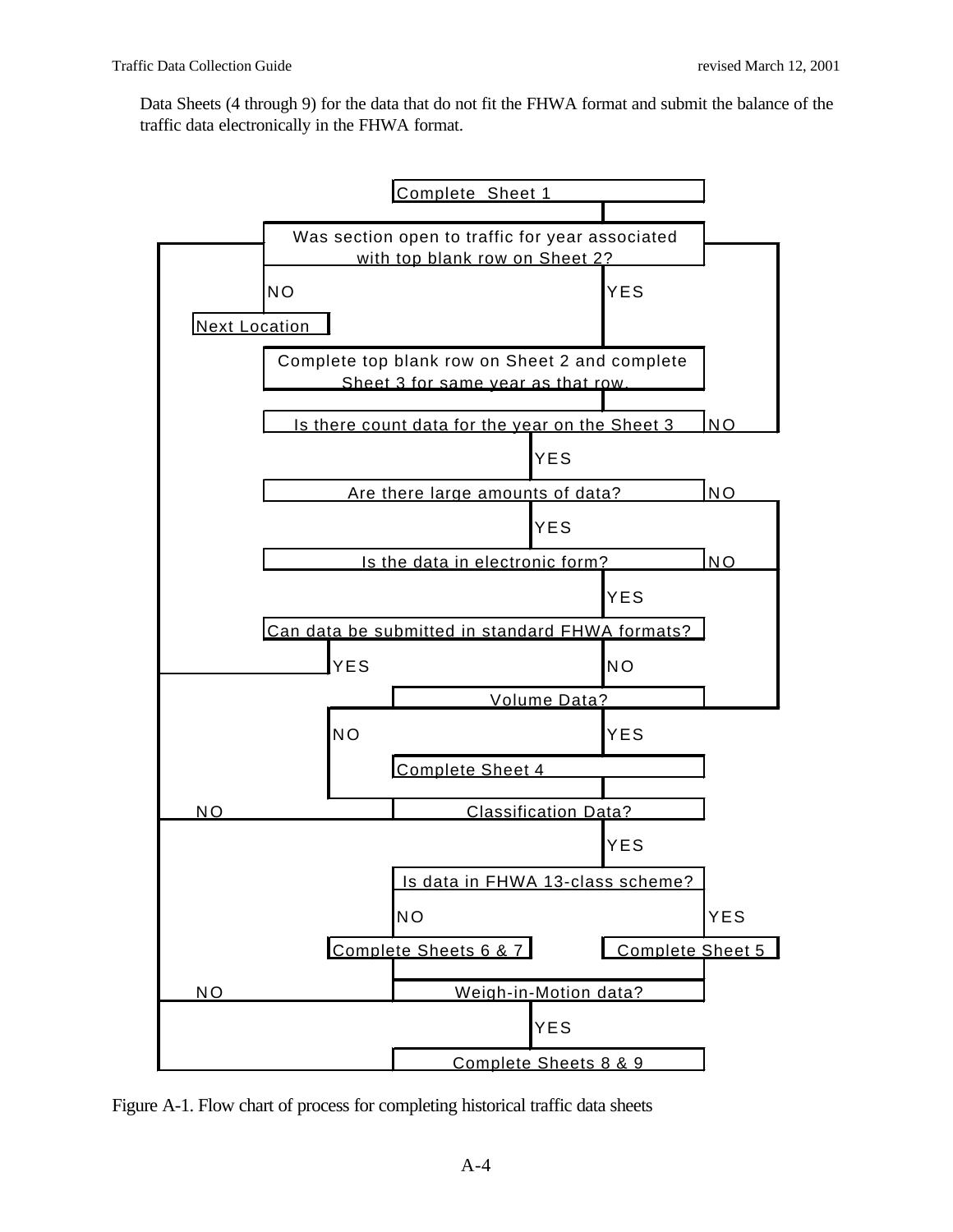- 8. Are Volume Data Available? If volume data that relate directly to the GPS site are available, fill out one Traffic Data Sheet 4, Traffic Volume Counts, for each count session that was performed.
- 9. Are Classification Data Available? If vehicle classification count data that pertain directly to the GPS site are available, fill out one Traffic Data Sheet 5, Vehicle Classification Data, for each count session that was performed. If these data are in the 13 FHWA classes, continue to Section 10, Are Truck Weight Data

Available? If the vehicle classification counts were done with some other classification scheme, fill out Traffic Data Sheets 6 and 7 (Vehicle Classification Data Agency Defined Classes and Vehicle Classification Conversion Information) to describe how the agency would recommend that SHRP researchers convert these data into the FHWA classifications. (The conversion is done by SHRP to provide uniformity in data between agencies.)

10. Are Truck Weight Data Available? - If the agency did not collect truck weight data at or near the GPS site (on the same highway and in the same direction) for this year, then return to Sheet 2 and continue to the next row.

If truck weight data that pertain directly to the GPS site (and year) are available, determine whether the data have been previously submitted to FHWA as part of the FHWA truck monitoring

program. If the truck data have been submitted for the GPS site to FHWA, check with the RCOC to determine whether SHRP has the data and that they apply to this site. If the RCOC has the data, proceed to the next row on Sheet 2. If the data have not been submitted, or for some reason the RCOC did not receive the data from FHWA, fill out Traffic Data Sheets 8 and 9 (Truck Weight Session Information and Truck Axle Load Measurements by Vehicle Classification). When this process has been completed, return to the next row of Sheet 2.

When all rows (years) are completed on Sheet 2 and all of the supporting data sheets for each year are completed, package all of the data sheets for one GPS site together, and put Sheet 1 on the top of the package as a transmittal sheet. The package is now ready to be forwarded to the Regional office. Continue the same process for each GPS test section. Questions about any phase of this process should be referred to the SHRP Regional office.

### *3. HISTORICAL TRAFFIC DATA SHEETS AND INSTRUCTIONS*

The following pages provide instructions and explanation for historical data sheets 1-9. Copies of the data sheets are provided at the end of this appendix.

Data Sections Common for all Data Sheets

Each of the forms requires general information. The general information items are enclosed in boxes in the upper right corner and at the bottom of each page.

Upper Right Corner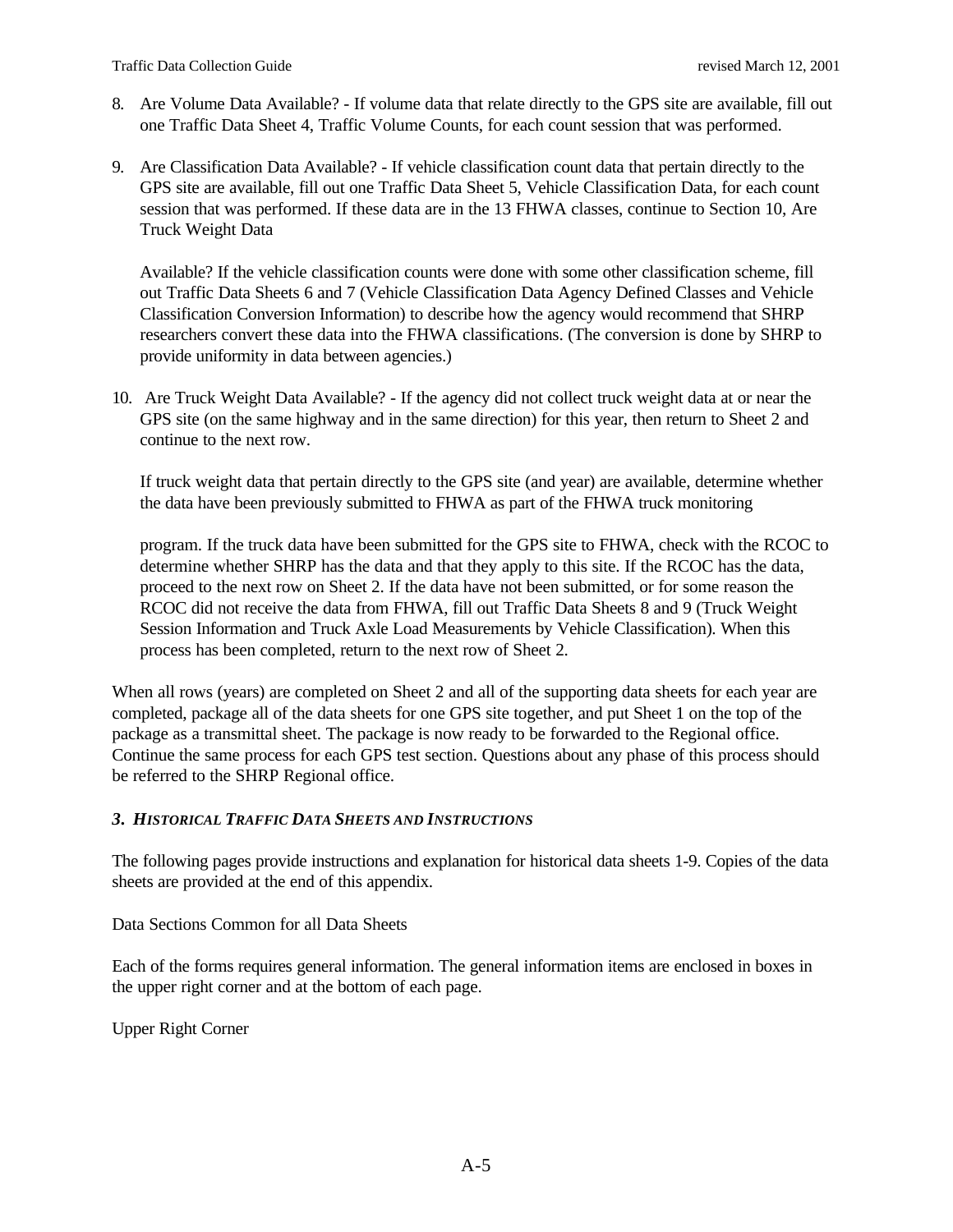#### STATE ASSIGNED ID

| Form Entry:           | State Assigned ID $\_\_\_\_\_\_\_\_\_\_\_\_\_$                                                                                                                                                                                      |
|-----------------------|-------------------------------------------------------------------------------------------------------------------------------------------------------------------------------------------------------------------------------------|
| Explanation:          | Enter the four-digit number that has been assigned by the State or Province for<br>the applicable LTPP site. If the State or Province has not assigned a number,<br>leave this space blank.                                         |
| <b>STATE CODE</b>     |                                                                                                                                                                                                                                     |
| Form Entry:           | State Code $\_\_$                                                                                                                                                                                                                   |
| Explanation:          | Enter the two-digit number that has been assigned by SHRP for the State or<br>Province. For example, the state code for New York is 3 6.                                                                                            |
| <b>SHRP ID</b>        |                                                                                                                                                                                                                                     |
| Form Entry:           | SHRP ID __ __ __ __                                                                                                                                                                                                                 |
| <b>Explanation:</b>   | Enter the four-digit number that has been assigned by SHRP for each LTPP site.<br>For example, the SHRP ID number for the LTPP test site on I-88 at the<br>Ostego/Delaware county line in the state of New York is $\frac{4}{18}$ . |
| Lower Portion of Page |                                                                                                                                                                                                                                     |

#### NAME AND PHONE NUMBER OF PREPARER

Enter the name and phone number of the person responsible for the data entered on this form.

#### DATE PREPARED

Enter the date that the form was completed as follows:

| Form Entry:  | Date $\overline{\phantom{a}}$ -                      |
|--------------|------------------------------------------------------|
| Explanation: | Month Day Year                                       |
| Example:     | $\underline{02} - \underline{18} - \underline{1989}$ |

#### *3.1 SUMMARY TRANSMITTAL FORM (SHEET 1)*

PURPOSE: The purpose of this form is to serve as a cover sheet and transmittal form for the entire package of historical traffic data forms and supporting information for a particular GPS test section. It also provides a summary of all pertinent information about the traffic data collection effort at each GPS test site, including location data, and information about the surrounding environment. This form should be completed first before completing sheets 2-9 for a GPS test section.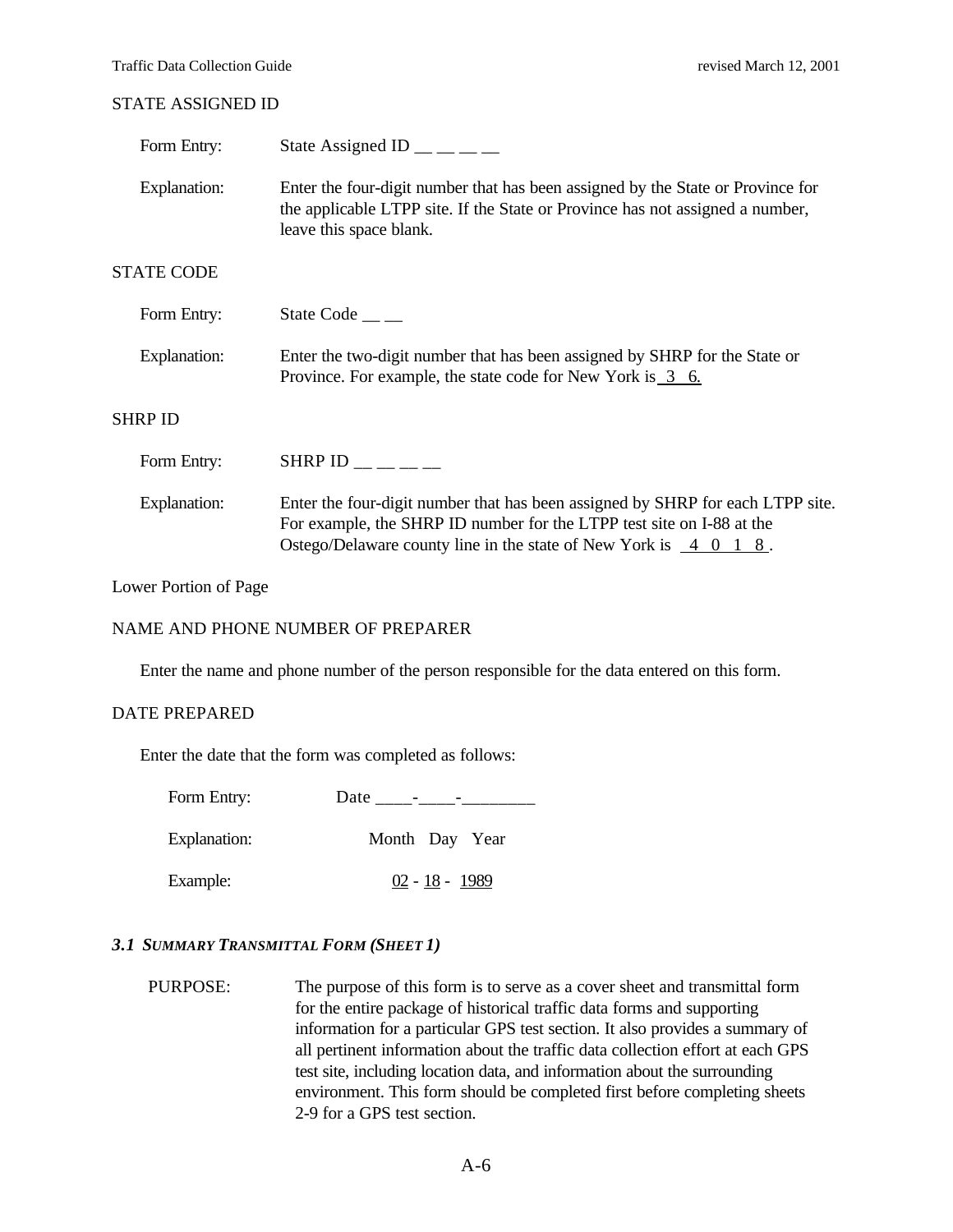### STATE OR PROVINCE AND COUNTY

Enter the appropriate name of the State or Province and the County in which the LTPP test site is located. Provinces should leave the county name blank.

HIGHWAY ROUTE NO. AND MILE POST NO.

| Form Entry:  | Highway Route # _________ Mile Post # ______                                                                                                                                                                                                           |
|--------------|--------------------------------------------------------------------------------------------------------------------------------------------------------------------------------------------------------------------------------------------------------|
| Explanation: | Enter the common name or highway numbers used to identify the highway and<br>the appropriate mile post number by using MP and then the mile post number. If<br>a mile post system has not been developed, enter "N/A" on the mile post number<br>line. |
| Example:     | Highway Route No. IH 35 Mile Post No. MP 269                                                                                                                                                                                                           |

### NEAREST CITY/TOWN

| Explanation: | Enter the name of the nearest town or city that is included on the state highway<br>map and the distance in miles from the test section to that city. |
|--------------|-------------------------------------------------------------------------------------------------------------------------------------------------------|
| Example:     | 10 mi. N. of Austin, Texas                                                                                                                            |

### NEAREST INTERSECTION

| Explanation: | Enter the name of the nearest intersecting highway (or major arterial street in   |
|--------------|-----------------------------------------------------------------------------------|
|              | urban areas) and the distance in miles from the test section to that intersecting |
|              | highway (or arterial street).                                                     |
|              |                                                                                   |

Example: 2 mi. S. of FM 620

#### FUNCTIONAL CLASS

Explanation: Enter the appropriate code for the functional classification for the highway on which the LTPP site is located. Codes are as follows:

|      | <b>RURAL</b>                     |      | <b>URBAN</b>                           |
|------|----------------------------------|------|----------------------------------------|
| Code | <b>Functional Classification</b> | Code | <b>Functional Classification</b>       |
| 01   | Principal Arterial - Interstate  | 11   | Principal Arterial - Interstate        |
| 02   | Principal Arterial - Other       | 12   | Principal Arterial - Other Freeways or |
|      |                                  |      | Expressways                            |
|      |                                  | 14   | Principal Arterial - Other             |
| 06   | Minor Arterial                   | 16   | Minor Arterial                         |
| 07   | Major Collector                  | 17   | Collector                              |
| 08   | Minor Collector                  |      |                                        |
| 09   | Local System                     | 19   | Local System                           |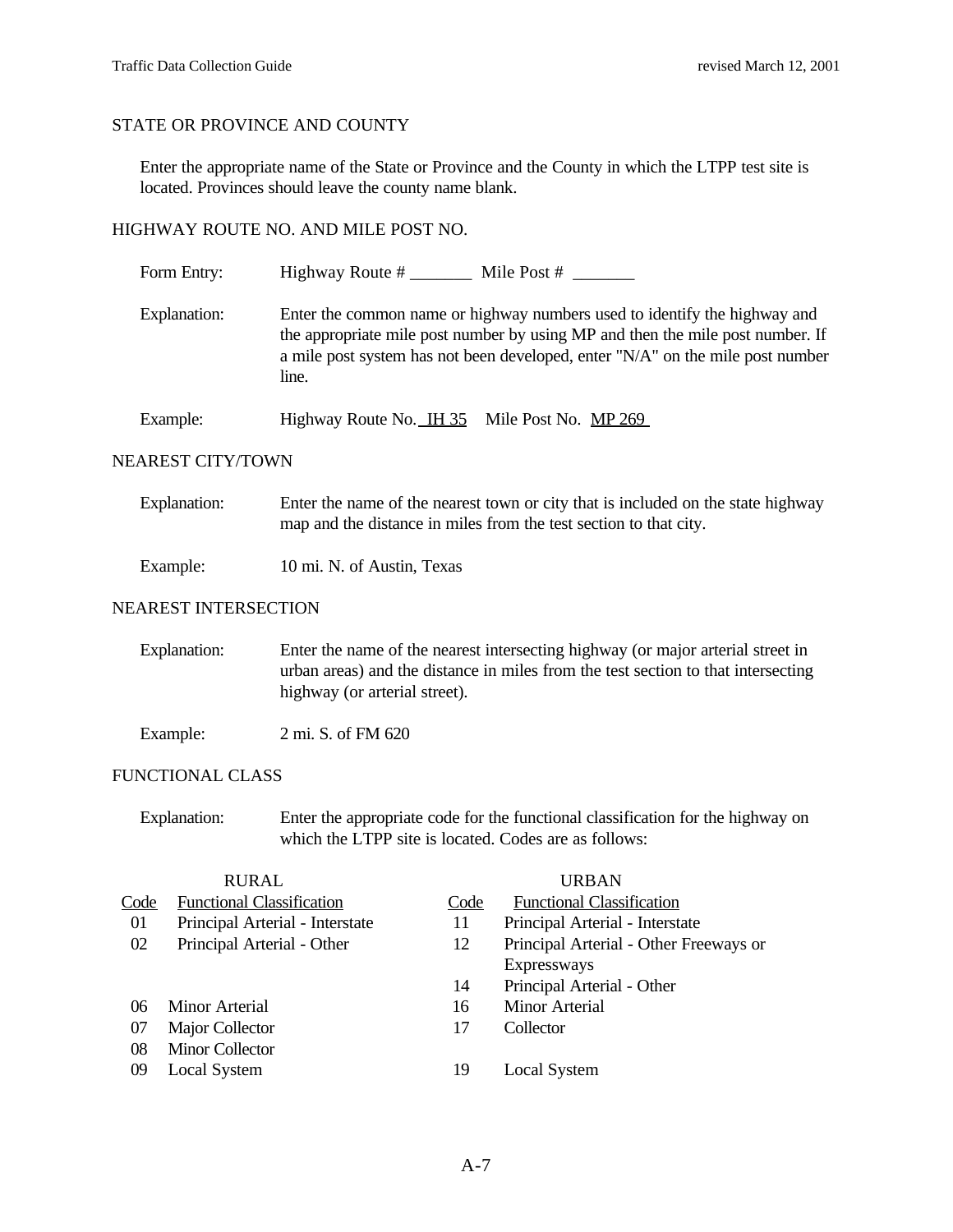#### NUMBER OF LANES EACH DIRECTION AND TOTAL NUMBER OF LANES

| <b>Explanation:</b> | Enter the number of lanes in each direction and the total number of lanes on the |
|---------------------|----------------------------------------------------------------------------------|
|                     | highway at the LTPP site.                                                        |

Example: No. Lanes Each Direction 2 Total No. of Lanes 4

#### DIRECTION OF TRAVEL/LTPP LANE

| Explanation: | Enter the general direction of travel of vehicles crossing over the LTPP site. If |
|--------------|-----------------------------------------------------------------------------------|
|              | the roadway is oriented north-south and the LTPP lane is carrying northbound      |
|              | traffic, enter the word or abbreviation for North.                                |

Example: North or N

#### DATE OPENED TO TRAFFIC

| Explanation: | Enter the month, day, and year that the existing highway section was constructed<br>and opened to traffic or most recently received an overlay or major rehabilitation. |
|--------------|-------------------------------------------------------------------------------------------------------------------------------------------------------------------------|
| Example:     | $10 - 30 - 1970$<br>Month Day Year                                                                                                                                      |

#### FIPS COUNTY CODE

Enter the appropriate Federal Information Processing Standards (FIPS) County Identification Code Number assigned to the county in which the LTPP site is located. This is the same code number used by FHWA under the HPMS program. Provinces would omit this item.

#### FHWA STATION IDENTIFICATION NUMBER

Enter the FHWA Station Identification Number for this station if the site has previously been assigned one. A three-digit, alphanumeric designation is used. Only the numbers 0 through 9 and the 26 letters of the alphabet should be used. Leave blank if an FHWA Station Identification Number has not been issued.

#### HPMS SAMPLE NO. AND HPMS SUBDIVISION NO.

If the LTPP site has been designated as a HPMS site, enter the HPMS Sample No. and Subdivision No. If not, leave this space blank.

#### TYPE OF PAVEMENT: AC, PCC, OTHER

Mark the appropriate type of pavement by selecting either AC for flexible pavements (1), PCC for rigid pavements (2), or Other for composite pavements or other types (3).

### CONTROL OF ACCESS AND MEDIAN

Indicate whether access is controlled (yes) or not (no), and whether a median exists (yes or no).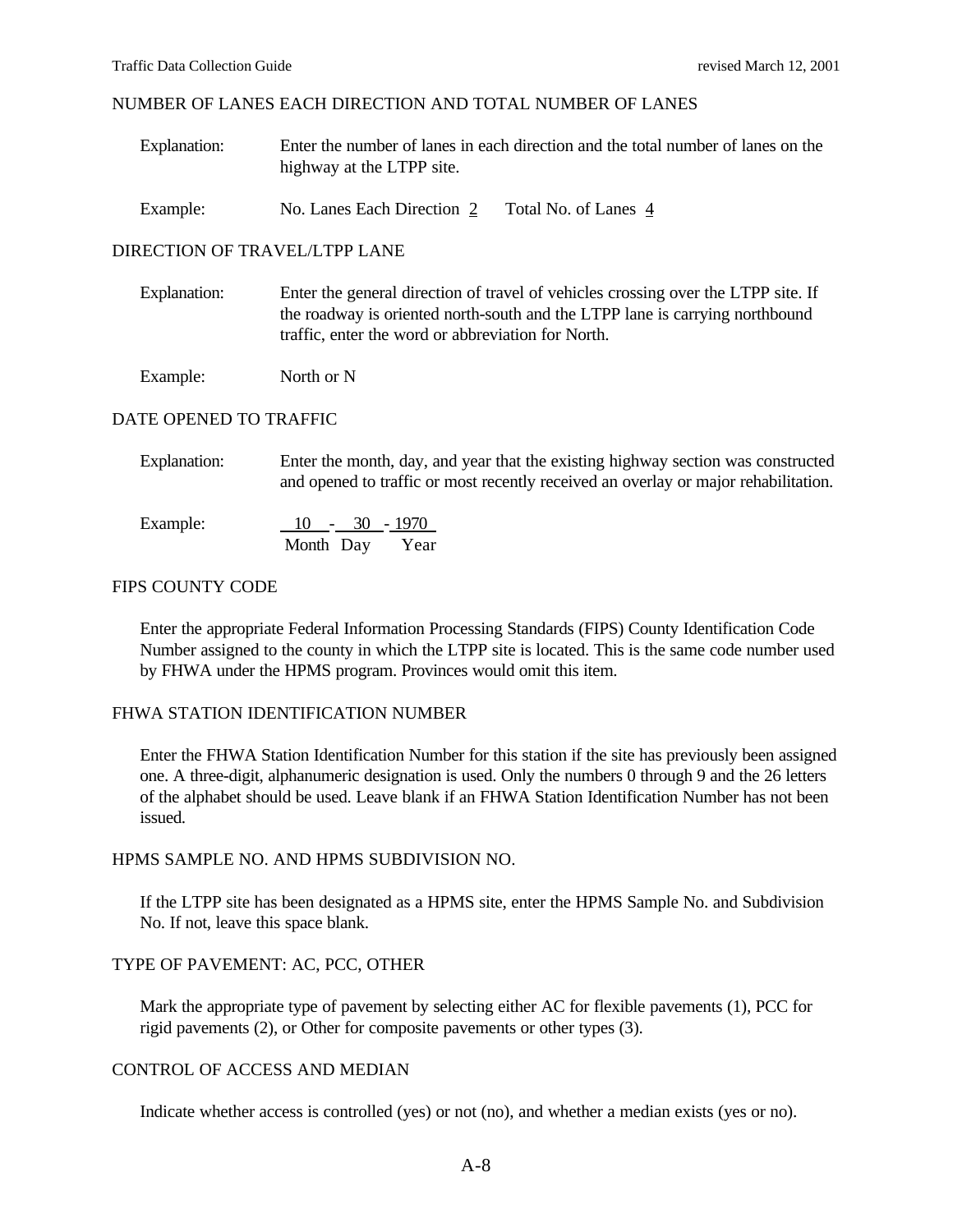#### CURRENT SURROUNDING DEVELOPMENT

Indicate the nature of the surrounding development and the type of development that exists adjacent to the LTPP site by marking either urban, suburban, or the rural category.

### HAS INTENSITY OF ROADSIDE DEVELOPMENT INCREASED OVER PAST 10 YEARS (BETWEEN 1980 AND 1990)?

Answer the question about the change in the roadside development over the past 10 years and briefly describe the changes. For example, "Ten years ago the adjacent land was farmland but now a residential subdivision has developed there."

#### GENERAL INSTRUCTIONS

Attach all related forms, supporting traffic count information, and a map indicating the location of the LTPP site and each traffic counting or weigh station, and submit the complete package to the SHRP Regional Engineer.

#### *3.2 TRAFFIC VOLUME AND LOAD ESTIMATES (SHEET 2)*

| PURPOSE:                              | The purpose of this form is to retrieve and summarize traffic volume and load data<br>collected by the State for each LTPP site, dating back to the year the LTPP<br>section was opened to traffic. That is, the date that the roadway construction was<br>completed, or the date that the present pavement structure was added.     |
|---------------------------------------|--------------------------------------------------------------------------------------------------------------------------------------------------------------------------------------------------------------------------------------------------------------------------------------------------------------------------------------|
|                                       | Sheet 3 should also be completed to provide information about the methodology<br>used to estimate the annual average daily traffic (AADT), truck volumes and<br>percentages, AADT in the LTPP lane, truck AADT in the LTPP lane, and annual<br>ESAL. See Sheet 3 instructions for more details.                                      |
| <b>GENERAL</b><br><b>INFORMATION:</b> | The general information such as state assigned ID, state code, SHRP section ID,<br>and the name of the preparer should be provided in accordance with the<br>requirements stipulated at the beginning of this section.                                                                                                               |
| YEAR:                                 | This provides a column of years beginning with 1989 and descending in numerical<br>order to 1965. The AADT, total truck AADT, AADT in the LTPP lane, the truck<br>AADT for the LTPP lane, and the total ESAL per year in the LTPP lane should<br>be entered for each year dating back to the year the section was opened to traffic. |

#### COLUMN 1. ESTIMATED TOTAL VEHICLES AADT (TWO-WAY)

The estimated annual average daily traffic (AADT) volume data for both directions and all lanes should be entered in Column 1 for each year beginning in 1989 and descending to the year the section was opened to traffic. This date is defined in the Inventory Data submitted by the SHA for each site. For Example, if the estimated AADT is 29,250 vehicles per day in 1987, the entry placed on the line in Column 1 adjacent to the year 1987 would be  $2 \times 9 \times 2 \times 5 \times 0$ .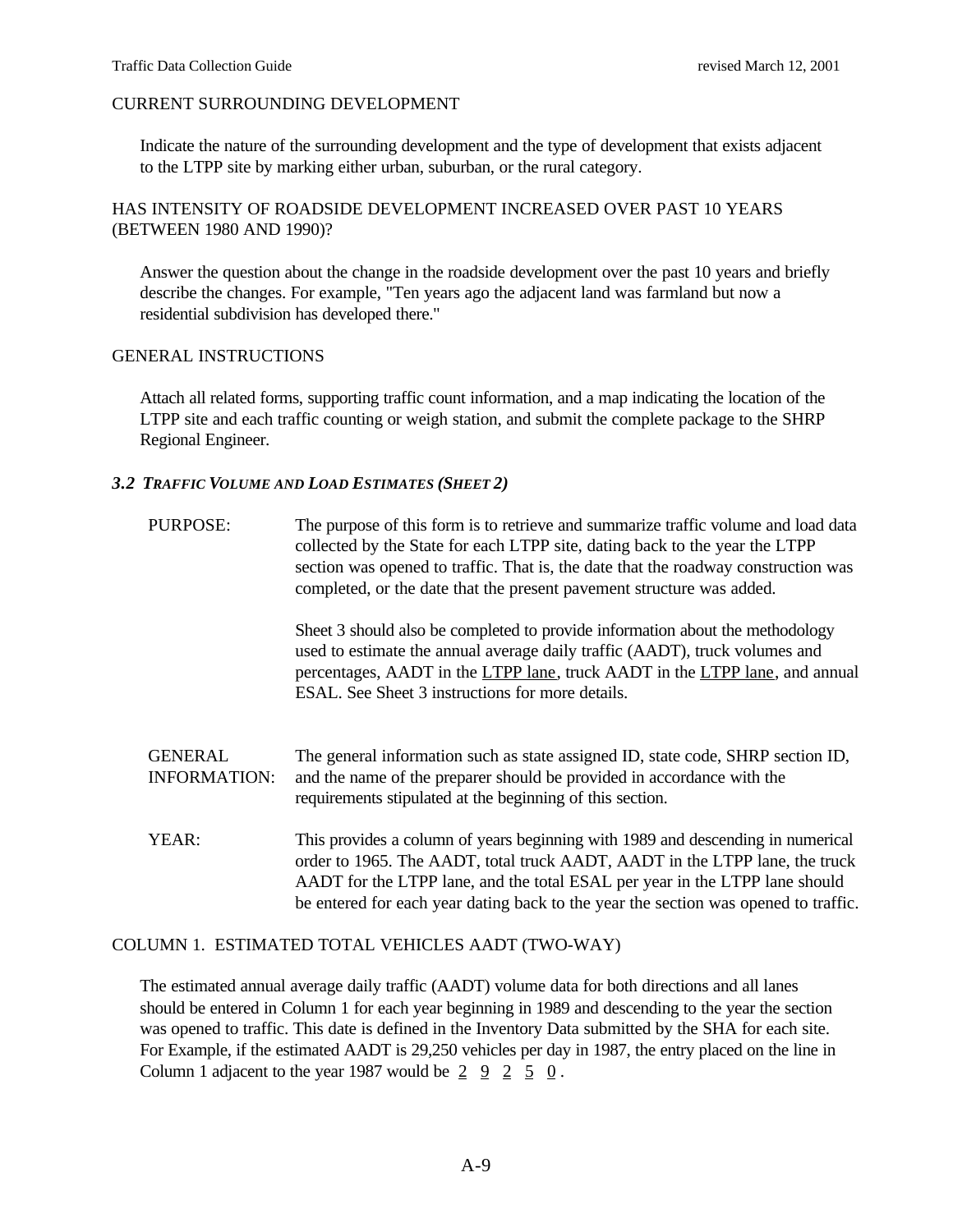Where possible, the AADT estimates should be based upon traffic volume counts and vehicle classification counts at the LTPP site. However, if site-specific counts are not available the SHA is asked to provide estimates of the AADT, based upon other data available to the SHA, such as traffic flow maps, summary statistics, construction project files, or traffic engineering or planning studies. System-wide data and data from other sites may also be used, if other more exact site-specific data are not available. If the estimates are based on actual counts of the same traffic that crosses the LTPP site, the count data, if they are still available, should be forwarded to SHRP.

Sheet 4 is used to record each individual traffic count that was selected to develop the AADT estimates. Also, the factors used to convert those traffic count data to the AADT should be included. It is not necessary to fill out Sheet 4 for continuously operated ATR, AVC, or WIM equipment at a LTPP site. Data taken from a continuously operated ATR, AVC, or WIM location should be submitted in the format summarized and submitted in the format established by FHWA and adopted by SHRP for Monitoring Data. The procedures to follow in submitting these data are detailed in later sections.

### COLUMN 2. ESTIMATED TOTAL TRUCK AADT (TWO-WAY)

For each year that the AADT is entered, the estimated average number of trucks for a 24-hour period is entered in Column 2. This is based upon actual truck counts made at the site and is for both directions and all lanes. A truck is considered to be any vehicle in FHWA vehicle classes 4-13, including buses. Backup for this estimate is submitted on Sheet 5. If actual counts are not available, best estimates are made by the SHA. For example, if the AADT of trucks in the traffic stream in 1987 is estimated to be 1320, the entry will be 1 3 2 0 .

### COLUMN 3. ESTIMATED TOTAL VEHICLES AADT LTPP LANE

For each year, estimate the average number of vehicles per day traveling in the LTPP lane and enter the data in Column 3. This is a one-way, one-lane volume and should represent the estimated number of vehicles at the test site for a 24-hour period. If site-specific counts are not available, the SHA should provide its best estimate. For example, if the number of vehicles that are traveling in the LTPP test lane on a daily basis is estimated to be 10,660, the entry will be  $1\quad 0\quad 6\quad 6\quad 0$ .

### COLUMN 4. ESTIMATED TOTAL TRUCKS AADT LTPP LANE

For each year, estimate the average number of trucks per day traveling in the LTPP lane and enter the data in Column 4. This is a one-way, one-lane average daily volume. A truck is considered to be any vehicle in FHWA vehicle classes 4-13, including buses. If site-specific counts are not available, the SHA should provide its best estimate. For example, if the number of trucks that are traveling in the LTPP lane in a 24-hour period in 1987 is estimated to be 1060, the entry will be  $1 \ 0 \ 6 \ 0$ .

### COLUMN 5. ESTIMATED ESALs/YR LTPP LANE (1,000's)

The SHA should estimate equivalent single axle loads (ESALs) for each year from traffic volume, vehicle classification, and weight data, and enter the total annual number of ESALs computed for the LTPP lane in Column 5. The SHA should use the AASHTO Design Guide Method to determine truck equivalencies and calculate ESALs The number of ESALs will be recorded in 1000's. For example, if the number of ESALs was 1,250,000 in 1983, enter  $\frac{1}{2}$   $\frac{2}{5}$   $\frac{6}{5}$  in Column 5 for the year 1983.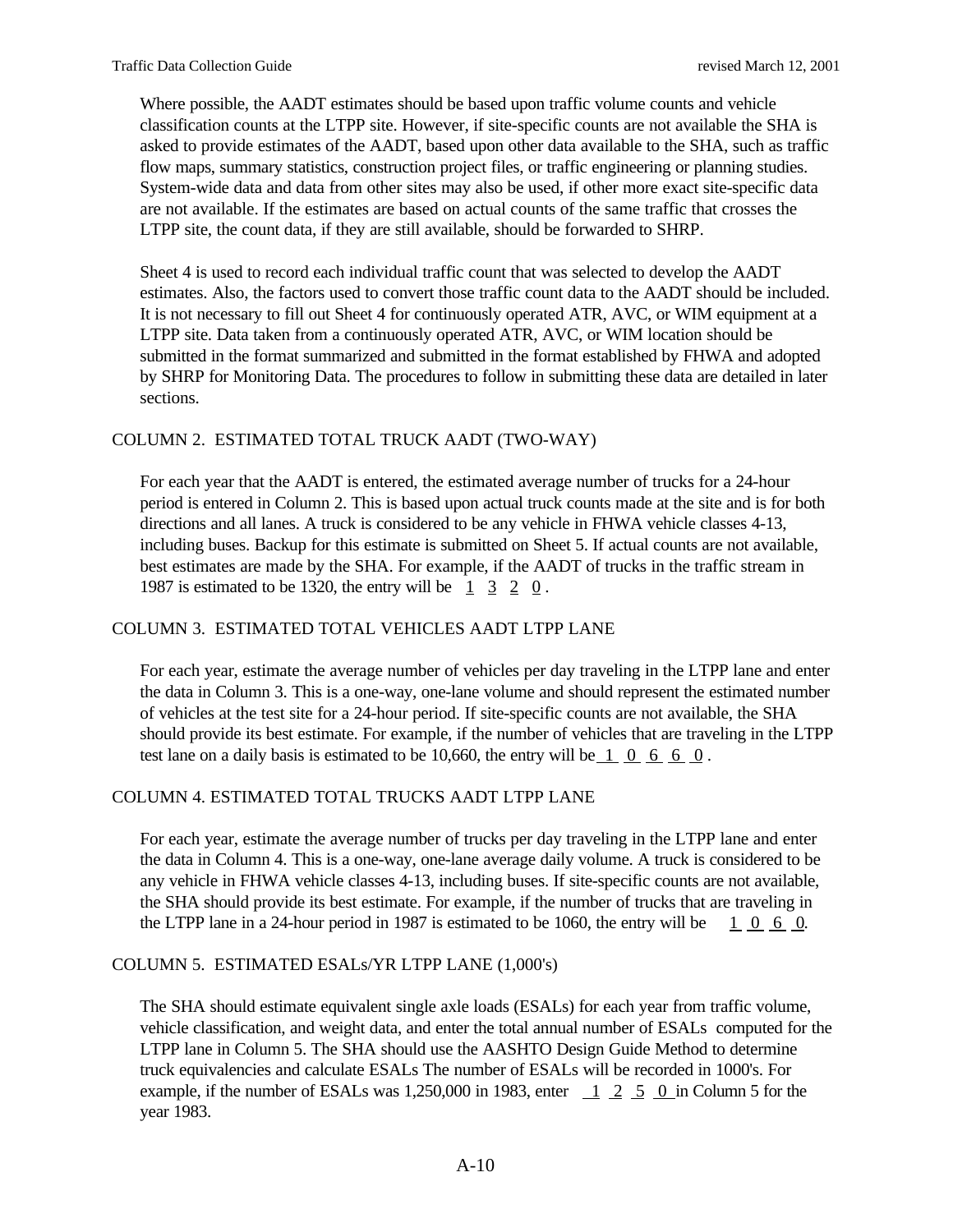### *3.3 PROCEDURES FOR ESTIMATING ANNUAL AVERAGE VOLUMES AND TOTAL ANNUAL ESALS (SHEET 3)*

| PURPOSE:                       | The purpose of this form is to provide information about the method the SHA used<br>for estimating the data that were entered on Sheet 2.                                                                              |
|--------------------------------|------------------------------------------------------------------------------------------------------------------------------------------------------------------------------------------------------------------------|
| GENERAL<br><b>INFORMATION:</b> | The general information such as state assigned ID, state code, SHRP section ID,<br>and the name of the preparer should be provided in accordance with the<br>requirements stipulated at the beginning of this section. |

#### INSTRUCTIONS FOR SHEET 3:

To complete the form simply check the methodology that most appropriately describes the method used by the SHA to estimate each of the summary traffic statistics listed on Sheet 2. If the method is not listed, mark "Other" and fill in a description of the method used.

One sheet is completed for each year that data have been provided on Sheet 2. If the same method was used for several years, simply enter the range of years in the Year Applicable blank. For example, 1975-1983. However, if several methods were used over the years, one form is needed for each change in the methodology used.

Item 7, ESAL ESTIMATES, asks for information on the source of the data used to estimate annual ESAL and the type of scale that was used to collect those data. If the SHA uses a source or type of scale that is not listed, mark "Other " and fill in the appropriate source or type of scale. The optional methods listed for each of the other data types are self-explanatory and do not require further explanation.

### *3.4 TRAFFIC VOLUME COUNTS (SHEET 4)*

| PURPOSE:                              | The purpose of this form is to record traffic volume data that were collected at or<br>near a LTPP site. The form also provides for the calculation of the annual average<br>daily traffic (AADT) in the LTPP lane based upon factoring of the raw count.                                                                                                                                                   |
|---------------------------------------|-------------------------------------------------------------------------------------------------------------------------------------------------------------------------------------------------------------------------------------------------------------------------------------------------------------------------------------------------------------------------------------------------------------|
|                                       | Record the traffic volume data collected at or near the LTPP site starting with the<br>most recent year by completing a separate Sheet 4 for each traffic volume count.<br>Counts of any duration may be used. Volume counts collected on a continuous<br>basis from ATR, AVC, or WIM equipment should be submitted in the FHWA<br>format as discussed earlier in this section and transmitted to the RCOC. |
| <b>GENERAL</b><br><b>INFORMATION:</b> | The general information such as state assigned ID, state code, SHRP section ID,<br>and the name of the preparer are provided in accordance with the requirements<br>stipulated at the beginning of this section.                                                                                                                                                                                            |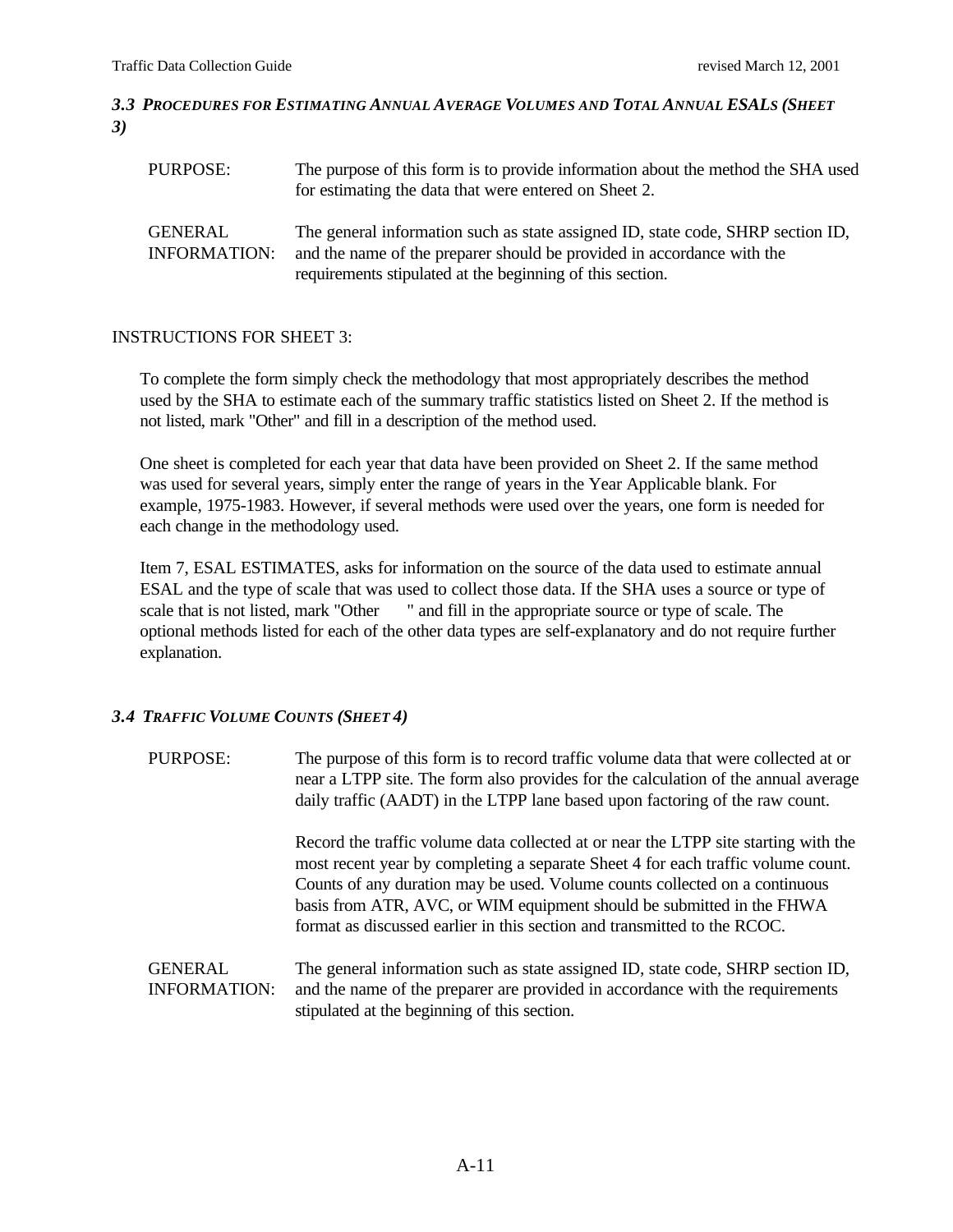#### HIGHWAY ROUTE NO. (THIS COUNT) AND MILE POST NO. OR LOCATION (THIS COUNT)

| Form Entry:  | Highway Route # (This Count)                                                                                                                                                                                                                                                                                     |  |  |
|--------------|------------------------------------------------------------------------------------------------------------------------------------------------------------------------------------------------------------------------------------------------------------------------------------------------------------------|--|--|
|              | Mile Post # or Location (This Count)                                                                                                                                                                                                                                                                             |  |  |
| Explanation: | Enter the common name or highway numbers used to identify the highway and<br>the appropriate mile post number where the traffic volume count was made. This<br>may be different from the LTPP site. If a mile post system has not been<br>developed for this highway, describe the location of the volume count. |  |  |
| Examples:    | A. Highway Route # (This Count) IH 35                                                                                                                                                                                                                                                                            |  |  |
|              | Mile Post $#$ or Location (This Count) MP 269                                                                                                                                                                                                                                                                    |  |  |
|              | B. Highway Route # (This Count) FM 2222                                                                                                                                                                                                                                                                          |  |  |
|              | Mile Post # or Location (This Count) West of Loop 360 in Austin                                                                                                                                                                                                                                                  |  |  |

#### BEGINNING DATE AND ENDING DATE

| <b>Explanation:</b> |  |  | Enter the date (month-day-year) that the counting period began and ended. |
|---------------------|--|--|---------------------------------------------------------------------------|
|                     |  |  |                                                                           |

Example: Beginning Date  $\underline{10}$  -  $\underline{30}$  -  $\underline{1988}$ 

Ending Date 10 - 31 - 1988

#### BEGINNING TIME AND ENDING TIME

| Explanation: | Enter the time of day that the counting began and ended, using the military |
|--------------|-----------------------------------------------------------------------------|
|              | method of recording time beginning at 12:01 AM as 0001 and continuing to 12 |
|              | midnight as 2400. For example, 6 AM is 0600 and 6 PM is 1800.               |

NOTE: The use of military time will apply to all historical data forms.

Example: Beginning Time  $\frac{0600}{0600}$  Ending Time  $\frac{0600}{0600}$ 

#### COUNT DURATION

- Explanation: Enter the length of time that the count covered and select the appropriate units by marking either hours, days, or months.
- Example: Count Duration 24 [x] Hours

#### TYPE OF COUNTER AND NAME/MODEL NO.

Explanation: Enter the type of traffic counting equipment used to make the traffic count, and the name and brand or model number.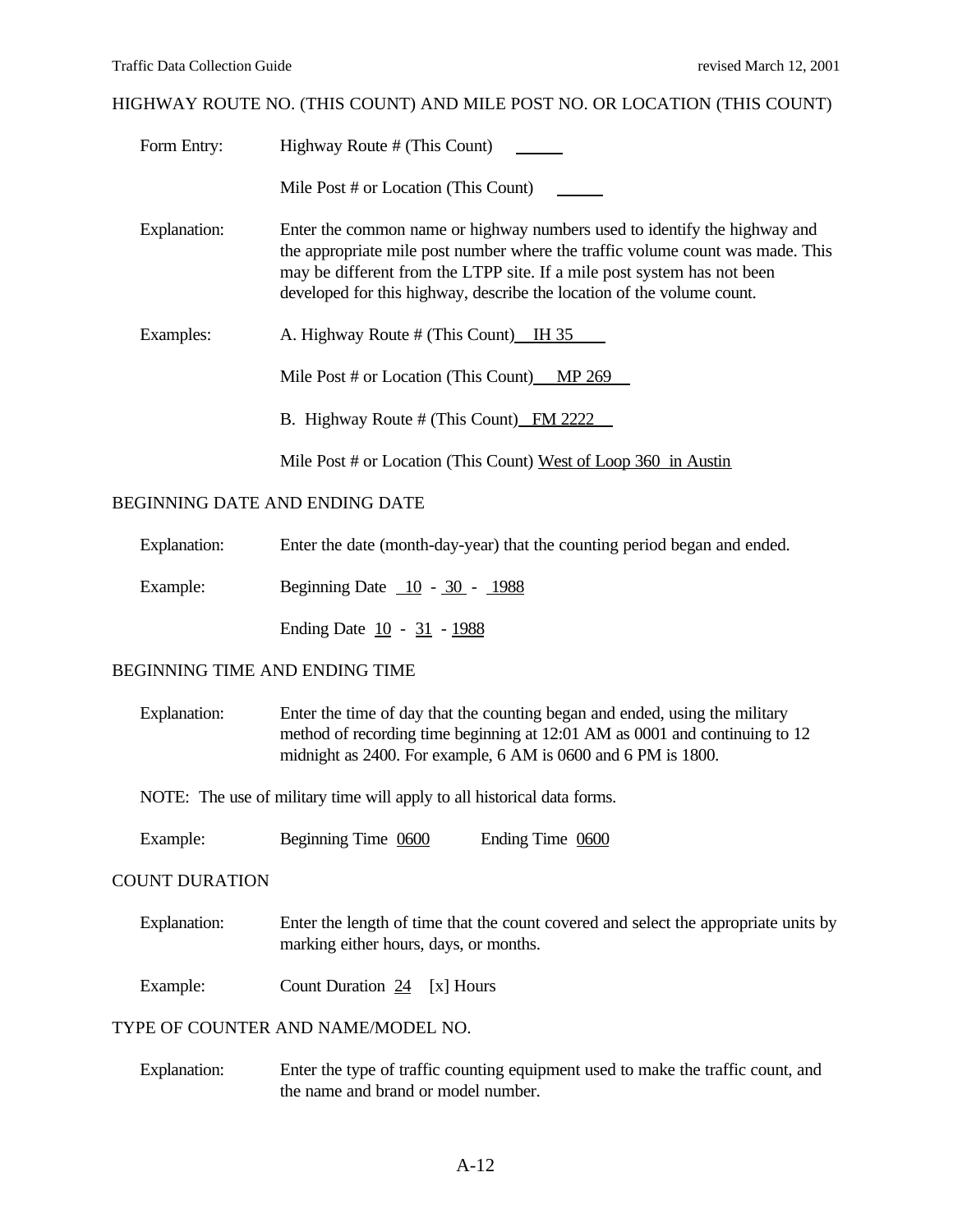Example: Type of Counter Streeter Name/Model # Model 241

### TYPE OF COUNT

| Explanation: | Choose which option describes the number of directions and lanes counted and<br>enter an "X" on the line which is most descriptive. |  |  |
|--------------|-------------------------------------------------------------------------------------------------------------------------------------|--|--|
| Example:     | Two-way $\underline{X}$ One Dir. Only __ LTPP Test Lane Only __                                                                     |  |  |

#### ACTUAL COUNT INFORMATION

#### 1. TOTAL NO. OF VEHICLES (RAW COUNT)

Record the number of vehicles counted for the duration of the count up to a maximum of 999,999 vehicles per day.

#### 2. ADJUSTMENT FACTORS (FILL IN AS APPLICABLE)

This section is used to denote the methodology used by the SHA to factor a volume count of any duration to determine the AADT. Enter the appropriate factor or factors used by the SHA, and then calculate the AADT for that site based upon this count.

#### 2A. ADJUSTMENT TO 24-HOUR COUNT

Enter the factor used by the SHA to convert a count that is for a period less or greater than a 24-hour period to a 24-hour count. For example, the factor to convert a 48-hour count to 24 hours might be  $0.\overline{5}$  0.

#### 2B. AXLE CORRECTION FACTOR

If the SHA uses an Axle Correction Factor, enter the multiplying factor used to adjust the actual traffic count for axle variations.

#### 2C. DAY OF WEEK CORRECTION FACTOR

If the SHA uses a Day of the Week Correction Factor, enter the multiplying factor used to adjust the actual traffic count for the variations depending upon the day(s) of the week in which the count was made. If Day of the Week and Month Factors are combined, enter the factor in the space labeled Month Factor.

#### 2D. MONTH FACTOR

If the SHA uses a Month Factor, enter the multiplying factor used to adjust the actual traffic volume for the month in which the count was made. If Day of the Week and Month Factor are combined, enter the factor in this space.

#### 2E. OTHER FACTOR (SPECIFY)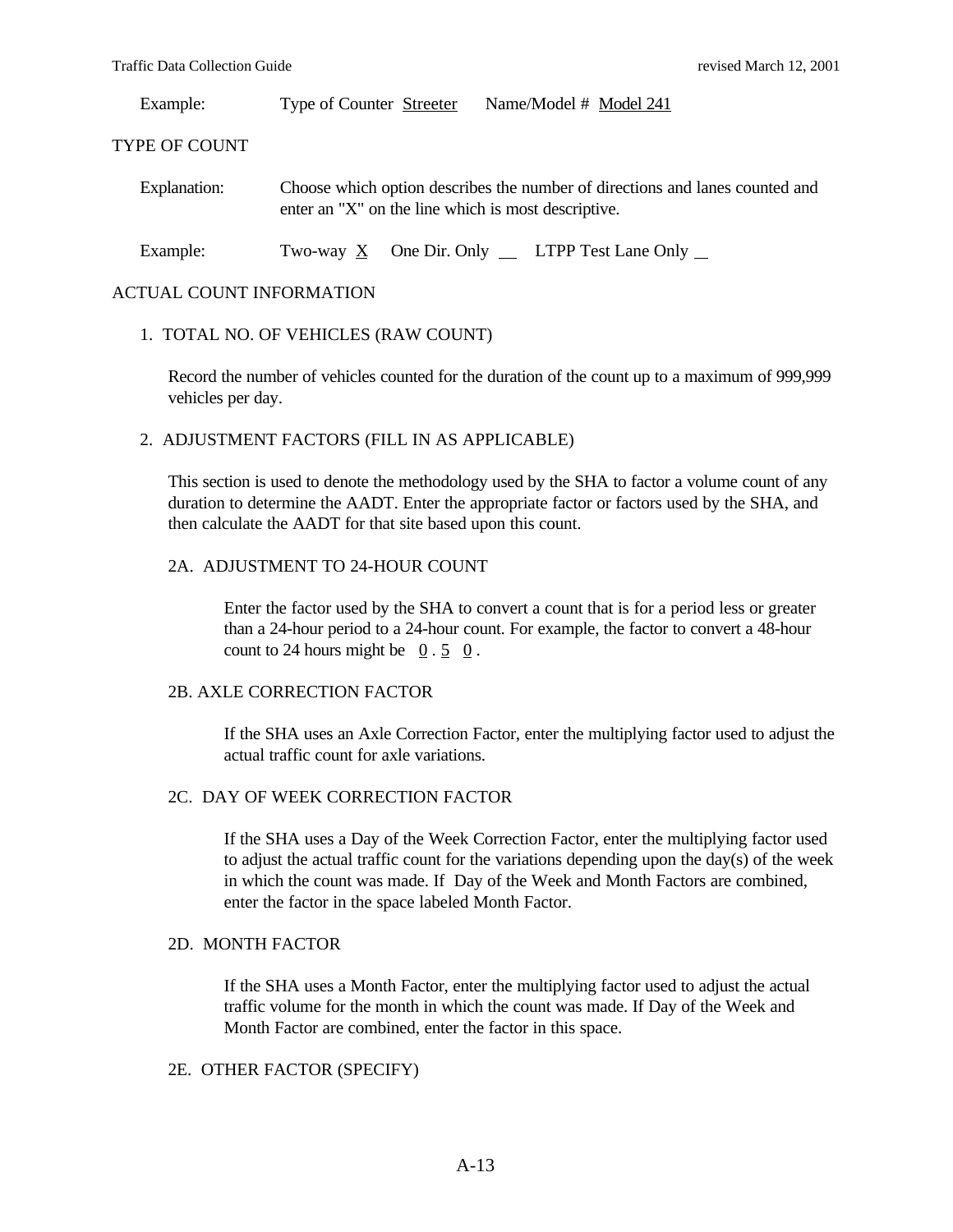If the SHA uses other factors to estimate AADT, specify the type of factor in the space provided, and enter the multiplying factor in the units column.

### 3. ANNUAL AVERAGE DAILY TRAFFIC

Enter the results of applying the multiplying factors cited in paragraphs 2A through 2E to the traffic volume count. The resulting number will be the Annual Average Daily Traffic for both directions.

### 4. DIRECTIONAL DISTRIBUTION FACTOR

To compute the AADT for the LTPP lane, first enter the directional distribution factor. For example, if the percentage of traffic traveling in the same direction as the GPS lane is 55% enter 0.5 5.

### 5. LTPP LANE DISTRIBUTION FACTOR

If there are two or more lanes carrying traffic in the same direction as the LTPP lane, enter the percentage of traffic that is traveling in the LTPP lane only. For example, if the traffic in the GPS lane is 80% of the total traffic traveling in the same direction, enter  $\qquad \underline{0} \cdot \underline{8} \cdot \underline{0}$ .

### 6. AADT LTPP LANE

Compute the AADT in the LTPP lane by multiplying the AADT for two-way traffic by the Directional Distribution Factor entered on line 4 and by the LTPP Lane Distribution Factor entered on line 5. For example, if the adjusted AADT is 20,000, the Directional Distribution Factor is 0.55, and the LTPP Lane Distribution Factor is 0.80, the AADT in the GPS Lane is 8800 vehicles per day. (20,000 x 0.55 x 0.80 = 8800).

NOTE: One sheet should be completed for each counting session for each year. The AADT for the LTPP lane is also calculated based on each new traffic volume count. When two or more volume counts are available during the same year, the SHA may average the AADT computed for each of the volume counts to determine the actual annual average daily traffic (AADT) for the site or may use any other appropriate procedure for this calculation. The AADT estimates computed through this process are then entered on Sheet #2 in Column 1 for the appropriate year.

### *3.5 VEHICLE CLASSIFICATION DATA FHWA 13-CLASS SYSTEM (SHEET 5)*

PURPOSE: The purpose of this form is to record vehicle classification data that were collected at or near the LTPP site. The top of Sheet 5 includes site, equipment, and specific count information for each classification count. This part of the form is completed for both Sheet 5 and Sheet 6. The lower part

> of Sheet 5 is completed for classification counts using the FHWA 13-class system. Data collected in other classification schemes are recorded on Sheet 6.

One sheet is completed for each vehicle classification session in each year since the section was opened to traffic. It is not necessary to estimate vehicle classification data if real, site-specific data are not available.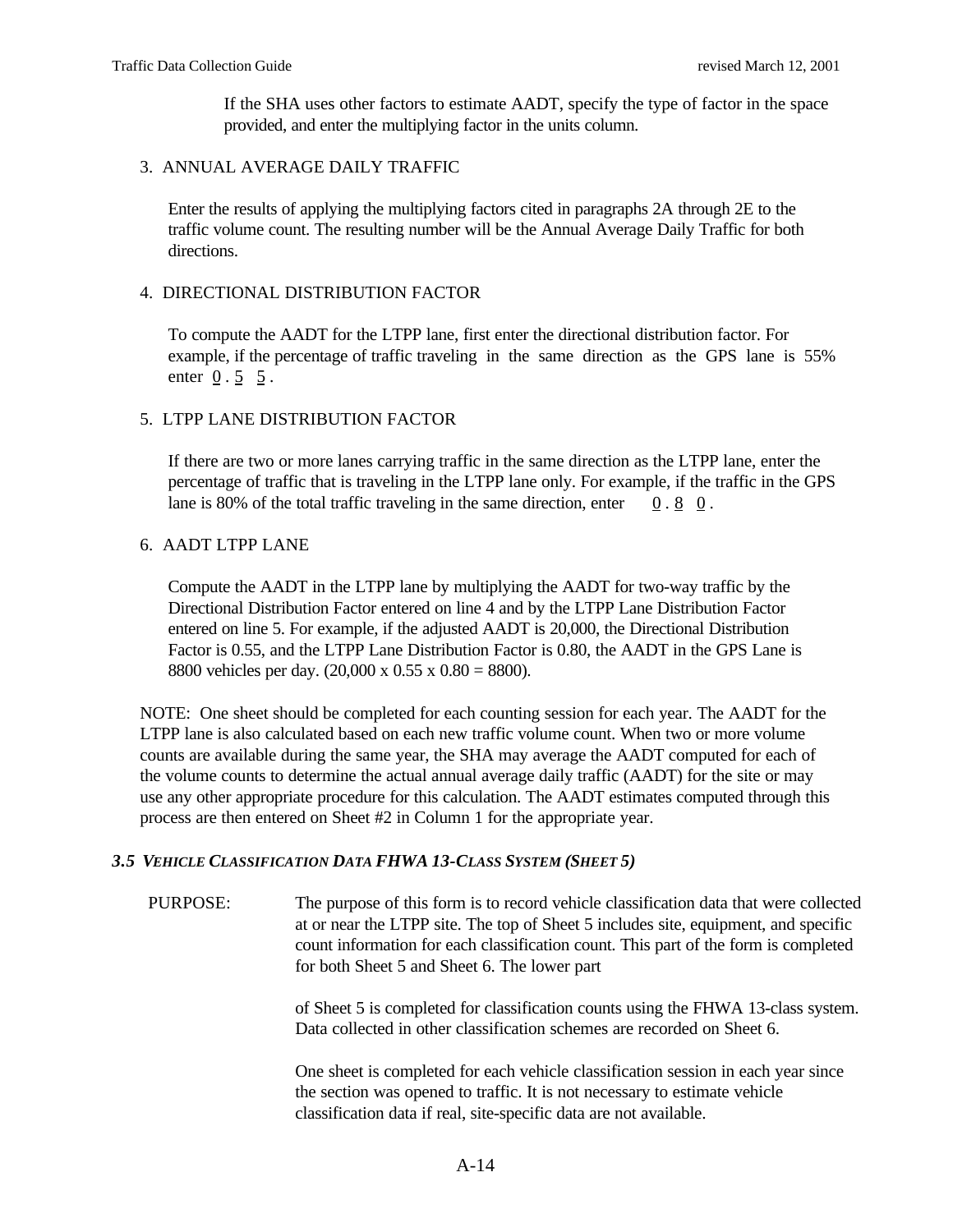| GENERAL      | The general information such as state assigned ID, state code, SHRP section ID, |
|--------------|---------------------------------------------------------------------------------|
| INFORMATION: | and the name of the preparer is provided in accordance with the requirements    |
|              | stipulated at the beginning of this section.                                    |

### HIGHWAY ROUTE NO. (THIS COUNT) AND MILE POST NO. (THIS COUNT):

| Form Entry:  | Highway Route # (This Count) ______ Mile Post # ______                                                                                                                                                                                                                                 |
|--------------|----------------------------------------------------------------------------------------------------------------------------------------------------------------------------------------------------------------------------------------------------------------------------------------|
| Explanation: | Enter the common name or Highway numbers used to identify the highway and<br>mile post number where the classification count was conducted. This may be<br>different than the LTPP site. If a mile post numbering system has not been<br>developed, enter "N/A" on the mile post line. |
| Example:     | Highway Route # $\underline{IH} 35$ Mile Post # MP 269                                                                                                                                                                                                                                 |

### LOCATION (THIS COUNT)

| Form Entry:  | Location (This Count)                                                                                                             |
|--------------|-----------------------------------------------------------------------------------------------------------------------------------|
| Explanation: | Describe the location of the classification count, especially if a mile post system<br>has not been established for this highway. |
| Example:     | Location (This Count) North of Austin near Parmer Lane                                                                            |

### FUNCTIONAL CLASS

Explanation: Enter the code number for the appropriate functional classification for the highway on which the vehicle classification count was made. The functional classes are defined in the FHWA Traffic Monitoring Guide and are as follows:

| RURAL |                                  |      | <b>URBAN</b>                           |
|-------|----------------------------------|------|----------------------------------------|
| Code  | <b>Functional Classification</b> | Code | <b>Functional Classification</b>       |
| 01    | Principal Arterial - Interstate  | 11   | Principal Arterial - Interstate        |
| 02    | Principal Arterial - Other       | 12   | Principal Arterial - Other Freeways or |
|       |                                  |      | Expressways                            |
|       |                                  | 14   | Principal Arterial - Other             |
| 06    | Minor Arterial                   | 16   | Minor Arterial                         |
| 07    | Major Collector                  | 17   | Collector                              |
| 08    | Minor Collector                  |      |                                        |
| 09    | Local System                     | 19   | Local System                           |

### BEGINNING DATE AND ENDING DATE

| Explanation: | Enter the date (month-day-year) that the counting period began and ended. |
|--------------|---------------------------------------------------------------------------|
| Example:     | Beginning Date $\overline{07}$ - $\overline{11}$ - 1988                   |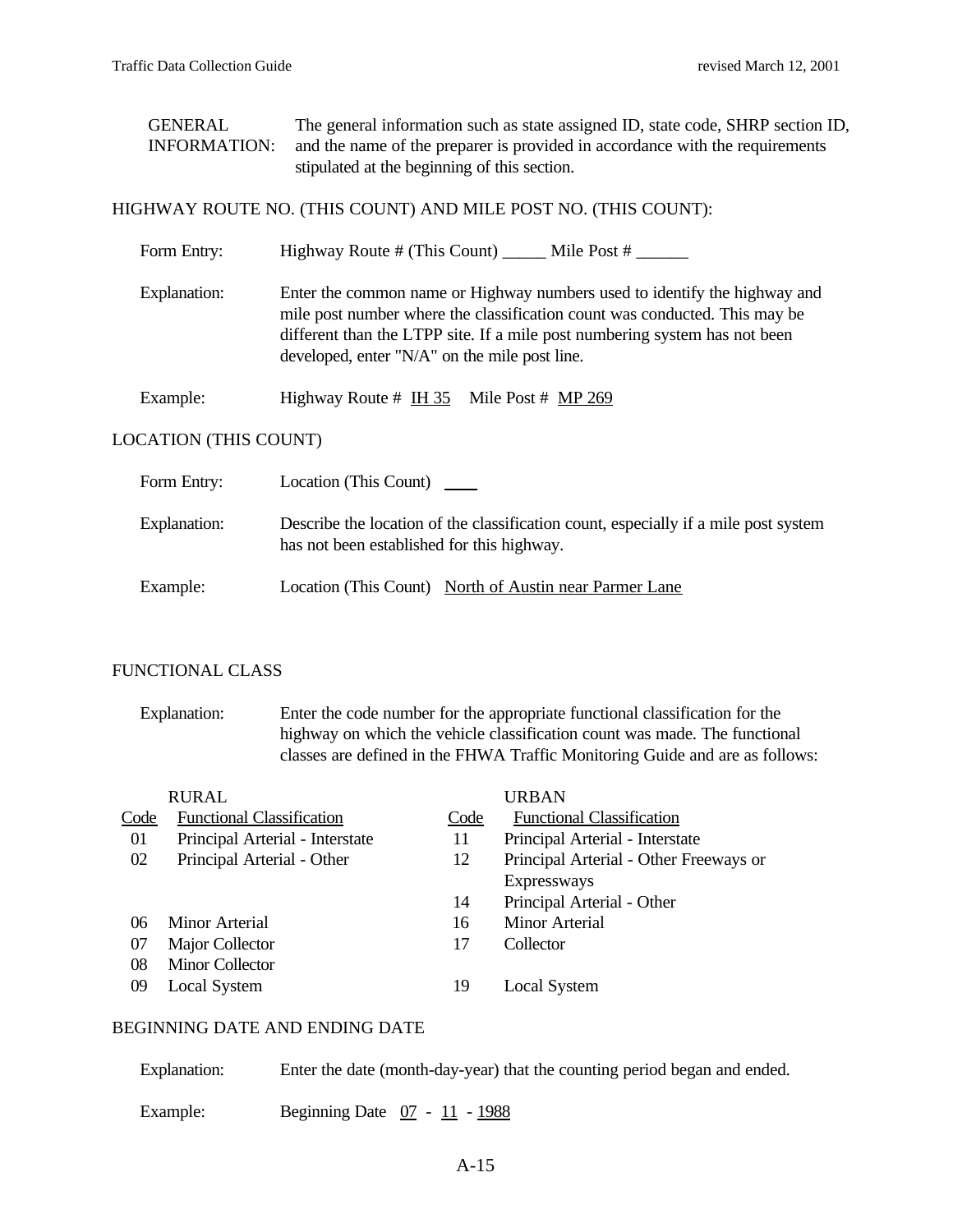Ending Date 07 - 12 - 1988

### BEGINNING TIME AND ENDING TIME

| Explanation:   | Enter the time of day that the counting began and ended.                                                                                                                                                                                                                                 |  |  |
|----------------|------------------------------------------------------------------------------------------------------------------------------------------------------------------------------------------------------------------------------------------------------------------------------------------|--|--|
| Example:       | Beginning Time 0600<br>Ending Time 0600                                                                                                                                                                                                                                                  |  |  |
| DURATION (HRS) |                                                                                                                                                                                                                                                                                          |  |  |
| Explanation:   | Enter the length of time that the count covered in hours.                                                                                                                                                                                                                                |  |  |
| Example:       | <u>24</u>                                                                                                                                                                                                                                                                                |  |  |
| TYPE OF COUNT  |                                                                                                                                                                                                                                                                                          |  |  |
| Form Entry:    | Type of Count: Manual ______ Automated _____                                                                                                                                                                                                                                             |  |  |
| Explanation:   | Make a mark in the appropriate blank to indicate whether the count is a manual<br>count or one that was made with Automatic Vehicle Classification Equipment. If<br>the count was manual, it is not necessary to complete the type of equipment and<br>equipment name/model information. |  |  |
| Example:       | Manual $X$ Automated $\Box$                                                                                                                                                                                                                                                              |  |  |

#### NUMBER OF LANES COUNTED

| Explanation: | Enter the number of lanes that were counted and included in the classification |
|--------------|--------------------------------------------------------------------------------|
|              | count data. If only one lane was counted, note whether it was the LTPP lane.   |
|              |                                                                                |

Example: No. of Lanes Counted  $\perp$  (LTPP)

### TYPE OF EQUIPMENT

Explanation: Select the appropriate description for the type of equipment used to make the automated vehicle classification count, including either a permanent Automatic Vehicle Classification (AVC) counter, portable AVC counter, permanent Weigh-In-Motion (WIM) counter, or portable WIM counter.

#### EQUIPMENT NAME/MODEL NO.

Explanation: Enter the brand name and model number of the classification equipment used to make the automated classification count.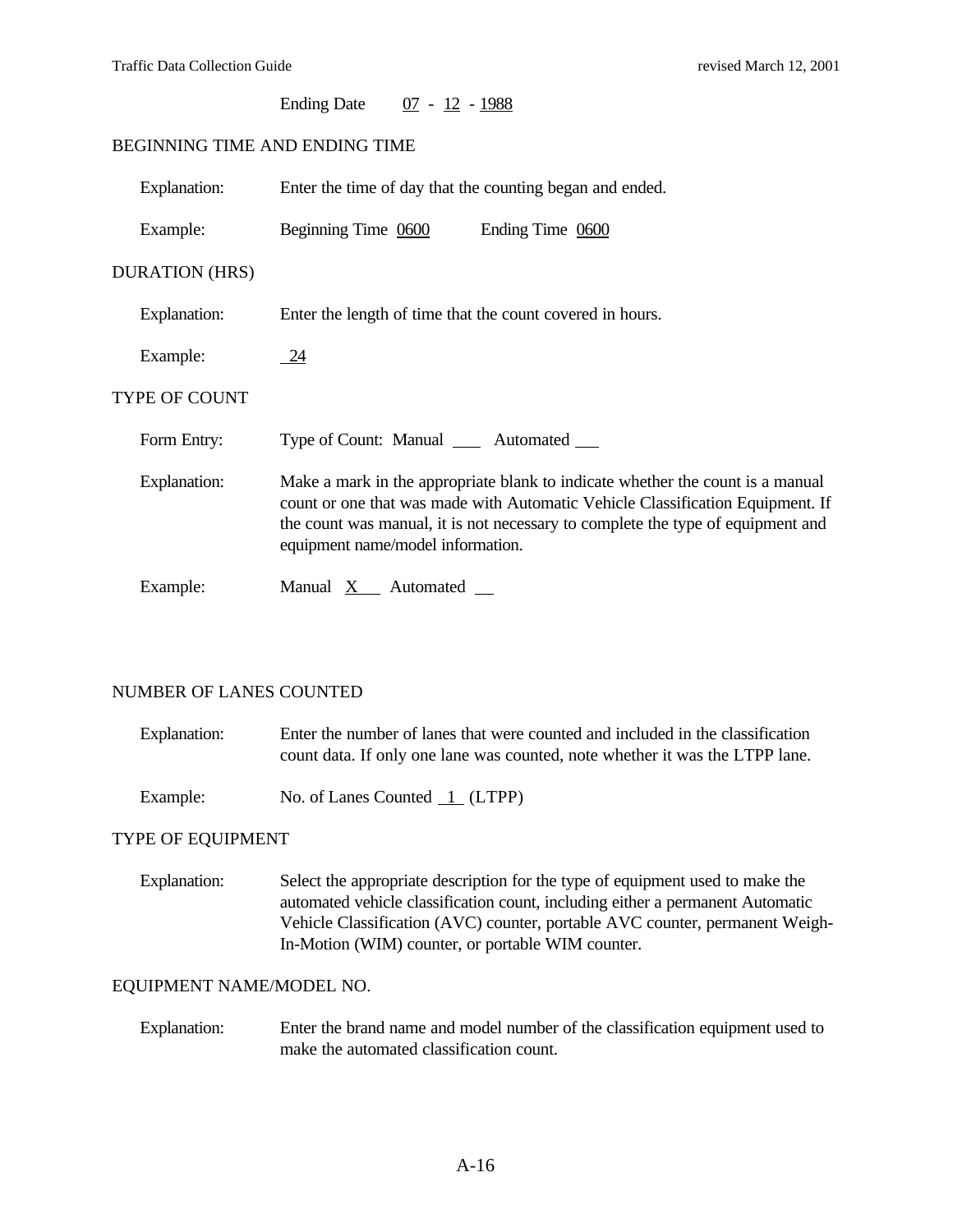#### TOTAL NUMBER OF VEHICLES CLASSIFIED

Explanation: Enter the total number of vehicles that were classified in this counting session.

#### NUMBER OF TRUCKS

Explanation: Enter the total number of trucks that were classified in this counting session.

#### PERCENTAGE OF TRUCKS

Explanation: Enter the ratio of total trucks classified to total vehicles classified in the form of a percentage.

### NUMBER OF TRUCKS IN LTPP LANE

Explanation: Enter the number of trucks that were classified during this count session that were traveling in the LTPP test lane. If the LTPP test lane was not specifically counted, leave this blank.

#### PERCENTAGE OF TRUCKS IN LTPP LANE

Explanation: Enter the ratio of the number of trucks in the LTPP lane to the total number of trucks classified and recorded in Number of Trucks on the previous line on Sheet #5. The rate is stated as a percentage. If the LTPP lane was not specifically counted, estimate the percentage of trucks that traveled in the LTPP lane.

#### VEHICLE CLASSIFICATION METHOD

Explanation: Mark the appropriate blank to indicate the classification scheme used in making this classification count. The lower part of this form is designed for the FHWA 13-class system only. Sheet 6 is filled out if something other than the FHWA scheme was used.

> If any scheme is used that differs from the FHWA 13-class system, Sheet 7 is completed to describe the vehicle classification scheme used by the agency and how that scheme is expanded or collapsed by the agency to correspond as nearly as possible with the FHWA 13 classes.

#### VEHICLE CLASSES

Explanation: The FHWA classes are listed in the left-hand column. Classes 1, 2, and 3 are combined. Class 4 is for buses. Buses are considered to be trucks in the LTPP project. Classes 5-13 are types of trucks varying in number of units and axles. Item number 12 allows other vehicles to be recorded. The grand total is entered at the bottom of the form.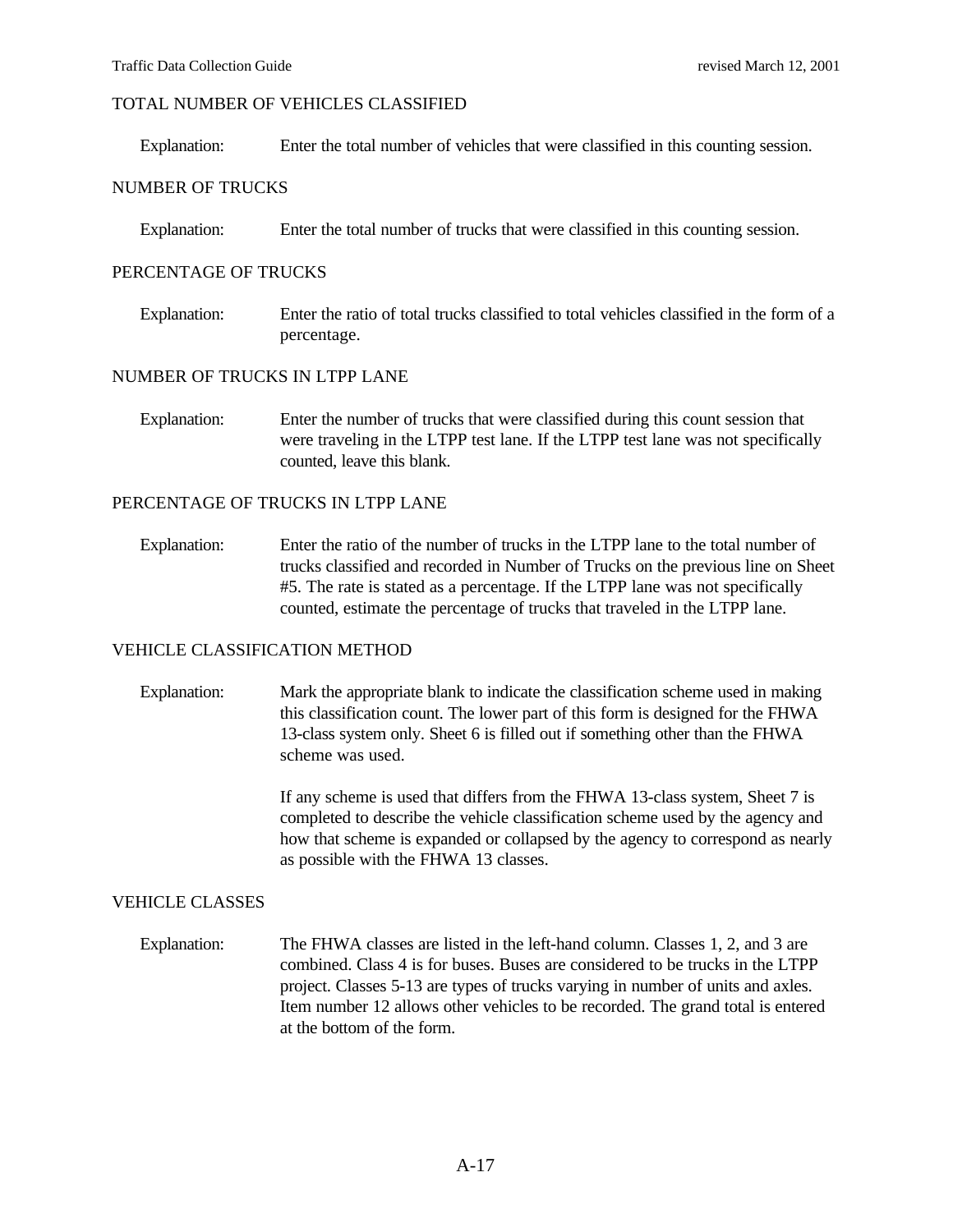#### TOTAL NUMBER OF VEHICLES (TWO WAY)

Explanation: If the classification count was for all vehicles traveling in both directions, enter the total number of vehicles counted for each class or combination of classes. Leave this column blank if data were not collected in all lanes or in both directions.

#### TOTAL NUMBER OF VEHICLES (LTPP DIRECTION)

Explanation: If the classification count was conducted for vehicles traveling in the direction of the LTPP lane only, enter the total number of vehicles counted for each class or combination of classes. Leave this blank if only the LTPP lane was counted or if data are only available for both directions combined.

#### TOTAL NUMBER OF VEHICLES (LTPP LANE)

Explanation: If the classification count was conducted for vehicles in the LTPP lane only, or if the number of vehicles in the LTPP lane can be derived directly from counts made in other lanes, enter the total number of vehicles counted or derived for each class or combination of classes in the LTPP lane.

#### *3.6 VEHICLE CLASSIFICATION DATA AGENCY DEFINED CLASSES (SHEET 6)*

- PURPOSE: The purpose of this form is to record vehicle classification data that were collected at or near the LTPP site and that were classified in a manner that differs from the FHWA 13-classification system. It is to be used in conjunction with Sheet 5. Site-related information and information about the date and time of the count, type of count, type of equipment used, and total number of vehicles classified is entered on Sheet 5 and attached to Sheet 6. Data collected in accordance with the FHWA 13-class system are recorded on Sheet 5. Highway agencies using 4-bin or 6-bin length classifiers should use this form. One sheet is completed for each classification counting session.
- GENERAL INFORMATION: The general information such as state assigned ID, state code, SHRP section ID, and the name of the preparer should be provided in accordance with the requirements stipulated at the beginning of this section.

HIGHWAY ROUTE NO. (THIS COUNT) AND MILE POST NO. (THIS COUNT)

Form Entry: Highway Route # (This Count) \_\_\_\_\_

Mile Post # (This Count) \_\_\_\_\_\_

Explanation: Enter the common name or Highway numbers used to identify the highway and mile post number where the classification count was conducted. This may be a different location than the test section. If a mile post numbering system has not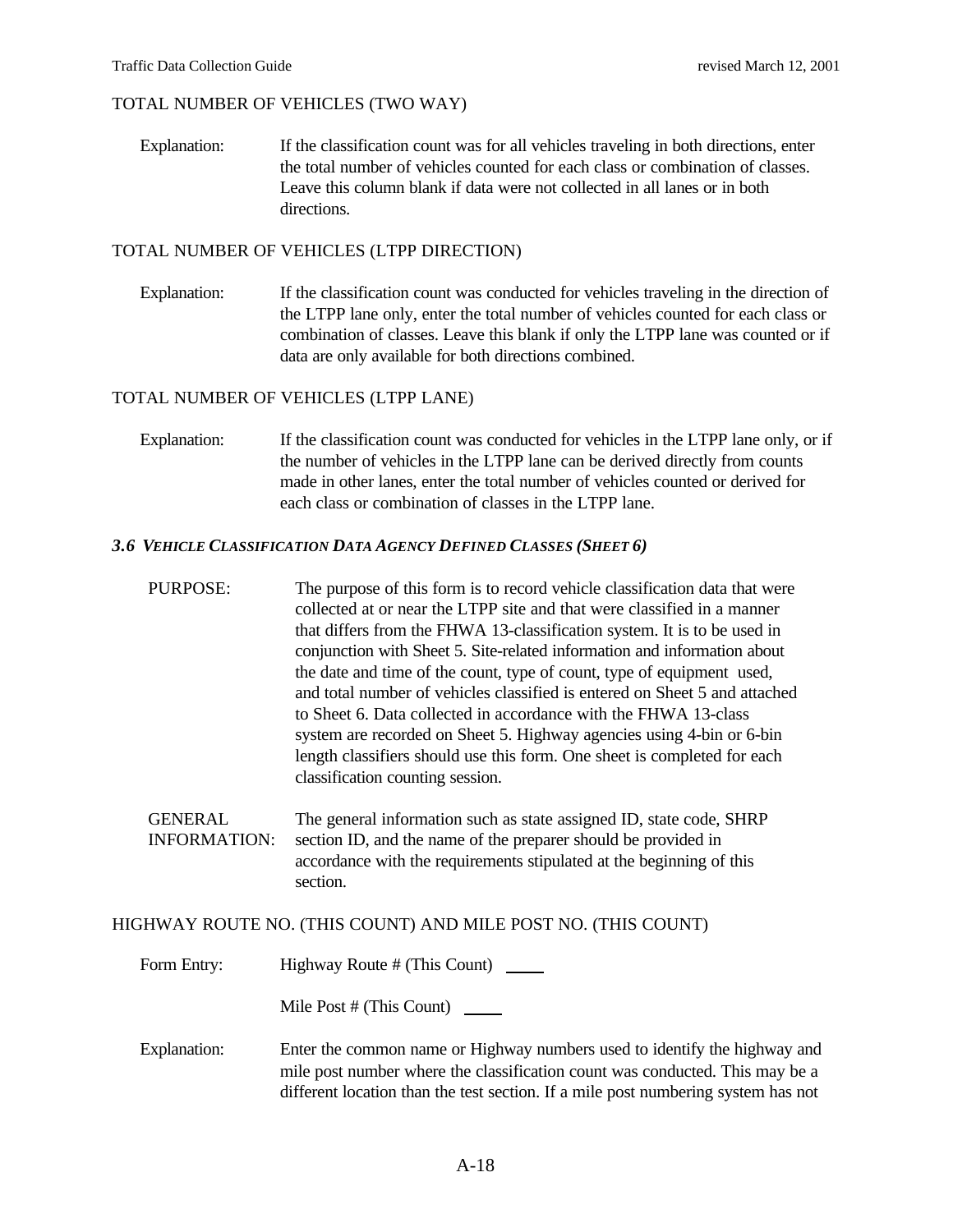been developed, enter "N/A" on the mile post line and add a description of the count location in the space for the Highway Route No.

- Examples: A. Highway Route # IH 35 Mile Post # MP 269
	- B. Highway Route # FM 2222 West of Loop 360 Mile Post # N/A

#### BEGINNING DATE AND ENDING DATE

Explanation: Enter the date (month-day-year) that the counting period began and ended.

Example: 07 - 11 - 1988

#### BEGINNING TIME AND ENDING TIME

Explanation: Enter the time of day that the counting began and ended.

Example: Beginning Time  $\frac{0600}{0600}$  Ending Time  $\frac{0600}{0600}$ 

#### NAME OF SHA CLASSIFICATION SCHEME

This a unique identifier for this SHA classification scheme, which is used by the SHA and SHRP to identify this specific classification scheme from other schemes used by the SHA. (For example, this name could differentiate a WIM classification program that produces 15 classes of vehicles from an AVC device that produces 14 classes.) Enter the Name of the SHA Classification Scheme. The name must be a one-digit code in either alpha or numeric characters.

| Explanation: | Name of SHA Classification Scheme |  |
|--------------|-----------------------------------|--|
|              |                                   |  |

Example: Name 01

### DURATION

Explanation: Enter the length of time that the count covered in hours.

Example: 24

#### VEHICLE CLASSES

Beginning with A and running through T, enter a description of each class of vehicles used by the agency in its classification scheme. If axle spacing is used to classify vehicles, also enter the axle spacing category for each class. For example, a four-bin classification scheme might be described as follows:

A. Passenger vehicles, motorcycles, pickups and single unit vehicles.

 $\leq$  feet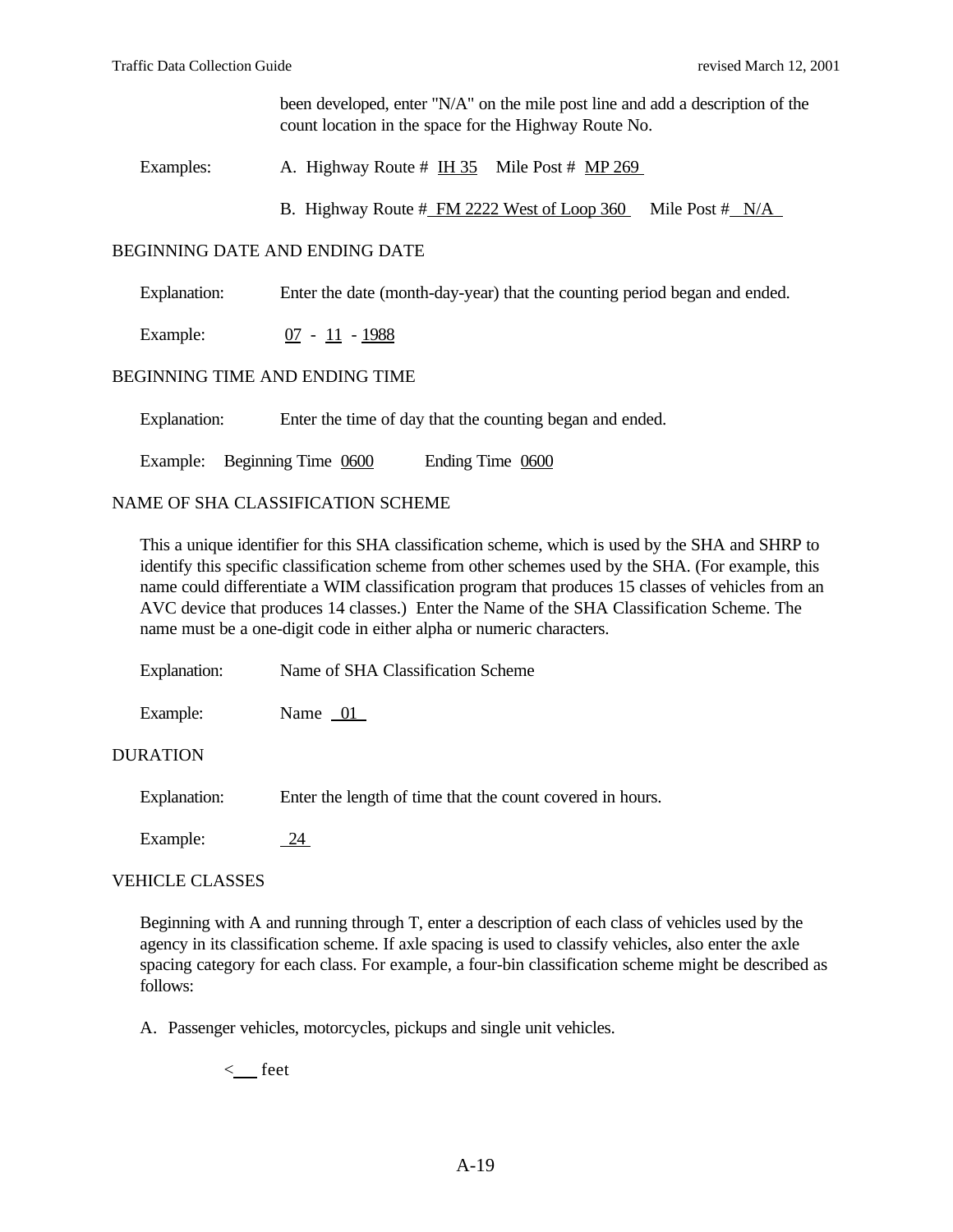B. Light trucks, pickups and single unit vehicles with trailers.

> feet and < feet

C. Semitrailer trucks with 4-6 axles.

> feet and < feet

- D. Multi-trailer trucks with 6 or more axles.
	- $>$  feet and  $<$  feet

Up to twenty classes can be listed on this form. Complete Sheet 7 to describe how the agency would relate this classification scheme to the FHWA 13-class system.

### TOTAL NUMBER OF VEHICLES (TWO WAY)

Explanation: If the classification count was for all vehicles traveling in both directions, enter the total number of vehicles counted for each class or combination of classes. Leave this column blank if data were not collected in all lanes or in both directions.

### TOTAL NUMBER OF VEHICLES (LTPP DIRECTION)

Explanation: If separate classification count data are available for vehicles traveling in the direction of the LTPP lane, enter the total number of vehicles counted for each class or combination of classes for the direction of the LTPP lane in this space. Leave this blank if only the LTPP lane was counted or if data are only available for both directions combined.

#### TOTAL NUMBER OF VEHICLES (LTPP LANE)

Explanation: If the classification count was conducted for vehicles in the LTPP lane only, enter the total number of vehicles counted for each class or combination of classes. Complete this column only if data were collected in the LTPP lane.

### *3.7 VEHICLE CLASSIFICATION CONVERSION CHART (SHEET 7)*

PURPOSE: The purpose of this form is to define the relationship between an agency classification scheme and the FHWA 13-class scheme. States or provinces using 4-bin, or 6-bin, or other non-FHWA classification systems would complete this form. Only one such form is required unless the relationship varied over time. Complete one form for each new classification scheme and record the period of time that this classification scheme is applicable.

#### GENERAL INFORMATION: The general information such as state assigned ID, state code, SHRP section ID, and the name of the preparer is provided in accordance with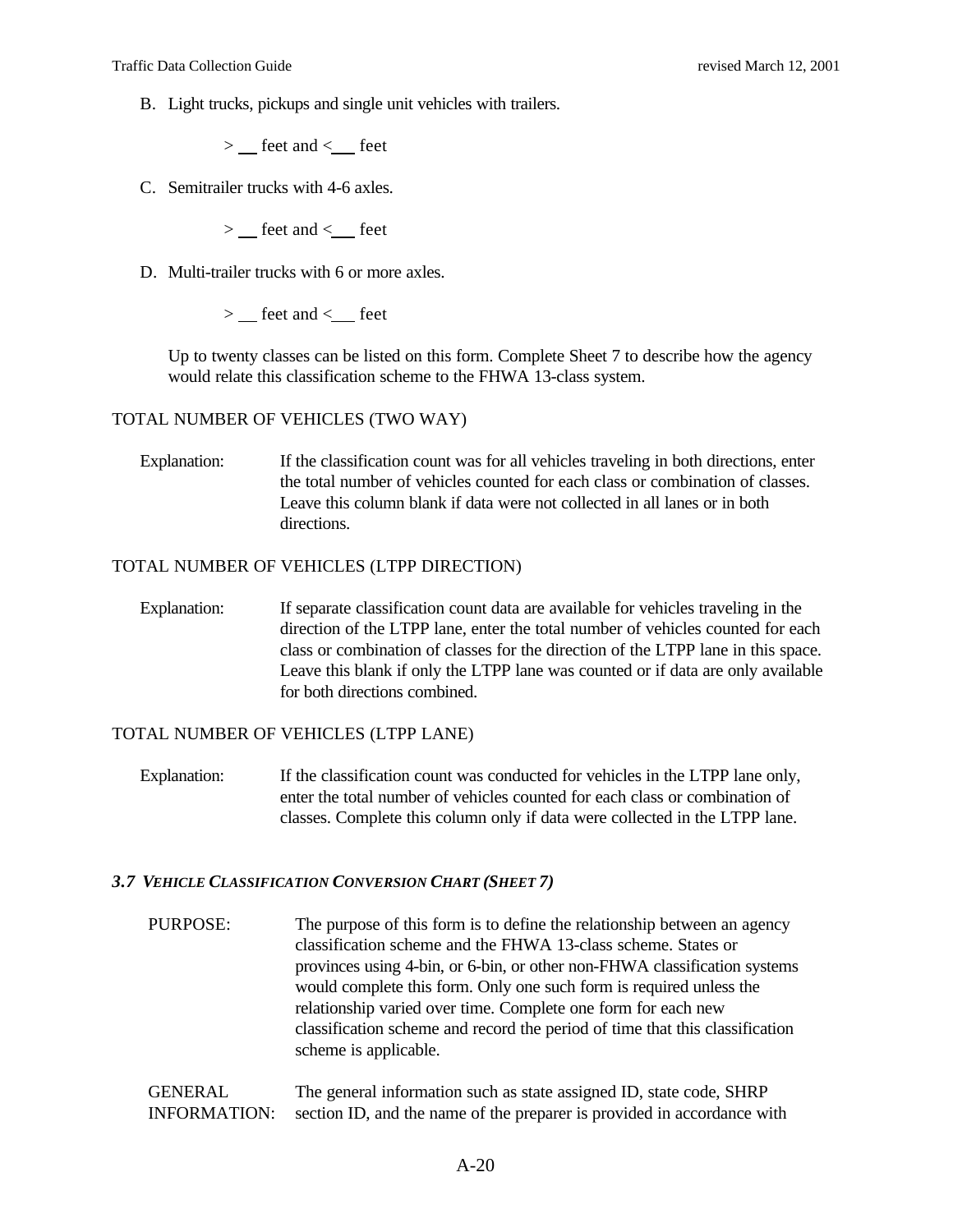#### the requirements stipulated at the beginning of this section.

### SHA CLASSES

Explanation: Name of SHA Classification Scheme is the designation given to a classification scheme used by the SHA to describe the data recorded on the corresponding Sheets 6, 12, or 13. In the left-hand column are the letters A through T, which are comparable to the state or province classes defined on Sheet 6 (Non-FHWA 13-class system). Alpha characters are used to distinguish between the SHA classification scheme and the FHWA 13-class numerical system. Sheet 6 should be attached to Sheet 7 to further describe the SHA Classification Scheme.

### FHWA CLASSES

Explanation: Across the top of the form are the FHWA 13-classes with classes 1, 2, and 3 combined in the first column and the remaining columns provided for each of the remaining classes from Class 4 to Class 13. The FHWA classes are defined as follows:

#### Class Type

- 1 Motorcycles (Optional). All two- or three-wheeled motorized vehicles. Typical vehicles in this category have saddle-type seats and are steered by handle bars rather than a wheel. This category includes motorcycles, motor scooters, mopeds, motor-powered bicycles, and three-wheel motorcycles. This vehicle type may be reported at the option of the State.
- 2 Passenger Cars. All sedans, coupes, and station wagons manufactured primarily for the purpose of carrying passengers and including those passenger cars pulling recreational or other light trailers.
- 3 Other Two-Axle, Four-Tire Single Unit Vehicles. All two-axle, four-tire vehicles, other than passenger cars. Included in this classification are pickups, panels, vans, and other vehicles such as campers, motor homes, ambulances, hearses, and carryalls. Other twoaxle, four-tire single unit vehicles pulling recreational or other light trailers are included in this classification.
- 4 Buses. All vehicles manufactured as traditional passenger-carrying buses with two axles and six tires or three or more axles. This category includes only traditional buses (including school buses) functioning as passenger-carrying vehicles. All two-axle, fourtire minibuses should be classified as other two-axle, four-tire single unit vehicles. Modified buses are considered to be a truck and classified appropriately.

Note: In reporting information on trucks, the following criteria should be used:

a. Truck tractor units traveling without a trailer are considered single unit trucks.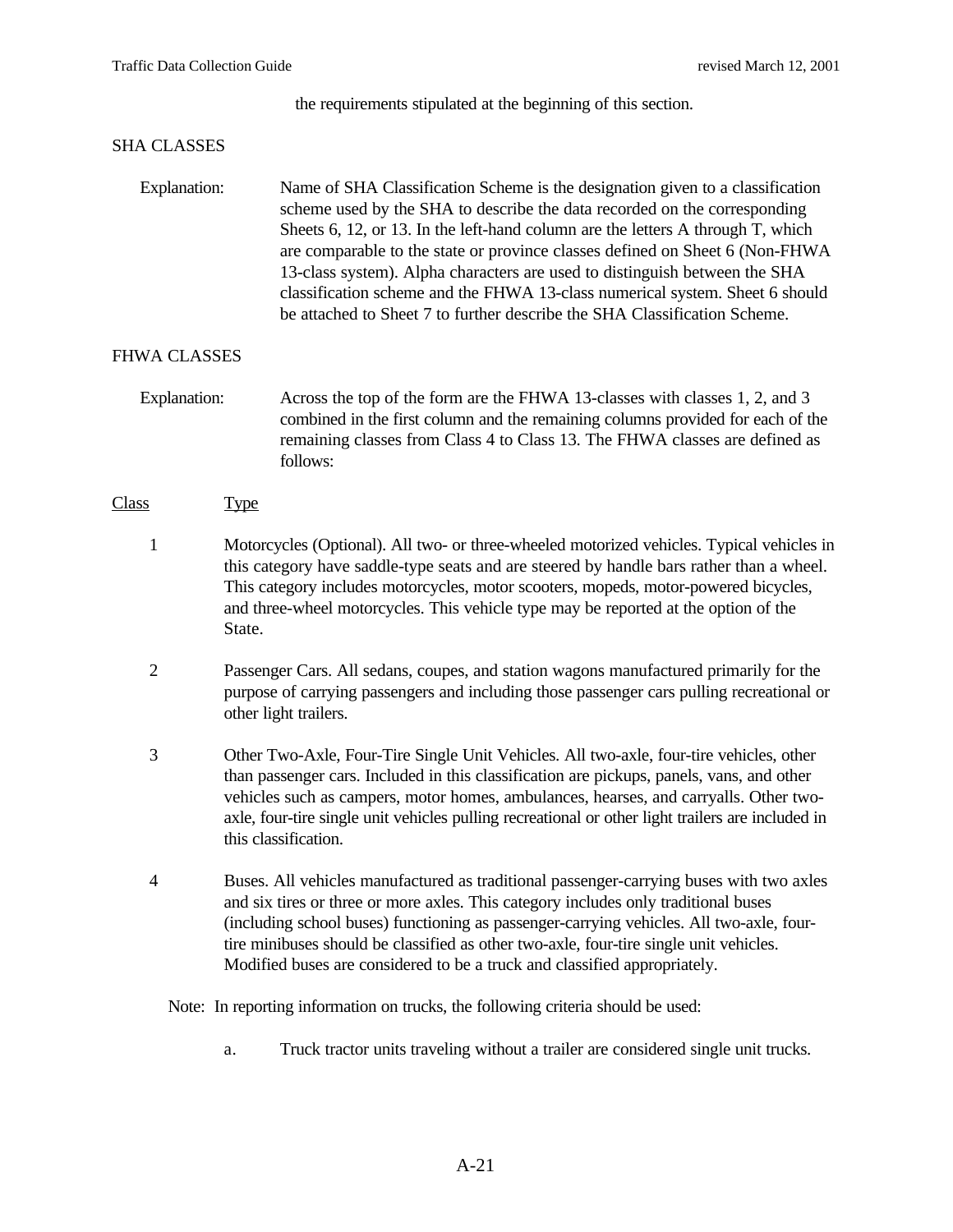- b. A truck tractor unit pulling other such units in a "saddle mount" configuration are considered as one single unit truck and are defined only by the axles on the pulling unit.
- c. Vehicles are defined by the number of axles in contact with the roadway. Therefore, "floating" axles are counted only when in the down position.
- d. The term "trailer" includes both semi-and full trailers.
- 5 Two-Axle, Six-Tire, Single Unit Trucks. All vehicles on a single frame including trucks, camping and recreation vehicles, motor homes, etc., having two axles and dual rear wheels.
- 6 Three-Axle Single Unit Trucks. All vehicles on a single frame including trucks, camping and recreational vehicles, motor homes, etc., having three axles.
- 7 Four or More Axle Single Unit Trucks. All trucks on a single frame with four or more axles.
- 8 Four or Less Axle Single Trailer Trucks. All vehicles with four or fewer axles consisting of two units, one of which is a tractor or straight truck power unit.
- 9 Five-Axle Single Trailer Trucks. All five-axle vehicles consisting of two units, one of which is a tractor or straight truck power unit.
- 10 Six or More Axle Single Trailer Trucks. All vehicles with six or more axles consisting of two units, one of which is a tractor or straight truck power unit.
- 11 Five or Less Axle Multi-Trailer Trucks. All vehicles with five or fewer axles consisting of three or more units, one of which is a tractor or straight truck power unit.
- 12 Six-Axle Multi-Trailer Trucks. All six-axle vehicles consisting of three or more units, one of which is a tractor or straight truck power unit.
- 13 Seven or More Axle Multi-Trailer Trucks. All vehicles with seven or more axles consisting of three or more units, one of which is a tractor or straight truck power unit.
- 14 The FHWA classification scheme includes only thirteen classes. However, many WIM and AVC devices include a fourteenth class. This class becomes a catchall for vehicles that cannot be readily classified by the machine algorithm on the basis of the information received from the sensor. If the SHA has a class, or bin, defined for this purpose, Sheet 7, Column 14 should be marked as converting 100% from the corresponding catchall SHA class to Class 14. This maintains integrity of the data and does not force distribution of those unclassified vehicles back into the other thirteen classes.
- 15 Likewise, FHWA does not include Class 15, but many WIM and AVC devices have a class to record all partial vehicles. This includes off-scale vehicles or lane changing vehicles or other malfunctions in the system. Again, to assure truth-in-data, the SHA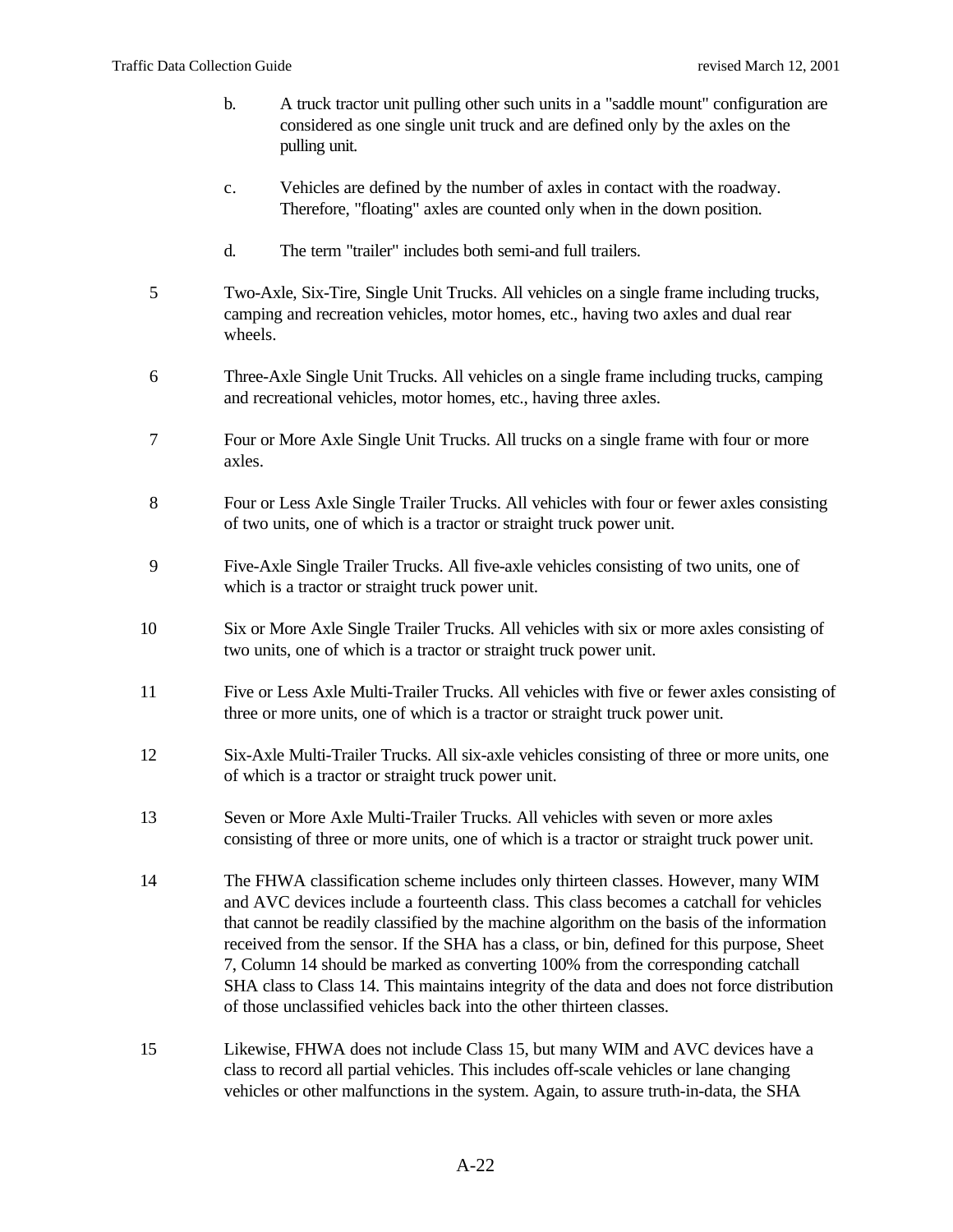denotes that 100% of the vehicle records of this class in the SHA classification scheme are converted to Class 15 in the FHWA classification scheme.

#### CONVERSION DATA

Explanation: Enter the percentage to the nearest whole number that converts the state or province classification data to the FHWA 13-class system. For example, if SHA Class A was 45% FHWA Class 1-3 and 55% FHWA Class 4, enter 4 5 in the column under Class 1-3 and adjacent to SHA Class A and  $\frac{5}{5}$  in the column under Class 4 and adjacent to SHA Class A. Complete the Total column on the right side of Sheet #7 for each SHA Class and the Total line at the bottom of the matrix for each FHWA Class. The grand total of all entries in the Total Column and the entries on the Total Line should equal 100%. It is not necessary to complete the squares where no data exist. Simply leave them blank.

#### *3.8 TRUCK WEIGHT SESSION INFORMATION (SHEET 8)*

PURPOSE: The purpose of this form is to record information about the location of truck weight measurements, type of equipment used, period of operations, and other pertinent information for each truck weight session. Truck weights by axle range and vehicle class are submitted on Sheet 9 forms. One Sheet 8 is submitted with each set of Sheet 9 forms that are submitted. A set of Sheet 9 forms includes one form for each vehicle classification for each truck session.

> NOTE: All weight data that has been previously provided to FHWA as part of the FHWA Truck Weight Study was provided to SHRP and were reviewed to determine their compatibility with LTPP sites. Where such data do relate to a specific LTPP site, it is not necessary to resubmit these data on Sheet 9. Data that were not previously submitted to FHWA from the LTPP site are submitted to SHRP on Sheets 8 and 9. To avoid duplication, please contact the SHRP Regional Engineer for your state or province before filling out this form.

GENERAL INFORMATION: The general information such as state assigned ID, state code, SHRP section ID, and the name of the preparer is provided in accordance with the requirements stipulated at the beginning of this section.

HIGHWAY ROUTE NO. (THIS SESSION) AND MILE POST NO. (THIS SESSION)

Form Entry: Highway Route # (This Session) \_\_\_\_\_\_

Mile Post # (This Session)

Explanation: Enter the common name or Highway numbers used to identify the highway and mile post number where the weight session was conducted. It may be different from the LTPP site. If a mile post numbering system has not been developed, enter "N/A" on the mile post line.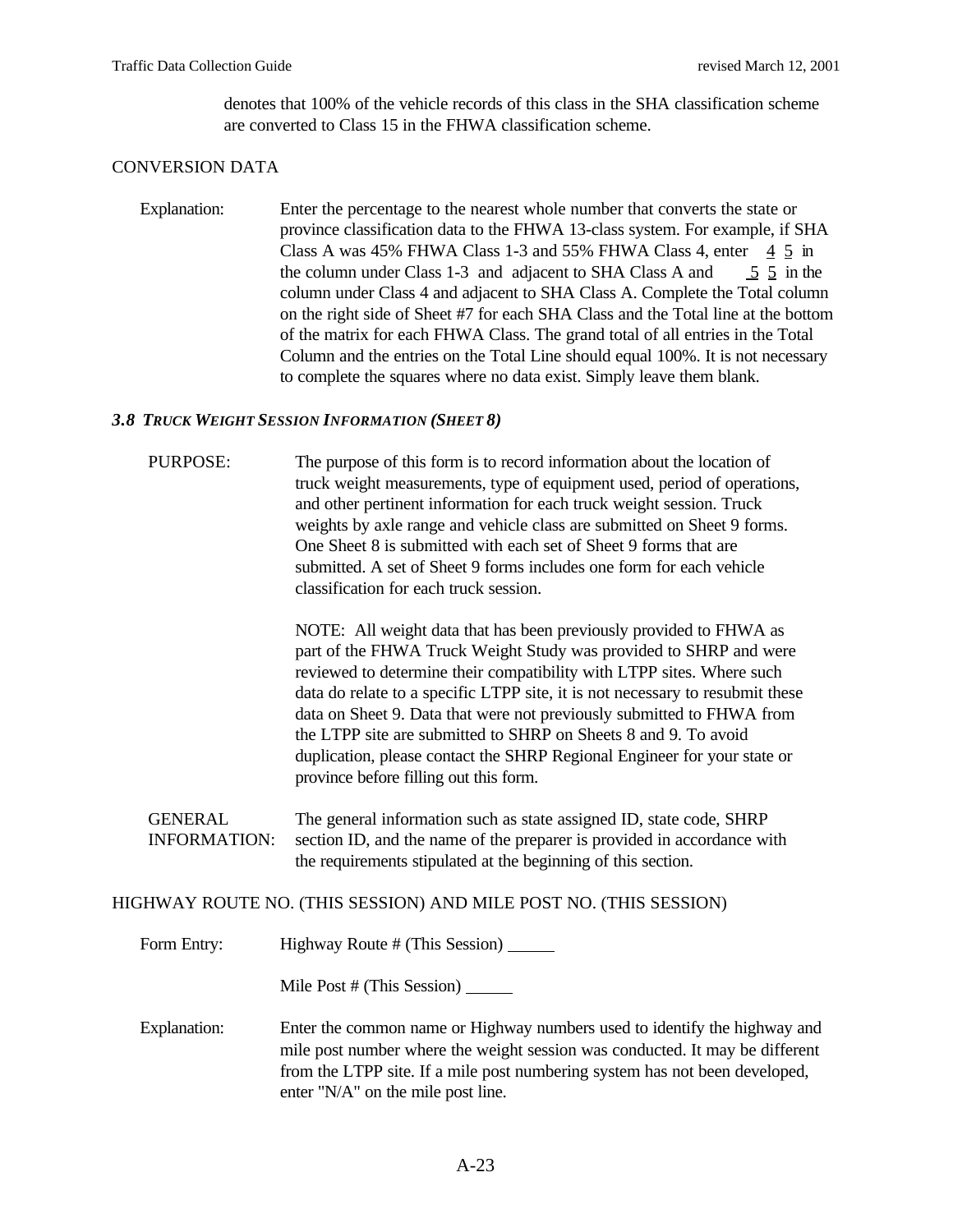Example: Highway Route # IH 35 Mile Post # MP 269

#### LOCATION (THIS SESSION)

| Form Entry:  | Location (This Session) _______                                                                                             |
|--------------|-----------------------------------------------------------------------------------------------------------------------------|
| Explanation: | Describe the location of the weight session, especially if a mile post system has<br>not been established for this highway. |

Example: Location (This Session) North of Austin near Parmer Lane

#### FUNCTIONAL CLASSIFICATION

Explanation: Enter the code number for the appropriate functional classification for the highway on which the weight session was made. The functional classes, which are defined in detail in the FHWA Traffic Monitoring Guide, are as follows:

| <b>RURAL</b> |                                  |      | <b>URBAN</b>                           |
|--------------|----------------------------------|------|----------------------------------------|
| Code         | <b>Functional Classification</b> | Code | <b>Functional Classification</b>       |
| 01           | Principal Arterial - Interstate  | 11   | Principal Arterial - Interstate        |
| 02           | Principal Arterial - Other       | 12   | Principal Arterial - Other Freeways or |
|              |                                  |      | Expressways                            |
|              |                                  | 14   | Principal Arterial - Other             |
| 06           | Minor Arterial                   | 16   | Minor Arterial                         |
| 07           | Major Collector                  | 17   | Collector                              |
| 08           | Minor Collector                  |      |                                        |
| 09           | Local System                     | 19   | Local System                           |

#### DIRECTION OF TRAVEL

Explanation: Enter the general direction of travel of vehicles crossing over the site where the truck weight measurements are made. If the roadway is oriented north-south, and the weight measurements are made in the northbound lane, enter the word or abbreviation for North.

Example: North or N

#### 1. FHWA STATION IDENTIFICATION NUMBER

Explanation: Enter the assigned FHWA Station Identification Number for this station. It is a three-digit, alphanumeric designation. Only the numbers 0 through 9 and the 26 letters of the alphabet should be used. If a FHWA Station Identification Number has not been issued, leave this blank.

#### 2. TYPE OF WEIGHING EQUIPMENT

Explanation: Select the item that best describes the type of weighing equipment, including Permanent Scale, Permanent Weigh-In-Motion (WIM), Portable WIM, or Portable Scale, and enter an "X" in the space following that option.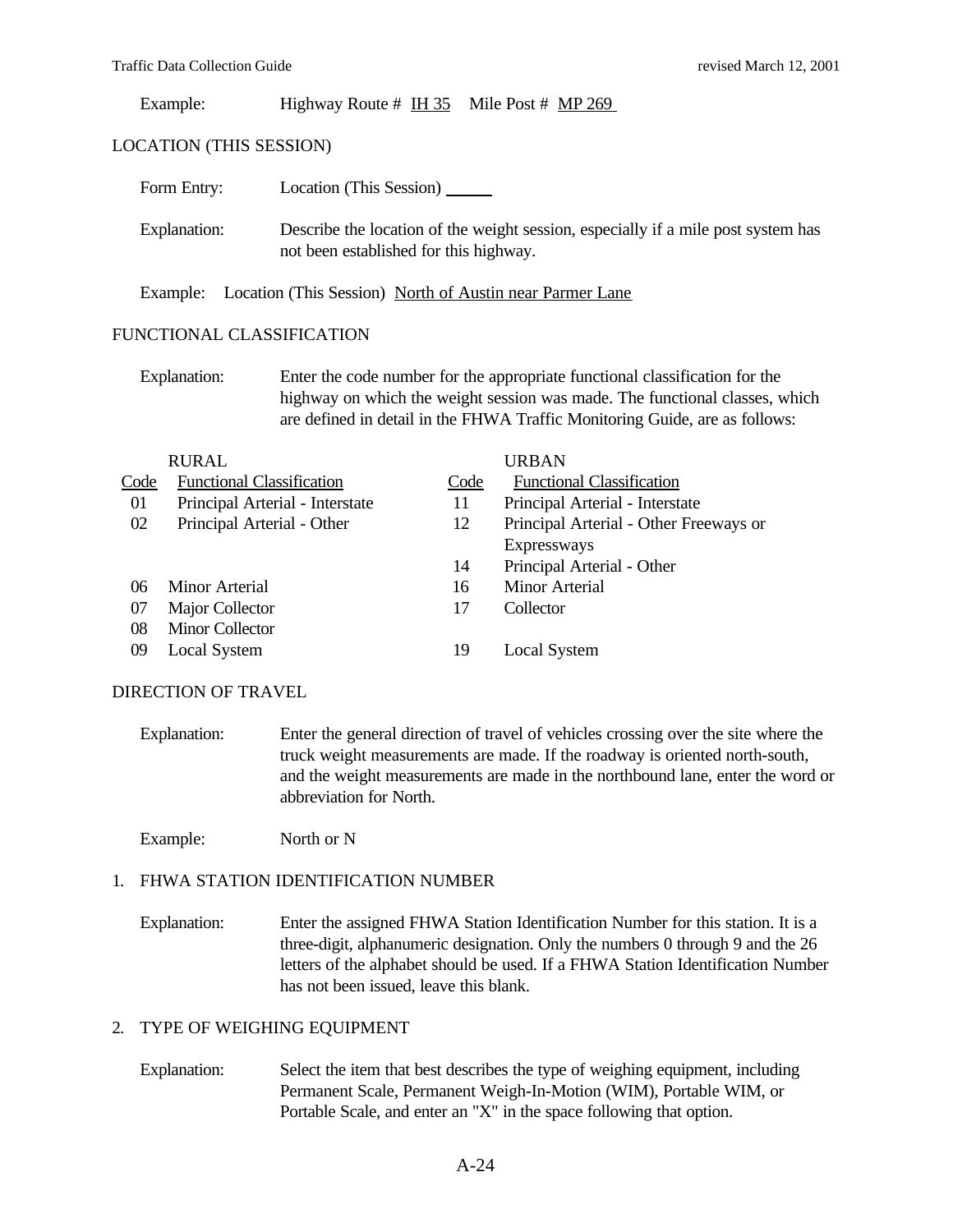# 3. COUNT DURATION (HOURS) AND COUNT LANE

Explanation: Enter the total duration of the count in hours. Any period of time may be entered. For example if the count covered 54 hours enter  $\frac{5}{9}$   $\frac{4}{9}$ .

> For Count Lane, select the appropriate code to represent the description of the lane(s) in which the truck weight measurements were made.

#### Code Lane Description

- 0 All lanes in the same direction.
- 1 Curb lane or lane adjacent to shoulder or outside edge of pavement.
- 2 Lane adjacent to the curb lane on four lane highway or adjacent to median on divided four lane highways.
- 3 Lane adjacent to centerline or median on six lane highway.
- 4-9 Other lane designation if highway has four or more lanes in one direction.

## 4. BEGINNING TIME (MONTH, DAY, YEAR, TIME)

Explanation: Enter the time that the weigh session began in month-day-year-time format.

- 5. ENDING TIME (MONTH, DAY, YEAR, TIME)
	- Explanation: Enter the time that the weigh session ended in month-day-year-time format.

#### 6. EQUIPMENT MANUFACTURER/MODEL NUMBER

Explanation: Enter the equipment manufacturer or brand name and model number of the equipment used to make the weight measurements.

#### 7. PURPOSE OF WEIGHT SESSION

Explanation: Select the appropriate purpose of the weight measurement by marking either Data Collection or Enforcement.

#### 8. VEHICLE CLASSIFICATION SCHEME

Explanation: Mark the appropriate classification scheme used by the equipment for this weigh session. If a non-FHWA 13-class scheme is used, enter the number of classes or bins included in that system. Complete Sheet 6 to describe the SHA classification scheme and Sheet 7 to describe how the non-FHWA system is converted to a FHWA 13-class system.

#### 9. PAVEMENT TYPE

Explanation: Mark the appropriate type of pavement by selecting either AC for flexible pavements (1), PCC for rigid pavements (2), or Other for composite pavements or other types including AC/PCC and PCC/AC overlays (3).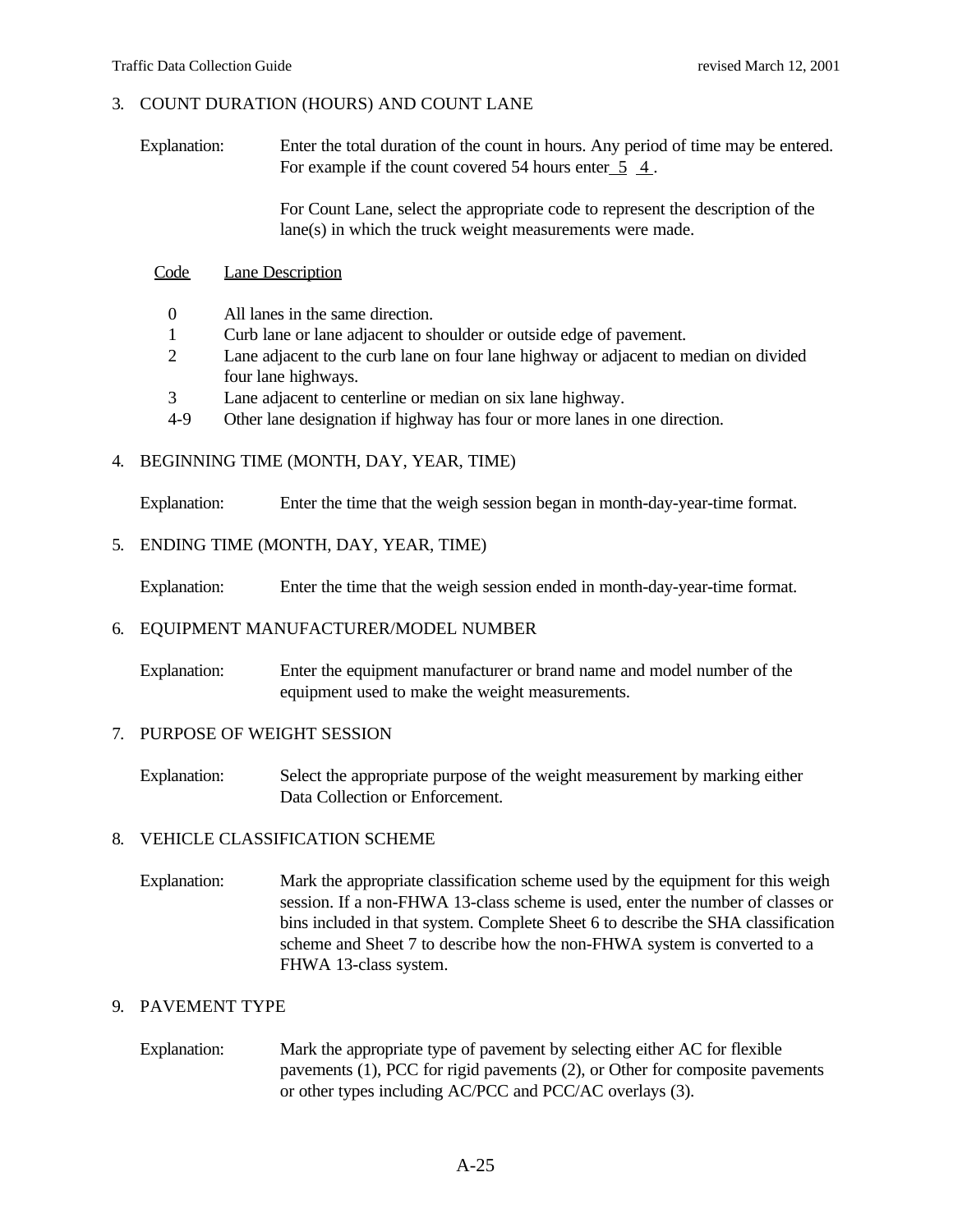#### 10. METHOD OF CALIBRATION AND FREQUENCY

Explanation: Describe the methodology for calibration of the weighing device and how often it is calibrated.

#### *3.9 TRUCK AXLE LOAD MEASUREMENTS BY VEHICLE CLASSIFICATION (SHEET 9)*

PURPOSE: The purpose of this form is to record truck axle load data for one weight session by vehicle classification. One form is completed for each vehicle classification for each weight session. If weight data are not collected by vehicle classification, complete one sheet and note that all classes are combined.

> NOTE: All weight data that has been previously provided to FHWA as part of the FHWA Truck Weight Study were provided to SHRP and were reviewed to determine their compatibility with LTPP sites. Where such data do relate to a specific LTPP site, it is not necessary to resubmit those data on Sheet 9. Data that were not previously submitted to FHWA from the LTPP site are submitted to SHRP on Sheets 8 and 9. To avoid duplication, please contact the SHRP Regional Engineer (or RCOC) for your state or province before filling out this form.

#### GENERAL INFORMATION: The general information such as state assigned ID, state code, SHRP section ID, and the name of the preparer is provided in accordance with the requirements stipulated at the beginning of this section.

#### FHWA CLASSIFICATION SCHEME

Explanation: Mark the appropriate blank to indicate the classification scheme used during this weight session. The form is designed for the FHWA 13-class system. However, this form is also used for other classification schemes, provided that Sheet 6 is submitted to define the classification scheme and Sheet 7 is attached describing the conversion from the SHA scheme to the FHWA 13-class system.

#### 1. VEHICLE CLASS

Explanation: Enter the two-digit number that describes the FHWA vehicle class for which axle loads are reported. For FHWA Classes 1-3 use 0 1. For Class 4 use 0 4 , Class 5  $\overline{0}$  5, etc., through class thirteen  $(1\overline{3})$ . If the agency uses another classification scheme, attach Sheet 6 to describe the scheme and enter the appropriate alpha character as follows  $\underline{B}$ . Also attach Sheet 7 to describe how the SHA classification scheme is converted to the FHWA 13-class system.

#### 2. TOTAL NUMBER OF VEHICLES COUNTED

Explanation: Enter the total number of vehicles counted in this class. The total number of truck axles by type of axle group and by load range for this vehicle class is entered in columns 3, 4 and 5.

#### 3. SINGLE AXLES BY LOAD RANGE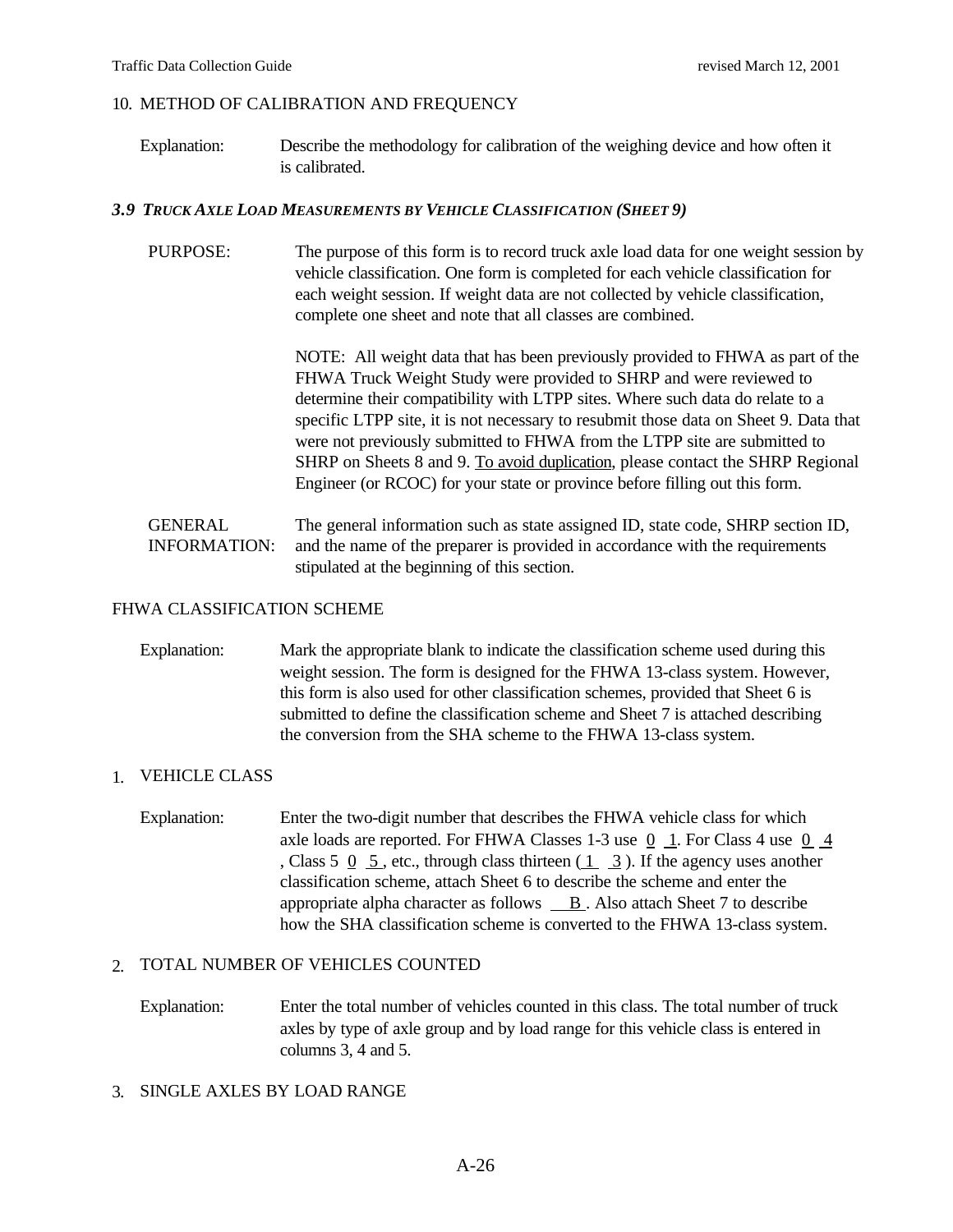Explanation: Enter the total number of axle loads measured in each load range for all single axles measured this weight session and by this vehicle classification.

NOTE: If axle weight data were collected in increments other than 1,000 pound categories, please annotate Sheet #9 with brackets to indicate the appropriate grouping of categories and enter the number of axles for that grouping of categories in the lowest weight range. Leave the other weight ranges in the grouping blank. For example, if 2000 pound increments are used, annotate the weight ranges in pairs and enter the number of axles in the lower weight range. Then leave the other range blank. This applies to each of the types of axle groups (single, tandem, triple, and quad).

# 4. TANDEM AXLES BY LOAD RANGE

Explanation: Enter the total number of axle loads measured in each load range for all tandem axles measured this weight session and by this vehicle classification.

## 5. TRIPLE AXLES BY LOAD RANGE

Explanation: Enter the total number of axle loads measured in each load range for all triple axles measured this weight session and by this vehicle classification.

#### 6. USE SECOND PAGE FOR FOUR AXLE GROUPS

Explanation: If any four-axle groupings (Quads) are recorded, use another Sheet 9 to record the number of axles, but strike Triple Axles and write in Quad Axles on Item #5.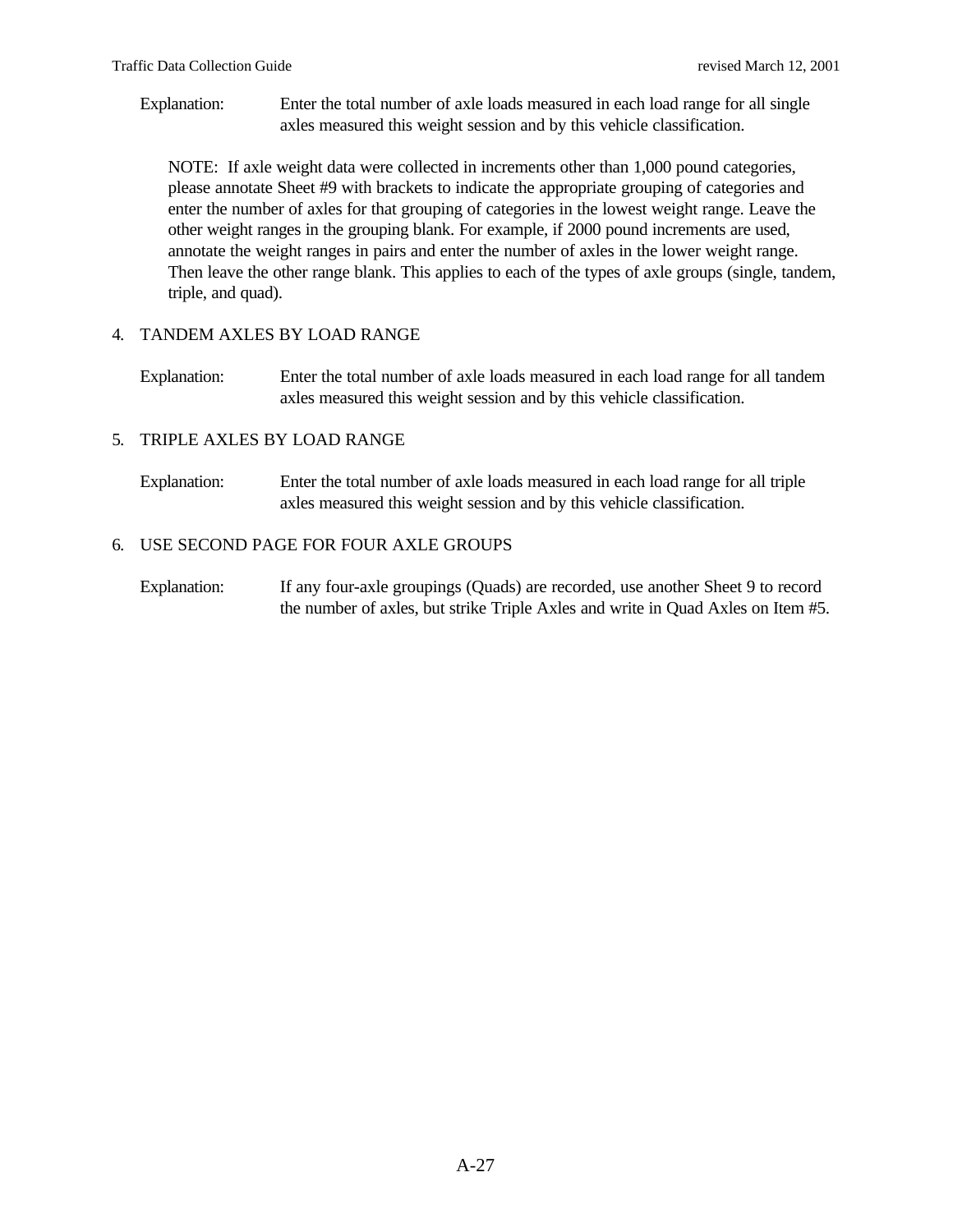| <b>SHEET 1</b>                                                                       | *STATE ASSIGNED ID $[\_\_\_\_\_\_\_\_\_\_\_$                                                                                                                                   |
|--------------------------------------------------------------------------------------|--------------------------------------------------------------------------------------------------------------------------------------------------------------------------------|
| <b>LTPP TRAFFIC DATA</b>                                                             | $[-1]$<br>*STATE CODE                                                                                                                                                          |
| <b>SUMMARY TRANSMITTAL FORM</b>                                                      | $[\underline{\qquad} \underline{\qquad} \underline{\qquad} \underline{\qquad} \underline{\qquad} \underline{\qquad} \underline{\qquad} \underline{\qquad}$<br>*SHRP SECTION ID |
|                                                                                      |                                                                                                                                                                                |
|                                                                                      |                                                                                                                                                                                |
|                                                                                      |                                                                                                                                                                                |
|                                                                                      |                                                                                                                                                                                |
| *FUNCTIONAL CLASS ________ NO. LANES EACH DIRECTION ______TOTAL NO. LANES _______    |                                                                                                                                                                                |
|                                                                                      |                                                                                                                                                                                |
| *DATE OPENED TO TRAFFIC _____________                                                |                                                                                                                                                                                |
|                                                                                      |                                                                                                                                                                                |
|                                                                                      |                                                                                                                                                                                |
| <i>*</i> TYPE OF PAVEMENT: $1-AC \_ 2-PCC \_ 3-OTHER \_$                             |                                                                                                                                                                                |
|                                                                                      |                                                                                                                                                                                |
| CURRENT (1990) SURROUNDING DEVELOPMENT:                                              |                                                                                                                                                                                |
| DID INTENSITY OF ROADSIDE DEVELOPMENT INCREASE BETWEEN 1980 AND 1990?<br>$YES$ NO NO |                                                                                                                                                                                |
|                                                                                      |                                                                                                                                                                                |
|                                                                                      |                                                                                                                                                                                |
| NEW FUNCTIONAL CLASS: DATE FUNCTIONAL CLASS CHANGED:                                 |                                                                                                                                                                                |
|                                                                                      |                                                                                                                                                                                |

**NOTE:** ATTACH ALL RELATED FORMS AND COUNT DATA AND SUBMIT TO THE SHRP REGIONAL OFFICE. ATTACH MAP INDICATING THE LOCATION OF EACH TRAFFIC COUNT, VEHICLE CLASSIFICATION COUNT, OR WEIGHT STATION RELATIVE TO THIS LTPP SITE.

| NAME OF PREPARER | HONE. |                        |
|------------------|-------|------------------------|
| I DATE PREPARED  |       | rev. February 28, 2000 |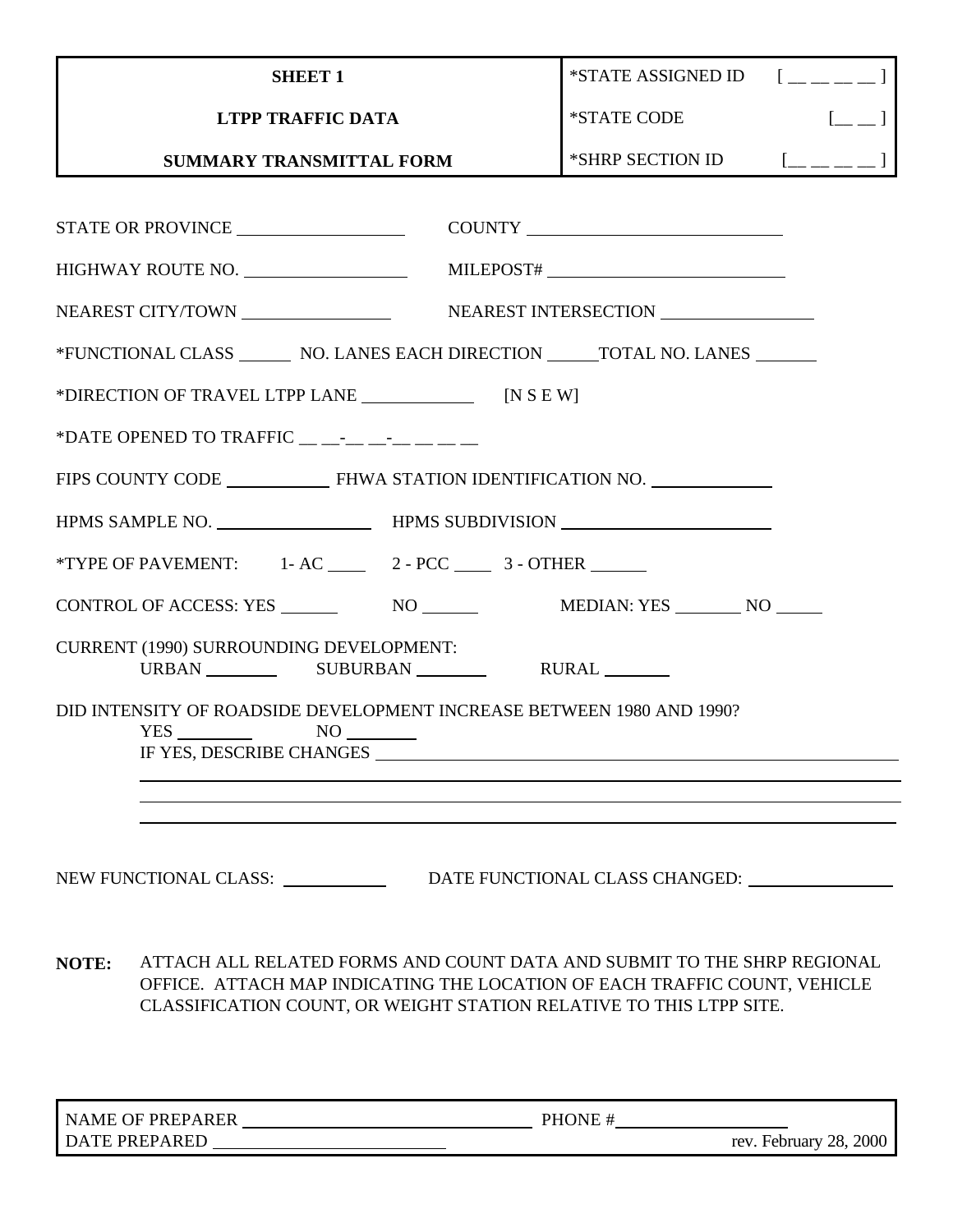# **SHEET 2 LTPP TRAFFIC DATA**

# \*STATE ASSIGNED ID  $[\_\_ \_\_ \_ \_ \_ \]$

# **TRAFFIC VOLUMES AND LOAD ESTIMATES**

\*STATE CODE  $\begin{bmatrix} - & -1 \end{bmatrix}$ 

\*SHRP SECTION ID  $[$ <sub>\_\_\_</sub>\_\_\_ ]

| $*{\bf YEAR}$ | 1.<br><b>ESTIMATED</b><br>TOTAL VEHICLES<br>AADT<br>$(TWO-WAY)$ | 2.<br><b>ESTIMATED</b><br>TOTAL TRUCK<br>AADT<br>$(TWO-WAY)$ | 3.<br><b>ESTIMATED</b><br>TOTAL VEHICLES<br>AADT<br><b>LTPP LANE</b> | $*4.$<br><b>ESTIMATED</b><br>TOTAL TRUCKS<br>AADT<br><b>LTPP LANE</b> | $*5.$<br><b>ESTIMATED</b><br>ESALs/YEAR<br><b>LTPP LANE</b><br>(1000'S) |
|---------------|-----------------------------------------------------------------|--------------------------------------------------------------|----------------------------------------------------------------------|-----------------------------------------------------------------------|-------------------------------------------------------------------------|
| 1989          |                                                                 |                                                              |                                                                      |                                                                       |                                                                         |
| 1988          |                                                                 |                                                              |                                                                      |                                                                       |                                                                         |
| 1987          |                                                                 |                                                              |                                                                      |                                                                       |                                                                         |
| 1986          |                                                                 |                                                              |                                                                      |                                                                       |                                                                         |
| 1985          |                                                                 |                                                              |                                                                      |                                                                       |                                                                         |
| 1984          |                                                                 |                                                              |                                                                      |                                                                       |                                                                         |
| 1983          |                                                                 |                                                              |                                                                      |                                                                       |                                                                         |
| 1982          |                                                                 |                                                              |                                                                      |                                                                       |                                                                         |
| 1981          |                                                                 |                                                              |                                                                      |                                                                       |                                                                         |
| 1980          |                                                                 |                                                              |                                                                      |                                                                       |                                                                         |
| 1979          |                                                                 |                                                              |                                                                      |                                                                       |                                                                         |
| 1978          |                                                                 |                                                              |                                                                      |                                                                       |                                                                         |
| 1977          |                                                                 |                                                              |                                                                      |                                                                       |                                                                         |
| 1976          |                                                                 |                                                              |                                                                      |                                                                       |                                                                         |
| 1975          |                                                                 |                                                              |                                                                      |                                                                       |                                                                         |
| 1974          |                                                                 |                                                              |                                                                      |                                                                       |                                                                         |
| 1973          |                                                                 |                                                              |                                                                      |                                                                       |                                                                         |
| 1972          |                                                                 |                                                              |                                                                      |                                                                       |                                                                         |
| 1971          |                                                                 |                                                              |                                                                      |                                                                       |                                                                         |
| 1970          |                                                                 |                                                              |                                                                      |                                                                       |                                                                         |
| 1969          |                                                                 |                                                              |                                                                      |                                                                       |                                                                         |
| 1968          |                                                                 |                                                              |                                                                      |                                                                       |                                                                         |
| 1967          |                                                                 |                                                              |                                                                      |                                                                       |                                                                         |
| 1966          |                                                                 |                                                              |                                                                      |                                                                       |                                                                         |
| 1965          |                                                                 |                                                              |                                                                      |                                                                       |                                                                         |
| DATE PREPARED | NAME OF PREPARER                                                |                                                              |                                                                      | PHONE #                                                               | Rev. March 12, 2001                                                     |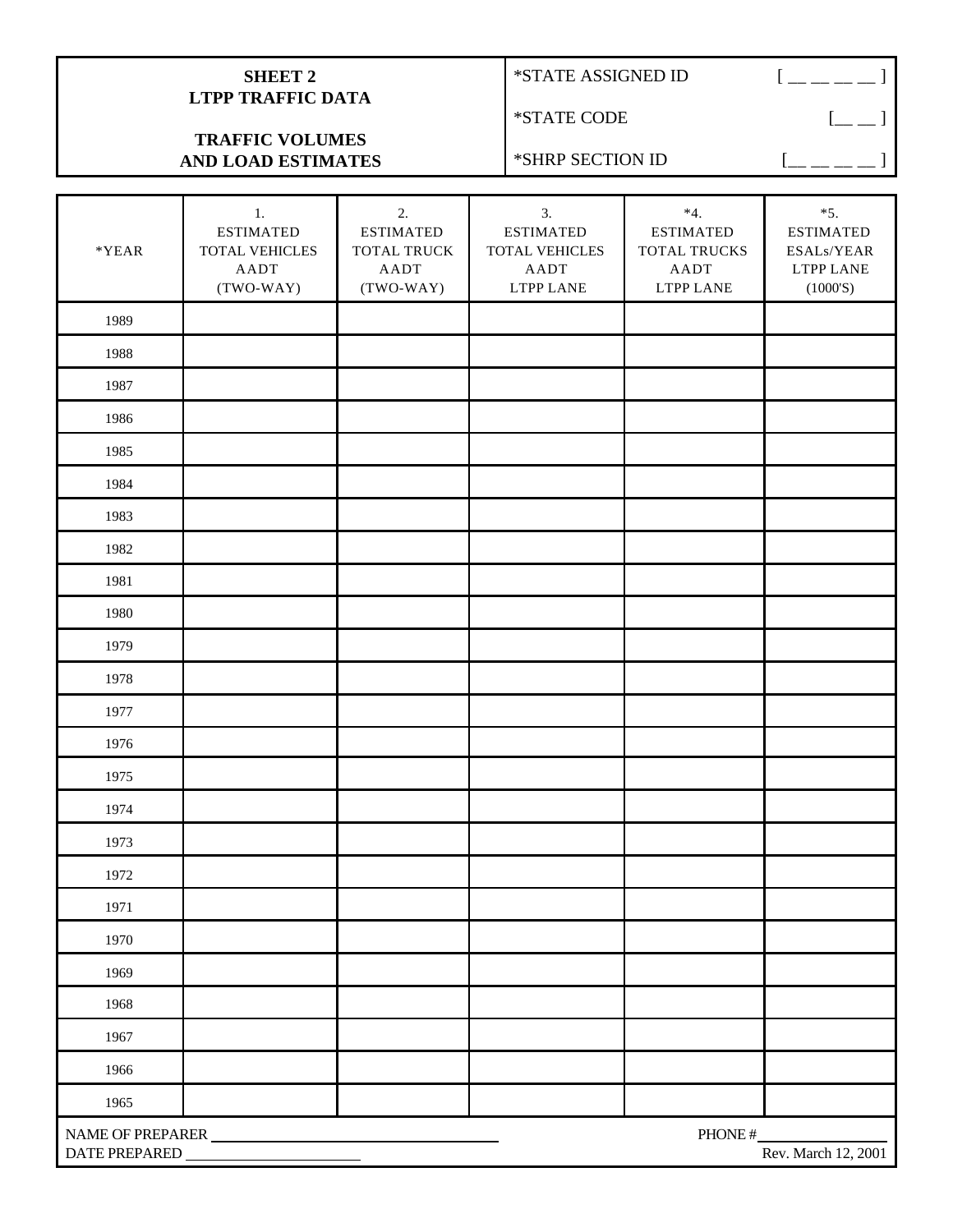# **SHEET 3 LTPP TRAFFIC DATA PROCEDURES FOR ESTIMATING ANNUAL AVERAGE VOLUMES AND TOTAL ANNUAL ESALS**

\*STATE ASSIGNED ID  $[\underline{\hspace{1cm}} \underline{\hspace{1cm}} \underline{\hspace{1cm}} \underline{\hspace{1cm}} \underline{\hspace{1cm}} \underline{\hspace{1cm}} \underline{\hspace{1cm}} \underline{\hspace{1cm}} \underline{\hspace{1cm}} \underline{\hspace{1cm}} \underline{\hspace{1cm}} \underline{\hspace{1cm}} \underline{\hspace{1cm}} \underline{\hspace{1cm}} \underline{\hspace{1cm}} \underline{\hspace{1cm}} \underline{\hspace{1cm}} \underline{\hspace{1cm}} \underline{\hspace{1cm}} \underline{\hspace{1cm}} \underline{\hspace{1cm}} \underline{\hspace{1cm}} \underline{\$ 

 $*$ STATE CODE  $[\_\_ \_\_ ]$ 

\*SHRP SECTION ID [\_\_ \_\_ \_\_ \_\_ ]

\*1. Year Applicable

#### 2. **METHOD FOR ESTIMATING AADT**

- **Factored a single count taken this year at the** LTPP site.  $(1)$
- Averaged multiple counts taken this year at the LTPP site. (2)
- Averaged and factored multiple count taken this year at the LTPP site. (5)
- Growth factored last year's estimate. (6)
- Estimated based on volume counts at nearby locations. (3)
- Used flow maps. (7)
- Used computerized network analyses. (4)
- Other: (8)  $\overline{a}$

 $\overline{a}$ 

# 3. **METHOD FOR ESTIMATING TRUCK VOLUMES OR PERCENTAGES**

- Used a single count taken this year at the LTPP site. (5)
- Factored a single count taken this year at the LTPP site. (1)
- Averaged multiple counts taken this year at the LTPP site. (2)
- Used system averages from counts taken this year.  $(6)$
- Used count data from nearby sites. (3)
- Used count data taken in earlier years at the LTPP site. (7)
- Used system averages taken in earlier years at the LTPP site. (8)
- Used computerized network analyses. (4) Other: (9)

# 4. **METHOD FOR ESTIMATING AADT BY LTPP**

- **LANE**
	- Based on actual lane count data. (1)
	- System distribution factors. (2)
- Other: (3)  $\overline{a}$

# \*5. **METHOD FOR ESTIMATING TRUCK AADT IN LTPP LANE**

- Based on actual lane data count. (1)
- System distribution factors. (2)
	- Other: (3)

 $\overline{a}$ 

## \*6. **METHOD FOR ESTIMATING ESAL/VEHICLE**

- $\overline{\text{ESAL/Truck (1)}}$ 
	- ESAL/Vehicle class. (2)
		- (No. of classes)
		- Other: (4)

 $\overline{a}$ 

#### 7. **ESAL ESTIMATES**

#### **(A) Source of Data**

- Weight data collected at LTPP site this year  $(1)$
- Weight data collected at LTPP site prior years. (2)
- Weight data from system averages this year. (3)
- **Weight data from system averages prior years.**

(4)

- Weight data from historic W-4 Tables used. (5)
	- Other:  $(6)$  $\overline{a}$

#### **(B) Weight Scale Type.**

- **WIM** scale. (1)
- Static scale used for enforcement. (2)
- Static scale not used for enforcement. (3)
	- Other: (4)

 $\overline{a}$ 

NAME OF PREPARER PHONE # DATE PREPARED rev. March 12, 2001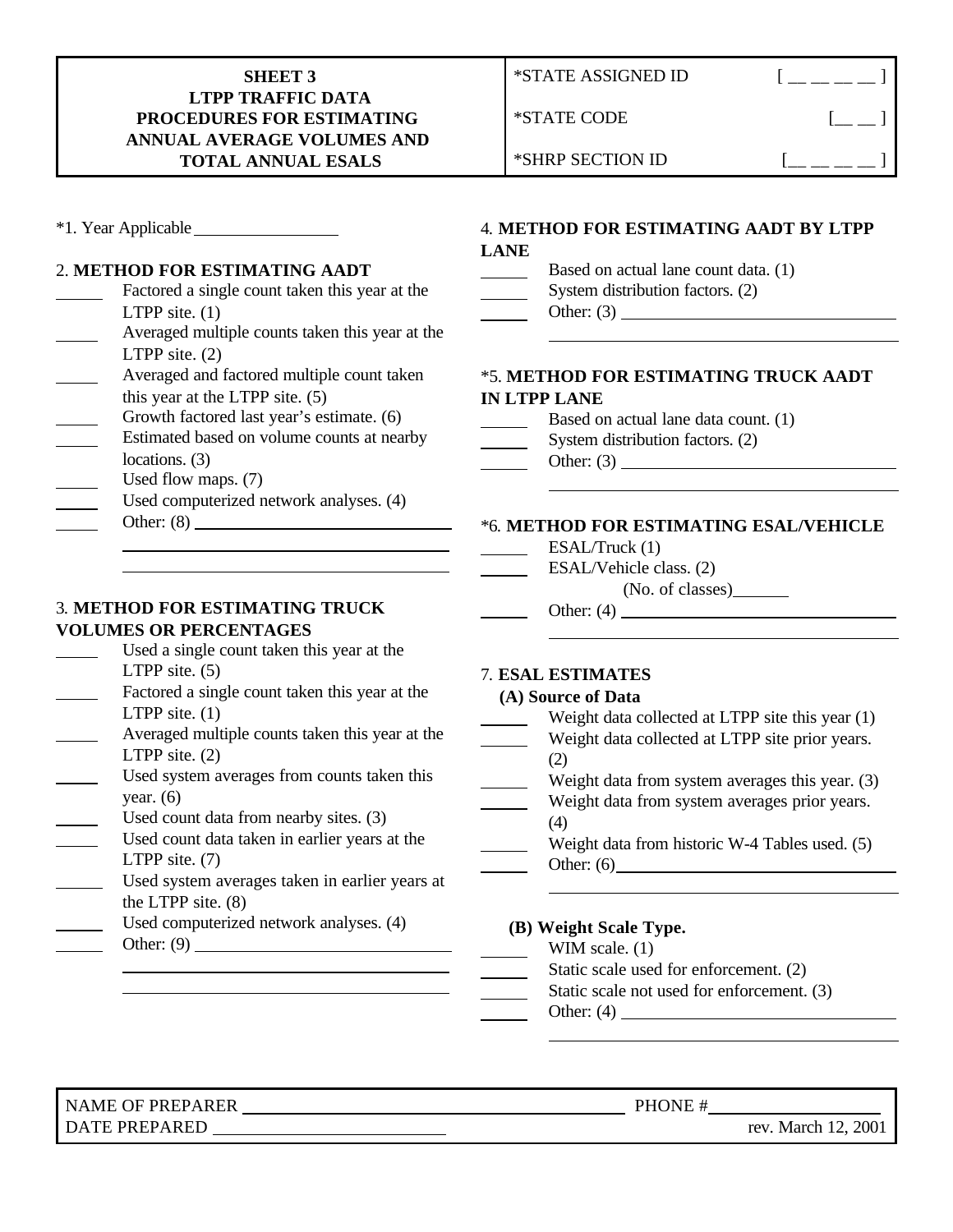| <b>SHEET 4</b>                                                                                  | *STATE ASSIGNED ID          | $[$ $   ]$  |
|-------------------------------------------------------------------------------------------------|-----------------------------|-------------|
| <b>LTPP TRAFFIC DATA</b>                                                                        | *STATE CODE                 | $[-]$       |
| <b>TRAFFIC VOLUME COUNTS</b>                                                                    | *SHRP SECTION ID            | $[$ $    ]$ |
|                                                                                                 |                             |             |
|                                                                                                 |                             |             |
|                                                                                                 |                             |             |
|                                                                                                 |                             |             |
|                                                                                                 |                             |             |
| * TYPE OF COUNT: 1- TWO-WAY________ 2 - ONE DIRECTION ONLY_______ 3 - LTPP TEST LANE ONLY______ |                             |             |
|                                                                                                 |                             |             |
| <b>ITEM</b>                                                                                     | <b>ACTUAL COUNT FACTORS</b> |             |
| *1. TOTAL NO. OF VEHICLES (RAW COUNT)                                                           | للمساحد المساحد للمساحد     |             |
| 2. ADJUSTMENT FACTOR (FILL IN AS APPLICABLE)                                                    |                             |             |
| A. ADJUSTMENT TO 24-HOUR COUNT                                                                  |                             |             |
| <b>B. AXLE CORRECTION FACTOR</b>                                                                |                             |             |
| C. DAY OF WEEK FACTOR                                                                           |                             |             |
| D. MONTH FACTOR                                                                                 |                             |             |
| E. OTHER FACTOR ( <u>______________</u> )                                                       |                             |             |
| *3. ANNUAL AVERAGE DAILY TRAFFIC (AADT)<br>(TWO-WAY)                                            |                             |             |
| <b>4. DIRECTIONAL DISTRIBUTION FACTOR</b>                                                       |                             |             |
| 5. LTPP LANE DISTRIBUTION FACTOR                                                                |                             |             |
| *6. AADT LTPP LANE                                                                              |                             |             |
|                                                                                                 |                             |             |

**NOTE:** COMPLETE ONE SHEET FOR EACH COUNTING SESSION.

| <b>I NAME OF PREPARER</b> | PHONE#                |
|---------------------------|-----------------------|
| <b>I DATE PREPARED</b>    | rev. November 8, 1999 |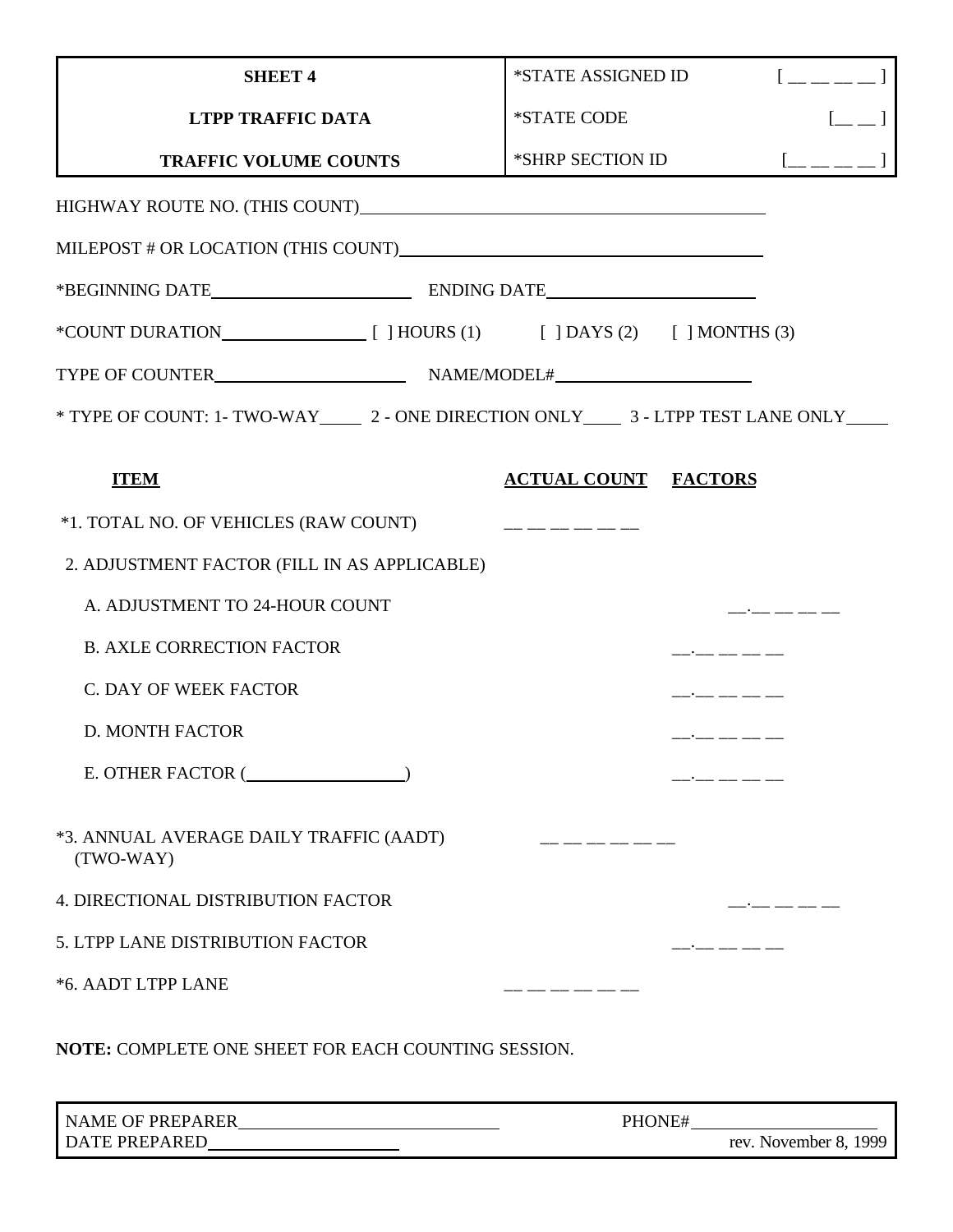|                                                                 | <b>SHEET 5</b>                                                                                                                                                                                             |             | *STATE ASSIGNED ID |                                                | $\begin{bmatrix} 1 & 1 & 1 \\ 1 & 1 & 1 \end{bmatrix}$    |  |
|-----------------------------------------------------------------|------------------------------------------------------------------------------------------------------------------------------------------------------------------------------------------------------------|-------------|--------------------|------------------------------------------------|-----------------------------------------------------------|--|
| <b>LTPP TRAFFIC DATA</b>                                        |                                                                                                                                                                                                            | *STATE CODE |                    | $\begin{bmatrix} 1 & 1 \\ 1 & 1 \end{bmatrix}$ |                                                           |  |
|                                                                 | <b>VEHICLE CLASSIFICATION DATA</b><br><b>FHWA 13-CLASS SYSTEM</b>                                                                                                                                          |             | *SHRP SECTION ID   |                                                | $\left[ \begin{array}{ccc} - & - & - \end{array} \right]$ |  |
|                                                                 |                                                                                                                                                                                                            |             |                    |                                                |                                                           |  |
|                                                                 | $\textbf{\textit{LOCATION (THIS COUNT)} \textcolor{red}{\textbf{\textit{LOCATIONAL CLASS}}} \textcolor{red}{\textbf{\textit{LOCATIONAL CLASS}}}$<br>FREGINNING DATE ENDING DATE ENDING DATE DURATION (HRS) |             |                    |                                                |                                                           |  |
|                                                                 |                                                                                                                                                                                                            |             |                    |                                                |                                                           |  |
| TYPE OF EQUIP.:                                                 | 1 - AVC PERM. 2 - AVC PORT. 3 - WIM PERM. 4 - WIM PORT.<br>5 - NONE (Manual) 6 - UNKNOWN                                                                                                                   |             |                    |                                                |                                                           |  |
|                                                                 |                                                                                                                                                                                                            |             |                    |                                                |                                                           |  |
| TOTAL NO. OF VEHICLES CLASSIFIED * NO. OF TRUCKS PERCENT TRUCKS |                                                                                                                                                                                                            |             |                    |                                                |                                                           |  |
|                                                                 | * NO. OF TRUCKS IN LTPP LANE 40 % OF TRUCKS IN LTPP LANE                                                                                                                                                   |             |                    |                                                |                                                           |  |
|                                                                 |                                                                                                                                                                                                            |             |                    | # $\rm BINS$                                   |                                                           |  |

**NOTE**: IF THIS COUNT DOES NOT USE THE FHWA 13-BIN CLASSIFICATION SYSTEM USE SHEET 6. PLEASE DESCRIBE ON AN ATTACHED PAGE THE VEHICLE CLASSIFICATION SYSTEM USED BY THE AGENCY AND COMPLETE SHEET 7 DESCRIBING HOW THE SHA WOULD EXPAND OR COLLAPSE THE USER CLASSIFICATION SYSTEM TO CORRESPOND WITH THE FHWA 13 CLASSES.

| <b>VEHICLE CLASSES</b>                                        | <b>TOTAL NUMBER</b><br><b>OF VEHICLES</b><br><b>TWO-WAY</b>                                                                                                                                                                                                                                                                                                                                                                                                                                    | <b>TOTAL NUMBER</b><br><b>OF VEHICLES</b><br><b>LTPP DIRECTION</b>                                                                                                                                                                                                                                                                                                                                                                                                                       | <b>TOTAL NUMBER</b><br><b>OF VEHICLES</b><br><b>LTPP LANE*</b>                                                                                                        |
|---------------------------------------------------------------|------------------------------------------------------------------------------------------------------------------------------------------------------------------------------------------------------------------------------------------------------------------------------------------------------------------------------------------------------------------------------------------------------------------------------------------------------------------------------------------------|------------------------------------------------------------------------------------------------------------------------------------------------------------------------------------------------------------------------------------------------------------------------------------------------------------------------------------------------------------------------------------------------------------------------------------------------------------------------------------------|-----------------------------------------------------------------------------------------------------------------------------------------------------------------------|
| 1. FHWA CLASSES 1-3 (Cars, Motorcycles, Vans)                 |                                                                                                                                                                                                                                                                                                                                                                                                                                                                                                |                                                                                                                                                                                                                                                                                                                                                                                                                                                                                          |                                                                                                                                                                       |
| 2. FHWA CLASS 4 (Buses)                                       | __ __ __ __ __ __ __                                                                                                                                                                                                                                                                                                                                                                                                                                                                           | $\begin{tabular}{lllllllllllllllllllll} \multicolumn{2}{l}{} & \multicolumn{2}{l}{} & \multicolumn{2}{l}{} & \multicolumn{2}{l}{} & \multicolumn{2}{l}{} & \multicolumn{2}{l}{} & \multicolumn{2}{l}{} & \multicolumn{2}{l}{} & \multicolumn{2}{l}{} & \multicolumn{2}{l}{} & \multicolumn{2}{l}{} & \multicolumn{2}{l}{} & \multicolumn{2}{l}{} & \multicolumn{2}{l}{} & \multicolumn{2}{l}{} & \multicolumn{2}{l}{} & \multicolumn{2}{l}{} & \multicolumn{2}{l}{} & \multicolumn$      |                                                                                                                                                                       |
| 3. FHWA CLASS 5 (Two Axle, 6-Tire, SU Truck)                  | $\begin{tabular}{ll} \multicolumn{2}{c} {\textbf{1}} & \multicolumn{2}{c} {\textbf{2}} & \multicolumn{2}{c} {\textbf{3}} & \multicolumn{2}{c} {\textbf{4}} & \multicolumn{2}{c} {\textbf{5}} \\ \multicolumn{2}{c} {\textbf{1}} & \multicolumn{2}{c} {\textbf{2}} & \multicolumn{2}{c} {\textbf{3}} & \multicolumn{2}{c} {\textbf{4}} & \multicolumn{2}{c} {\textbf{5}} \\ \multicolumn{2}{c} {\textbf{1}} & \multicolumn{2}{c} {\textbf{2}} & \multicolumn{2}{c} {\textbf{4}} & \multicolumn$ | $\begin{tabular}{lllllllllllll} \toprule & $\mathit{m$ & $\mathit{m$} \rightarrow$ & $\mathit{m$} \rightarrow$ & $\mathit{m$} \rightarrow$ & $\mathit{m$} \rightarrow$ \\ \hline \end{tabular}$                                                                                                                                                                                                                                                                                          |                                                                                                                                                                       |
| 4. FHWA CLASS 6 (3 Axle SU Truck)                             | __ __ __ __ __ __ __                                                                                                                                                                                                                                                                                                                                                                                                                                                                           | $        -$                                                                                                                                                                                                                                                                                                                                                                                                                                                                              | $      -$                                                                                                                                                             |
| 5. FHWA CLASS 7 (4 or more Axle, 1-Trlr. Truck)               | __ __ __ __ __ __ __                                                                                                                                                                                                                                                                                                                                                                                                                                                                           | $--- --- --- --- --- --- --- --- --- --- --- --- --- --- --- --- --- --- --- --- --- --- --- --- --- --- --- --- - 1.$                                                                                                                                                                                                                                                                                                                                                                   | $--- --- --- --- --- --- 1$                                                                                                                                           |
| 6. FHWA CLASS 8 (4 or less Axle, 1-Trlr. Truck)               |                                                                                                                                                                                                                                                                                                                                                                                                                                                                                                |                                                                                                                                                                                                                                                                                                                                                                                                                                                                                          |                                                                                                                                                                       |
| 7. FHWA CLASS 9 (5 Axle, 1-Trlr. Truck)                       | __ __ __ __ __ __ __                                                                                                                                                                                                                                                                                                                                                                                                                                                                           | $       -$                                                                                                                                                                                                                                                                                                                                                                                                                                                                               |                                                                                                                                                                       |
| 8. FHWA CLASS 10 (6 or more Axle, 1-Trlr Truck)               |                                                                                                                                                                                                                                                                                                                                                                                                                                                                                                |                                                                                                                                                                                                                                                                                                                                                                                                                                                                                          | $\begin{tabular}{lllllllllllll} \toprule & $\mathit{m$ & $\mathit{m$ & $\mathit{m$} \rightarrow$ & $\mathit{m$ & $\mathit{m$} \rightarrow$ \\ \hline \end{tabular} }$ |
| 9. FHWA CLASS 11 (5 or less Axle, Multi-Trlr Truck)           |                                                                                                                                                                                                                                                                                                                                                                                                                                                                                                |                                                                                                                                                                                                                                                                                                                                                                                                                                                                                          |                                                                                                                                                                       |
| 10. FHWA CLASS 12 (6 Axle, Multi-Trlr Truck)                  | $        -$                                                                                                                                                                                                                                                                                                                                                                                                                                                                                    | $       -$                                                                                                                                                                                                                                                                                                                                                                                                                                                                               | $        -$                                                                                                                                                           |
| 11. FHWA CLASS 13 (7 or more Axle, Multi-Trlr Truck)          |                                                                                                                                                                                                                                                                                                                                                                                                                                                                                                | $\begin{tabular}{ll} \multicolumn{2}{l}{} & \multicolumn{2}{l}{} & \multicolumn{2}{l}{} & \multicolumn{2}{l}{} \\ \multicolumn{2}{l}{} & \multicolumn{2}{l}{} & \multicolumn{2}{l}{} & \multicolumn{2}{l}{} \\ \multicolumn{2}{l}{} & \multicolumn{2}{l}{} & \multicolumn{2}{l}{} \\ \multicolumn{2}{l}{} & \multicolumn{2}{l}{} & \multicolumn{2}{l}{} \\ \multicolumn{2}{l}{} & \multicolumn{2}{l}{} \\ \multicolumn{2}{l}{} & \multicolumn{2}{l}{} \\ \multicolumn{2}{l}{} & \multic$ |                                                                                                                                                                       |
| <b>12. OTHER VEHICLES</b>                                     |                                                                                                                                                                                                                                                                                                                                                                                                                                                                                                | ______________                                                                                                                                                                                                                                                                                                                                                                                                                                                                           |                                                                                                                                                                       |
| <b>GRAND TOTAL</b>                                            |                                                                                                                                                                                                                                                                                                                                                                                                                                                                                                |                                                                                                                                                                                                                                                                                                                                                                                                                                                                                          |                                                                                                                                                                       |
| NAME OF PREPARER                                              |                                                                                                                                                                                                                                                                                                                                                                                                                                                                                                | PHONE#                                                                                                                                                                                                                                                                                                                                                                                                                                                                                   |                                                                                                                                                                       |
| DATE PREPARED<br><u> 1989 - Johann Stein, Amerikaansk kon</u> |                                                                                                                                                                                                                                                                                                                                                                                                                                                                                                |                                                                                                                                                                                                                                                                                                                                                                                                                                                                                          | rev. November 8, 1999                                                                                                                                                 |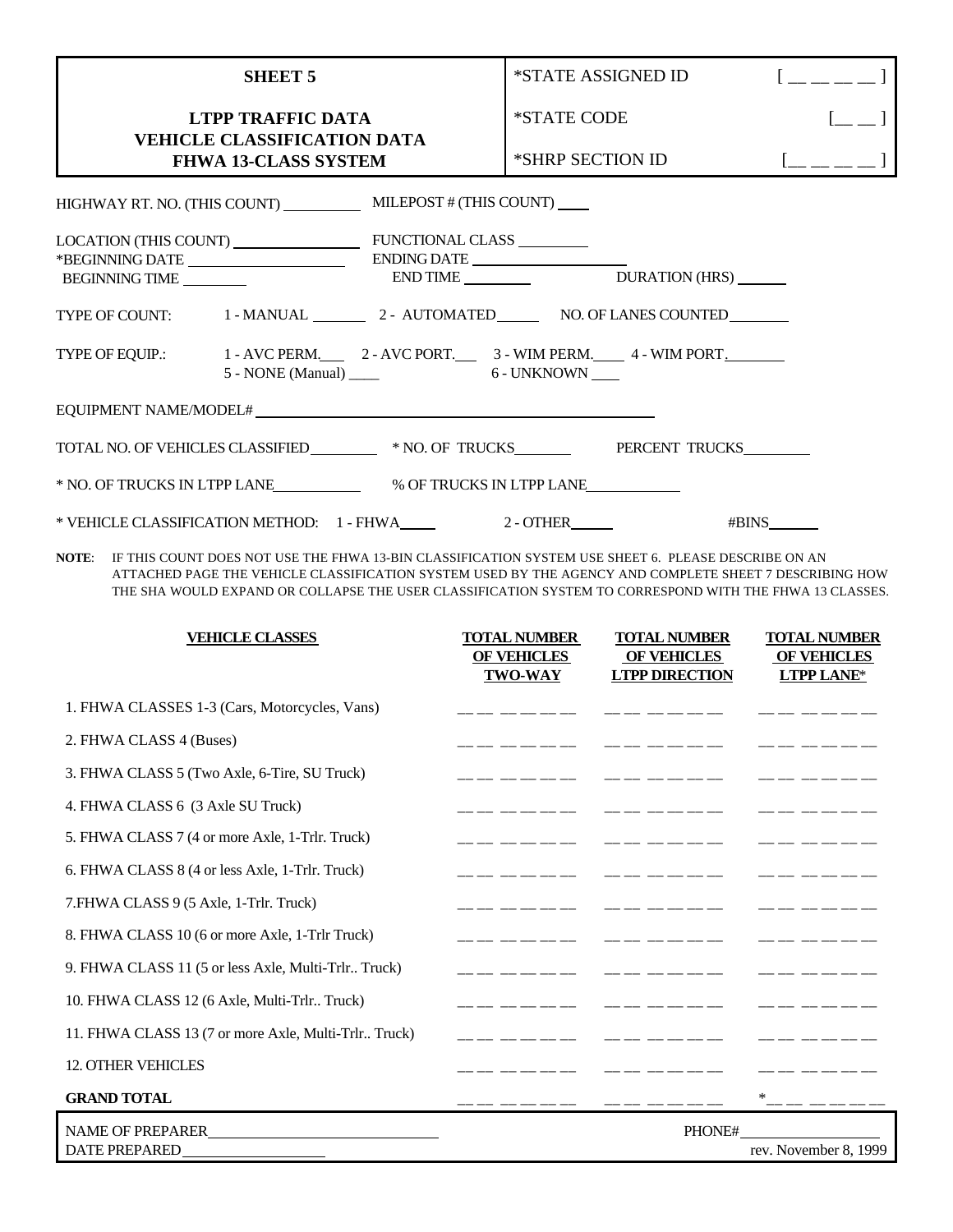| <b>SHEET 6</b>           |
|--------------------------|
| <b>LTPP TRAFFIC DATA</b> |

\*STATE ASSIGNED ID  $[$   $]$ 

| VEHICLE CLASSIFICATION DATA   |
|-------------------------------|
| <b>AGENCY DEFINED CLASSES</b> |

\*STATE CODE  $[\underline{\hspace{1cm}}]$ <br>\*SHRP SECTION ID  $[\underline{\hspace{1cm}}]$  $*$ SHRP SECTION ID

## **FOR 4-BIN OR OTHER CLASSIFICATION SYSTEMS**

| HIGHWAY ROUTE NO. (THIS COUNT) | MILEPOST # (THIS COUNT) |
|--------------------------------|-------------------------|
| * BEGINNING DATE               | <b>ENDING DATE</b>      |
| <b>BEGINNING TIME</b>          | ENDING TIME             |

| <b>VEHICLE CLASSES</b><br>(DESCRIBE VEHICLE TYPES IN<br>EACH CLASS OR AXLE SPACING<br>CATEGORY) | <b>TOTAL NUMBER</b><br><b>OF VEHICLES</b><br><b>TWO-WAY</b> | <b>TOTAL NUMBER</b><br><b>OF VEHICLES</b><br><b>LTPP DIRECTION</b> | <b>TOTAL NUMBER</b><br><b>OF VEHICLES</b><br><b>LTPP LANE</b> |
|-------------------------------------------------------------------------------------------------|-------------------------------------------------------------|--------------------------------------------------------------------|---------------------------------------------------------------|
| $^*A.$                                                                                          | _ __ __ _                                                   | - -- -- -- -- -                                                    | *------------                                                 |
| $*B.$                                                                                           |                                                             |                                                                    | $*$                                                           |
| C.                                                                                              |                                                             |                                                                    |                                                               |
| D.                                                                                              |                                                             |                                                                    |                                                               |
| E.                                                                                              |                                                             |                                                                    |                                                               |
| ${\bf F}.$                                                                                      |                                                             |                                                                    |                                                               |
| ${\bf G}$                                                                                       |                                                             | ______                                                             |                                                               |
| H.                                                                                              |                                                             |                                                                    |                                                               |
| I.                                                                                              |                                                             |                                                                    |                                                               |
| J.                                                                                              |                                                             | _ __ __ __                                                         |                                                               |
| K.                                                                                              |                                                             |                                                                    |                                                               |
| L.                                                                                              |                                                             |                                                                    |                                                               |
| M.                                                                                              | - -- -- -- -- -                                             | $--- --- --- --- --- --- $                                         | -------                                                       |
| N.                                                                                              |                                                             |                                                                    |                                                               |
| O.                                                                                              |                                                             |                                                                    |                                                               |
| P.                                                                                              |                                                             | --------                                                           |                                                               |
| Q.                                                                                              |                                                             | _ __ __ __ __                                                      |                                                               |
| R.                                                                                              |                                                             |                                                                    |                                                               |
| S.                                                                                              |                                                             |                                                                    |                                                               |
| T.                                                                                              | __ __ __ __ __ __                                           | __ __ __ __ __ __                                                  | __ __ __ __ __ __                                             |
| <b>GRAND TOTAL</b>                                                                              | — —— —— —— —— <u>—</u>                                      | ------------                                                       | $\ast$<br>----------                                          |

| NAME OF PREPARER | PHONE#                   |
|------------------|--------------------------|
| DATE PREPARED    | November 8, 1999<br>rev. |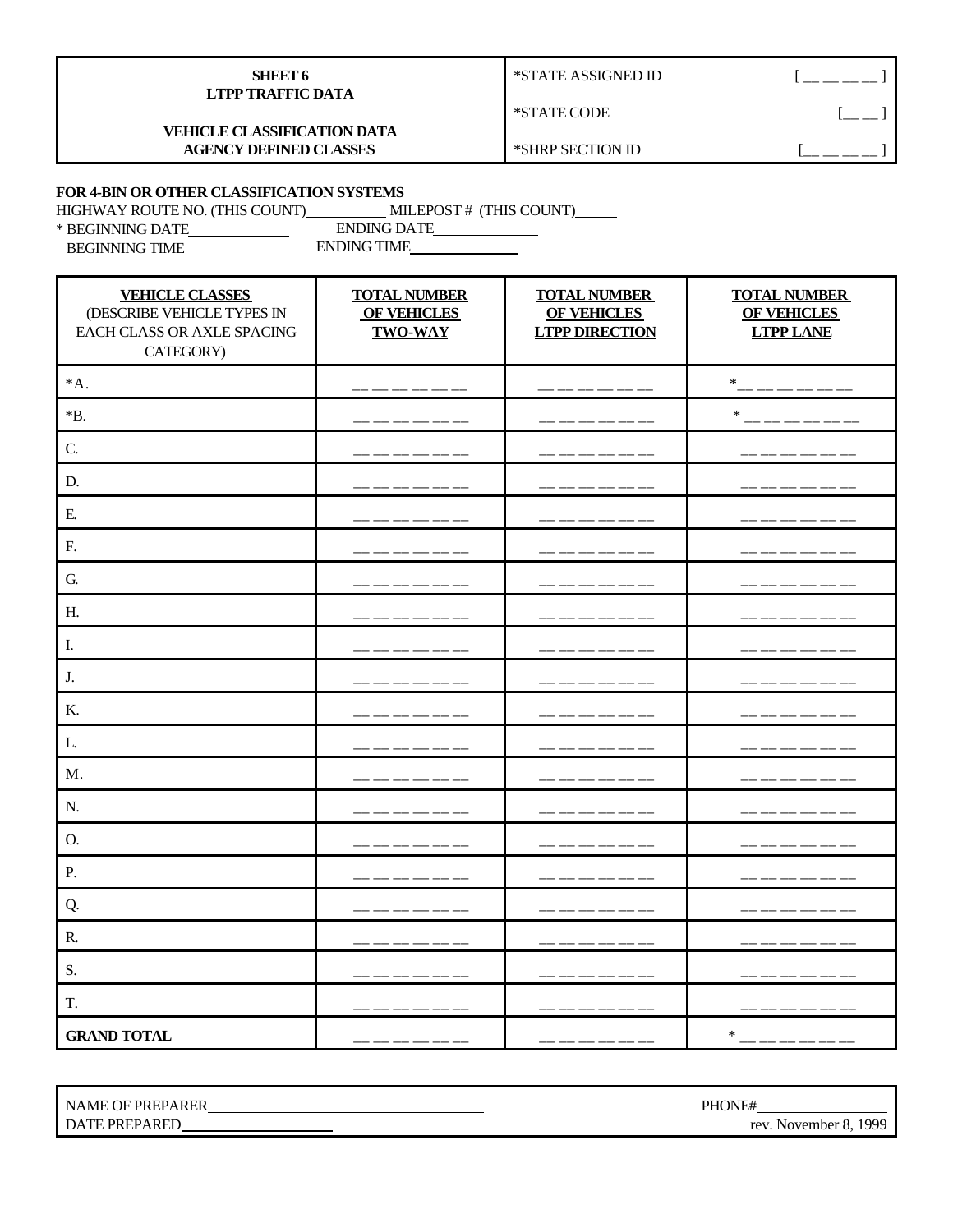#### **SHEET7 LTPP TRAFFIC DATA**

\*STATE ASSIGNED ID

 $[$   $]$ 

 $[-1]$  $[\underline{\qquad \qquad }]=\underline{\qquad \qquad }$ 

#### **VEHICLE CLASSIFICATION CONVERSION CHART**

\*SHRP SECTION ID

\*STATE CODE

# FOR 4-BIN, 6-BIN, OR OTHER CLASSIFICATION SYSTEMS NOT MATCHING FHWA 13-BIN SCHEME.

USE THIS SHEET TO DESCRIBE HOW THE AGENCY'S CLASSIFICATION SYSTEM CAN BE CONVERTED TO THE FHWA 13 BINS. ENTER PERCENTAGE OF TOTAL SHA CLASS DISTRIBUTED TO EACH FHWA CLASS.  $*$ TO

| <b>FHWA CLASSES</b>                            |       |                |               |            |                  |         |                          |    |                          |    |                                        |              |              |
|------------------------------------------------|-------|----------------|---------------|------------|------------------|---------|--------------------------|----|--------------------------|----|----------------------------------------|--------------|--------------|
| $\operatorname*{SHA}\nolimits$<br><b>CLASS</b> | $1-3$ | $\overline{4}$ | $\mathfrak s$ | $\sqrt{6}$ | $\boldsymbol{7}$ | $\,8\,$ | $\overline{9}$           | 10 | 11                       | 12 | 13                                     | <b>OTHER</b> | <b>TOTAL</b> |
| $^*A$                                          |       |                |               |            |                  |         |                          |    |                          |    |                                        |              | $\ast$       |
| $\mathbf{^{\ast }B}$                           |       | --             |               |            |                  |         | --                       |    | $\qquad \qquad - \qquad$ |    | ——                                     |              | $\ast$       |
| $\mathsf{C}$                                   |       |                |               |            |                  |         |                          |    |                          |    |                                        |              |              |
| $\mathbf D$                                    |       | ÷.             | i.            |            |                  |         | $\mathcal{L}$            |    |                          |    |                                        |              |              |
| ${\bf E}$                                      |       | --             | ——            |            |                  |         |                          |    | $\qquad \qquad -$        |    | $\qquad \qquad -$<br>$\qquad \qquad -$ |              |              |
| $\mathbf F$                                    |       |                |               |            |                  |         |                          |    |                          |    |                                        |              |              |
| ${\bf G}$                                      |       |                |               |            |                  |         |                          |    |                          |    |                                        |              |              |
| $\rm H$                                        |       |                |               |            |                  |         |                          |    |                          |    | $\qquad \qquad$<br>$\qquad \qquad -$   |              |              |
| $\bf I$                                        |       |                |               |            |                  |         |                          |    |                          |    |                                        |              |              |
| $\bf J$                                        |       |                |               |            |                  |         |                          |    |                          |    | ---                                    |              |              |
| $\bf K$                                        |       | --             |               |            |                  |         |                          |    |                          |    | $ -$                                   |              |              |
| $\mathbf L$                                    |       |                |               |            |                  |         |                          |    |                          |    |                                        |              |              |
| $\mathbf M$                                    |       |                | ÷.            |            |                  |         | $\overline{\phantom{a}}$ |    |                          |    |                                        |              |              |
| ${\bf N}$                                      |       |                |               |            |                  |         |                          |    |                          |    | —<br>--                                |              |              |
| $\mathbf O$                                    |       |                |               |            |                  |         |                          |    |                          |    |                                        |              |              |
| $\, {\bf P}$                                   |       |                | j.            |            |                  |         | ۰                        |    |                          |    | $-$                                    |              |              |
| $\bf Q$                                        |       |                |               |            |                  |         |                          |    |                          |    |                                        |              |              |
| ${\bf R}$                                      |       |                |               |            |                  |         |                          |    |                          |    |                                        |              |              |
| ${\bf S}$                                      |       |                |               |            |                  |         |                          |    |                          |    |                                        |              |              |
| $\mathbf T$                                    |       |                |               |            |                  |         |                          |    |                          |    |                                        |              |              |

| <b>NAME OF PREPARER</b> |  |
|-------------------------|--|
| DATE PREPARED           |  |
|                         |  |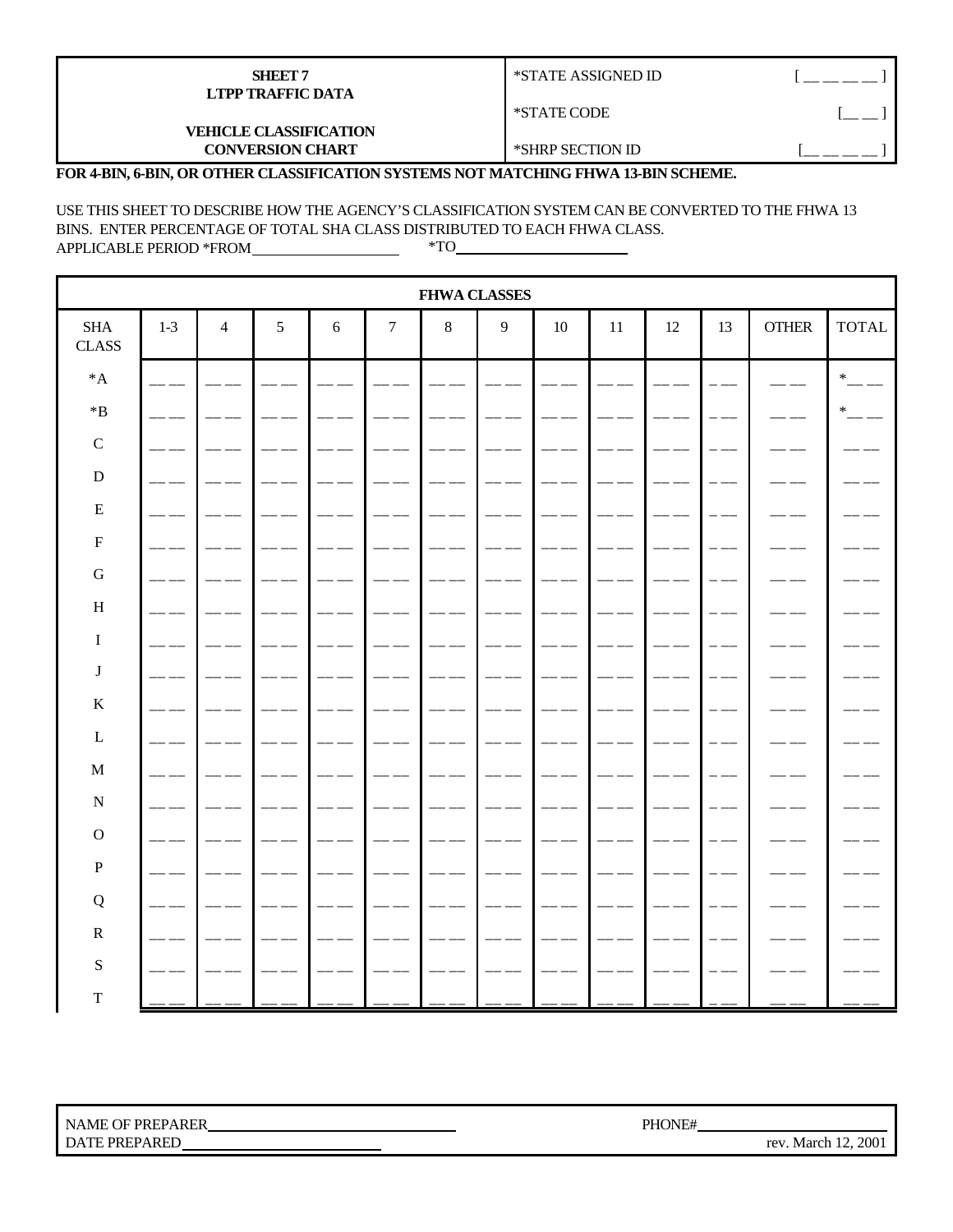| <b>SHEET 8</b><br><b>LTPP TRAFFIC DATA</b>                                                                                                                                                                                     | *STATE ASSIGNED ID<br>$1 - 1 - 1$                                                                                                                         |  |  |  |  |  |
|--------------------------------------------------------------------------------------------------------------------------------------------------------------------------------------------------------------------------------|-----------------------------------------------------------------------------------------------------------------------------------------------------------|--|--|--|--|--|
|                                                                                                                                                                                                                                | *STATE CODE                                                                                                                                               |  |  |  |  |  |
| <b>TRUCK WEIGHT</b><br><b>SESSION INFORMATION</b>                                                                                                                                                                              | $\begin{bmatrix} 1 & 1 & 1 \\ 1 & 1 & 1 \\ 1 & 1 & 1 \end{bmatrix} \begin{bmatrix} 1 & 1 & 1 \\ 1 & 1 & 1 \\ 1 & 1 & 1 \end{bmatrix}$<br>*SHRP SECTION ID |  |  |  |  |  |
| HIGHWAY RT. NO. (THIS SESSION) MILEPOST# (THIS SESSION)                                                                                                                                                                        |                                                                                                                                                           |  |  |  |  |  |
| LOCATION (THIS SESSION)<br><u> </u>                                                                                                                                                                                            |                                                                                                                                                           |  |  |  |  |  |
| * FUNCTIONAL CLASSIFICATION                                                                                                                                                                                                    |                                                                                                                                                           |  |  |  |  |  |
| DIRECTION OF TRAVEL 1- EAST; 2 - WEST; 3 - NORTH; 4 - SOUTH                                                                                                                                                                    |                                                                                                                                                           |  |  |  |  |  |
| 1. FHWA STATION IDENTIFICATION NUMBER                                                                                                                                                                                          |                                                                                                                                                           |  |  |  |  |  |
|                                                                                                                                                                                                                                |                                                                                                                                                           |  |  |  |  |  |
| 3. COUNT DURATION (HOURS) COUNT LANE [Per TMG code]                                                                                                                                                                            |                                                                                                                                                           |  |  |  |  |  |
|                                                                                                                                                                                                                                |                                                                                                                                                           |  |  |  |  |  |
|                                                                                                                                                                                                                                |                                                                                                                                                           |  |  |  |  |  |
|                                                                                                                                                                                                                                |                                                                                                                                                           |  |  |  |  |  |
| 7. PURPOSE OF WEIGHT SESSION:<br>1 - DATA COLLECTION 2 - ENFORCEMENT 3 - OTHER                                                                                                                                                 |                                                                                                                                                           |  |  |  |  |  |
| *8. VEHICLE CLASSIFICATION SCHEME: 1 - FHWA ______                                                                                                                                                                             | 2 - OTHER NUMBER OF BINS                                                                                                                                  |  |  |  |  |  |
|                                                                                                                                                                                                                                |                                                                                                                                                           |  |  |  |  |  |
| 10. METHOD OF CALIBRATION AND FREQUENCY: The matter of the contract of the contract of the contract of the contract of the contract of the contract of the contract of the contract of the contract of the contract of the con |                                                                                                                                                           |  |  |  |  |  |
|                                                                                                                                                                                                                                |                                                                                                                                                           |  |  |  |  |  |
|                                                                                                                                                                                                                                |                                                                                                                                                           |  |  |  |  |  |

**NOTE:** IF THIS WEIGHT SESSION IS NOT BASED UP THE FHWA 13-BIN CLASSIFICATION SYSTEM, USE SHEET 7 TO DESCRIBE HOW THE SHA WOULD EXPAND OR COLLAPSE THE AGENCY CLASSIFICATION SYSTEM TO CORRESPOND WITH THE FHWA 13 CLASSES. ALSO PROVIDE A DESCRIPTION OF THE CLASSIFICATION SCHEME THAT WAS USED.

| NAME OF PREPARER | PHONE# |                       |
|------------------|--------|-----------------------|
| DATE PREPARED    |        | rev. November 8, 1999 |